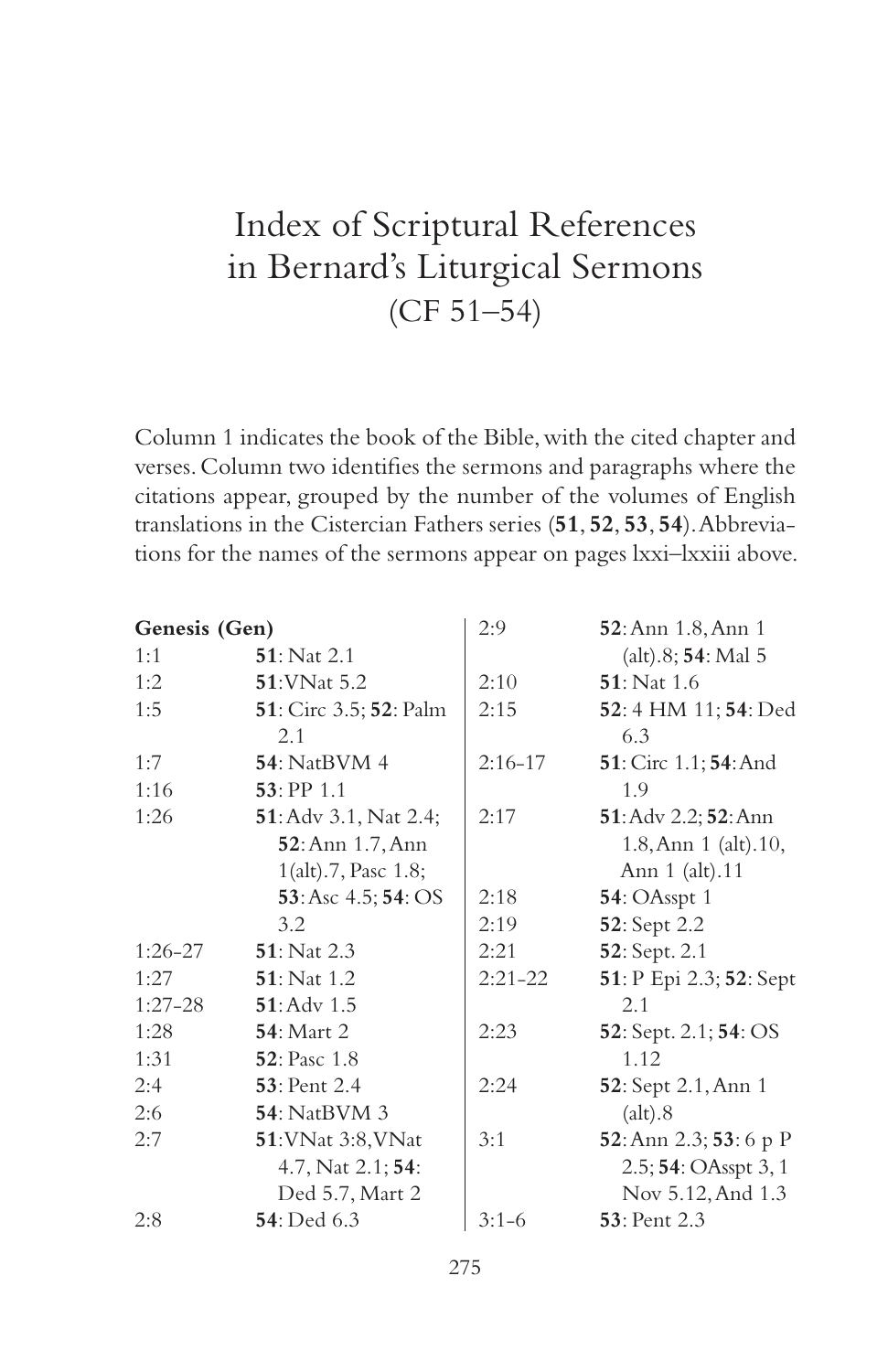| $3:1 - 7$  | <b>52</b> :Ann 1.8            | 3.22        | 51: Adv 2.1, Adv 2.2,  |
|------------|-------------------------------|-------------|------------------------|
| $3:2-3$    | <b>54</b> : And 1.9           |             | Epi 3.7                |
| 3:3        | $52:$ Ann $1.8$               | $3:23 - 24$ | 52: Ann 1 (alt).8; 54: |
| 3:4        | 51: Adv 2.4, Nat 2.3;         |             | OS 1.13                |
|            | $52:$ Ann $1.8$               | 3:24        | 51: Nat 1.3; 54: 1 Nov |
| 3:5        | 51: VNat 2.2, Nat 2.3;        |             | 5.7, OS 4.1            |
|            | 52: Ann 1.8, Ann 1            | 3:29        | 51: VNat 6.3           |
|            | (alt).8; 53:Asc 4.4,          | 4:7         | 52: Quad 5.3; 53: Asc  |
|            | Asc 4.5; 54: OS 1.9           |             | 4.12, 6 p P 2.1        |
| $3:5-6$    | 51: Adv $1.3$ (2x)            | 4:9         | 51: Adv 3.6; 53: JB 9  |
| 3:6        | 52: Ann 1.8, Ann 1            | 4:10        | 52: Ann 14             |
|            | (alt).8; 54: OAsspt           | 4:13        | 52:4 HM 8              |
|            | 2, OS 1.10, OS                | 5:22        | 53: Asc $6.9$ (2x)     |
|            | 1.11, And 1:9                 | 5:24        | 53: Asc 3.2            |
| 3:7        | 52: Pasc 1 (alt).4            | 5:32        | <b>54</b> : NatBVM 4   |
| $3:7-8$    | 54: NatBVM 7                  | 6:3         | 52: Pasc 2.1; 53: Asc  |
| 3:8        | 51: Epi 1.3; 52: 4 HM         |             | 3.8; 54: Mich 1.6      |
|            | 11                            | 6:7         | 52: Ann 1.14, Ann 1    |
| 3:9        | <b>52</b> : Ann 1 (alt).8     |             | (Alt).14               |
| $3:9 - 13$ | <b>52</b> :Ann 1.8            | 6:8         | 54: Asspt 3.5          |
| 3:10       | 51: Nat 1.3; 52: Ann          | 6:9         | <b>54</b> : NatBVM 4   |
|            | 1.8                           | 6:14        | 52: Palm 1.4           |
| 3:12       | <b>54</b> : NatBVM 6, OS      | 6:17        | 52: Quad 1.1; 54:      |
|            | 1.12                          |             | Mich 1.6               |
| 3:15       | 52: Quad 1.1; 54: Asspt       | 7:3         | 51: VNat 5.2           |
|            | $2.9$ , OAsspt $4$ $(2x)$     | 7:6         | <b>54</b> : NatBVM 4   |
| 3:16       | 51: VNat 1.1, VNat            | 7:7         | <b>54: Abb</b> 1       |
|            | 4.3, Circ 3.10; 52:           | 7:15        | <b>52</b> : Quad 1.1   |
|            | Ann 2.1, 4 HM 6               | 7:19        | 52:4 HM 5              |
| 3:17       | 51: Circ 3.10; 52: Ann        | 8:21        | 52:4 HM 13, Pasc 1     |
|            | 1 (alt).8; 54: OS             |             | (alt).2; 54: Ded 5.3,  |
|            | 1.11                          |             | Mart 7                 |
| 3:18       | 52: Palm 2.5, Pasc 2.7;       | 9:6         | 52: Ann 1.7, Ann 1     |
|            | 53: PP 2.3; 54:               |             | (alt).7                |
|            | NatBVM 17, OS 2.6             | $11:1-9$    | 54: Asspt 5.1          |
| 3:19       | <b>51</b> : Nat 1.3, Nat 3.5, | 11:4-9      | 53: Asc 4.5            |
|            | P Epi 2.7; 52: Sept           | 11:9        | 54: Ded 5.9            |
|            | 1.3; 54: OS 2.2,              | 12:1        | 51: Epi 2.2            |
|            | Mart 2, Clem 6                | $12:1 - 4$  | <b>54</b> : Mart 8     |
| 3:21       | <b>51</b> : Nat 3.1           | 12:10       | 51: VNat 6.10          |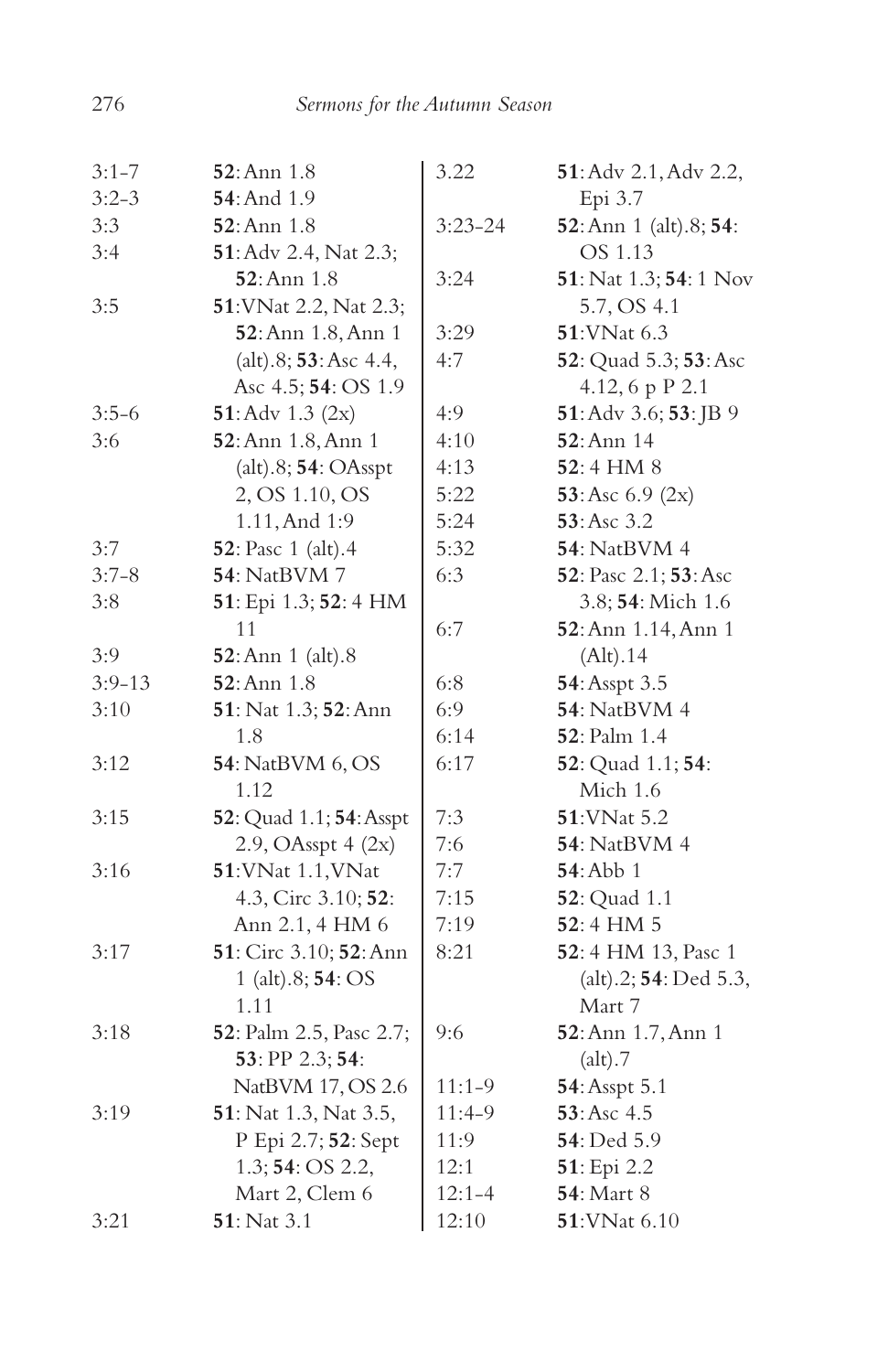| <b>54:</b> Mart 8                     | 32:12         | $53:$ PP 1.1          |
|---------------------------------------|---------------|-----------------------|
| 54:OS 4.1                             | 32:24         | 54: NatBVM 16 (2x)    |
| 52: Sept 2.3                          | 32:26         | 52:4 HM 14; 54:       |
| 53:6 p P 1.3                          |               | NatBVM 16,            |
| <b>51</b> : Circ 1.1                  |               | OAsspt 5              |
| 51: Circ 1.2, Circ 3.5                | 32:30         | 51: VNat 3.2          |
| 51: Circ 3.3, OEpi 2                  | 35:18         | <b>51:VNat 6:9</b>    |
| 54:OS 4.1                             | 37:3          | <b>52</b> : Quad 2.6  |
| <b>54:</b> Mart 8                     | 37:20         | <b>52</b> : Pasc 3.3  |
| <b>54</b> : OAsspt 8                  | 37:23         | <b>52</b> : Quad 2.6  |
| 51:SP3                                | 37:27         | <b>54</b> : NatBVM 7  |
| $53:$ PP 1.1                          | 38:27-30      | 51: VNat 4.7          |
| <b>54:</b> Mart 8                     | 39:12         | <b>54</b> : Mal 8     |
| <b>54:</b> Mart 8                     | 39:15         | <b>54</b> : Mal 8     |
| <b>54</b> : Mart 17                   | 40:13         | 53: PP 3.2            |
| <b>51:VNat 2.1</b>                    | $40:13 - 14$  | $51:$ Adv $6.4$       |
| 53: Asc 3.6; 54: Humb                 | 40:14         | $51:$ Adv $6.5$       |
| $\overline{2}$                        | 40:15         | $51:$ Adv $1.5$       |
| <b>51:VNat 6.4</b>                    | 41:41         | 53:Asc 3.2            |
| 54: Asspt 6, OAsspt 15                | 41:52         | 51: VNat 6.9          |
| 54: OAsspt 15                         | 42:27         | $51:$ Nat 1.8         |
| <b>54: Mart 8</b>                     | 43:15         | 53:6 p P 1.2          |
| 53: Rog 1                             | 47:9          | 51: VNat 3.2          |
| 51: Adv 1:8, Epi 3.3                  | 48:10         | 51: Adv 1.8           |
| 52: OPasc 1.3                         | 49:8-12       | <b>51:VNat</b> 1.4    |
| 53: Pent 2.6                          | 49:10         | 51: VNat 1.4          |
| 51: P Epi 2.1                         | 49:17         | <b>52</b> : Ben 4     |
| 54: Asspt 6                           | 49:26         | 54: OS 4.1            |
| 53: Asc 4.10, JB 1; 54:               | 49:27         | 52: Pasc 3.3          |
| Mich 2.4, And 1.10,                   |               |                       |
| Ded 6.1, Ded 6.3,                     | Exodus (Exod) |                       |
| NatBVM 4, OS                          | $1:15 - 22$   | 51: Epi 3.3           |
| 2.1                                   | 1:16          | 52: OPasc 1.5         |
| 54: Ded 6.1                           | $2:3-5$       | 52: OPasc 1.5         |
| <b>53</b> : JB 1; <b>54</b> : Ded 6.1 | 2:10          | <b>52</b> : OPasc 1.4 |
| 51: P Epi 2.8                         | 2:21          | 51: P Epi 2.2         |
| 54: Asspt 3.1                         | $3:2-3$       | 54: OAsspt 5          |
| 51: VNat 2.2, VNat                    | 3:5           | 54: OAsspt 5          |
| 5.3                                   | 3:18          | 53:6 p P 1.2          |
| 52: OPasc 1.7                         | 5:7           | 51: P Epi 1.5         |
|                                       |               |                       |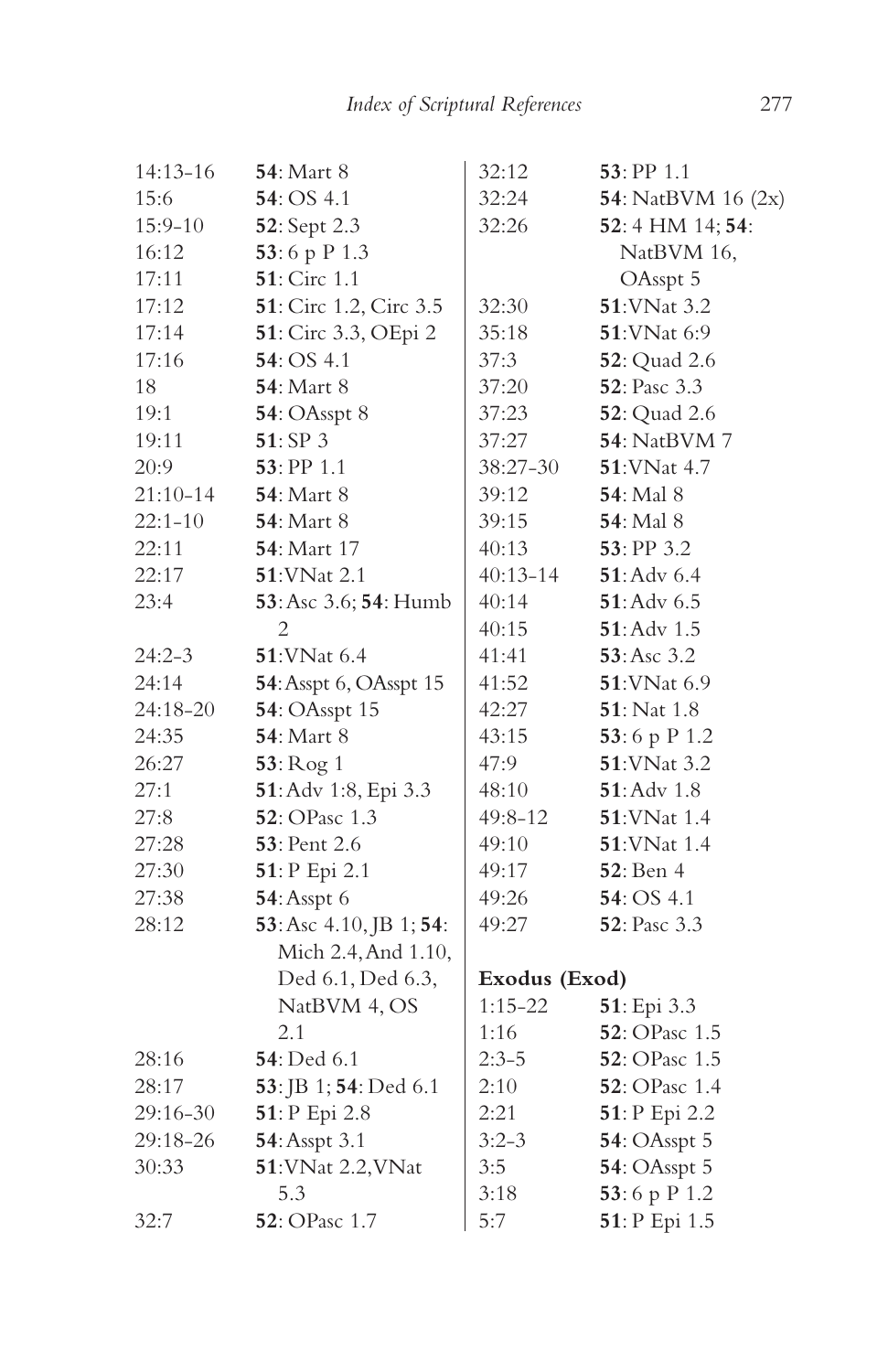| 6:12            | 54: Humb 3              | 9:3           | 51: Epi 1.6             |
|-----------------|-------------------------|---------------|-------------------------|
| 7:12            | 53: Asc 3.9, Asc 6.11   | 10:1          | 52: Pur 2.2             |
| 8:26            | 51: VNat 1.5; 53: PP    | 10:14         | 52: Palm 3.5            |
|                 | 2.2                     | $11:2-3$      | 51: Epi 3.1             |
| 12:5            | 51: Circ 2.1, P Epi 2.1 | 11:3          | 54: OS 1.5              |
| 12:10           | <b>54</b> : Mart 10     | 11:9          | 54: And 1.3, And 1.4    |
| 12:11           | 52: Pasc 1.14           | 12:2          | 52: Pur 3.1             |
| 13:2            | 52: Pur 3.1             | $12:2 - 4$    | 52: Pur 3.1             |
| 13:3            | 53:4 p P 2              | $12:6 - 8$    | 52: Pur 3.1             |
| $13:12-13$      | 52: Pur 3.1             | 14:10         | 51: Circ 2.1            |
| 15:11           | 54:1 Nov 5.4            | 14:40         | 51: VNat 6.11           |
| 15:18           | <b>51:VNat 6:3</b>      | 18:5          | <b>51</b> : Nat 1.2     |
| 16:8            | <b>54</b> : NatBVM 14   | 18:6          | 51: Nat 1.2             |
| 16:21           | 54: NatBVM 15           | 18:21         | 51: Nat 1.2             |
| $19 - 31$       | 54: OS 1.6              | 19:2          | 51: VNat 5.1; 54: Ded   |
| 19:14           | 53: Asc 4.6             |               | 5.8                     |
| 20:7            | 51: Circ 2.3            | 19:9          | 54: Asspt 2.3           |
| 23:15           | 52: Pur 2.2; 54: Clem   | 19:12         | 51: Nat 1.2             |
|                 | $\overline{4}$          | 21:11         | 51: Circ 2.1            |
| 25:30           | 51: VNat 6.8            | 25:10         | <b>53</b> : Pent 3.8    |
| 28:2            | 52: Palm 1.3            | 25:10-11      | <b>53</b> : Pent 1.6    |
| 28:17           | 54: OAsspt 4            | 25:35         | 53:Asc 3.6              |
| 28:40           | 52: Palm 1.3            |               |                         |
| 29:22           | 52: Pasc 1 (alt).2      | Numbers (Num) |                         |
| 29:41           | 52: Pur 3.2             | 5:8           | 52: Pur 3.3             |
| 31:18           | 52: Ann 3.2             | 5:13          | 53: JB 11               |
| 32:9            | 51: OEpi 1; 52: Pasc    | 7:9           | 52: VNat 3.1            |
|                 | 2.5                     | 12:1          | 52: P Epi 2.2 (2x); 52: |
| 33:11           | 52: Quad 3.2, Palm      |               | Pur 2.1                 |
|                 | 2.7                     | $12:6 - 8$    | 52: Palm 2.7            |
| 33:20           | 52: Palm 2.7            | $14:3 - 4$    | 53:6 p P 1.1            |
| 33:23           | 52: Palm 2.7            | 17:8          | <b>54</b> : OAsspt 8,   |
| 34:9            | 51: Adv 1.5             |               | NatBVM 11               |
| 34.24           | 51: Nat 1.2             | 18:12         | 52: P Epi 2.1           |
| 34:28           | 52: Quad 3.2            | 20:17         | 51: VNat 3.6; 52:       |
| 35:2            | 54: OS 3.3              |               | Quad 6.1; 53: Pent      |
|                 |                         |               | 2.5, VPP 2              |
| Leviticus (Lev) |                         | 21:8-9        | 52: Pasc 1.3            |
| 3:9             | 52: Pasc 1 (alt).2      | 21:22         | 52: Adv 2.5; 53: VPP    |
| 5:11            | 52: Pur 3.1             |               | $\overline{c}$          |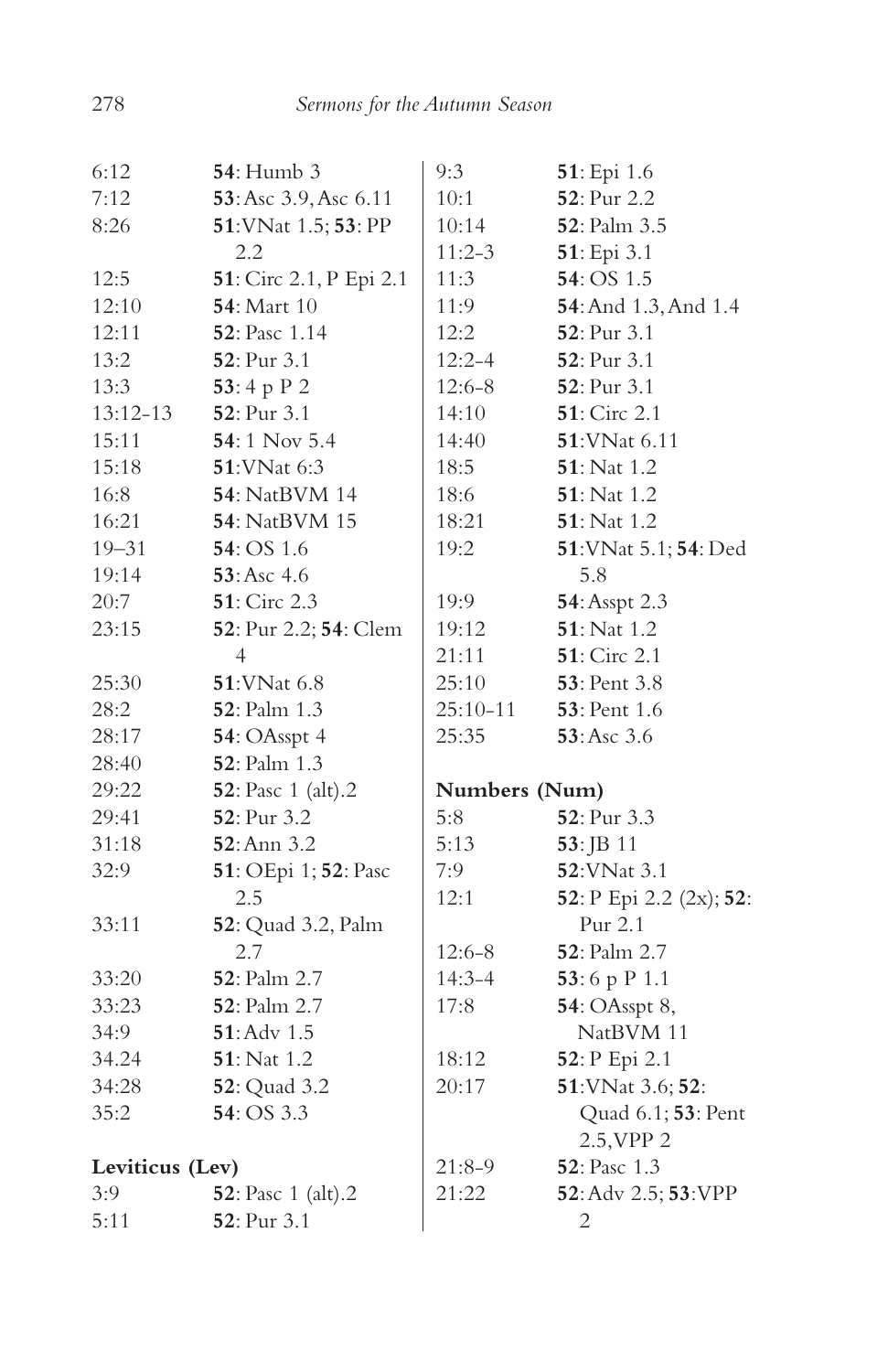| 24:16              | $53:$ PP 3.2          | 33:2                 | 53: Pent 1.2                |
|--------------------|-----------------------|----------------------|-----------------------------|
| 24:17              | 53: Asc 2.4           | 33:12                | <b>53</b> : Pent 3.5        |
| 28:2               | 52: Pur 2.1           |                      |                             |
| 28:8               | 52: Pur 3.2           | Joshua (Josh)        |                             |
| 29:12              | 52:4 HM 1             | 1:14                 | 53:4 p $P$ 2                |
| 32:33              | 52: VNat 6.8          | 2:1                  | 54: Asspt 2.2               |
|                    |                       | 5:2                  | 51: Circ 2.1, OEpi 1        |
| Deuteronomy (Deut) |                       | 10:24                | $51:$ Adv $2.1$             |
| 2:27               | <b>52</b> : Quad 6.1  | 22:4                 | 51: VNat 6.8                |
| 5:32               | 52: Ann 1.5           | 22:7                 | 51: VNat 6.8                |
| 6:4                | 54: Asspt 5.12        |                      |                             |
| 6:5                | 54: Ded 3.5           | Judges (Judg)<br>1:8 | 51:SP 8                     |
| 6:16               | $51:$ Circ 3.6        | 1:15                 | <b>54</b> : In lab mess 2.3 |
| 7:16               | $51:$ Adv $1.4$       | 5:31                 | $53:Asc$ 3.1                |
| 8:4                | $53:$ PP 3.6          | 6:36-38              | 54: OAsspt 8                |
| 13:3               | <b>54</b> : NatBVM 16 | $6:36-40$            | 54: OAsspt 5                |
| 14:8               | 52: Ben 5 (2x)        | $6:37-40$            | $52:$ Ann $3.8$             |
| 15:19              | 52: Ben 6             | $6:38-40$            | <b>54</b> : NatBVM 6        |
| 24:1               | 51: P Epi 2.7         |                      |                             |
| 25:5               | 53: PP 3.6            | First Samuel (1 Sam) |                             |
| 26:8               | <b>51</b> : Nat 1.2   | 2:3                  | 51: Adv 5.3; 53: Asc        |
| 26:15              | 54: Mich 1.4          |                      | 1.3                         |
| 30:13              | 51: Adv 1.10          | 3:10                 | 51: SP 6; 54:               |
| 30:14              | 51: Adv 5.3; 52: Pur  |                      | NatBVM 14                   |
|                    | 1.4; 54: Mart 10      | 7:3                  | <b>51: VNat 4.1</b>         |
| 32:4               | 52: Pasc 1.4, Pasc 1  | 13:14                | $51:$ Nat 5.5               |
|                    | (alt).4               | 15:23                | <b>52</b> : Pasc 3.4        |
| 32:5               | 54: Asspt 2.3         | 15:32                | <b>54</b> : Humb 1          |
| 32:7               | 54: Asspt 5.12        | 16:7                 | 51: Adv 2.1, Circ 2.5       |
| 32:10              | 54: OS 1.2            | 17                   | 53:4 p P 1                  |
| 32:13              | 51: OEpi 5; 53: Pent  | 17:33                | 53:4 p P 3                  |
|                    | 2.7                   | 17:34-35             | 53:4 p P 2                  |
| 32:14              | 53: 4 p P 2; 54: OS   | 17:37                | 53:4 p P 3                  |
|                    | 4.3                   | 17:38-39             | 53:4 p P 3                  |
| 32:15              | 54: Mart 2 (2x)       | 17:39                | 53:4 p P 3                  |
| 32:27              | 54: In lab mess 3.7,  | 17:40                | 53:4 p P 3                  |
|                    | NatBVM 14             | 17:49                | 52: Ann 3.2; 53: 4 p        |
| 32:29              | 53: PP 2.7, PP 2.8    |                      | P 4                         |
| 32:31              | 54: In lab mess 1.3   | 17:51                | 53:4 p P 5                  |
| 32:43              | $51:$ Adv $1.4$       | 18:30                | 51: VNat 1.4                |
|                    |                       |                      |                             |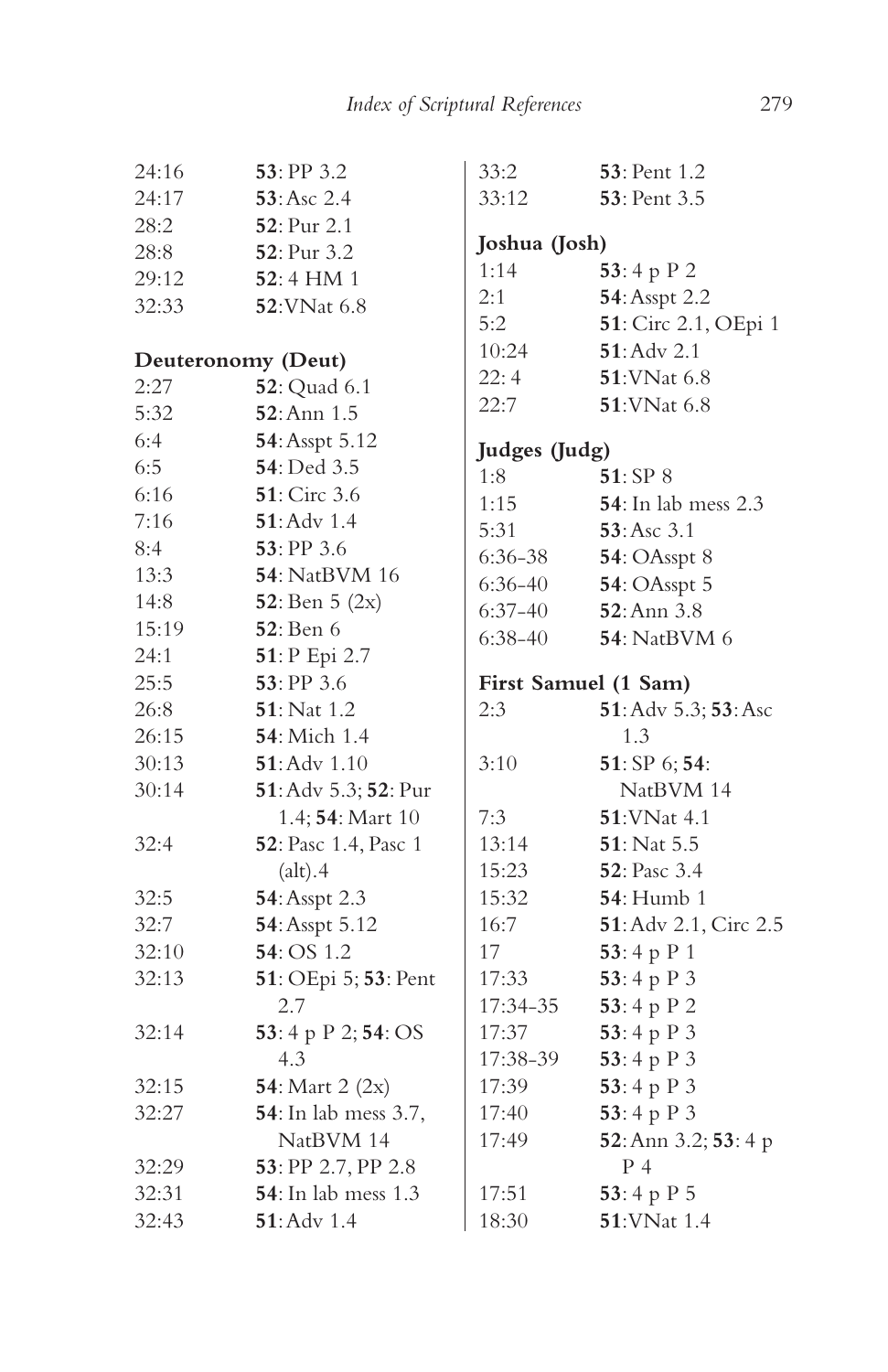| 19:5                  | <b>54</b> : Mal 6     | 26:21                | 54: Ded 3.3                 |
|-----------------------|-----------------------|----------------------|-----------------------------|
| Second Samuel (1 Sam) |                       | Second Kings (2 Kgs) |                             |
| 2:3                   | 51: Adv 5.3; 53: Asc  | 1:14                 | 54: Ded 5.2                 |
|                       | 1.3                   | 1:26                 | <b>54</b> : Humb 6          |
| 3:10                  | 51: SP 6; 54:         | 2:8                  | <b>54</b> : Mal 8           |
|                       | NatBVM 14             | 2:9                  | 53: Asc $6.14$ (2x)         |
| 7:3                   | <b>51:VNat 4.1</b>    | $2:9-10$             | 53: Asc 3.5                 |
| 13:14                 | 51: Nat 5.5           | 2:10                 | 53: Asc 6.14                |
| 15:23                 | 52: Pasc 3.4          | 2:11                 | 52: Quad 3.2; 53: Asc       |
| 15:32                 | <b>54</b> : Humb 1    |                      | 6.9; 54: Mal 8              |
| 16:7                  | 51: Adv 2.1, Circ 2.5 | 4:2                  | 53: JB 12                   |
| 17                    | 53:4 p P 1            | 4:3                  | 53: Asc 3.7                 |
| 17:33                 | 53:4 p P 3            | $4:3-6$              | 53:Asc 6.8                  |
| 17:34-35              | 53:4 p P 2            | 4:6                  | $53:Asc$ 3.7                |
| 17:37                 | 53:4 p $P_3$          | 4:35                 | 52: Pasc 1.7, Pasc 1        |
| 17:38-39              | 53:4 p P 3            |                      | (alt).7                     |
| 17:39                 | 53:4 p P 3            | $4:40-41$            | <b>53</b> : Pent 2.6        |
| 17:40                 | 53:4 p P 3            | 5:10                 | <b>52</b> : Pasc 3.1        |
| 17:49                 | 52: Ann 3.2; 53: 4 p  | 7:2                  | 54: Ded 2.1                 |
|                       | $P_4$                 | 16:5                 | 52: Pur 3.2                 |
| 17:51                 | 53:4 p P 5            | $16:5 - 13$          | <b>54</b> : In lab mess 1.4 |
| 18:30                 | 51: VNat 1.4          | 16:15                | 52: Pasc 1.2, Pasc 1        |
| 19:5                  | 54: Mal 6             |                      | (alt).2                     |
| First Kings (1 Kgs)   |                       | 22:1                 | 51: Epi 2.2                 |
| 1:20                  | $53:$ Pent $2.4$      |                      |                             |
| 2:8                   | $54:1$ Nov 1.4        |                      | First Chronicles (1 Chr)    |
| 3:9                   | $51:$ Adv $7.1$       | 22:9                 | 51: Epi 2.2; 52: Ann 1      |
| $3:9 - 11$            | <b>54</b> : NatBVM 7  |                      | (alt).11; 54: Ded 5.9       |
| 3:26                  | 51: VNat 6.11         | 25:8                 | $51:$ Adv $4.3$             |
| 8:27                  | 54: Asspt 1.3         | 29:15                | $51:$ Adv 6:4               |
| $17:5-6$              | 54: Ded 2.4           |                      |                             |
| 17:38-39              | <b>54</b> : Ded 2.4   |                      | Second Chronicles (2 Chr)   |
| 19:4                  | 54:1 Nov 5.9          | 6:41                 | 54: Mich 1.1                |
| 19:7                  | $51:$ Adv $1.6$       | 23:7                 | 52: Pur 3.1                 |
| $19:7 - 8$            | 51: P Epi 1.5         | Ezra (Ezra)          |                             |
| 19:8                  | 52: Quad 3.2; 54: Ded | 3:4                  | 52: Sept 1.4                |
|                       | 3.2                   | 3:18                 | 52: Pur 2.2                 |
| 21:7                  | 54: Mal 7             | 9:4                  | 52: Res 1.2, Res 1          |
| 22:14                 | 54: Asspt 3.3         |                      |                             |
|                       |                       |                      | (alt).2                     |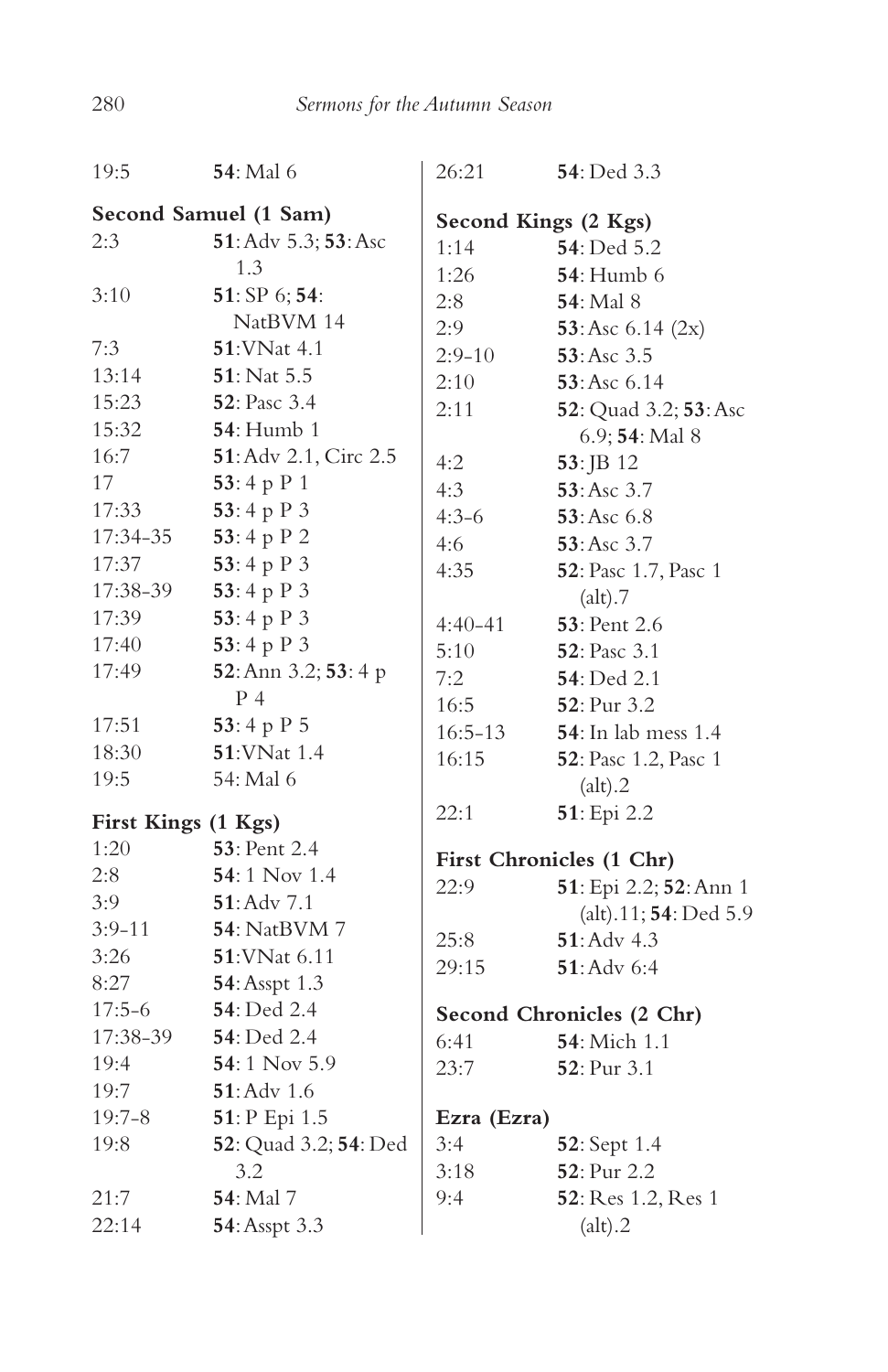|               | Nehemiah (Neh) [2 Esdras]   | 5:24     | <b>54</b> : Mich 1.4   |
|---------------|-----------------------------|----------|------------------------|
| 8:10          | 54: OS 4.4, Ded 5.10        | 6:3      | <b>54</b> : Humb 6     |
|               |                             | $6:9-10$ | <b>54</b> : Humb 6     |
| Tobit (Tob)   |                             | 6:10     | <b>54</b> : Humb 6     |
| 1:3           | $53:$ PP 3.2                | 6:13     | <b>54</b> : Humb 6     |
| 4:16          | 53: Pent 3.7; 54: OS        | 6:14     | 52: Ann 3.9            |
|               | 1.14                        | 7:1      | 54: OS 3.2, OS 5.3,    |
| 13:11         | 51: Epi 3.3                 |          | OS 5.4, And 2.6        |
| 13:22         | <b>51:VNat 1.4</b>          | 7:17     | 51: Adv 1.7, Epi 1.2;  |
|               |                             |          | 54: Ded 5.3, Ded       |
| Judith (Jdt)  |                             |          | 5.5, Ded 5.7           |
| 8:22          | <b>51</b> : Circ 1.1        | 7:18     | <b>52</b> : Palm 2.1   |
| 16:5          | 53: Asc 3.5                 | 7:19     | 52: Sept 1.3; 54:      |
| 19            | <b>52</b> : Pur 2.2         |          | NatBVM <sub>2</sub>    |
| Esther (Esth) |                             | 8:22     | <b>52</b> : Ben 11     |
| 13:9          | <b>54</b> : Ded 5.7         | 9:24     | 54:1 Nov 2.1           |
|               |                             | 10:21    | 54:OS 4.1              |
| Job           |                             | 10:22    | 53:Asc 6.7             |
| 1:3           | 54:Abb1                     | 13:35    | $53:$ PP 2.1           |
| 1:11          | <b>54</b> : Clem 2          | 14:1     | $52:4$ HM 6            |
| 1:17          | <b>52</b> : OPasc 1.7       | 14:2     | 51: VNat 6.10; 52: Pur |
| 2:4           | <b>54</b> : Clem 2          |          | $2.3; 53:$ JB 3; 54:   |
| 2:10          | 52: Quad 1.1; 54:           |          | OAsspt 3, 1 Nov 3.3    |
|               | OAsspt 4                    | 14:4     | 51: VNat 4.2, VNat     |
| 3:1           | <b>51:VNat 3.2</b>          |          | 4.5, Nat 1.1, Nat      |
| 3:3           | <b>51:VNat 2.2</b>          |          | 1.7, P Epi 2.6; 52:    |
| 3:5           | 53:Asc 6.7                  |          | Ann 1.1, Ann 1.13,     |
| 3:9           | $51:$ Adv 1.3               |          | 4 HM 6, 5 HM 2;        |
| 3:24          | 52: Sept 2.3                |          | 53: Pent 2.1; 54:      |
| 3:26          | 51: Epi 1.7                 |          | OS 1.13, OS 3.2        |
| 4:12          | 54: Asspt 3.7               | 14:13    | 54: OS 4.1             |
| 4:18          | 52: Ann 1 (alt). 13; 54:    | 14:14    | 54: And 1.3            |
|               | 1 Nov 2.5, 1 Nov            | 15:15    | 51: VNat 4.8           |
|               | 5.9                         | 15:31    | $51:$ Adv $1.3$        |
| 4:19          | 51: VNat 6.7; 54:           | 17:2     | 53:Asc 4.5             |
|               | Asspt 3.1, OS 2.2           | 19:23    | $53:Asc$ 4.7           |
| 4:18          | 52: Ann 1 (alt). 13         | 22:22    | 53:Asc 4.10            |
| 5:7           | <b>54</b> : In lab mess 2.1 | 23:11    | $52:4$ HM $11$         |
| 5:13          | 51: Adv 2.1; 54:            | 26:13    | 51: VNat 1.5; 53: Pent |
|               | Clem 1                      |          | 2.3                    |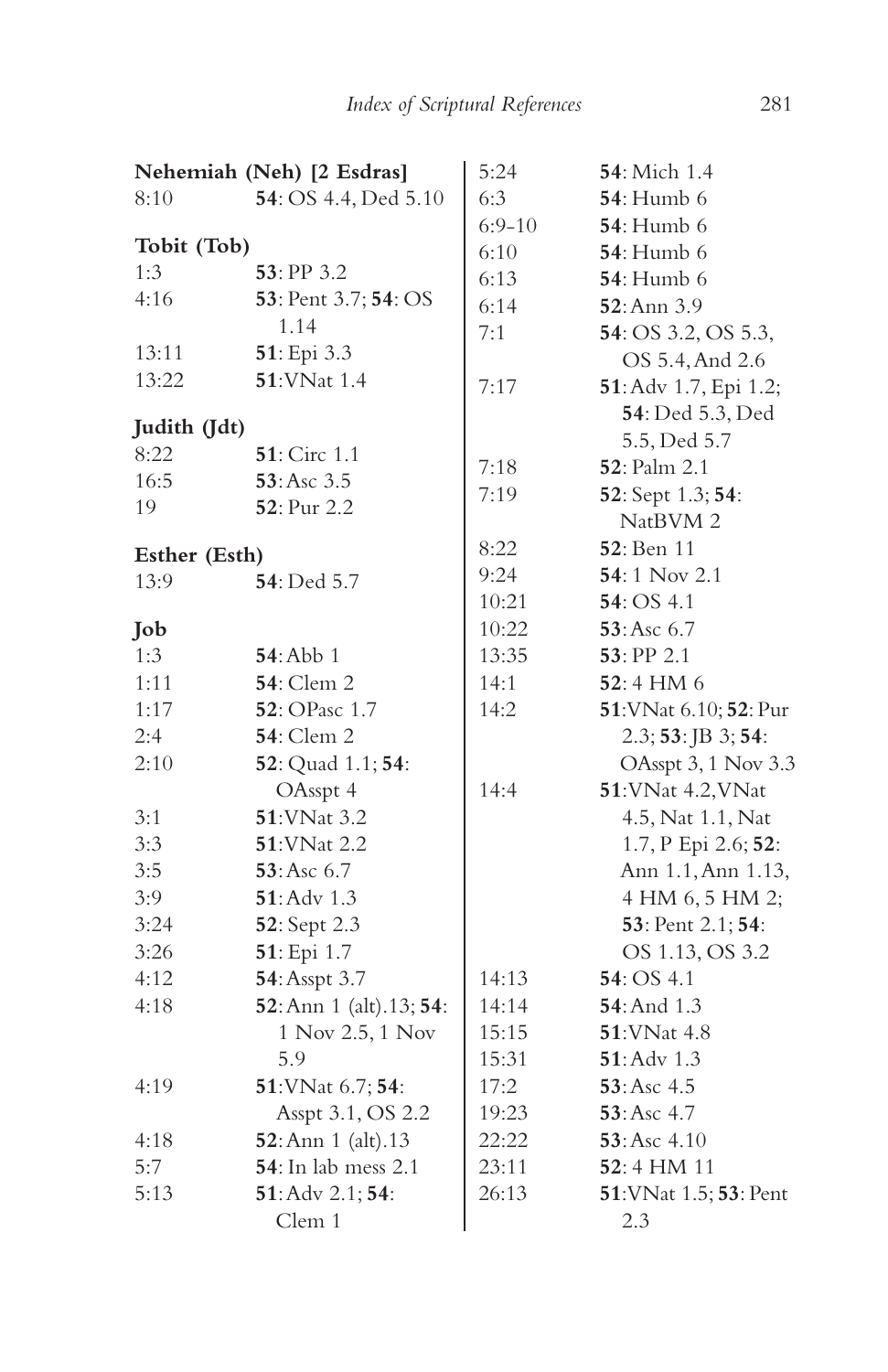| 28:18        | <b>51</b> : Nat 3.2          |            | mess 1.4, OS 2.6                     |
|--------------|------------------------------|------------|--------------------------------------|
| 28:28        | 51: Nat 4.2                  | 4:7        | <b>53</b> : Pent 2.6; <b>54</b> : OS |
| $31:19-20$   | <b>52</b> : Palm 1.4         |            | 2.4                                  |
| 33:6         | 53:VPP 3                     | 4:8        | 52: Pasc 1 (alt).8; 54:              |
| 38:8         | <b>54</b> : Mal 4            |            | OS 2.4                               |
| 40:12        | <b>52</b> : Pasc 1.17        | 4:9        | 54: OS 2.4, Ded 4.5                  |
| $41:1 - 2$   | 52: Ann 1.12                 | $4:9 - 10$ | 54: OS 2.6                           |
| $41:6-8$     | 54: Asspt 5.10               | 5:8        | 54: Asspt 4.5                        |
| 41:25        | 52: Quad 2.1                 | 6:2        | 51: Adv 1.5, Epi 1.4,                |
| 41:34        | 51: VNat 4.9                 |            | P Epi 1.1; 54: Ded                   |
| 42:10        | 51: VNat 2.6; 54: OS         |            | 6.2                                  |
|              | 1.10                         | 6:3        | $51:$ Adv $1.5$                      |
|              |                              | 6:4        | <b>52</b> : Quad 4.3                 |
|              |                              | 6:6        | 52: O Pasc 2.5; 54:                  |
| Psalms (Pss) |                              |            | Asspt 2.3                            |
| 1:1          | <b>54</b> : In lab mess 3.8, | 6:7        | 52: O Pasc 1.7; 53: PP               |
|              | OS 5.1                       |            | 2.8; 54: Clem 6                      |
| 1:2          | 53: Asc 4.10, Asc 6.7        | 6:8        | 51: Epi 1.1                          |
| 1:3          | 51:V Nat 2.1; 52: Ben        | 7:3        | 52: Ann 1 (alt).9                    |
|              | 4(2x)                        | 7:5        | 52: Ann 3.6                          |
| 1:4          | 51: Adv 6.5, Nat 2.2,        | 7:13       | <b>51</b> : Nat 1.3                  |
|              | Circ 2.1; 52: Ben            | 7:15       | 51: Adv 1.3                          |
|              | $1.1,$ Ann $1$ (alt). $8;$   | 7:16       | <b>54</b> : Clem 1                   |
|              | 53:V PP 1, 6 p P             | 8:2        | $53:$ JB 1                           |
|              | 1.1, 6 p P 1.3; 54:          | 8:3        | 51: Innoc 2; 54: Mich                |
|              | Mich 2.2, 1 Nov              |            | 1.4                                  |
|              | 2.1                          | 8:5        | 51: Nat 2.4, Circ 2.1,               |
| 1:5          | 51: Adv 4.3                  |            | Circ 3.3                             |
| 2:1          | 51: SP 8                     | 8:6        | 51: Epi 2.3                          |
| 2:2          | 54: Asspt 5.10               | 8:6        | 52: Pur 1.3                          |
| 2:8          | 51:V Nat 2.7; 52: Pasc       | 9:19       | 52: Pasc 2.11                        |
|              | $1$ (alt). $3$               | 9:24       | 53:Asc 4.3                           |
| $2:8-9$      | <b>52</b> : Pasc 1.9         | 9:28       | $52:4$ HM 11                         |
| 2:9          | 53: PP 3.3                   | 9:32       | <b>54</b> : Nat BVM 16               |
| 2:11         | 52: Palm 2.5                 | 9:34       | 52:4 HM 14                           |
| 2:12         | 52: Palm 2.5; 54:            | 9:35       | 51: Nat 5.5; 52: 4                   |
|              | Asspt 4.4, Mart 6,           |            | HM 11 (2x); 54: Ded                  |
|              | Humb 8                       |            | 1.3                                  |
| 4:3          | 53: Asc 4.4, Asc 4.8         | 9:38       | <b>52</b> : Pasc 2.12                |
| 4:4          | 53: Asc 4.8, Asc 4.9         | 9:39       | 51:V Nat 5.3, Nat                    |
| 4:5          | 53: PP 3.4; 54: In lab       |            | 1.1; 54: Ded 5.8                     |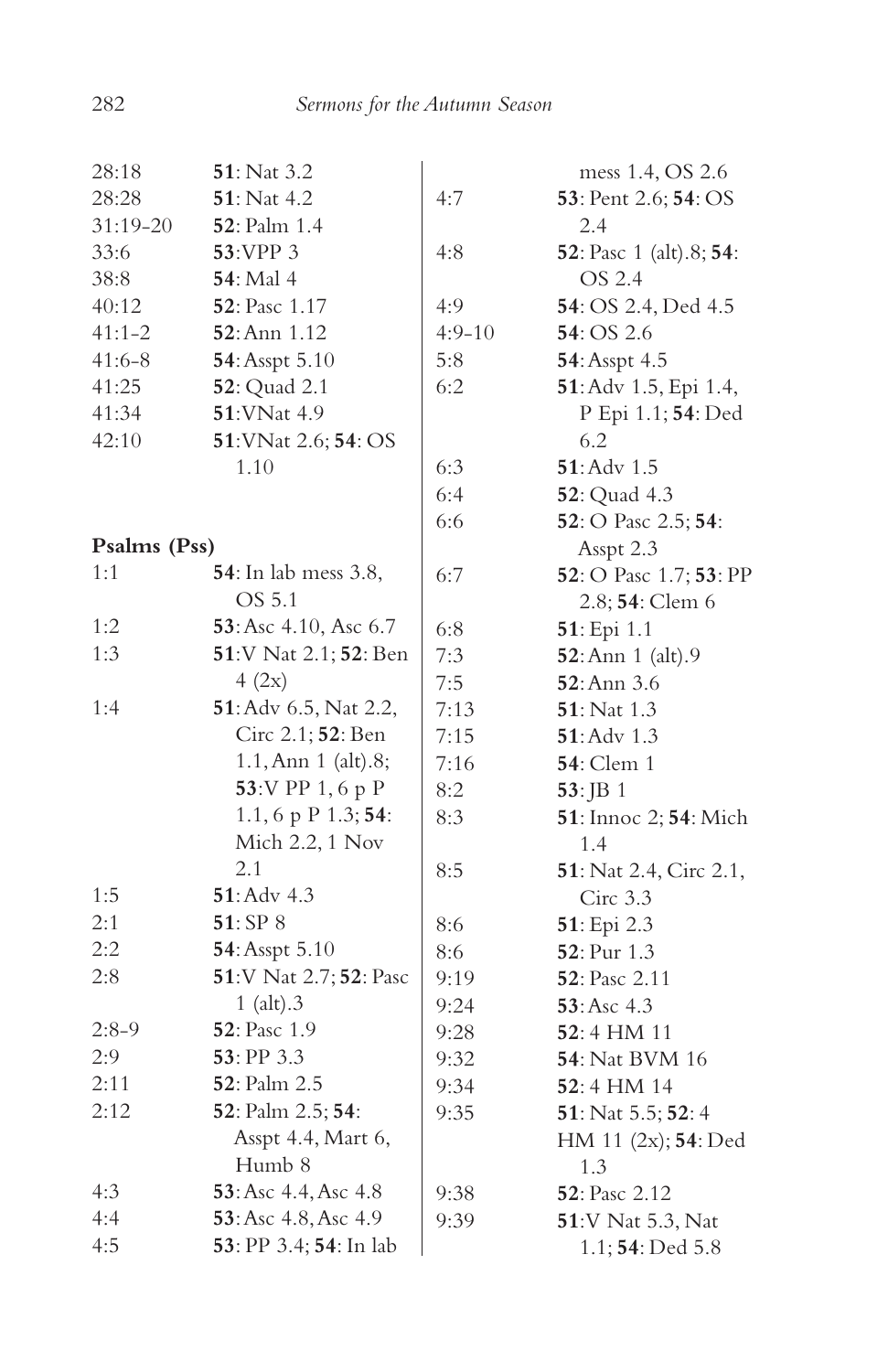| 10:3   | 52: Pasc 1.2; 54: Asspt    | 16:3         | <b>54</b> : Mal 6           |
|--------|----------------------------|--------------|-----------------------------|
|        | 2.3                        | 16:4         | <b>54</b> : In lab mess 2.3 |
| 10.5   | 51: Epi 1.5                | 16:8         | 51:V Nat 6.5                |
| 10:6   | 53: Rog 1, PP 2.3; 54:     | 16:10        | 51:V Nat 4.6, V Nat         |
|        | Ded 5.2                    |              | 5.3                         |
| 10:17  | 53: Asc 5.2                | 16:15        | 52: Sept. 1.3; 54: Nat      |
| 11.2   | 53:6 p P 2.5               |              | BVM 3                       |
| 11:3   | <b>52</b> : Pasc 1 (alt).3 | 17:11        | 52:4 HM 14                  |
| 11:4   | <b>54</b> : Nat BVM 14     | 17:12        | 51:V Nat 6.3; 53:           |
| 11:5   | <b>52</b> : Ann 2.4        |              | Pent 1.1                    |
| 11:6   | <b>51</b> : Nat 2.4        | $17:12 - 13$ | 51: P Epi 2.1               |
| 11:7   | 54: And 2.2                | 17:26        | 54: Nat BVM 13              |
| 12:1   | 51: Circ 1.1, SP 7         | 17:28        | $51:$ Nat $5.5$             |
| 12:2   | 54: Ded 4.5                | 17:29        | 51: Adv 7.2, Circ 3.5;      |
| 12:4   | $53:$ JB 2                 |              | 53: JB 5, 6 p P 1.2         |
| 13:1   | 52: Ann 1.14, Ann 1        | 17:38        | 51: Nat 1.4; 54: Asspt      |
|        | (alt).14, Pasc 1.9         |              | 5.12                        |
| 13:3   | 51:V Nat 2.2; 54:          | 17:45        | 51: P Epi 1.4               |
|        | Asspt 5.9                  | 17:46        | 54: OS 1.7                  |
| 13:5   | 51: Nat 1.3; 53: 6 p P     | 18:3         | <b>54</b> : Nat BVM 11      |
|        | 1.1                        | 18:5         | 51:V Nat 4.8                |
| 14:1-2 | 54: OS 32                  | 18:6         | 51: Adv 2.5, Epi 1.1,       |
| 15:2   | 51: Adv 3.7, Adv 7.1;      |              | P Epi 2.2, P Epi            |
|        | 52: Palm 3.2,              |              | 2.4; 53: JB 1; 54:          |
|        | Pasc 2.7                   |              | Abb 2, 1 Nov 3.2,           |
| 15:5   | <b>54</b> : Ded 1.3        |              | OS 1.6                      |
| 15:8   | <b>54</b> : Abb 2          | 18:6-7       | 51: Adv 1.6; 53: Asc        |
| 15:9   | 51: Adv 6.6; 54: 1         |              | 4.7                         |
|        | Nov 2.2                    | 18:7         | 53: Asc 3.1, Pent 3.8;      |
| 15:10  | 51: Adv 1.6, Adv 2.4,      |              | 54: O Asspt 2, OS           |
|        | V Nat 6.6, Nat 2.5,        |              | 1.5                         |
|        | Circ 2.1; 52: Pasc         | 18:11        | 53:6 p P 2.4; 54:           |
|        | 1 (alt).8; 54: Asspt       |              | Clem 6                      |
|        | $4.4 \ (2x)$               | 18:13-14     | 53: JB 9                    |
| 15:11  | 51:V Nat 4.10; 52:         | 18:15        | 53: Asc 4.7                 |
|        | Pur 1.3, Pur 2.3,          | 19:4         | 51: Nat 1.4; 52: Quad       |
|        | Sept 1.4; 53: Asc          |              | 3.1                         |
|        | 2.2, Asc 4.7, V PP         | 19:8         | 52: Palm 2.3, Palm          |
|        | 3, PP 1.1, PP 1.3;         |              | 3.2                         |
|        | 54: In lab mess 2.3,       | 20:3         | 54: Mal 2, Humb 6           |
|        | OS 1.13, OS 2.4            | $20:3 - 4$   | <b>54</b> : And 1.1         |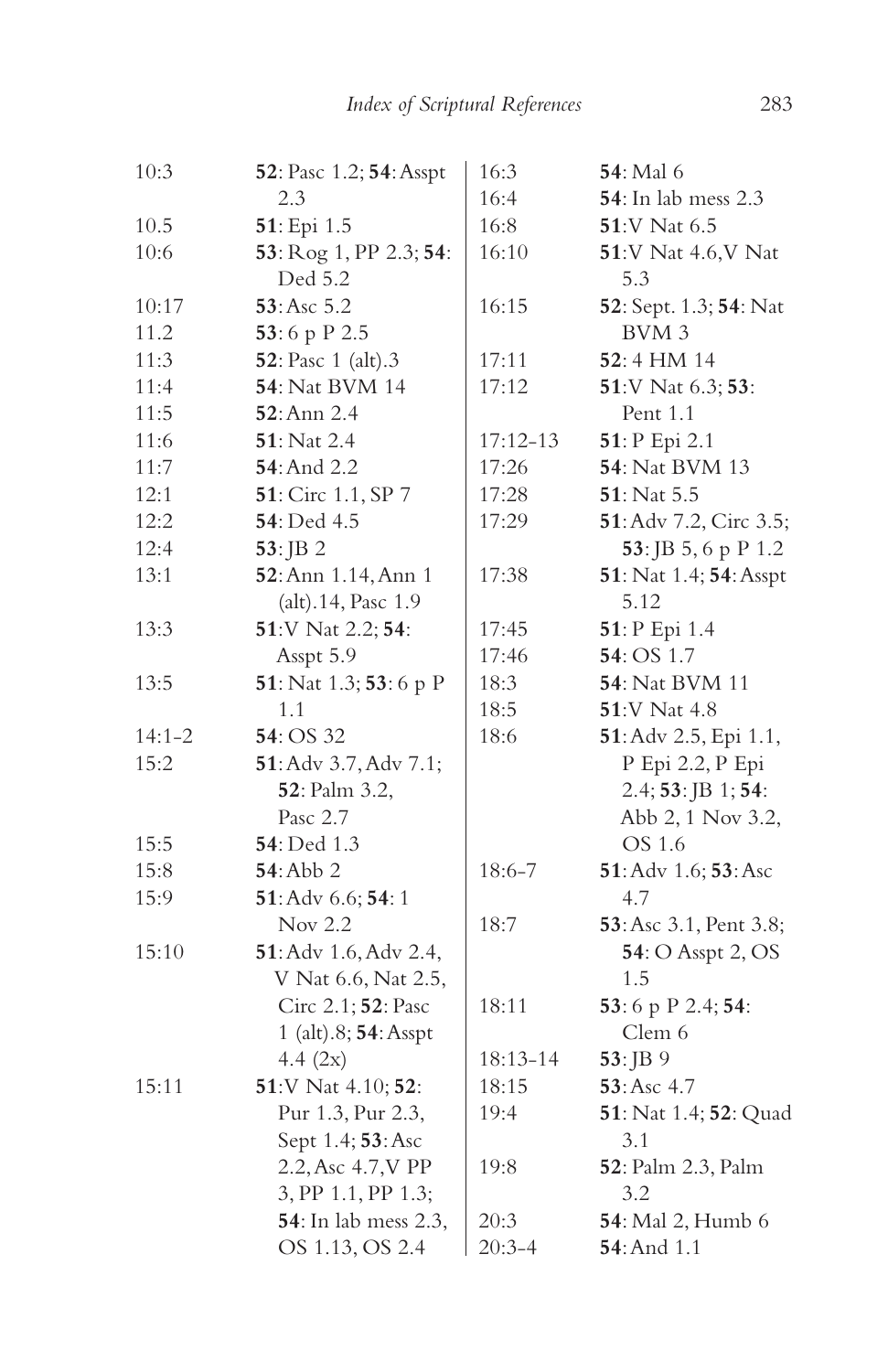| 20:4      | 53: Asc 6.14; 54: In          | 24:19 | 51: SP 2                      |
|-----------|-------------------------------|-------|-------------------------------|
|           | lab mess 3.4, OS 5            | 25:3  | <b>53</b> : Pent 2.7          |
| 21:3      | 53: Asc 6.14, PP 2.3;         | 25:5  | 51: Circ 3.6 $(2x)$           |
|           | 54:1 Nov 3.2, V               | 25:6  | <b>51</b> : Circ 3.6          |
|           | And 1                         | 25:8  | 54: Mich 1.4, Mart 6          |
| 21:7      | 52:4 HM 3, Pasc 3.2           | 25:12 | <b>54</b> : Mich 2.4          |
| 21:15     | 52: Quad 2.2                  | 26:1  | 53:4 p P 3                    |
| 21:16     | 51: Nat 2.4                   | 26:4  | 54: Asspt 3.2, Ded 1.7        |
| 21:17     | <b>51</b> : Nat 1.8, Nat 2.5; | 26:5  | 54: OS 4.1                    |
|           | 52:4 HM 2                     | 26:6  | 51: Nat 4.1; 53: Asc          |
| 21:18     | 52: 4 HM 2; 53: Asc           |       | 4.9                           |
|           | $4.6; 54:1$ Nov $1.1$         | 26:8  | 53: Asc 4.7; 54: OS           |
| 21:19     | <b>52</b> : Palm 2.4          |       | 1.13                          |
| 21:25     | 53:Asc 5.1                    | 26:12 | 53: PP 1.3; 54: Asspt         |
| 21:27     | <b>54</b> : Mart 13           |       | 2.6, OS 1.13                  |
| 22:4      | 51: Adv 1.6; 52: Quad         | 26:13 | 53: Asc 4.7                   |
|           | 1.2                           | 26:14 | 51: SP 7; 53: 6 p P 1.1;      |
| 22:5      | 51: Circ 3.4; 54: Mal         |       | <b>54</b> : Nat BVM 16        |
|           | 5                             | 27:6  | <b>52</b> : Pasc 1 (alt).14   |
| 22:6      | 52: Ann 1 (alt).1; 53:        | 27:7  | 53:Asc 2.6                    |
|           | Pent 2.7                      | 28:3  | 51: Adv 1.6, V Nat            |
| 23:3      | 53:Asc 4.6                    |       | 4.10, Epi 1.6, Epi            |
| 23:6      | <b>54</b> : In lab mess 3.1   |       | 1.7, Epi 2.4, SP 3;           |
|           | $(2x)$ , In lab mess          |       | 53:4 PP 5                     |
|           | $3.4$ (2x), In lab            | 28:9  | 54:1 Nov 2.5                  |
|           | mess 3.9                      | 29:4  | 54: Asspt 4.4                 |
| 23:7      | <b>54</b> : Humb 5            | 29:6  | 51: Circ 3.5; 2: Pasc         |
| $23:7-10$ | 51:V Nat 1.5; 53: Asc         |       | 1 (alt).14; 53: Rog           |
|           | 2.4                           |       | $2; 54:1$ Nov 3.3,            |
| 23:10     | 51: Adv 5.1, Adv 6.5          |       | And 1.9                       |
| 24:6      | 51: P Epi 1.1                 | 29:7  | <b>52</b> : Palm 2.2          |
| 24:8      | 53: Pent 3.6                  | 29:8  | <b>51</b> : Circ 1.1          |
| 24:10     | 51: Nat 5.3; 54: Ded          | 29:12 | <b>51</b> : Nat 1.8, Nat 4.1, |
|           | 5.4                           |       | Epi 1.2, Epi 2.1;             |
| 24:11     | <b>53</b> : Pent 2.3          |       | 53: Asc 4.1                   |
| 24:12     | 51:V Nat 4.8                  | 29:13 | 52: Palm 1.1                  |
| 24:13     | 53: Asc 4.8                   | 30:13 | 51:V Nat 5.5; 52: Ben         |
| 24:15     | $53:Asc$ 4.7                  |       | 9                             |
| 24:17     | 51: Nat 5.4                   | 30:20 | 53: Asc 4.9; 54: OS           |
| 24:18     | 52: Ben 11, 4 HM 11           |       | 2.8                           |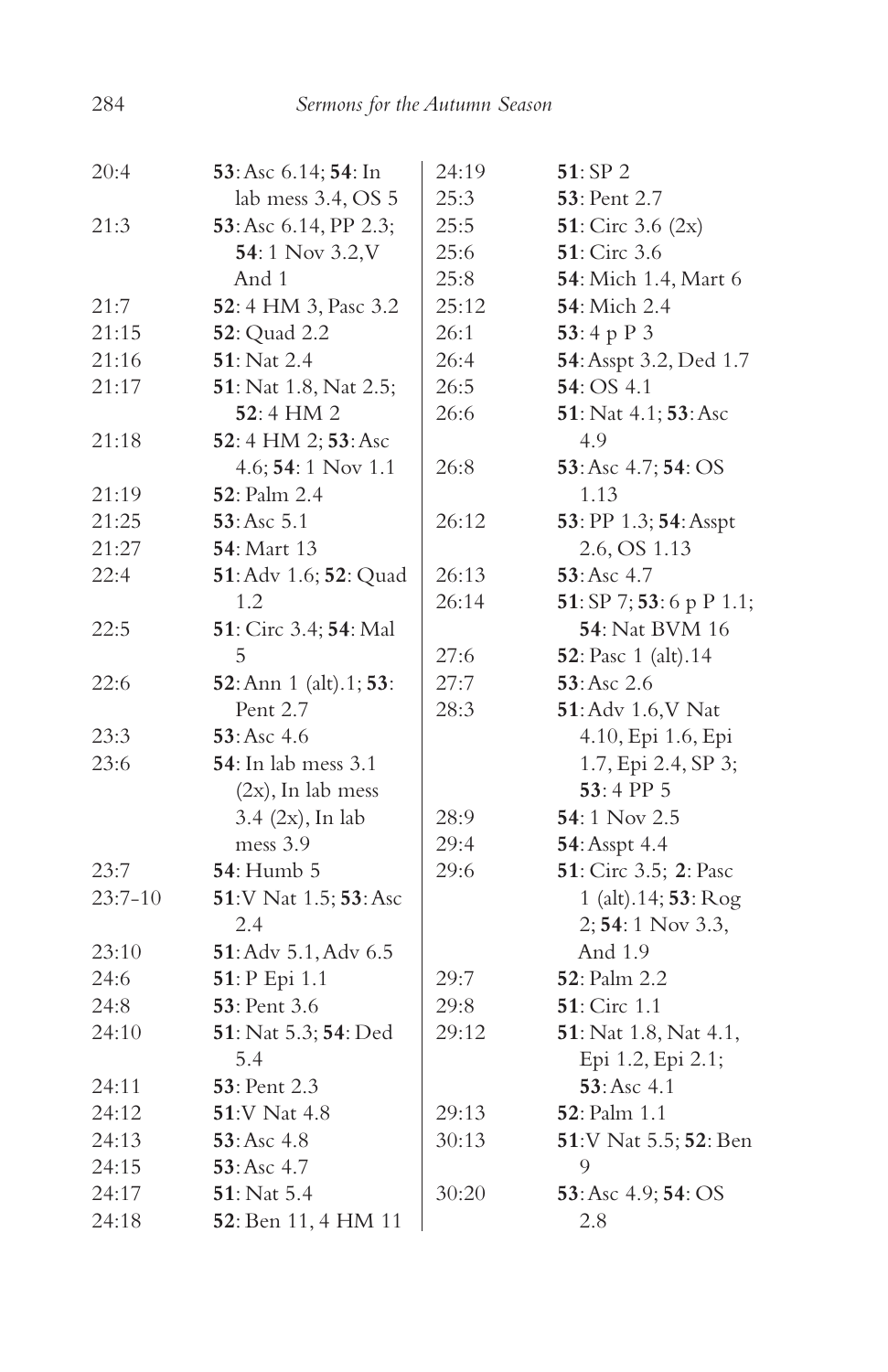| 31:1  | 52: Quad 2.6; 54: V    | 35:3       | 54: And 2.1                |
|-------|------------------------|------------|----------------------------|
|       | And 1                  | 35:6       | 51: Nat 1.2; 52: Pur       |
| 31:2  | 52: Ann 1.1, Ann 1.4   |            | 1.3, Ann 1.10, Ann         |
| 31:3  | <b>51:V Nat 6.6</b>    |            | $1$ (alt). $10$            |
| 31:4  | 51: Adv 1.4; 54: Asspt | 35:7       | 52: Palm 1.3, Palm         |
|       | 5.8, OS 2.6            |            | 3.2; 54: 1 Nov 5.9,        |
| 31:6  | 52: Ann 1.9; 53: Pent  |            | Nat BVM 9                  |
|       | 2.2                    | 35:7       | 51:V Nat 6.7, Nat 5.3;     |
| 31:9  | 51: Circ 2.2; 54: Ded  |            | 53: Asc 4.6                |
|       | 1.1                    | 35:8       | 52: Pur 1.1                |
| 31:11 | 52: Pasc 1.12; 54: OS  | 35:9       | 51: P Epi 2.4; 52: Sept    |
|       | 2.7                    |            | 1.3, 4 HM 9; 53:           |
| 31:19 | 52:4 HM 9              |            | Asc 6.13, Asc 6.14,        |
| 32:1  | 52: Pasc 1.12; 54: OS  |            | PP 2.2; 54: Asspt          |
|       | 2.7                    |            | 4.1, Ded 3.2, Ded          |
| 32:5  | 54: Asspt 4.8, OS 3.3  |            | 4.6, Mal 5                 |
| 32:6  | 54:1 Nov 5.5           | 35:10      | <b>51:V Nat 4.1, V Nat</b> |
| 32:9  | 53: Pent 2.8           |            | 4.9, Nat 1.8, P Epi        |
| 32:19 | 52: Quad 1.6; 54:      |            | $2.8; 53:$ JB $8; 54:$ O   |
|       | Ded 5.8                |            | Asspt 15, Nat BVM          |
| 33:9  | 51: Epi 1.1; 54: Asspt |            | 3, 1 Nov 5.9, Mart         |
|       | 3.7, Nat BVM 2         |            | 13                         |
| 33:10 | 54: OS 5.2             | 35:12      | 54:1 Nov $5.6$             |
| 33:15 | 53: Asc 6.4, Asc 6.5;  | $35:12-13$ | 54: Abb 2                  |
|       | 54: And 1.8            | 36:1       | $51:$ Adv $3.3$            |
| 33:19 | 51:V Nat 4.10; 52:     | 36:4       | 52: Quad 5.6; 54:          |
|       | Palm 2.6; 54: And      |            | Asspt 3.4                  |
|       | 1.7                    | 36:19      | 52:5 HM 4                  |
| 33:20 | 51: Nat 5.4            | 36:27      | 51:V Nat 5.2, Nat          |
| 33:22 | 51: Adv 3.7; 52: Ann   |            | 1.7; 53: Asc 6.4,          |
|       | 1.12, Ann 1            |            | Pent 1.3; 54: In lab       |
|       | (alt).12; 54: Mal 4    |            | mess 1.2, Ded 4.4,         |
| 34:1  | 51: Circ 1.5           |            | And 1.8                    |
| 34:9  | 51: Adv 6.6            | 36:30      | 54: Mal 3                  |
| 34:10 | 51:V Nat 2.1, V Nat    | 36:35-36   | 53:4 p $P$ 5               |
|       | 2.4; 52: Pasc 1.10,    | 37:2       | 51: P Epi 1.1              |
|       | Pasc 1 (alt). 10; 54:  | 37:10      | 52: Pasc 1.10              |
|       | In lab mess 3.1,       | 37:11      | 53: PP 1.1; 54: Asspt      |
|       | Mart 2                 |            | 5.8                        |
| 34:12 | $52:4$ HM $8$          | 37:12      | 51: SP 3                   |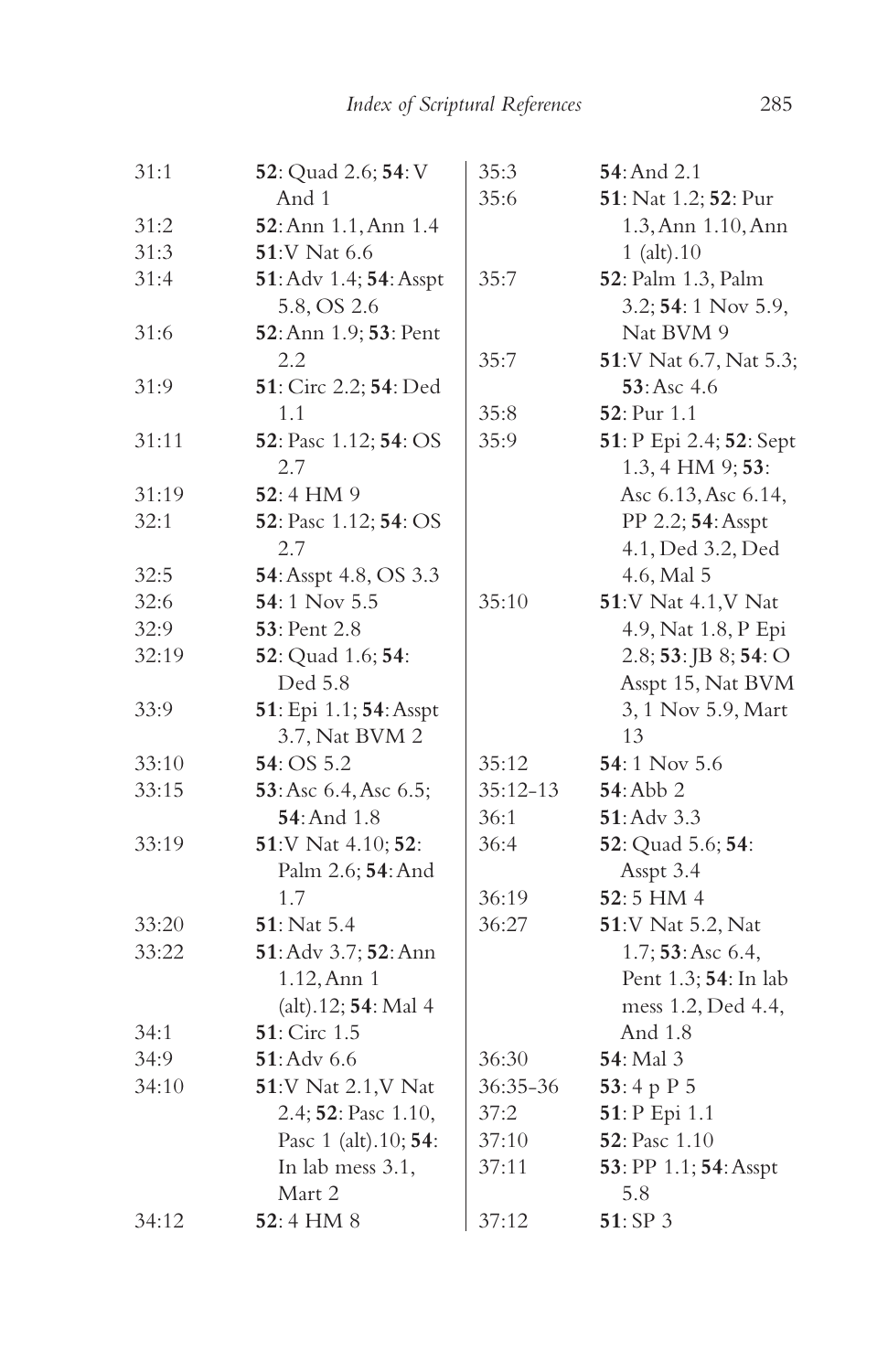| $37:12-13$ | 54: Mich 1.5                 | 43:20        | 51:V Nat 6.1; 54:            |
|------------|------------------------------|--------------|------------------------------|
| 37:13      | 52: Sept 2.3; 54: OS         |              | Mart 2                       |
|            | 1.7                          | 43:22        | 51: Adv 4.2, Circ            |
| 37:18      | <b>54</b> : Humb 6           |              | 3.10; 54: In lab             |
| 38:2       | <b>54</b> : Humb 3           |              | mess 2.1, In lab             |
| 38:4       | 51: Nat 1.6; 54: OS          |              | mess 2.3                     |
|            | 1.3                          | 43:26        | 54:1 Nov 5.6                 |
| 38:5       | 53:6 p P 3.3                 | 44:2         | <b>51</b> : V Nat 4.1, V Nat |
| 38:7       | 52: Ann 1.7                  |              | 6.2; 52: Ben 10 53:          |
| 38:13      | 51:Adv 6.4; 52: Quad         |              | PP 3.1                       |
|            | 6.1; 54: Humb 2              | 44:3         | 51: P Epi 2.1;52: 4          |
| 38:14      | 51: Circ 3.10                |              | HM 3; 53: Asc 4.9;           |
| 39:1       | 51: P Epi 1.1; 53: 6 p       |              | 54: Asspt 3.7, OS            |
|            | P 2.2                        |              | 1.4                          |
| 39:3       | 51:V Nat 2.3                 | 44:8         | 51:V Nat 6.1, Nat            |
| 39:6       | 52: Ann 3.1                  |              | 1.6; 52: Quad 1.2;           |
| 39:8       | 51: Adv 1.9                  |              | 54: Asspt 2.9, Ded           |
| 39:9       | 53: Rog 2; 54: OS 1.4        |              | 4.3, And 1.2                 |
| 39:10      | 53: JB 2                     | 44:11        | 51:V Nat 4.9, V Nat          |
| 39:13      | <b>53</b> : Pent 2.3         |              | 6.8, P Epi 2.3; 54:          |
| 39:14      | 51: Adv 1.5                  |              | Mart 6                       |
| 39:18      | 51:V Nat 5.5; 53:            | 44:12        | <b>54</b> : Mart 6           |
|            | Rog 1, Pent 2.7;             | $44:14 - 15$ | 52: Quad 2.6; 54:            |
|            | <b>54</b> : In lab mess 1.1, |              | Asspt 2.9                    |
|            | Ded 5.5                      | 44:15        | 54: Asspt 4.5, O Asspt       |
| 40:4       | 54: OS 2.6                   |              | 10                           |
| 40:9       | 51: Nat 2.4                  | 44:16        | 53:Asc 4.1                   |
| 41:3       | 51: Nat 1.8; 53: Pent        | 45:5         | 51: P Epi 2.4; 53: PP        |
|            | 3.5                          |              | 2.2; 54: Asspt 1.1,          |
| 41:4       | 52: Quad 2.4; 53: 6 p        |              | Asspt 4.1, Nat               |
|            | P 2.1; 54: In lab            |              | <b>BVM 3, Mal 5</b>          |
|            | mess 2.2                     | 45:9         | $52:4$ HM $8$                |
| 41:5       | 53: Asc 4.8, Asc 4.9;        | 45:11        | 51: P Epi 1.1; 54:           |
|            | <b>54</b> : Nat BVM 15,      |              | Asspt 5.7                    |
|            | Mart 5, Mart 15              | 46:2         | 53: Asc 2.4                  |
| 41:7       | 52: Pur 3.3, 4 HM 11;        | 47:2         | 51:V Nat 5.3, V Nat          |
|            | 54: Asspt 3.4, Asspt         |              | 6.7; 52: Quad 2.1;           |
|            | 4.3                          |              | <b>54</b> : Mart 2           |
| 41:8       | 52: Quad 4.3; 54:            | 47:3         | 52: Palm 3.1; 53: V PP       |
|            | Asspt 4.3                    |              | 4; 54: And 5.3               |
| 43:9       | 54: Ded 4.6                  | 47:8         | 52: Pasc 2.5                 |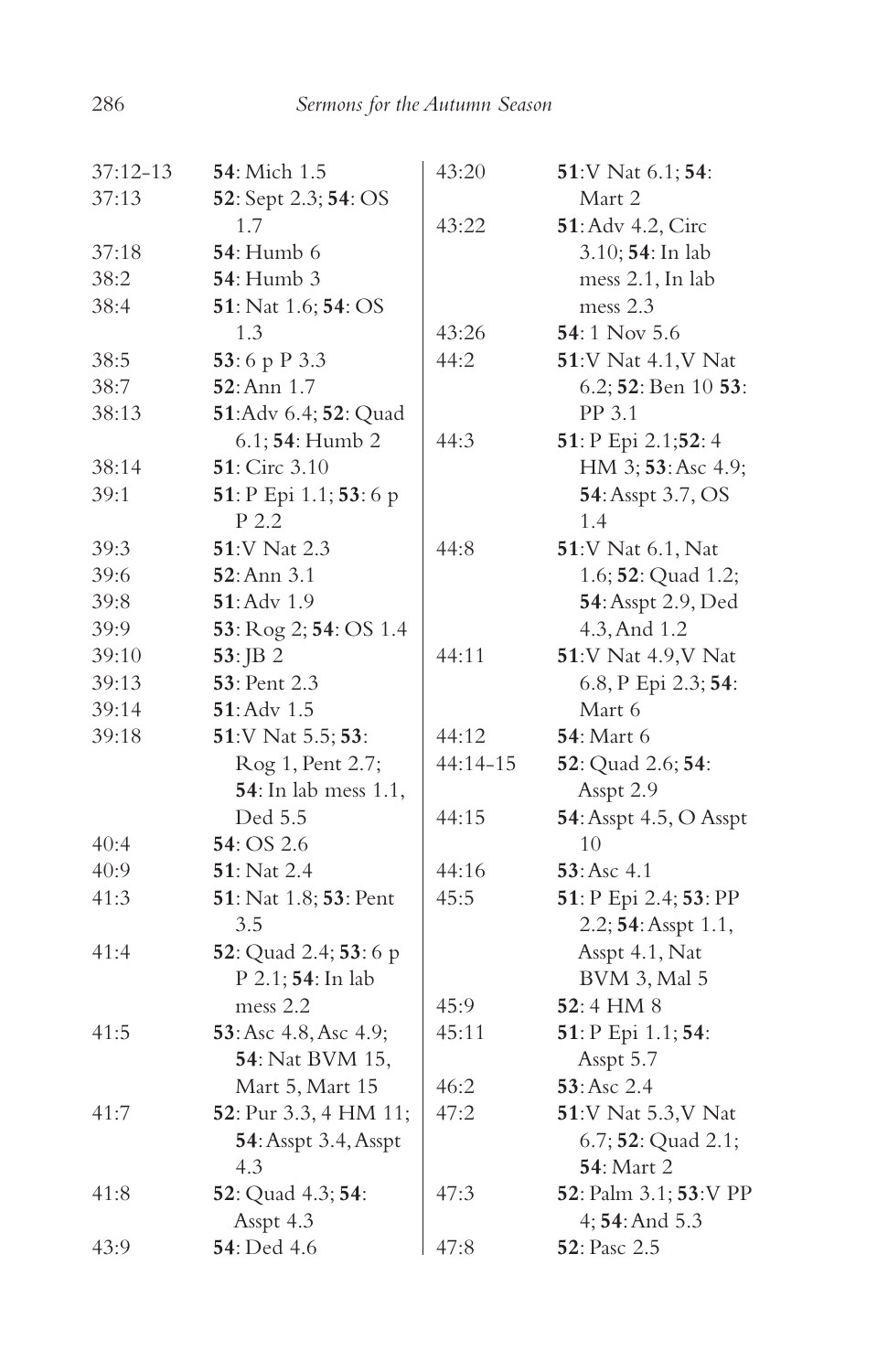| 47:9       | 51: SP 7                    | 50:14        | 53: Asc 3.9, Pent. 3.5, |
|------------|-----------------------------|--------------|-------------------------|
| 47:10      | 51: Nat 5:2; 52: Pur        |              | Pent 3.6, Pent 3.7      |
|            | 1.1, Pur 1.2; 54:           | 50:17        | 53: JB 2; 54: OS 1.7    |
|            | Asspt 2.2                   | 50:18        | 53: JB 11               |
| $48:2 - 3$ | 51:V Nat 3.1; 54:           | 50:20        | 51:V Nat 2.6; 54:       |
|            | Mart 2                      |              | Mich 1.4                |
| 48:3       | 52: Quad 3.1; 53:           | $50:20 - 21$ | 54: OS 2.4              |
|            | Pent 3.1; 54: Mart          | 51:6         | 52: Pasc 1 (alt).1      |
|            | 9                           | 52:4         | 52: Ann 1.14, Ann 1     |
| 48:7       | 54: OS 1.8                  |              | (alt).14                |
| 48:9       | 51: Nat 1.8, SP 2           | 52:6         | 54: Ded 3.4             |
| 48:12      | 52:4 HM 14                  | 53:8         | 52: Pur 3.2; 53: PP     |
| 48:13      | 51: Nat 2.3, Nat 5.1;       |              | 1.4; 54: In lab mess    |
|            | 52: Ann 1.7, Ann 1          |              | 3.3, OS 1.8             |
|            | $(alt)$ .7; 53: Asc 4.12    | 54:7         | 53: Asc 4.8; 54: Asspt  |
| 48:17-18   | $51:$ Adv $4.1$             |              | 5.4                     |
| 48:19      | <b>52</b> : Palm 2.2        | 54:9         | 53: Pent 1.2; 54: Nat   |
| 48:21      | 51: Nat 2.3, Nat 5.1        |              | BVM 14, Ded 5.2         |
| 49:1       | 51: Adv 4.3                 | 54:14        | <b>54</b> : Humb 6      |
| 49:12      | 51: Nat 3.2                 | 54:15        | 53:Asc 3.6              |
| 49:14      | 52: Pur 3.3                 | 54:22        | 52:4 HM 9               |
| 49:15      | 51: Nat 1.6; 52: Ben 6      | 54:23        | 51: Adv 3.3, V Nat      |
| 49:16      | <b>54:V</b> And 1           |              | 55; 53: 4 p P 3         |
| 49:18      | 51: Adv 1.3; 54:1           | 54:24        | 51:V Nat 2.2            |
|            | Nov 2.5                     | 56:5         | 52: Pasc 1 (alt).1      |
| 49:21      | 54: OS 1.13                 | 56:8         | 51: Nat 5.6, V Nat      |
| 49:23      | <b>54</b> : Mich 1.3, 1 Nov |              | 6:8, SP 6; 52: Quad     |
|            | 1.2                         |              | 2.5; 54: Asspt 3.3,     |
| 50:3       | 51: Nat 5.4                 |              | Mart 17, Mart 18        |
| 50:6       | 51: Epi 1.3                 | 57:4         | <b>53</b> : Pent 2.3    |
| 50:7       | 51: Epi 1.6; 53: Pent       | 57:11        | <b>52</b> : Quad 4.2    |
|            | 2.1, Pent 2.3; 54: In       | 58:10        | 52: Pasc 1.10, Pasc 1   |
|            | lab mess 2.1, O             |              | (alt).10                |
|            | Asspt 9                     | 58:11        | 52: Ann 1 (alt).1; 53:  |
| 50:8       | 51: Adv 3.7; 52: Quad       |              | Pent 2.7                |
|            | 1.5                         | 58:18        | 53: Pent 2.7            |
| 50:9       | 54: Ded 1.4                 | 59:14        | 53:6 p P 2.5            |
| 50:11      | 53:6 p P 2.2                | 61:2         | 53: JB 10; 54: Mich     |
| 50:12      | 53: Asc 3.9, Pent 3.5,      |              | 2.4, 1 Nov 2.5, OS      |
|            | Pent 3.6                    |              | 1.9                     |
| 50:13      | 53: Asc 3.9, Pent 3.5       | 61:4         | 54: Ded 2.3             |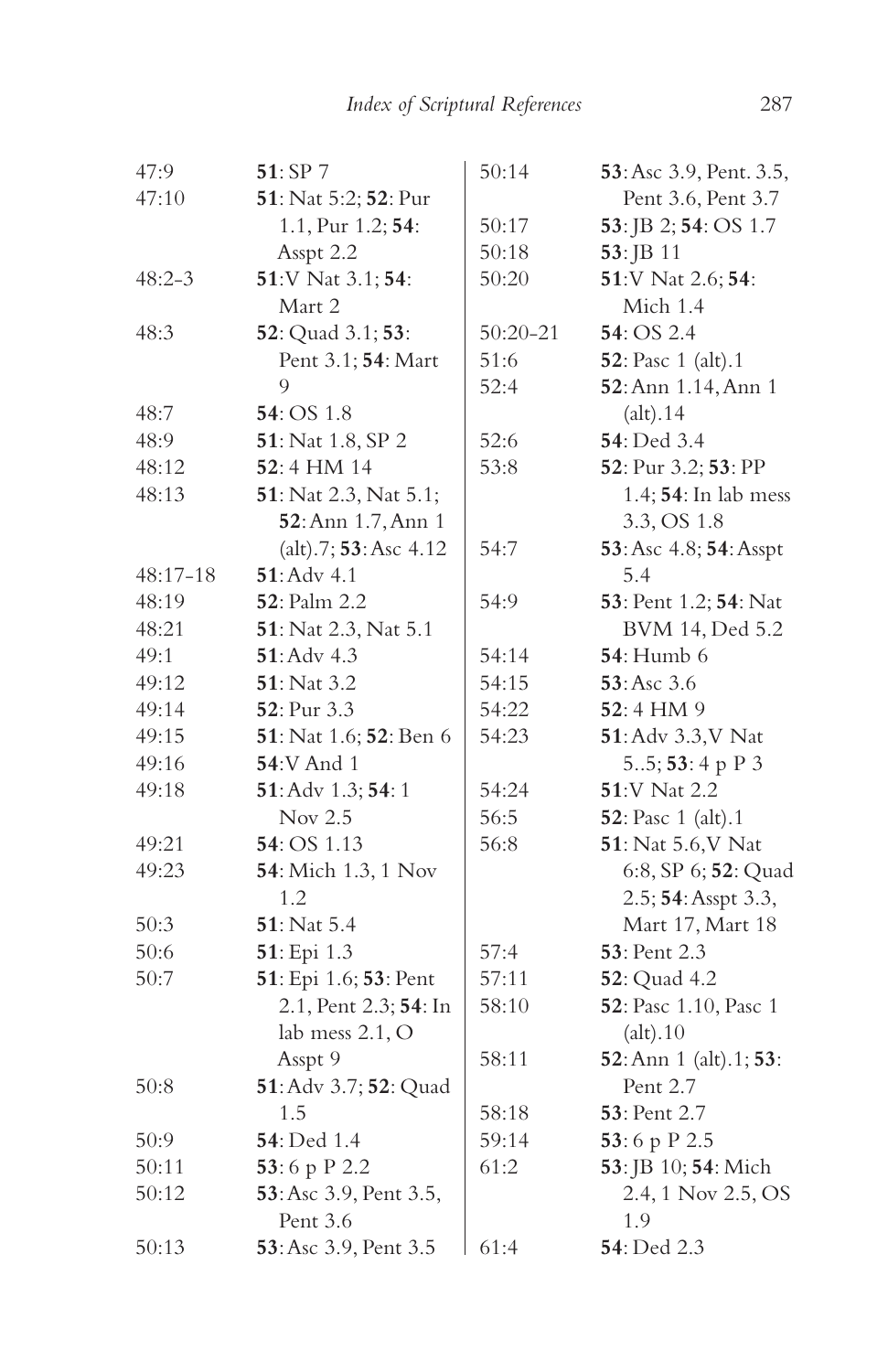| 61:6         | 51:V Nat 6.5, Circ 3.9  |          | 2.1                         |
|--------------|-------------------------|----------|-----------------------------|
| 61:10        | 51: Adv 4.2; 4: Nat     | 67:36    | 53:6 p P 2.1; 54:1          |
|              | <b>BVM 13</b>           |          | Nov 5.4, Ded 1.1,           |
| 61:11        | 51: Adv 2.3; 53: 6 p P  |          | Mart 13                     |
|              | 3.1                     | 68:2     | 52:4 HM 11                  |
| $61:11 - 12$ | 51 Nat. 5.4             | 68:3     | 51:V Nat 2.3, V Nat         |
| 62:2         | 51: Adv 6.6             |          | 4.7; 54: Asspt 2.5          |
| 62:3         | 51: Adv 5.1             | 68:5     | 51: Circ 2.1; 52: 4         |
| 62:4         | 51:V Nat 2.4            |          | HM 2; 53: Asc 4.6           |
| 62:6         | 51: Adv 5.2             | 68:10    | 51: Nat 1.6; 53: 4 P P      |
| 63:6         | 52: Pasc 1.1; 53: 6 p P |          | 1                           |
|              | 2.5                     | 68:30    | 52:4 HM 11                  |
| $63:7-8$     | 52: Quad 2.1; 53: Asc   | 68:31    | 51:V Nat 5.3                |
|              | 4.8                     | 69:1     | 52:4 HM 11                  |
| 64:5         | 52: Ann 1.4             | 70:5     | 54: Ded 3.1                 |
| $64:5-6$     | 54: Ded 5.1             | 70:15    | 54: Ded $4.6$ (2x)          |
| 64:14        | <b>52</b> : Ben 4       | 70:16    | 52: Quad 4.3                |
| 65:5         | 53: Asc 2.5             | 70:18    | <b>54</b> : Humb 2          |
| 65:10        | 54:1 Nov 2.3            | 70:19    | 52: 4 HM 1; 54: Mart        |
| $65:10-11$   | <b>54</b> : Mal 6       |          | 1.3                         |
| 65:12        | 51: Circ 3.7; 52:       | 71:2     | 51: Adv 3.7                 |
|              | Quad 1.2, Quad          | 71:3     | 54: Asspt 3.6, OS 1.6       |
|              | 2.1; 54: Mal 5, Mal     | 71:6     | 53: PP 2.2; 54: Asspt       |
|              | 6, Mal 7                |          | 1.1                         |
| 67:3         | <b>54</b> : O Asspt 1   | 71:17    | 54: Ded 3.5                 |
| 67:4         | <b>54</b> : Nat BVM 3   | 71:19    | 51: Adv 6.6; 53: Pent       |
| 67:7         | 51: O Epi 3; 52: O      |          | 1.6; <b>54</b> : 1 Nov 1.2, |
|              | Pasc 2.2; 53: Asc       |          | 1 Nov 2.1, 1 Nov            |
|              | 5.1; 54: Ded 5.9        |          | $2.2$ (2x), OS 4.6          |
| $67:9 - 10$  | <b>53</b> : Pent 2.1    | 72:2     | 54:1 Nov 3.4                |
| 67:10        | 53: PP 2.2, PP 3.3      | 72:5     | 51: Nat 3.5                 |
|              | (2x)                    | 72:7     | 54: OS 3.3                  |
| 67:13        | 53:6 p P 2.1            | 72:17    | 51: Adv 3.3                 |
| 67:14        | 51: Adv 4.1, Adv 4.4    | 72:22    | 54: Ded 5.3, Clem 4         |
|              | $(2x)$ , Adv 4.7, Adv   | 72:23    | 51: Circ 3.2; 52: Ben       |
|              | 5.1, V Nat 1.4          |          | 3, Palm 1.3; 54:            |
| 67:17        | 53: Asc 4.6             |          | Asspt 6                     |
| 67:26        | 51: Nat 4.1 $(2x)$      | 72:24    | 52: Palm 1.3;               |
| 67:27        | 52: Pur 2.2             | 72:25-26 | 51: Adv 1.6; 54: OS         |
| 67:34        | 52: Pasc 2.12; 53: Asc  |          | 1.13                        |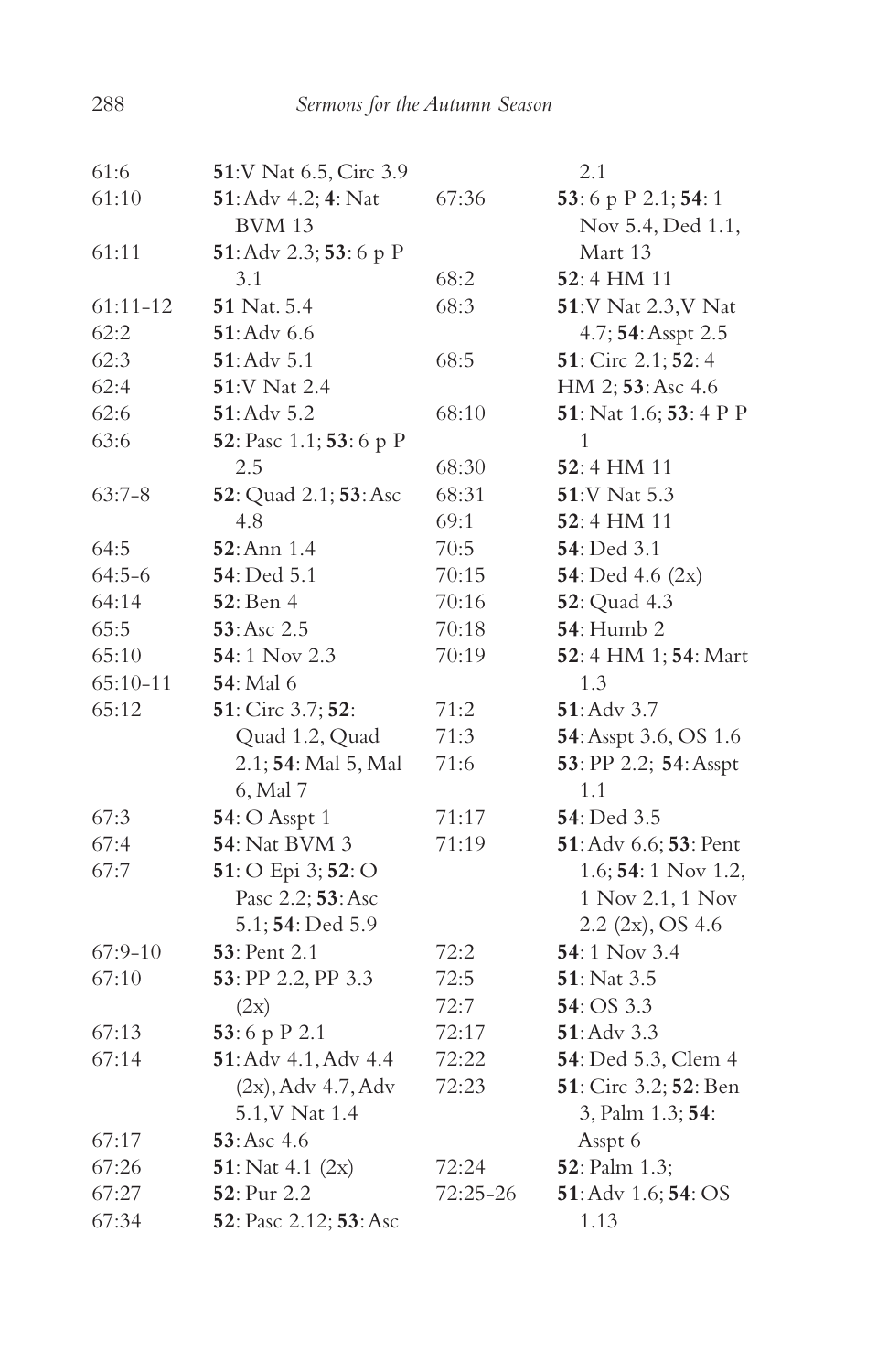| 72:28      | 51:V Nat 6.5; 52:           | 79:6           | 52:4 HM 14; 53:V           |
|------------|-----------------------------|----------------|----------------------------|
|            | Quad 1.2; 54: Abb           |                | PP 3, 6 p P 1.4; 54:       |
|            | 7, OS 5.1                   |                | Ded 3.2, Ded 5.8           |
| 73:12      | 51: Adv 1.10; 52: 4         | 79:13          | 51: O Epi 5; 52: Pasc      |
|            | HM 11, Pasc 1.2,            |                | $1$ (alt). $4$             |
|            | Pasc 1 (alt).1; 53:         | 79:14          | 52: O Pasc 2.2; 53: 6      |
|            | Asc 2.1, Pent 2.4;          |                | p P 1.3; 54: Asspt         |
|            | <b>54</b> : Mart 4          |                | 2.3                        |
| 74:3       | <b>54:V</b> And 1           | 79:19          | <b>52</b> : Ben 12         |
| 75:2       | 54: Asspt 5.4               | 80:17          | 51: P Epi 2.1              |
| $75:2 - 4$ | 54: Asspt 5.4               | 81:6           | 52:4 HM 11; 54: In         |
| 75:3       | 54: Ded 3.3                 |                | lab mess 3.8               |
| 75:11      | 51: Adv 2.1                 | 83:2           | 54: OS 3.1                 |
| 76:3       | 52: Quad 2.4; 53: Asc       | $83:2 - 3$     | 53: Asc 4.9; 54: Ded       |
|            | 2.4, Asc 6.14               |                | 4.4                        |
| $76:3 - 4$ | 53:Asc 6.8                  | 82:13          | <b>54</b> : Mal 6          |
| 76:4       | 53: Asc $4.9$ (2x), Asc     | 83:3           | 54: OS 3.1, Ded 1.7        |
|            | 6.14                        | 83:5           | 51:V Nat 4.8; 54: OS       |
| $76:4-5$   | 53:V PP 3                   |                | 3.1, OS 3.4, OS            |
| 76:8       | 52: Ann 1.9, Ann 1          |                | 5.4, Ded 1.6, Ded          |
|            | (alt).9                     |                | 4.4                        |
| 76:10      | 51: P Epi 1.1; 52: Ann      | 83:6           | 52: Ann 1.4; 53: Asc       |
|            | 1.9, Ann 1 (alt).9          |                | 4.14; 54: In lab           |
| 76:11      | 51: P Epi 2.2; 53:          |                | mess 3.8, Nat              |
|            | Pent 1.2, PP 3.1            |                | BVM 9                      |
| 77:8       | 52:4 HM 8; 54: In           | 86:6-8<br>83:7 | 54: Asspt 5.3<br>53:V PP 3 |
|            | lab mess 3.3                | 83:8           | 51:V Nat 5.4; 52: Pur      |
| 77:25      | 51: Nat 2.4, Circ 3.2,      |                | 2.3, Quad 6.4; 53:         |
|            | P Epi 1.5; 54: OS           |                | Asc 4.6, Asc 4.14;         |
|            | 1.2                         |                | 54: In lab mess 3.8,       |
| 77:39      | <b>54</b> : In lab mess 3.8 |                | Mich 2.4                   |
| 77:54      | 52:4 HM 2                   | 83:11          | 51:V Nat 3.7, Circ         |
| 77:60      | 51: Adv 7.2                 |                | 3.7, SP 8                  |
| 77:65      | 51: P Epi 1.1               | 83:12          | 51:V Nat 5.3               |
| 78:5       | 52: Ann 1 (alt).9           | 84:9           | 52: Pur 1.4; 53: Pent      |
| 78:8       | 51: P Epi 1.1               |                | 1.6, JB 2; 54: Asspt       |
| 78:10      | 54: OS 3.1, OS 3.4          |                | 5.7, Nat BVM 13,           |
| 78:13      | 53: Asc 2.6                 |                | OS 1.1                     |
| $79:2 - 3$ | 51:V Nat 6.8                | 84:10          | 54: OS 4.6                 |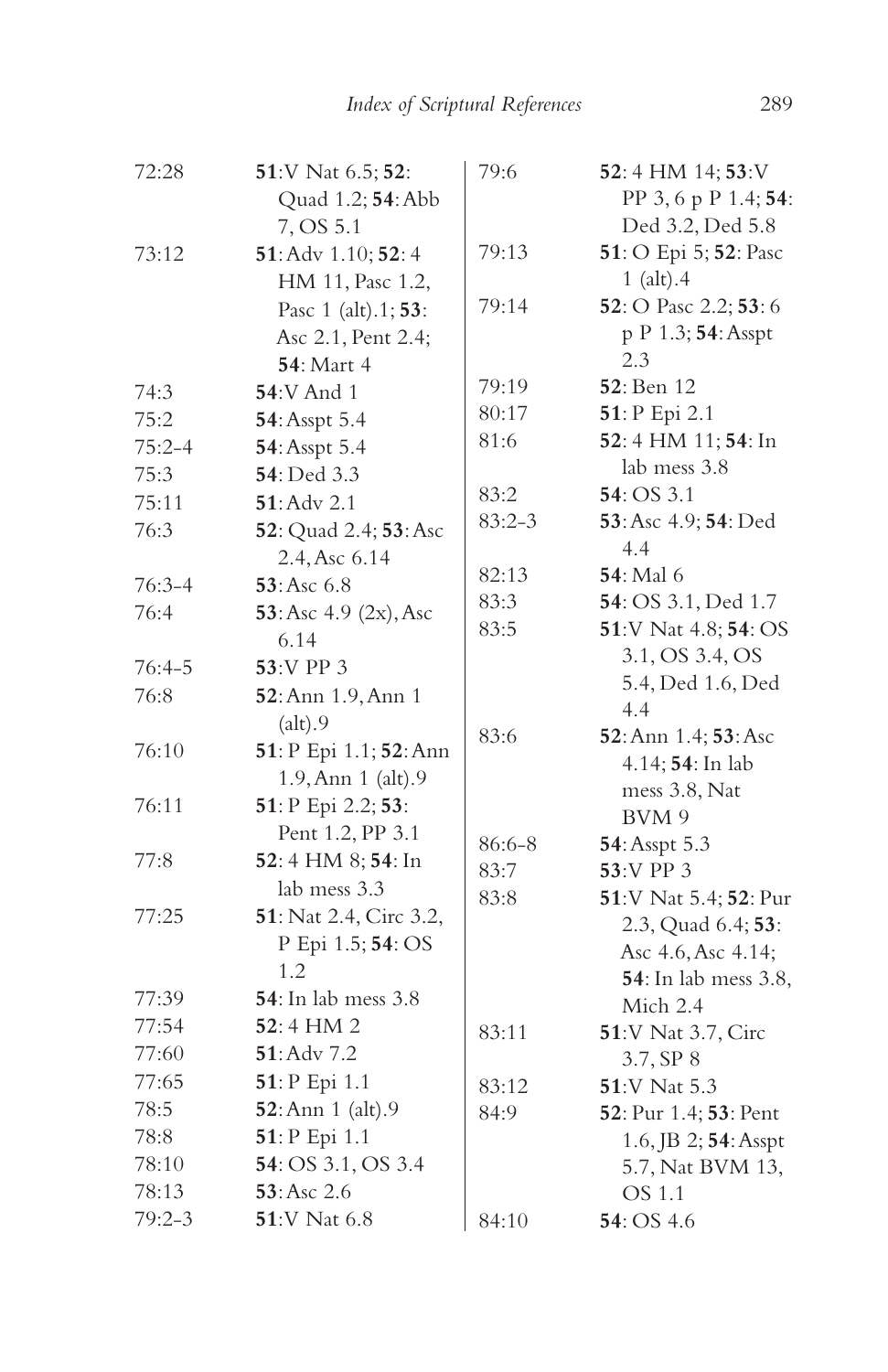| 84:10-11     | 52: Ann 1.1, Ann 1.5,                 |          | 53: Pent 2.5; 54:              |
|--------------|---------------------------------------|----------|--------------------------------|
|              | Ann 1.6                               |          | And 1.3, Humb 5                |
| 84:11        | 51:V Nat 3.9                          | 88:35    | 52: Ann 1 (Alt). 10            |
| 84:12        | 52: Ben 9; 53: Asc 6.1;               | 88:49    | 51: Nat: 2.3; 54: Mal          |
|              | <b>54</b> : Nat BVM 12                |          | 4                              |
| 84:13        | 52: Ben 10; 54: Asspt                 | 88:50    | <b>52</b> : Ann 1 (alt). 10, 4 |
|              | 4.1                                   |          | HM 8                           |
| 85:2         | <b>54</b> : In lab mess 1.2           | 89:1     | 51:V Nat 6.5                   |
|              | $(2x)$ , OS 5.2, Ded                  | 89:2     | <b>51</b> : Nat 1.1            |
|              | 1.1                                   | 89:4     | <b>51:V Nat 3.2</b>            |
| 85:5         | 51: Adv 3.3, V Nat                    | 89:9     | <b>51</b> :V Nat 3.2           |
|              | 5.6, V Nat 6.1; 52:                   | 89:10    | 54: Asspt 4.1, OS 1.2          |
|              | Ann 3.3, 5 HM 2;                      | 89:14    | 51:V Nat 3.2; 54: And          |
|              | <b>54</b> : Ded 4.4                   |          | 1.1                            |
| 85:13        | 51: Adv 1.7, Adv 3.7;                 | 89:48    | <b>54</b> : Mal 4              |
|              | 54: Asspt 2.3                         | 90:3     | <b>54</b> : And 1.3            |
| 85:15        | $51:$ Adv $3.3$                       | 90:4     | 51:V Nat 6.5                   |
| 85:17        | 54: Ded 4.4, Mal 2                    | 90:5     | <b>54</b> : And 2.6            |
| 86:3         | 51:V Nat 1.4, Epi 3.3                 | $90:5-6$ | <b>54</b> : And 2.6            |
| 86:5         | 51:V Nat 1.4; 54:                     | 90:6     | 51: Circ 3.11; 54:             |
|              | Ded 4.4                               |          | Asspt 3.7                      |
| 87:3         | 51: Epi 3.3                           | 90:6-7   | 54: And 2.7                    |
| 87:4         | 53: Asc 6.7                           | 90:7     | 52: Palm 2.2; 54: Mal          |
| $87:5-6$     | <b>52</b> : Pasc 1.7                  |          | 7                              |
| 87:6         | 51: Adv 1.6, Nat 2.5;                 | 90:9     | <b>54</b> : And 1.3            |
|              | <b>52</b> : Pasc 1 (alt).7;           | 90:10    | <b>51</b> : Circ 3.10          |
|              | 54: Asspt 2.8, Asspt                  | 90:16    | <b>52</b> : Pasc 1.15          |
|              | 3.4, Nat BVM 11                       | 91:6     | $51:$ Nat 2.1                  |
| 87:8         | <b>54</b> : Humb 6                    | 91:16    | <b>51</b> : Nat 2.3            |
| 87:16        | 52:4 HM 11                            | 92:1     | 51: Nat $1.4$ (2x)             |
| 87:17        | <b>54</b> : Humb 6                    | 92:2     | 51: Adv 3.6                    |
| 87:19        | <b>54</b> : Humb 6                    | 92:5     | 51:V Nat 1.3, Epi 1.1,         |
| 87:20        | $52:$ Ann $2.1$                       |          | SP 2; 52: O Pasc               |
| 88:6         | <b>54</b> : Ded 6.3                   |          | 1.8; 54:1 Nov 5.5,             |
| 88:15        | 51: Adv 3.4, Adv                      |          | OS 2.4, Ded 5.1,               |
|              | 3.7; 52: Ann 1.14,                    |          | Ded 5.8                        |
|              | Ann 1 (alt).14                        | 93:12    | 54: Ded 1.4                    |
| $88:16 - 17$ | 53: Pent 3.6                          |          |                                |
| 88:20        | <b>54</b> : Mart 12                   | 93:17    | 54: Asspt 2.3                  |
| 88:23        | <b>51</b> : Nat 2.4; <b>52</b> : Pasc | 94:2     | 51:V Nat 6.11; 53:V            |
|              | 1.4, Pasc 1 (alt).4;                  |          | PP <sub>1</sub>                |

290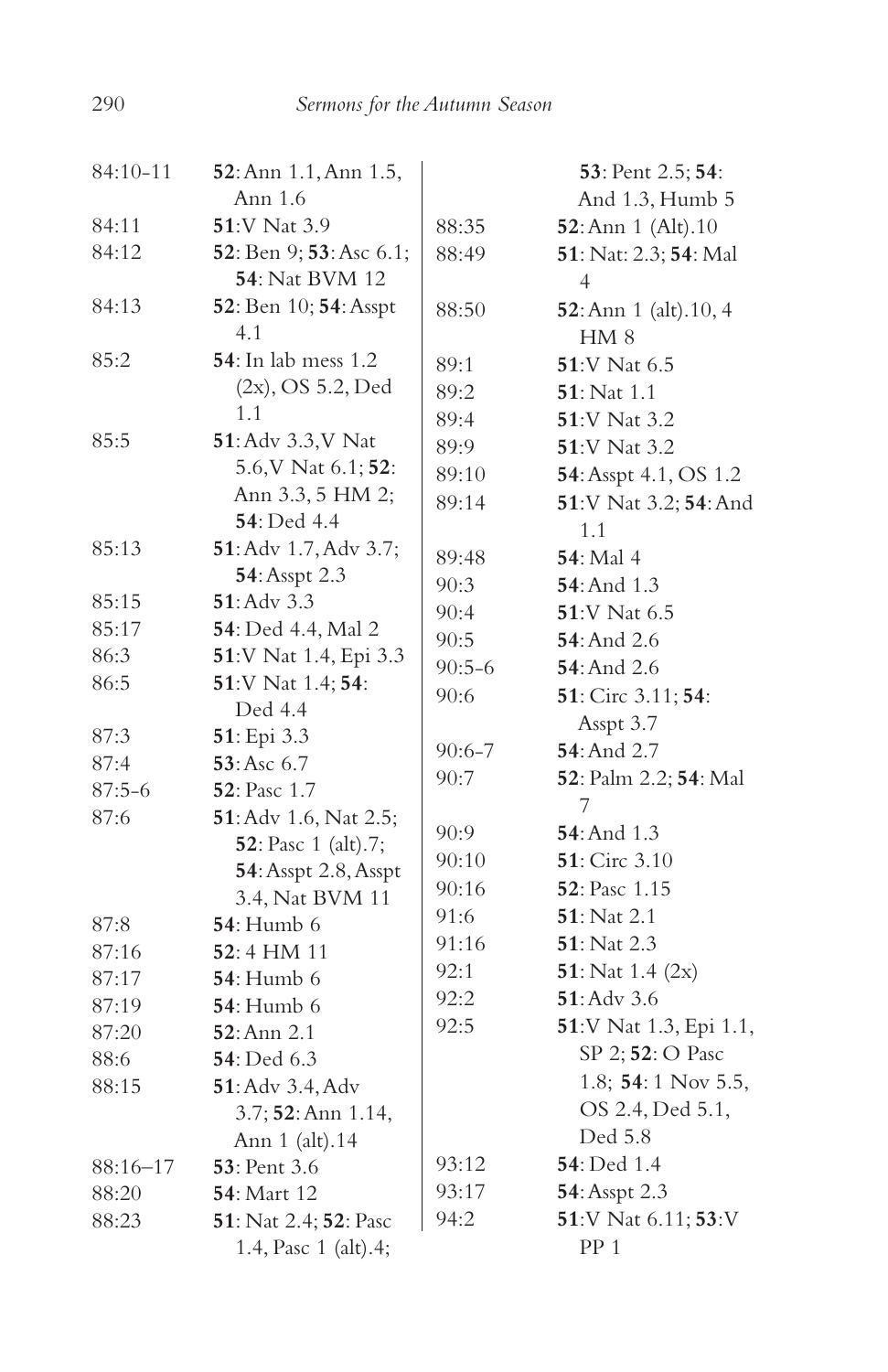| 94:4     | 51: Adv 4.7            | 102:14      | 53: Asc 1.1, Asc 6.14; |
|----------|------------------------|-------------|------------------------|
| 94:7     | 54: Ded 1.3            |             | 54: Mich 2.3, OS       |
| 94:10    | 53: PP 1.5             |             | 5.10, Clem 3           |
| 94:11    | 54: OS 2.4, OS 3.3     | 102:15      | 51: Epi 1.2            |
| 95:1     | 54:1 Nov 1.3           | 102:17      | 51: Nat 5.2, Epi 1.1;  |
| 95:6     | 51:V Nat 2.4; 52: Pasc |             | 53: Asc 2.5            |
|          | 2.10                   | 102:18      | <b>54</b> : Ded 1.4    |
| 95:12    | 51: Nat 1.3            | 102:19      | 51: Adv 3.6            |
| 95:12-13 | 51:V Nat 1.1           | 102:20      | 53:Asc 3.1             |
| 97:1     | 52: Pur 2.3; 53: Asc   | 103:1       | 51:V Nat 1.6; 52:      |
|          | 3.2                    |             | Pasc 1.10, Pasc 1      |
| 98:4     | 51: Adv 1.4, Adv 3.7   |             | (alt).10, Pasc 2.10    |
| 99:3     | <b>53</b> : Pent 1.1   | $103:1 - 2$ | 51: Nat 4.1; 53: Pent  |
| 99:4     | 54: Asspt 2.4          |             | 2.1                    |
| 100:1    | 51: Adv 2.3, Nat 5.3;  | 103:2       | 54: O Asspt 6, OS 3.2  |
|          | 54: O Asspt 1, Mal 3   | 103:6-9     | 54: Mal 4              |
| 101:4    | 51:V Nat 3.2; 54: OS   | 103:10      | 51:V Nat 4.9; 52: Ben  |
|          | 4.1                    |             | $\overline{4}$         |
| 101:5    | 51: Adv 3.2, Adv 5.2,  | 103:15      | 51:V Nat 6.8, V Nat    |
|          | V Nat 1.6, V Nat       |             | 6.10, Nat 2.4, P       |
|          | 6.8; 52: Palm 3.4;     |             | Epi 2.4; 53: Pent      |
|          | 53: Rog 2              |             | 3.1, 6 p P 2.1; 54:    |
| 101:10   | 54: Asspt 5.8          |             | Nat BVM 5, OS          |
| 101:12   | 51:V Nat 3.2           |             | 1.2, OS 1.5, Ded       |
| 101:13   | <b>54</b> : Nat BVM 5  |             | 3.2                    |
| 101:14   | 52: Ann 1.10, Ann 1    | 103:25      | 51: Adv 1.1; 54: Nat   |
|          | (alt).10               |             | BVM 6, Abb 1,          |
| 101:28   | 51: Epi 3.2            |             | Mich 2.1, And 1.3      |
| 102:1    | 51:V Nat 1.2, V Nat    | 103:26      | <b>52</b> : Ben 11     |
|          | 2.1; 54: In lab mess   | 103:30      | 53: Asc 3.8            |
|          | 3.1                    | $104:3 - 4$ | 54: In lab mess 3.9    |
| 102:3    | 51:V Nat 1.2, V Nat    | 104:11      | 52:4 HM 2              |
|          | 3.1, V Nat 3.10        | 104:21      | 51:V Nat 2.4; 54: OS   |
| 102:4    | 52: Pur 1.3, Quad      |             | 3.3                    |
|          | 1.3; 53: Pent 2.7      | $105:4 - 5$ | 54: OS 5.4             |
| 102:5    | 51:V Nat 1.2; 54: 1    | 105:5       | 54: OS 3.4             |
|          | Nov 1.2                | 105:7       | 52: Quad 4.3           |
| 102:6    | 52: Ann 3.6            | 105:8       | 54: Humb 5             |
| 102:11   | 53: Asc 2.5            | 105:23      | 51: Nat 2.5; 54: 1     |
| 102:13   | 51: Nat 5.3            |             | Nov 5.6                |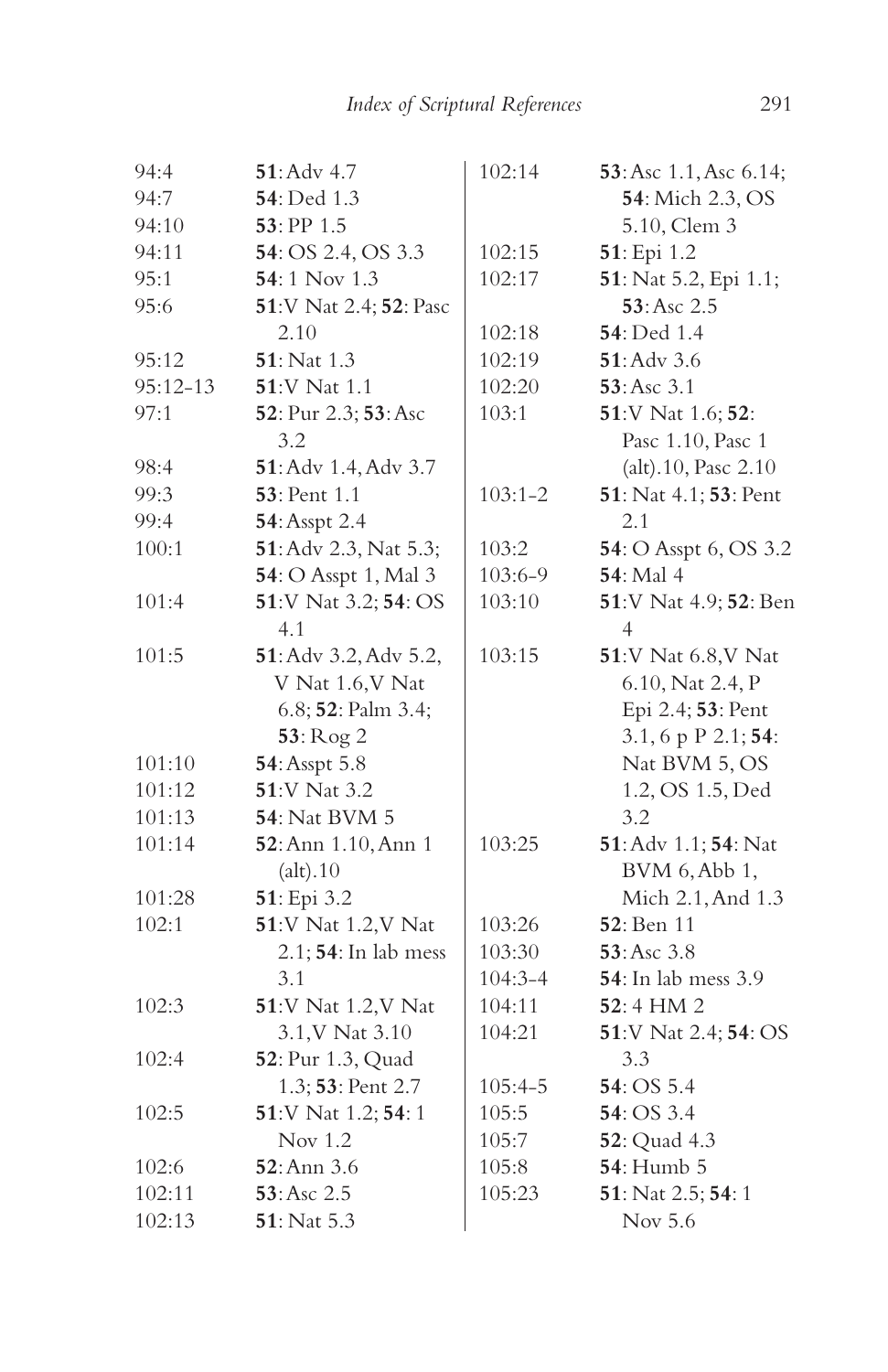| 105:30      | $54:1$ Nov 5.6            | 112:5-6   | 54:1 Nov 2.3                 |
|-------------|---------------------------|-----------|------------------------------|
| $106:2 - 3$ | 54: Ded 3.3               | 112:6     | 52: Ann 3.1                  |
| 106:4       | 52: Pur 1.3, Palm         | 113:1     | <b>54</b> : Ded 1.2          |
|             | 1.2; 53: Asc 4.10, PP     | 113:2     | 51:V Nat 1.6, V Nat          |
|             | 1.4                       |           | 6.8                          |
| 106:8       | 51: Adv 1.7               | $113:7-8$ | 54:1 Nov 1.4                 |
| 106:14      | 54: Asspt 2.4             | 113:9     | 54:1 Nov 4.4, OS             |
| 106:15      | $51:$ Adv $1.7$           |           | 1.12                         |
| 106:16      | 53: Asc 2.1; 54: Asspt    | 113:13    | 51:SP 8                      |
|             | 2.4, OS 4.1               | 113:16    | 52: Ann 3.7                  |
| 106:18      | $53:$ PP $1.3$            | 113:25    | <b>54</b> : Mart 13          |
| 106:21      | $51:$ Adv $1.7$           | 113:26    | <b>54</b> : Mart 2           |
| 106:23      | $54:$ Abb $5$             | 114:7     | 54: OS 2.3, OS 2.4,          |
| 106:26      | 54: Abb 5, Ded 5.6        |           | OS 2.6                       |
| 106:31      | 51: Adv 1.7               | 114:7-8   | 54: OS 2.2, Mal 8            |
| 106:37      | 51:V Nat 2.7              | 114:8     | 54: OS 2.2, OS 2.6,          |
| 106:39      | 51:V Nat 3.5              |           | Mal $8(2x)$                  |
| 107:2       | 52: Quad 2.5              | 114:13    | 51: Circ 3.4                 |
| 107:5       | 52: Ann 1 (alt). 10       | 115:3     | <b>54</b> : In lab mess 3.8, |
| 108:18      | 51: Adv 2.2, V Nat 2.1    |           | Clem 3                       |
| 109:1       | 51:V Nat 2.7; 52:         | 115:4     | <b>54</b> : Clem 3           |
|             | Pasc 1.10, O Pasc         | 115:6     | <b>54</b> : Clem 1           |
|             | $2.1; 53:$ Asc $2.5,$ Asc | 115:12    | 51: P Epi 2.3; 52: Pur       |
|             | 6.1                       |           | 3.3                          |
| 109:2       | 52:5 HM 1                 | 115:13    | $51:$ Innoc 1                |
| 109:3       | 51:V Nat 3.2; 54: Nat     | 115:15    | 52: Ann 1.12, Ann 1          |
|             | BVM 1                     |           | (alt).12; 53: PP 2.5,        |
| 109:6       | 54: Ded 5.6               |           | PP 2.7; 54: Mal 4            |
| 109:7       | 51:V Nat 4.1              | 116:2     | 51: Adv 2.4; 52: Ann         |
| 110:2       | 51: Nat 2.1; 54: Asspt    |           | $1$ (alt). $10$              |
|             | 5.3                       | 117:15    | 51:V Nat 1.1                 |
| 110:4       | 51: SP 7                  | 117:16    | <b>54</b> : In lab mess 3.4  |
| 110:6       | 51: Nat 2.1, Epi 1.1      | 117:19    | 54: Asspt 5.3                |
| 110:9       | 52: Pur 3.2               | 117:22    | 54: Asspt 5.5                |
| 110:10      | 51: P Epi 2.8; 54: Ded    | 117:24    | 51:V Nat 2.3                 |
|             | 1.4, And 1.5              | 117:26-27 | $51:$ Innoc 1                |
| 111:2       | 53:V PP 2,V PP 4          | 118:4     | 51:V Nat 2.4                 |
| 111:3       | 51:V Nat 4.8              | 118:5     | 53:6 p P 1.1                 |
| $111:7-8$   | <b>51:V Nat 6.8</b>       | 118:6     | 51: Epi 1.1; 53: 6 p P       |
| 111:10      | <b>54</b> : Clem 1        |           | 1.1                          |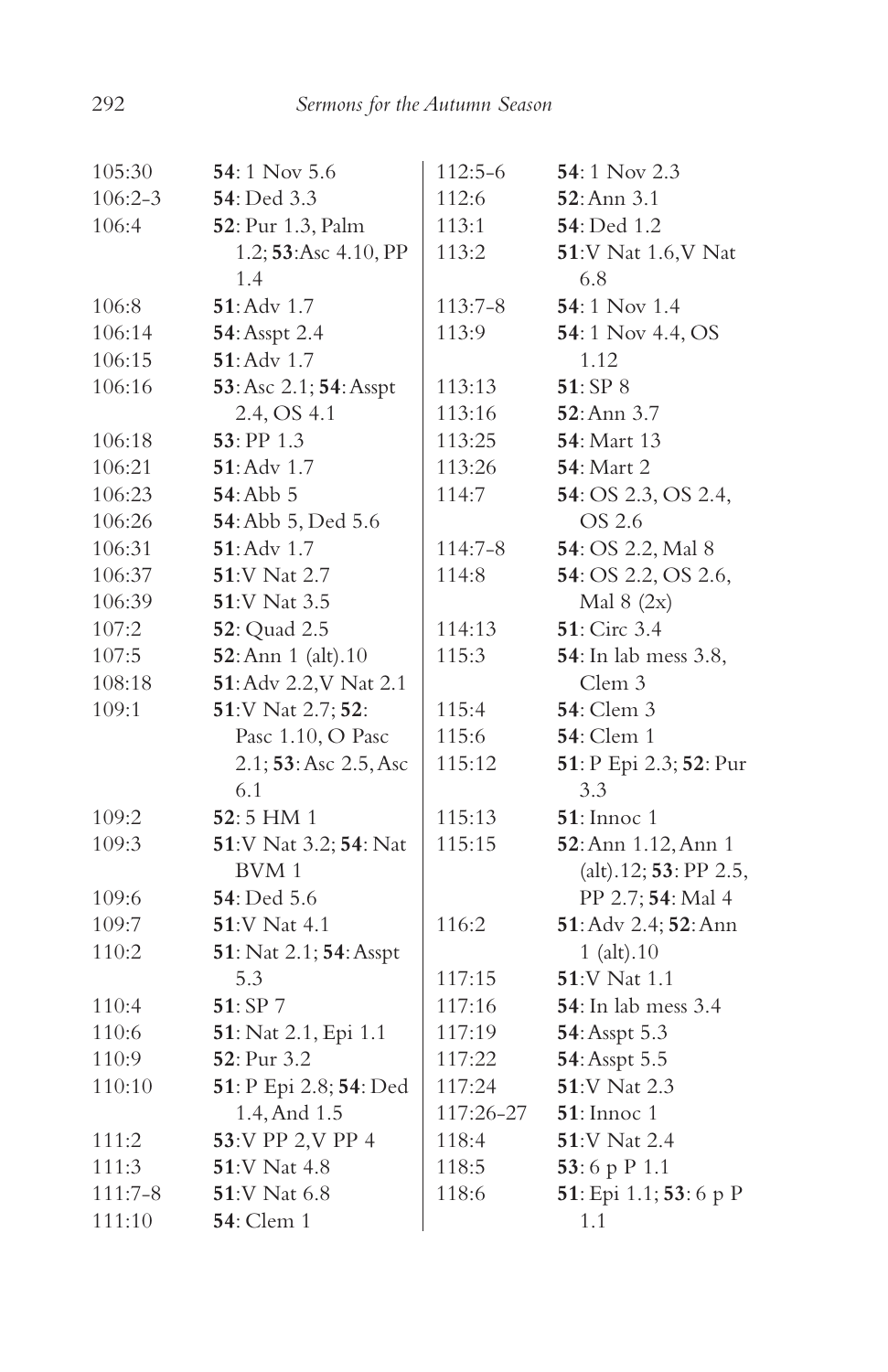| 118:11    | 51: Adv 5.2               | 121:3       | 52: Sept 1.3, Sept 2.3,     |
|-----------|---------------------------|-------------|-----------------------------|
| 118:14    | <b>53</b> : Pent 2.6      |             | Quad 2.5; 53: Asc           |
| 118:16    | 53: Asc 5.2               |             | 3.1, Asc 6.5; 54:           |
| 118:22    | 53: Pent 3.5              |             | Mich 1.5                    |
| 118:28    | 51:V Nat 5.2, V Nat       | 121:4-5     | 54: Asspt 5.4               |
|           | 6.10; 54: And 2.4         | 121:6       | 51: Nat 5.1                 |
| 118:30    | 53: Asc 4.10              | 122:2       | 51: Nat 4.2; 53: 6 p P      |
| 118:32    | 53: Asc 2.6, Asc 3.8; 54: |             | 1.1; 54: OS 1.13            |
|           | OS 1.5                    | $123:1 - 5$ | 54: OS 2.7                  |
| 118:42    | <b>54</b> : Abb 5         | 123:5       | 53:4 p P 3                  |
| 118:47    | 53: Asc 4.10              | 123:6       | 54: Asspt 2.4, OS 2.7       |
| 118:54    | <b>52</b> : Palm 2.6      | 123:7       | 54: OS 2.2 $(2x)$           |
| 118:59    | <b>53</b> : Pent 2.3      | 125:2       | $52:4$ HM $13$              |
| 118:60    | 51:V Nat 6.8, SP 6;       | 125:3       | <b>51</b> : Nat 2.1         |
|           | <b>54</b> : Mart 18, And  | 125:6       | 52: Ben 11                  |
|           | 1.8                       | 126:1       | 51: Adv 3.6; 54: Ded        |
| 118:62    | 51: P Epi 2.7             |             | 3.5, Ded 6.3                |
| 118:66    | 52: Pasc 2.6; 53: Asc     | 126:2       | <b>54</b> : In lab mess 2.2 |
|           | 1.2, Pent 3.5             | $126:2 - 3$ | 53: PP 2.5; 54: Mal 4,      |
| 118:70    | 51: Adv 2.2; 52: Quad     |             | And 2.4                     |
|           | 2.5                       | 126:5       | 54: Mart 15                 |
| 118:75    | 54: Ded 5.4               | 127:1       | 54: OS 5.3                  |
| 118:89-90 | 52: Ann 1.10              | 127:2       | 53:6 p P 1.4                |
| 118:99    | 53: Pent 3.5              | 128:3       | 52:4 HM 2                   |
| 118:103   | <b>52</b> : Ben 12        | 128:6       | 51: Nat 1.7                 |
| 118:104   | 54: Asspt 5.6             | 129:7       | 51: Nat 2.5; 52: 4          |
| 118:109   | 51:V Nat 3.5; 54: Mal     |             | HM 8, O Pasc                |
|           | 6                         |             | 1.5; 53: PP 3.2             |
| 118:116   | $51:$ Adv $6.6$           | 130:1       | 52: Quad 4.4, Ben           |
| 118:120   | 54: Ded 1.2               |             | 4; 54: Nat BVM              |
| 118:132   | <b>51:V Nat 2.8</b>       |             | 14, And 2.7                 |
| 118:137   | 54: Mart 2                | $131:2-3$   | 54: Ded 1.7                 |
| 118:145   | 52: Ann 1 (alt). 11       | 131:4-5     | 54: Asspt 5.4, Ded 2.1      |
| 118:156   | 52:4 HM 8                 |             | Ded 2.2                     |
| 118:176   | $51:$ Adv 2.2             | 131:11      | <b>51:V Nat 6.4</b>         |
| 119:4     | 53: JB 9; 54: V And 3     | 131:17      | 51: Adv 3.4; 53: JB         |
| 119:5     | 54: In lab mess 2.3       |             | 4; 54: 1 Nov 3.2            |
| 119:7     | <b>54</b> : Nat BVM 17    | 132:1       | 53: Asc 6.5; 54: Asspt      |
| 120:4     | $52:4$ HM 2               |             | 5.11, OS 5.6, Ded           |
| 121:1     | 54: OS 3.1, Ded 4.4       |             | 5.9                         |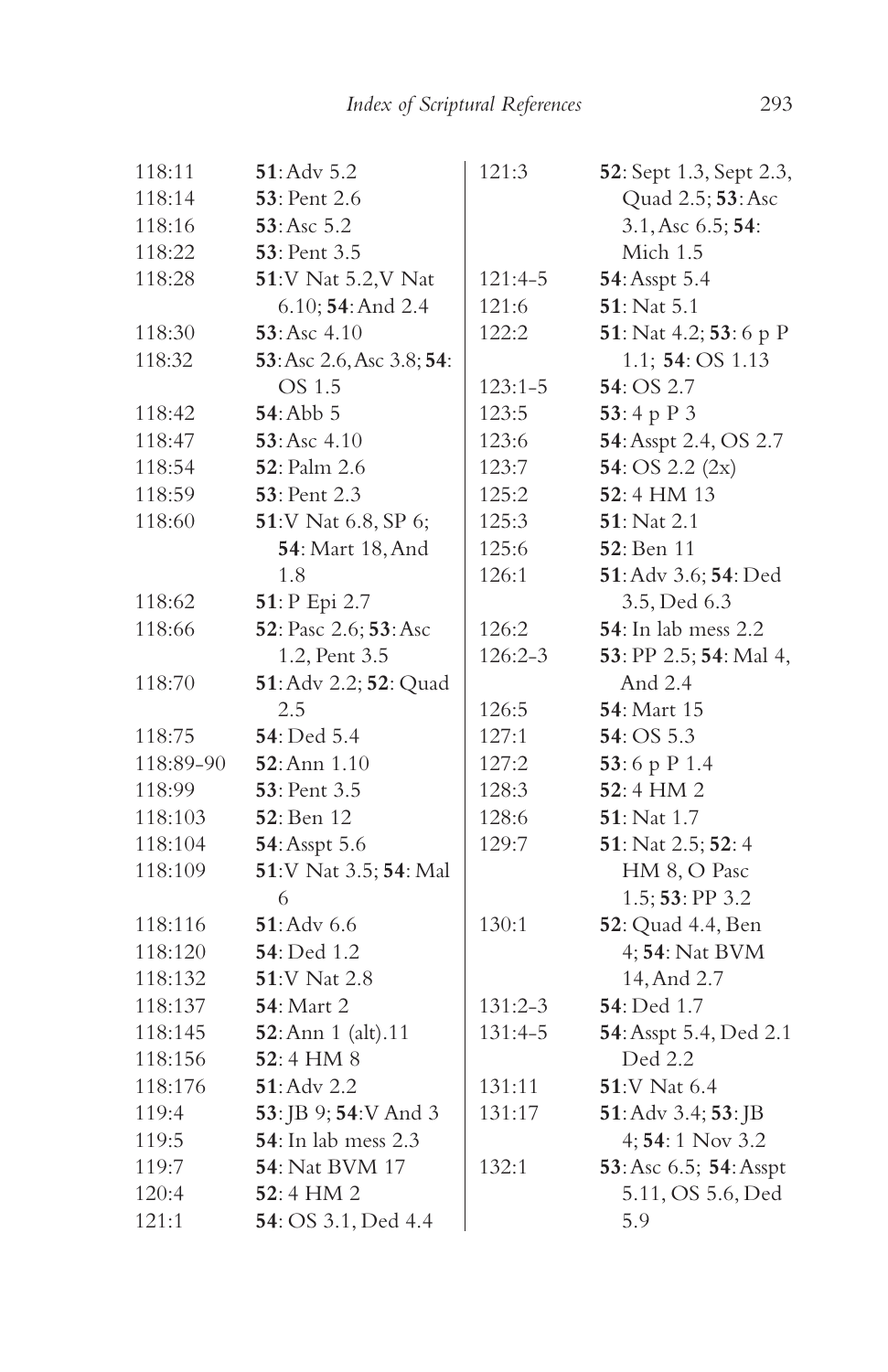| $132:1 - 2$ | <b>52</b> : Quad 1.2       | 141:6  | 54: OS 5.5, Ded 1.3     |
|-------------|----------------------------|--------|-------------------------|
| 132:2       | <b>54</b> : Nat BVM 5      | 141:8  | 51:V Nat 2.5, V Nat     |
| 132:3       | 54: Asspt 5:11             |        | 4.10; 53:V PP 2;        |
| 134:13      | <b>54</b> : Nat BVM 1      |        | 54: OS 2.7              |
| 135:4       | <b>54</b> : And 2.3        | 142:2  | 52: Ann 1.2; 54: 1      |
| 136:1       | 54: Asspt 1.1              |        | Nov 5.9, OS 1.11        |
| 136:4       | <b>54</b> : Nat BVM 15     | 142:4  | 53: Asc 4.5; 54: Asspt  |
| 136:5       | 51:V Nat 6.8               |        | 4.4, Ded 2.2            |
| 136:9       | 51: Epi 3.3; 53: PP        | 142:6  | 52: Ann 2.1             |
|             | 3.3                        | 142:8  | 51: Circ 3.5; 52: Ann   |
| 137:5       | 52: Pur 2.1, Pur 2.3       |        | 3.3; 53: Pent 2.5;      |
| 137:6       | 52: Quad 2.1; 54:          |        | <b>54</b> : Nat BVM 16  |
|             | Asspt 6                    | 143:3  | 51: Adv 1.7, Epi 1.2    |
| 137:8       | $51:$ Adv $6.5$            | 143:4  | 54: Ded 5.3             |
| 138:2       | 54: OS 1.6                 | 143:5  | 52: Ann 3.2; 54: Ded    |
| 138:6       | 51: Adv 1.11, Nat 1.2;     |        | 5.6                     |
|             | 53: Pent 1.1; 54:          | 143:12 | $51:$ Nat 1.6           |
|             | Nat BVM 10, OS             | 143:13 | 52: Palm 1.4; 54: Ded   |
|             | 4.4                        |        | 1.3                     |
| 138:7       | 51: Nat $1.3$ (2x)         | 143:15 | 51: Adv 3.2; 54: In lab |
| 138:8       | 51: Adv. 1.6, Adv 2.1;     |        | mess 2.3, OS 1.7,       |
|             | <b>52</b> : Quad 2.1       |        | Ded 1.3                 |
| 138:12      | 51: Nat 5.5                | 144:7  | 51: Adv 3.2; 54: Nat    |
| 138:16      | 51:V Nat 2.4; 52:          |        | BVM 13, Humb 6          |
|             | Quad 5.5                   | 144:10 | 52: Pasc 1 (alt).10     |
| 138:17      | 53: PP 2.4 (2x), PP        | 144:15 | 51: SP 7; 52: Ann 1.9   |
|             | 2.5; 54: OS 5.1            | 144:16 | 53: Asc 3.6, 6 p P 1.2; |
| 139:4       | 52: Pasc 1.1, Pasc 1       |        | <b>54</b> : Ded 1.6     |
|             | (alt).1 (2x)               | 144:18 | 51:V Nat 4.10, P Epi    |
| 140:2       | 51: Epi 3.5, Epi 3.6;      |        | 1.1                     |
|             | 54: Nat BVM 13             | 144:19 | $51:$ Adv $6.5$         |
| 140:4       | 51: P Epi 2.7; 52: Ann     | 144:21 | 54: OS 1.12             |
|             | 1.8, Ann 1 (alt).8,        | 145:2  | 52:4 HM 11              |
|             | Pasc 1.1, Pasc 2.9;        | 145:8  | 53: Pent 2.8            |
|             | 53: Asc 1.3; 54: OS        | 146:1  | 54: Nat BVM 13,         |
|             | 1.13                       |        | Ded 4.6, Mart 13        |
| 140:5       | <b>52</b> : Quad 1.5, Quad | 146:5  | <b>52</b> : Sept 1.4    |
|             | 1.6; 53: PP 2.3            | 146:11 | 52: Ann 3.3             |
| 140:10      | 53: PP 3.6                 | 147:1  | <b>54</b> : Nat BVM 13  |
| 141:4       | 53: Asc 4.9                | 147:3  | 54: OS 4.3, Ded 4.1     |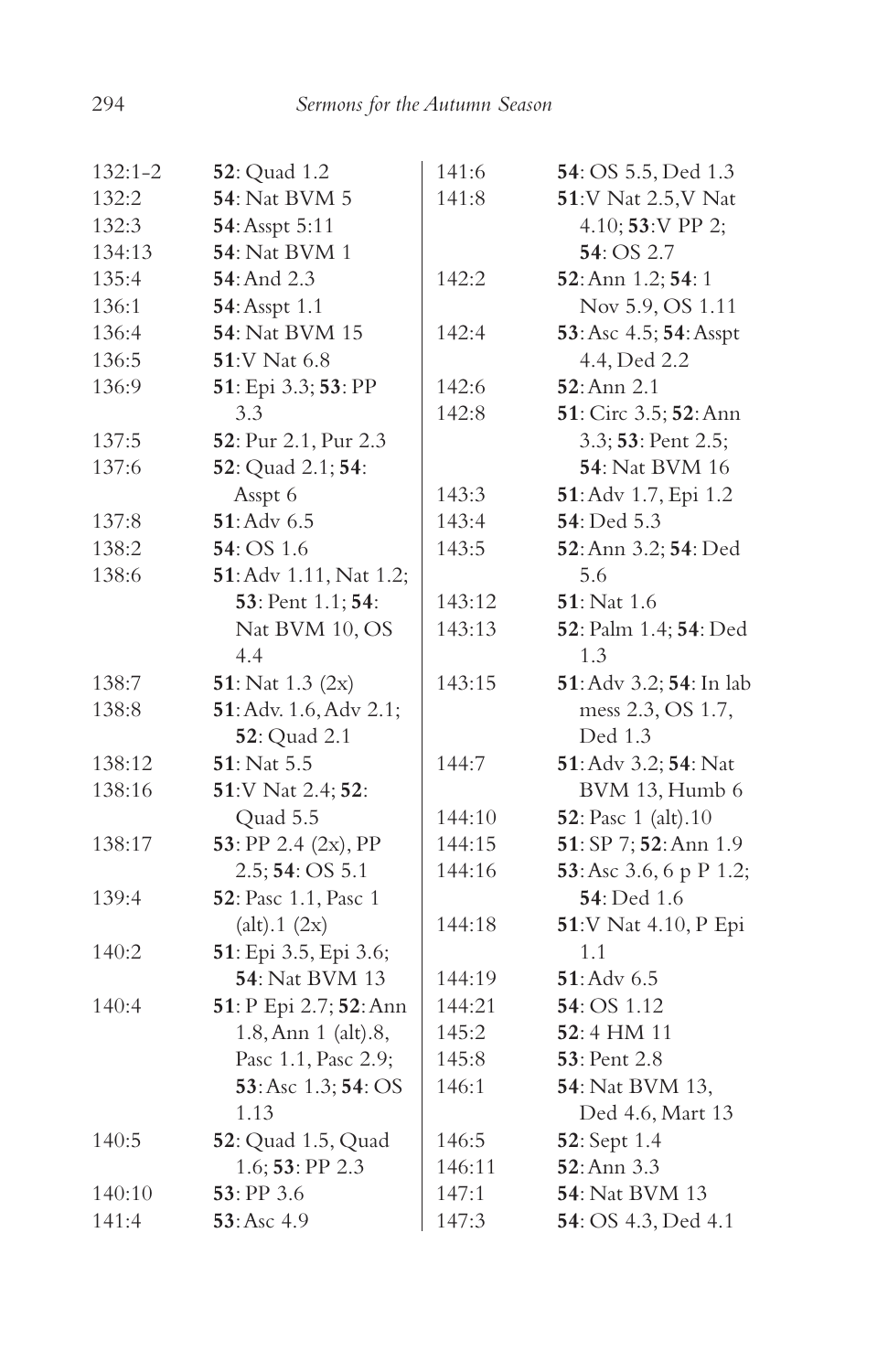| 147:12          | 53: Asc 6.4                 | 7:18       | 51: Circ 3.7           |
|-----------------|-----------------------------|------------|------------------------|
| 147:14          | 51:V Nat 2.1, P Epi         | 8:31       | <b>54</b> : Ded 6.3    |
|                 | 2.1; 53: Asc 6.4            | 9:1        | 51: Adv 3.4, Adv 3.7   |
| 147:17          | 54: Ded 2.1                 | 9:10       | 54: Ded 1.4            |
| 147:20          | <b>54: Mart 8</b>           | 10:28      | 53: Pent 2.1           |
| 148:4-5         | <b>52</b> : Ben 9           | 11:26      | 53:6 p P 2.1           |
| 148:5           | 52:4 HM 13                  | 12:3 (LXX) | 52: Pur 1.4, Ben 3     |
| 148:12          | 51:V Nat 3.9                | 12:7       | 54: Ded 4.3            |
| 149:7           | 52: Ann 1.10                | 12:16      | 51: Adv 1.4            |
| 149:7-8         | <b>53</b> : Pent 3.1        | 12:23      | 54:1 Nov 5.5           |
| 150:4           | 52: Quad 5.2, Ann           | 13         | <b>51:VNat 1.2</b>     |
|                 | 1.5                         | 13:1       | $52:$ Ann $1.6$        |
|                 |                             | 13:4       | 51: VNat 5.2           |
| Proverbs (Prov) |                             | 13:14      | 51: P Epi 2.8          |
| 1:2             | 53: Asc 6.15                | 14:13      | 52: Palm 2.1; 53: VPP  |
| 1:10            | <b>52</b> : Pasc 1 (alt).2  |            | 3                      |
| 1:17            | 54: And 1.3                 | 14:27      | 51: P Epi 1.4; 54: Ded |
| 1:30            | <b>54</b> : NatBVM 8        |            | 1.4                    |
| 1:32            | 52: Palm 2.2, Palm 3.2      | 16:4       | <b>53</b> : Pent 3.4   |
| 2:11            | 53:6 p P 1.4                | 16:32      | 51: Circ 3.9           |
| 2:14            | 51: VNat 3.3 52:            | 18:3       | 54: Asspt 4.4          |
|                 | Quad 2.3, Ann 3.3;          | 18:17      | <b>54:VAnd 1</b>       |
|                 | 53: VPP 1, 6 p P 1.1        | 18:19      | 52: Quad 4.2           |
| 3:15            | 54: OS 1.4                  | 20:9       | 54: OS 2.2, Ded 2.4    |
| 3:16            | 51: Adv 4.1, VNat 1.5,      | 20:23      | 51: Adv 4.5            |
|                 | VNat 4.2; 52: Pasc          | 21:20      | 54: OS 1.5             |
|                 | 1 (alt).14                  | 22:28      | 51: VNat 3.6           |
| 3:17            | $51:$ Adv $1.11$            | 23:1       | 51: Nat 3.1; 54: Mart  |
| 3:18            | <b>54</b> : And 1.2         |            | 12, Clem 4             |
| 3:32            | <b>54</b> : In lab mess 3.9 | $23:1 - 2$ | 54: Mart 18, Clem 4    |
| 3:34            | 51: VNat 4.6, VNat          | 23:2       | 54: Mart 12            |
|                 | 4.9, Nat 4.2                | 25:27      | 51: Nat 1.2; 54: 1     |
| 4:23            | 54: Asspt 2.2, VAnd 1       |            | Nov 5.8, OS 3.4        |
| 4:37            | 52: Ann 1.5                 | 26:11      | 51: VNat 5.1           |
| $5:15-17$       | <b>52</b> : Pur 1.2         | 26:15      | <b>52</b> : Pasc 2.11  |
| $5:16-17$       | <b>54</b> : NatBVM 3        | 26:16      | 53:6 p P 2.6           |
| 5:20            | <b>52</b> : Pasc 2.2        | 27:2       | 51: Nat 3.2; 54: OS    |
| 6:3             | 53: Rog 1                   |            | 5.4                    |
| 6:19            | 54: Ded 3.3                 | 28:9       | 51: Epi 3.5            |
| 6:27            | <b>52</b> : Pasc 2.2        | 29:11      | 54: OAsspt 11          |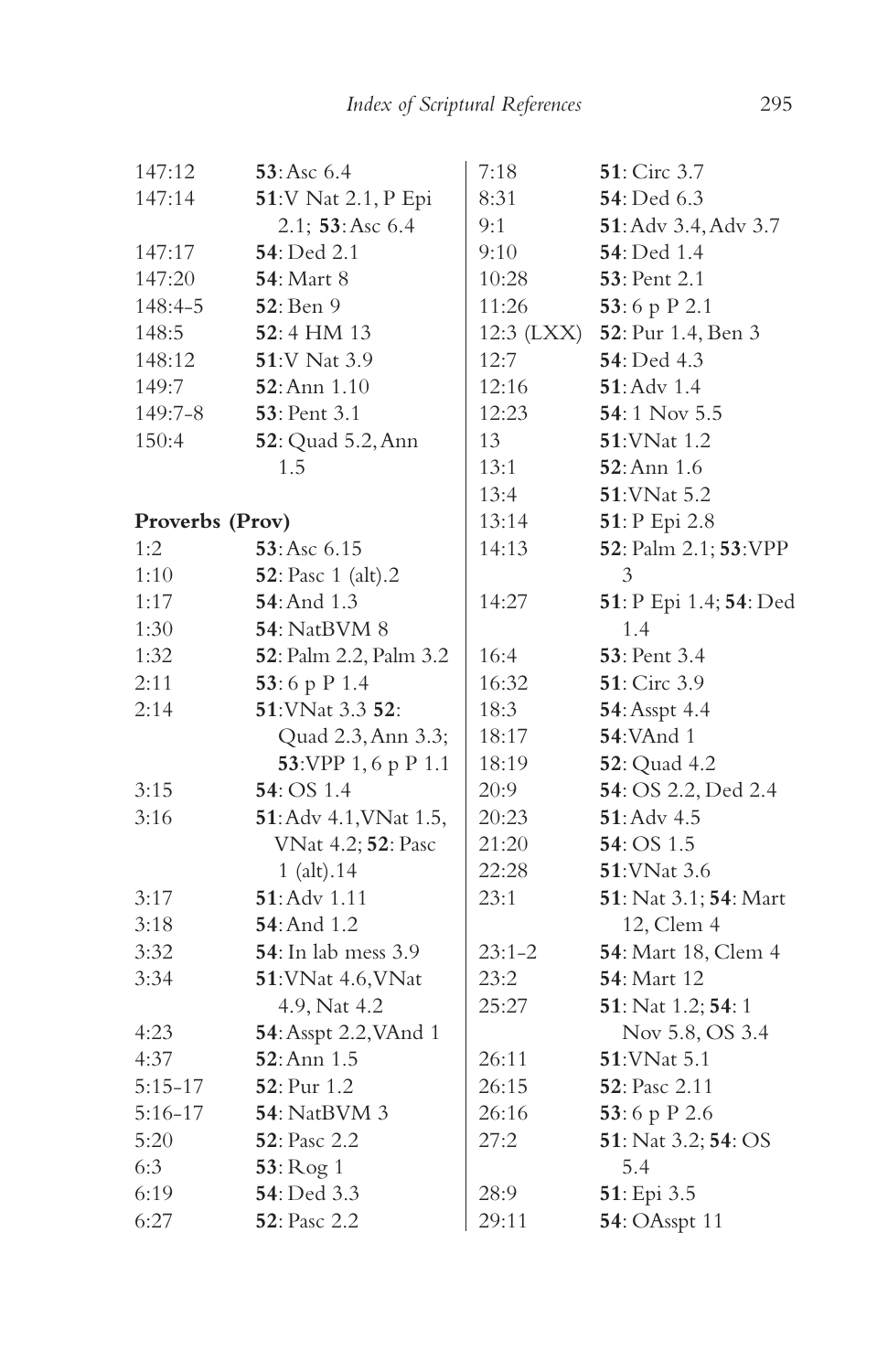| 30:30               | 52: Pasc 1.9, Pasc 1   | 7:30    | 53:6 p P 3.1; 54:            |
|---------------------|------------------------|---------|------------------------------|
|                     | (alt).9                |         | Mart 4                       |
| 31:10               | 52: Quad 1.1; 54:      | 9:1     | 52: Sept 1.1; 53: Asc        |
|                     | Asspt 2.9,             |         | 2.5; 54: OS 5.2,             |
|                     | NatBVM 4               |         | Ded 5.7                      |
| 31:18               | 54: Asspt 2.9          | 10:1    | 52:4 HM 6                    |
| 31:19               | 51: P Epi 1.5; 53: Asc | 10:4    | <b>52</b> : Ben 4            |
|                     | 6.7                    | 11:30   | 54: OS 5.2                   |
| 31:21               | 51: VNat 2.1, VNat     | 12:7    | <b>52</b> : Ann 1 (alt).9    |
|                     | 2.5; 54: OS 3.1        | 12:12   | 51: Epi 3.6                  |
| 31:26               | <b>54</b> : Mal 3      |         |                              |
| 31:31               | 54: OS 2.4             |         | Song of Songs (Song)         |
|                     |                        | 1:1     | 54: Asspt 1.4, Asspt 4.7     |
| Ecclesiastes (Eccl) |                        | 1:2     | 52:4 HM 14; 54:              |
| 1:2                 | 53: JB 7               |         | NatBVM 5 (2x)                |
| 1:3                 | 53: JB 7               | 1:3     | 51: VNat 1.2, Circ           |
| 1:4                 | 53:4 p P 3             |         | 1.4; 52: Quad 1.3;           |
| 1:7                 | 51: VNat 3.6; 52:      |         | <b>54</b> : In lab mess 3.4, |
|                     | Quad 1.3               |         | Asspt 1.1, Abb 2,            |
| 1:8                 | 51: VNat 5.2           |         | Ded 6.2, Mal 8               |
| 1:14                | 53: Asc 6.2; 54: Asspt | $1:3-4$ | <b>54</b> : Mal 8            |
|                     | 4.1, OS 1.2            | 1:4     | 53: Asc 2.6 (2x), Asc        |
| 1:18                | 51: VNat 3.4; 54: OS   |         | 4.9                          |
|                     | 4.5                    | 1:6     | 53: PP 2.3; 54:              |
| 2:14                | <b>54</b> : Mart 14    |         | NatBVM 2,                    |
| 3:1                 | 51: Adv 6.3            |         | NatBVM 13,                   |
| $3:18-19$           | 53: Asc 4.12           |         | 1 Nov 5.2, Ded 6.2           |
| 4:8                 | 53:6 p P 1.3           | 1:7     | 51: Adv 1.11                 |
| 4:10                | 51: Circ 3.6; 54: 1    | 1:12    | 51: VNat 3.1                 |
|                     | Nov 5.6                | 2:1     | 51: Adv 2.4; 52: Ann         |
| 4:12                | 52: Ann 1.8, Ann 1     |         | 3.7                          |
|                     | (alt).8, 4 HM 5; 53:   | 2:2     | 54: NatBVM 17,               |
|                     | PP 2.8, 6 p P 2.6;     |         | Mart 5                       |
|                     | 54: NatBVM 9,          | 2:3     | 53:6 p P 2.6; 54:            |
|                     | Mich 1.4, Mart 3,      |         | NatBVM <sub>2</sub>          |
|                     | Clem 5                 | 2:4     | 53: Pent 3.1, 6 p P 1.2      |
| 7:3                 | 52: Palm 2.2; 54: OS   | 2:6     | 51: Adv 4.1, VNat            |
|                     | 1.10                   |         | 4.1; 54: OAsspt 7,           |
| 7:4                 | <b>52</b> : Quad 1.4   |         | OS 4.2                       |
| 7:7                 | <b>52</b> : Palm 2.2   | 2:8     | $51:$ Adv $1.11:$ $53:$      |

296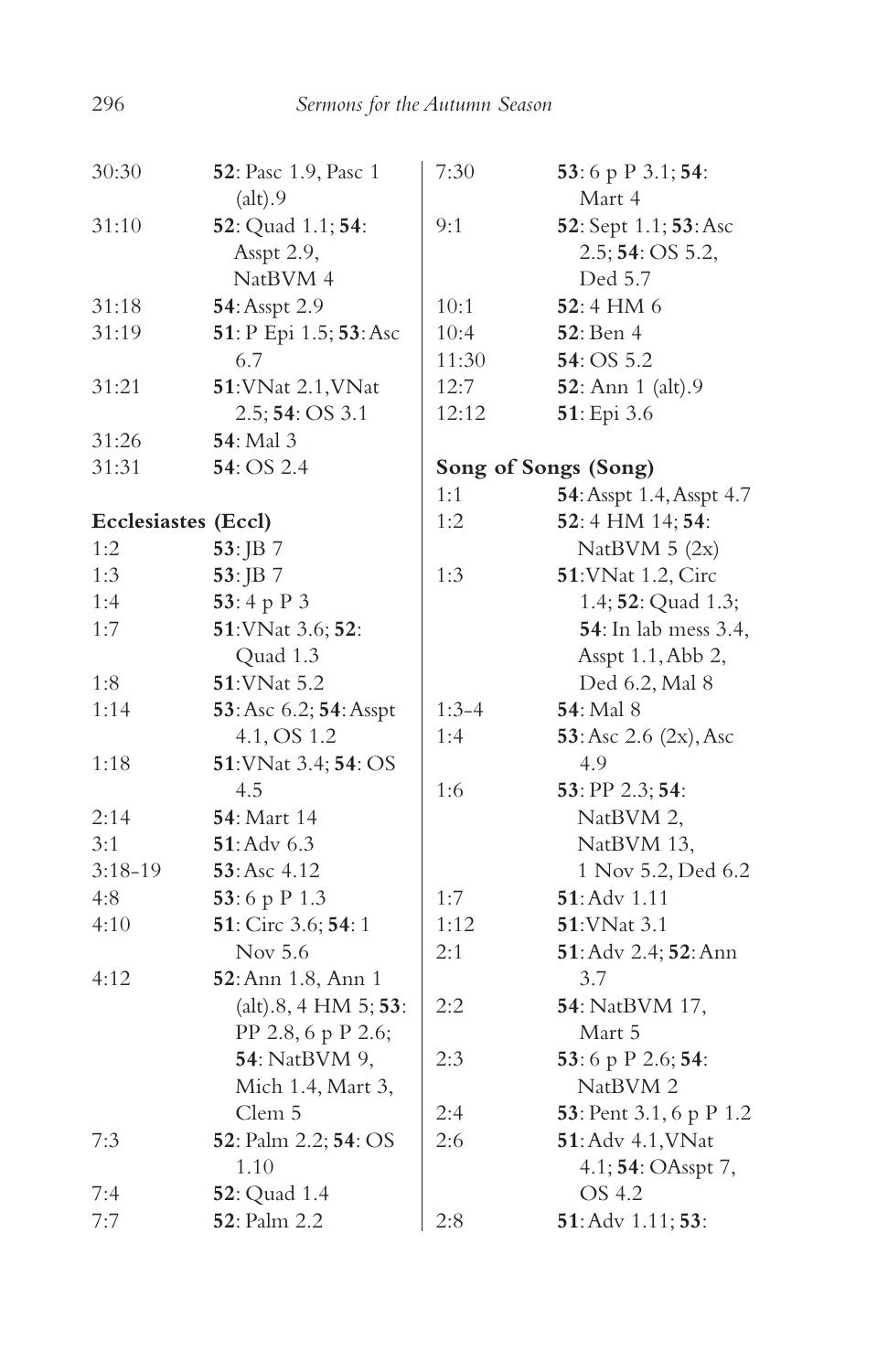|             | Asc 4.6, Asc 4.11;             | 5:2          | 52: Sept 2.1; 54: Asspt      |
|-------------|--------------------------------|--------------|------------------------------|
|             | <b>54</b> : Mich 1.2           |              | 5.6                          |
| 2:9         | 51: VNat 4.10, P Epi           | 5:3          | 51: P Epi 1.3; 52: Pasc      |
|             | $1.1; 53:$ JB 2                |              | 1.15                         |
| 2:10        | 54: Asspt 3.5                  | 5:6          | 51: VNat 1.1, VNat           |
| 2:11        | 54:1 Nov 4.1                   |              | 6.1; <b>54</b> : In lab mess |
| $2:11 - 12$ | 54:1 Nov $1.3$                 |              | 3.1, NatBVM 16               |
| 2:12        | 51: VNat 1.1, Nat              | 5:10         | 51: Adv 2.4; 52: Pasc        |
|             | 1.3; 52: Ann 3.7;              |              | 1.5                          |
|             | 54: OAsspt 11,                 | 5:16         | 51: P Epi 2.1; 54: OS        |
|             | Nat BVM 15,                    |              | 1.4                          |
|             | NatBVM 16                      | 6:3          | 51: Circ 3.6                 |
| 2:14        | 53: Pent 1.5; 54: Asspt        | 6:9          | 54: Asspt 2.9,               |
|             | 3.7, OS 1.4                    |              | NatBVM 9,                    |
| 2:15        | 54: NatBVM 15                  |              | NatBVM 11                    |
| 2:16        | 51: Adv 2.3; 52: Ann           | 6:12         | 52: Ann 3.10; 54:            |
|             | 3.7; <b>54</b> : NatBVM        |              | NatBVM 15                    |
|             | 15, NatBVM 16                  | 8:1          | 51: Epi 2.1                  |
|             | (2x)                           | 8:5          | 51: VNat 5.5; 54:            |
| 2:17        | 54: NatBVM 16,                 |              | Asspt 4.1, OAsspt            |
|             | NatBVM 17                      |              | 15, NatBVM 6,                |
| 3:2         | <b>53</b> : Pent 3.1           |              | OS 1.2                       |
| 3:4         | 52:4 HM 14; 54:                | 8:6          | 51: Adv 5.3; 52: Ann         |
|             | OAsspt 5, NatBVM               |              | 1.12; 53: Asc 6.15,          |
|             | 5, NatBVM 10, 1                |              | Pent 3.1; 54: Asspt          |
|             | Nov 5.2                        |              | 4.2, Abb 5, 1 Nov            |
| 3:6         | <b>54</b> : Asspt 4.1, Ded 1.4 |              | 1.2, Ded 5.9, And            |
| 3:10        | 54:1 Nov 5.12                  |              | 1.6, And 1.10, And           |
| 3:11        | 51: VNat 6.11, Epi             |              | 2.4                          |
|             | 2.1; 54: OAsspt 6              | 8:7          | 54: Abb 5                    |
| 4:1         | 54: Mart 5                     |              |                              |
| 4:7         | <b>54: Mart 5</b>              | Wisdom (Wis) |                              |
| 4:9         | <b>51:</b> VNat 3.1            | 1:1          | 53: Pent 3.4; 54: In         |
| 4:11        | <b>54</b> : Asspt 4.1          |              | lab mess 3.9, OS             |
| 4:12        | <b>54</b> : NatBVM 9           |              | 1.13                         |
| $4:12 - 16$ | <b>54</b> : NatBVM 6           | 1:3          | <b>53</b> : Pent 3.6         |
| 4:15        | <b>54</b> : NatBVM 3           | 1:4          | <b>53</b> : Pent 3.5         |
| 4:16        | 54: Asspt 2.2                  | 1:5          | 54: Asspt 2.5                |
| 5:1         | 54: NatBVM 3, Mart             | 1:6          | 52: OPasc 2.4                |
|             | 16                             | 1.7          | <b>54</b> : 1 Nov 1.2        |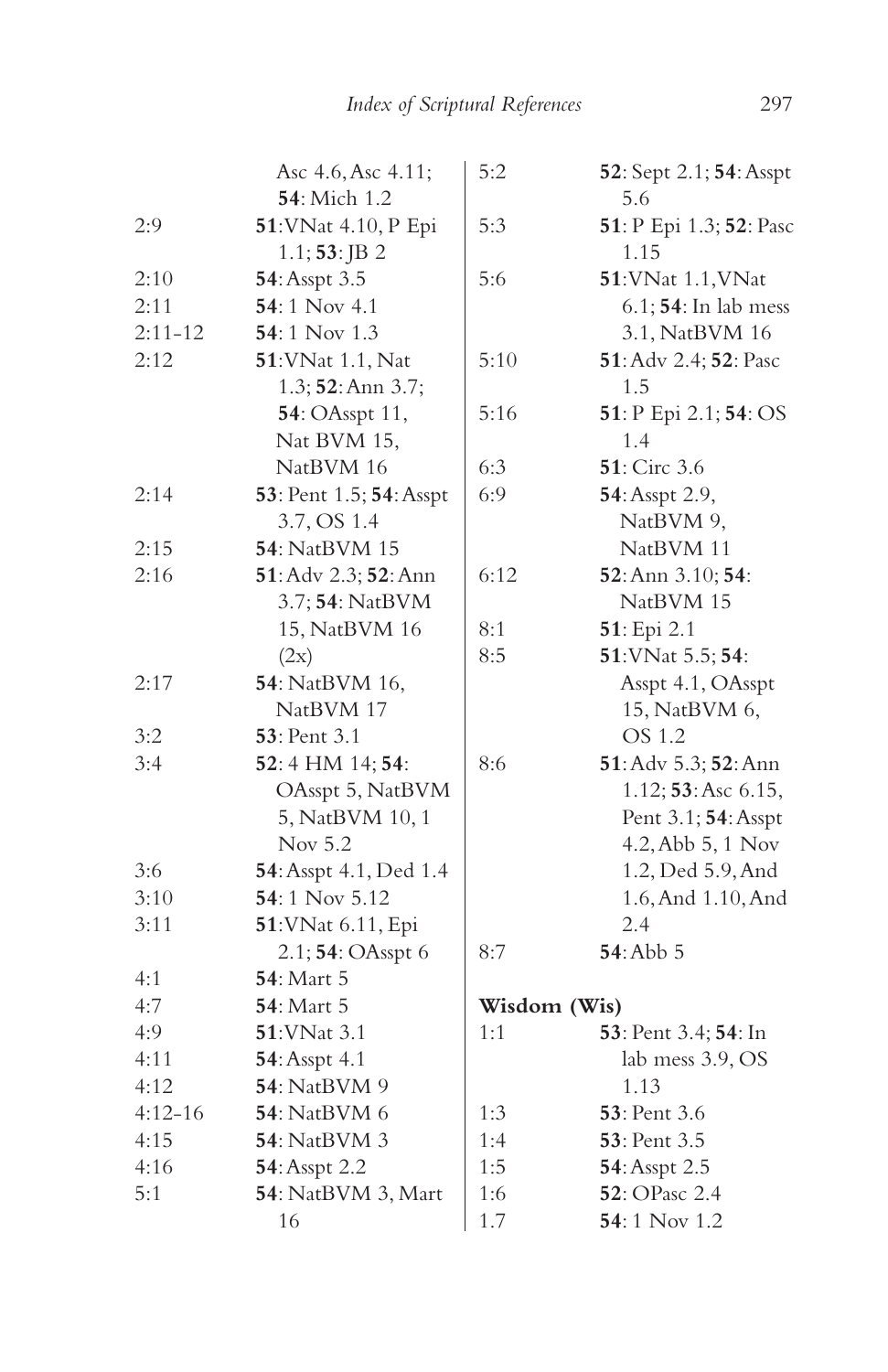| 1:13           | <b>54</b> : In lab mess 2.1        | 11:21 | 51: Circ 1.1; 52: Palm        |
|----------------|------------------------------------|-------|-------------------------------|
| 2:16           | $53:$ PP 2.6                       |       | 3.1                           |
| 2:20           | 51: VNat 4.3; 52: 4                | 11:23 | 52: Ann 3.5; 54: 1            |
|                | HM <sub>3</sub>                    |       | Nov $3.2$                     |
| 2:24           | 54: In lab mess 2.1,               | 11:24 | 53:6 p P 2.2; 54: Ded         |
|                | Clem 1                             |       | 6.2                           |
| 3.2            | 53: PP 2.5; 54: Mal 5              | 12:18 | 51: VNat 6.1; 53:             |
| 3:5            | $53:Asc$ 3.9                       |       | Pent 2.8; 54: 1 Nov           |
| 3:6            | 54:1 Nov 2.3                       |       | 3.4                           |
| 3:7            | 51: Adv 4.3; 54: Asspt             | 16:13 | 53: PP 2.4, 6 p P 2.3;        |
|                | 4.1                                |       | <b>54</b> : Mal 4             |
| 4:1            | 51: VNat 4.2                       | 16:20 | 52: Ben 10, Ann 3.1;          |
| 4:10           | <b>54</b> : Humb 7                 |       | 53:6 p P 2.1                  |
| 4:11           | 53: Asc 3.2, Asc 6.9               | 16:33 | 54: Mal 4                     |
| 4:13           | 51: Circ 3.10                      | 18:15 | <b>51:VNat 1.5</b>            |
| 4:15           | 52: Ann 3.10                       | 19:16 | 53: Asc 6.2                   |
| 5:6            | 53: PP 1.4                         |       |                               |
| 5:21           | 51: Epi 2.3                        |       | Sirach (Sir) [Ecclesiasticus] |
| 6:7            | 51: SP 3; 53: Asc 4.5              | 1:5   | <b>54: NatBVM 10</b>          |
| 6:20           | <b>54</b> : In lab mess 3.5,       | 1:16  | 51: P Epi 2.8                 |
|                | NatBVM 9                           | 1:27  | 53: PP 2.6                    |
| 7:6            | 51: Epi 3.3                        | 1:33  | 54: Asspt 5.6                 |
| 7:13           | 53:6 p P 2.1                       | 2:10  | 51: Circ 3.9                  |
| 7:22           | 52: Quad 2.5                       | 2:14  | <b>54</b> : In lab mess 3.9   |
| 7:26           | 51: VNat 4.9, P Epi 2.1            | 3:22  | 54:1 Nov 5.12                 |
| 7:30           | 52: 4 HM 8, Pasc 1.1;              | 3:30  | 51: P Epi 2.9                 |
|                | 53:Asc 6.9                         | 3:33  | 51: P Epi 2.9                 |
| 8:1            | 51: Adv 1.9, Nat 1.2,              | 6:32  | <b>54: OAsspt 15</b>          |
|                | SP 7; 52: Pasc 1.1;                | 7:40  | 53: PP 2.6; 54: OS            |
|                | 54: OS 3.2, Ded                    |       | 1.10                          |
|                | 6.2                                | 10:9  | 51: Adv 1.2                   |
| 9:15           | 51: VNat 2.3; 52: Pur              | 10:13 | $51:$ Adv $1.3$               |
|                | 1.4, Sept 1.5,                     | 10:15 | 51: Adv 1.3; 54: And          |
|                | Sept 2.2, 4 HM                     |       | 2.7                           |
|                | 14; 53: Rog 2, Asc                 | 11:25 | 52: Palm 2.1, Palm 2.2        |
|                | 2.3, Asc 3.1, Asc                  | 11:30 | 54: Humb 5                    |
|                | 6.2, Asc 6.9; 54:                  | 14:5  | 52: Ann 1 (alt).8             |
|                | Asspt 3.1, Mart 3                  | 14:22 | 51: Nat 1.5                   |
|                |                                    |       |                               |
| 10:12<br>11:20 | <b>54</b> : Clem 3<br>52: Sept 1.3 | 15:1  | 51: Adv 5.2; 54: And<br>1.8   |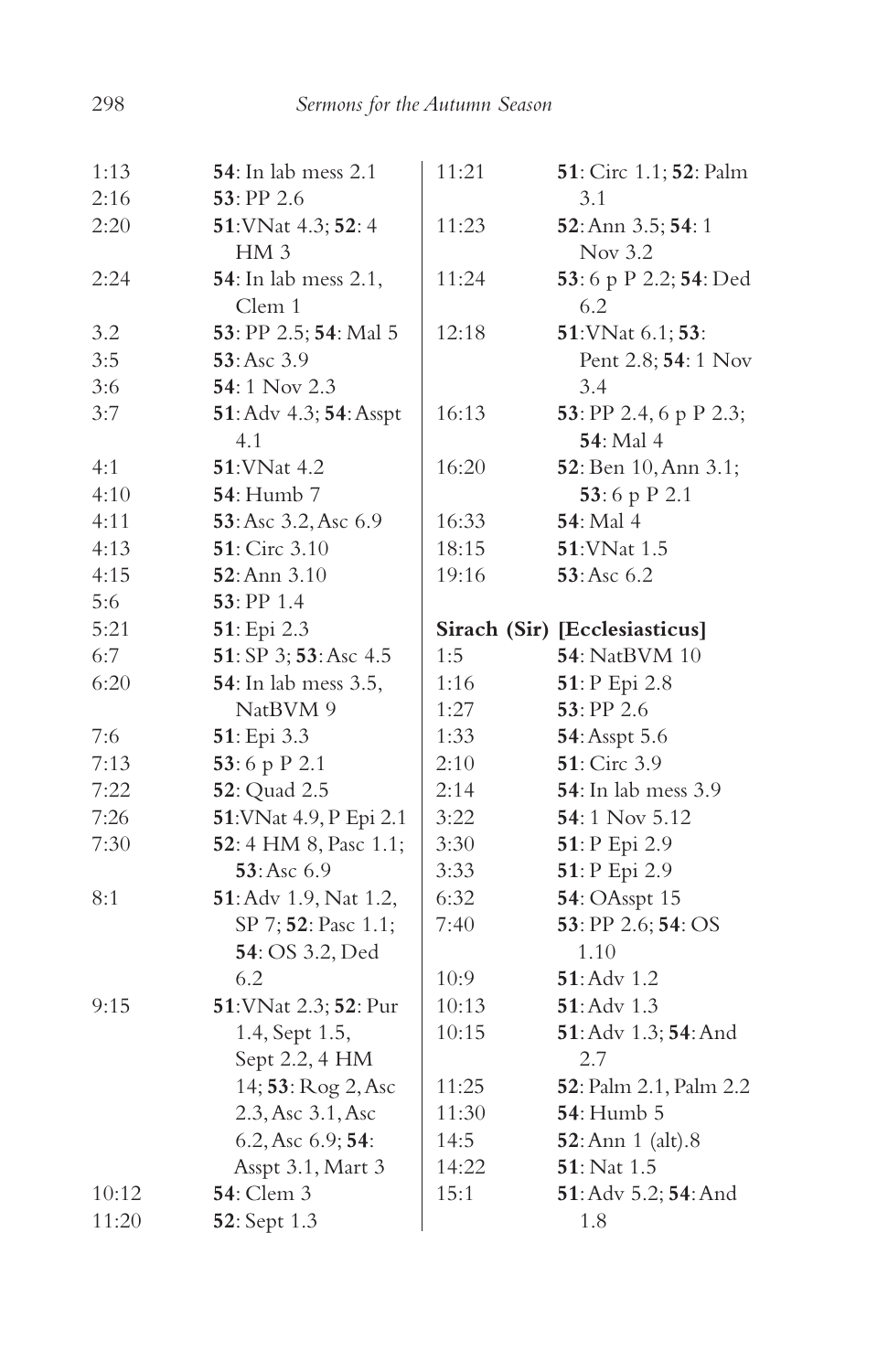| 15:3       | 51: Nat 1.5, P Epi 2.8   | 36:1         | 53: Asc 3.6; 54: Asspt |
|------------|--------------------------|--------------|------------------------|
|            | 52: Ann 2.4; 53: 6       |              | 4.3                    |
|            | p P 1.4; 54: Ded         | 36:6         | 51: VNat 4.3, VNat     |
|            | 1.4, Clem 6              |              | 4.4                    |
| 15:5       | 53: Asc 6.15             | 36:15        | 54: Ded 2.4            |
| 15:9       | <b>54:VAnd 1</b>         | $36:15 - 18$ | <b>53</b> : Pent 2.4   |
| $17:5-6$   | 53:Asc 6.15              | 36:18        | 52: Ann 1.14           |
| 17:12      | 54:1 Nov 3.3             | 38:25        | 54: Asspt 5.7          |
| 18:17      | $52:$ Adv 4.6            | 40:1         | 51: Nat 3.3; 52: Sept  |
| 18:30      | <b>52</b> : Ben 8        |              | 2.2, 4 HM 6, 4         |
| 19:2       | <b>53</b> : Pent 3.1     |              | <b>HM 14</b>           |
| 19:23      | 51: VNat 6.5             | 40:20        | <b>53</b> : Pent 3.1   |
| 20:30      | <b>51</b> : Nat 2.5      | 42:14        | 54: Asspt 3.3          |
| 20:31      | 51: Nat 2.5              | 44:10        | 53: PP 3.1, PP 3.4, PP |
| 22:2       | 53: PP 2.3, 4 p P 2      |              | 3.5; 54: Asspt 4.5     |
| 23:5       | 53: 4 p P 2; 54: In lab  | 44:11        | $53:$ PP 3.6           |
|            | mess 2.2                 | 44:12        | 53: PP 3.6             |
| 24:5       | 52: Ann 1 (alt).13       | 44:16        | 53:Asc 6.9             |
| 24:11      | 51: Adv 2.1; 54: OS      | 45:1         | <b>54</b> : Humb 2     |
|            | 3.3                      | 45:4         | 51: VNat 5.4; 54:      |
| 24:27      | 53: Asc 3.9; 54: And     |              | Mart 14, Mal 7         |
|            | 2.4                      | $45:7 - 8$   | 53:Asc 3.1             |
| 24:29      | 53:6 p P 2.6; 54: In     | 45:17        | <b>51</b> : Nat 1.6    |
|            | lab mess 3.4,            | 46:8         | $54:1$ Nov $5.1$       |
|            | NatBVM 5,                | 48:9         | 53: Asc 6.9            |
|            | OS 1.10, And 2.4         | 48:14        | <b>51</b> : Circ 1.5   |
| 24:45      | $51:$ Adv $1.6$          | 50:3         | <b>53</b> : Pent 2.8   |
| 25:1       | 52: Quad 1.5 53: 6 p     | 50:8         | <b>54</b> : OAsspt 7   |
|            | P 1.2                    | 51:9         | 53:Asc 6.7             |
| 27:12      | 53: JB 3; 54: Asspt 2.2, | 51:41        | 52: Pur 1.2            |
|            | OAsspt 3, OAsspt 4       |              |                        |
| 30:24      | 54: In lab mess 2.1      | Isaiah (Isa) |                        |
| $31:8-9$   | 54: OS 1.15              | 1:2          | 51: VNat 1.1           |
| 34:28      | <b>51:VNat 3.4</b>       | 1:3          | <b>51</b> : Circ 3.2   |
| 34:30      | <b>51:VNat 3.4</b>       | 1:5          | <b>52</b> : Pasc 1.17  |
| $35:17-21$ | 53: Asc 5.1              | 1:6          | 51: Circ 2.3; 52: 4    |
| 35:21      | 51: Adv 1.10, Epi 3.5    |              | HM 6; 53: Pent 2.3     |
|            | 52: Quad 4.2; 54:        | 1:13         | 53: JB 1               |
|            | NatBVM 5,                | 1:18         | <b>54</b> : NatBVM 18  |
|            | NatBVM 9                 | 1:23         | $51:$ Adv $1.3$        |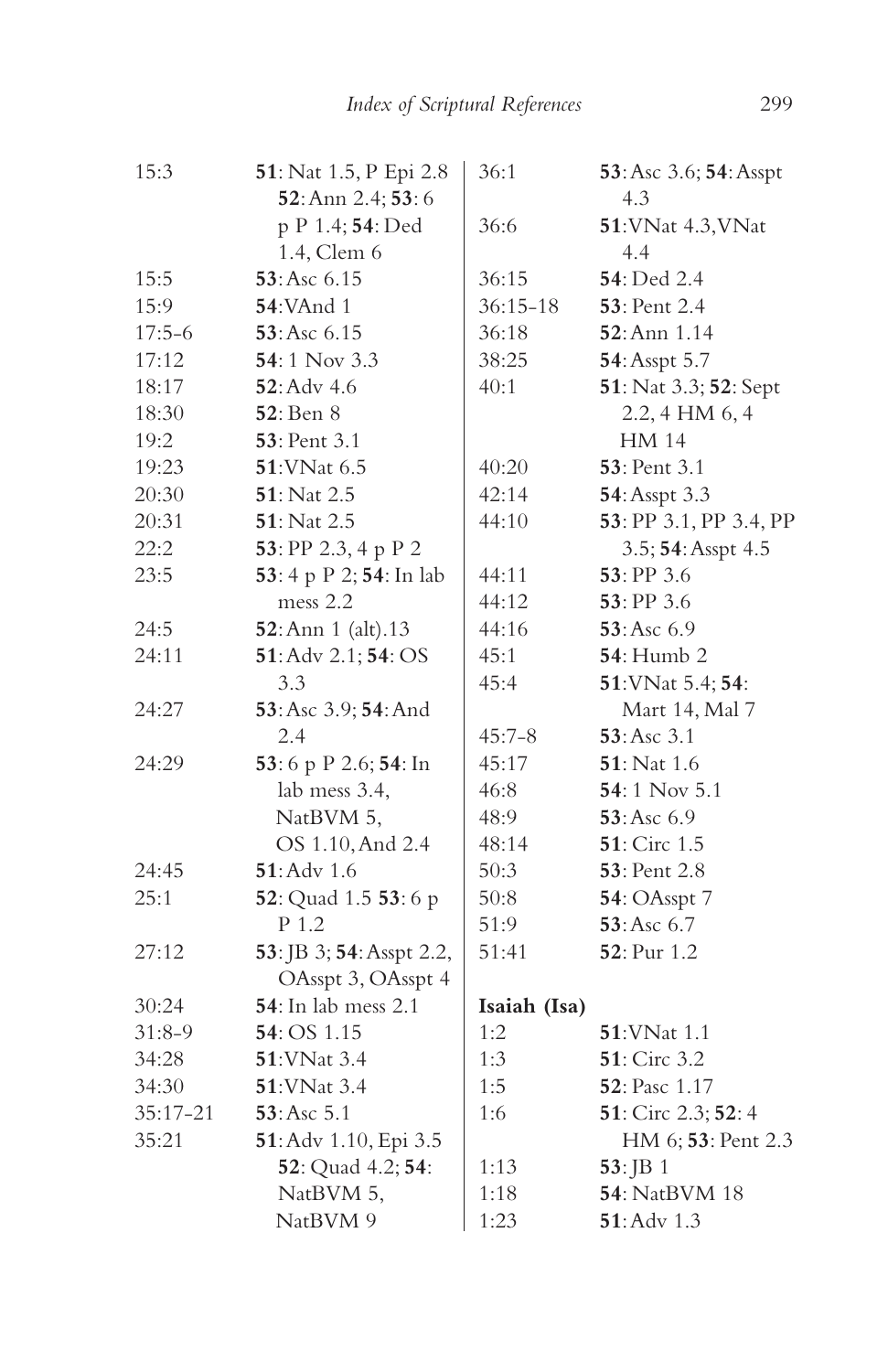| 1:66    | $51:$ Adv $1.5$         | $7:10 - 12$ | 51: Adv 2.1           |
|---------|-------------------------|-------------|-----------------------|
| 2:2     | 53: Asc 4.6             | 7:12        | <b>51</b> : Adv 2.1   |
| 2:3     | 53: Asc 4.6             | 7:13        | 51: Adv 2.1 (2x)      |
| 2:10    | 51: Circ 2.2; 54: Asspt | 7:14        | 51: Adv 2.1, Nat 5.1; |
|         | 4.2, OAsspt 6, Ded      |             | 54: OAsspt 8          |
|         | 1.6                     | $7:14-15$   | <b>51</b> : Nat 3.2   |
| 2:19    | 51: Circ 2.2            | 7:15        | 51: Adv 2.2           |
| 2:22    | 54: OAsspt 11           | 8:4         | 51: VNat 1.4          |
| 3:1     | 51: Nat 1.3             | 9:2         | 51: Adv 7.1, Nat 3.1; |
| 3:7     | 51: VNat 6.8; 53:       |             | 53: Asc 6.10; 54:     |
|         | Rog <sub>1</sub>        |             | Mart 6                |
| 3:8     | 51: Epi 1.7             | 9:4         | $51:$ Adv 6.2         |
| 3:14    | 51: Epi 2.3             | 9:6         | 51: Adv 2.5, VNat     |
| 4:2     | 52: Pur 2.1; 53: Asc    |             | 4.1, VNat 5.3, VNat   |
|         | 6.1, Pent 2.1; 54:      |             | 6.3, VNat 6.7,        |
|         | Asspt 1.2               |             | VNat 6.8, Innoc 2,    |
| 4:4     | 53: Asc 2.6, Pent 2.1   |             | Circ 1.3, Circ 1.4,   |
| 4:14    | $51:$ Adv $1.11$        |             | Epi 1.2, Epi 1.4,     |
| 5:4     | 51: SP 6; 53: Pent 2.8  |             | Epi 2.2, Quad 2.1,    |
| 5:7     | 52: OPasc 2.2           |             | Palm 1.3, Pasc 4.1;   |
| 5:22    | 53:VPP 1                |             | 53:Asc 4.2            |
| 6:1     | 54: 1 Nov 1.1, 1 Nov    | 9:7         | 51: Circ 1.5          |
|         | 1.2, 1 Nov 1.4, 1       | 9:16        | 52: Quad 1.5          |
|         | Nov 2.3, 1 Nov          | 10:22-23    | 51: Circ 2.3          |
|         | 2.4, 1 Nov 4.4, 1       | 10:27       | 51: Adv 6.2, VNat     |
|         | Nov 5.4 (3x), 1         |             | 1.2                   |
|         | Nov 5.5                 | 11:1        | 52: Ann 3.7; 53: Asc  |
| $6:1-2$ | <b>52</b> : OPasc 2.2   |             | 6.1; 54: OAsspt 8     |
| $6:1-3$ | 54:1 Nov 5.5            | $11:1-2$    | 51: Adv 1.11, Adv 2.4 |
| 6:2     | 54: 1 Nov 2.5, 1 Nov    | $11:1-3$    | 52: Ann 2.5           |
|         | 3.1 $(2x)$ , 1 Nov      | 11:2        | 51: VNat 4.9; 52:     |
|         | 3.4, 1 Nov 4.1, 1       |             | Sept 2.3; 53: PP      |
|         | Nov 4.3, 1 Nov          |             | 2.8; 54: And 1.10     |
|         | 5.6 (2x), 1 Nov 5.7,    | $11:2-3$    | 52: Pasc 3.6; 54: 1   |
|         | 1 Nov 5.12              |             | Nov 5.5               |
| 6:3     | 53: Pent 1.6; 54:       | $11:2 - 4$  | 52: OPasc 2.1; 53:    |
|         | NatBVM 10, 1 Nov        |             | Pent 3.1              |
|         | 1.1, 1 Nov 2.1, 1       | 11:3        | 51: P Epi 2.8 52: Ann |
|         | Nov 5.4                 |             | 2.3 (2x)              |
| 6:6     | 54: OAsspt 3            | 11:4        | 52: Ann 3.6           |
|         |                         |             |                       |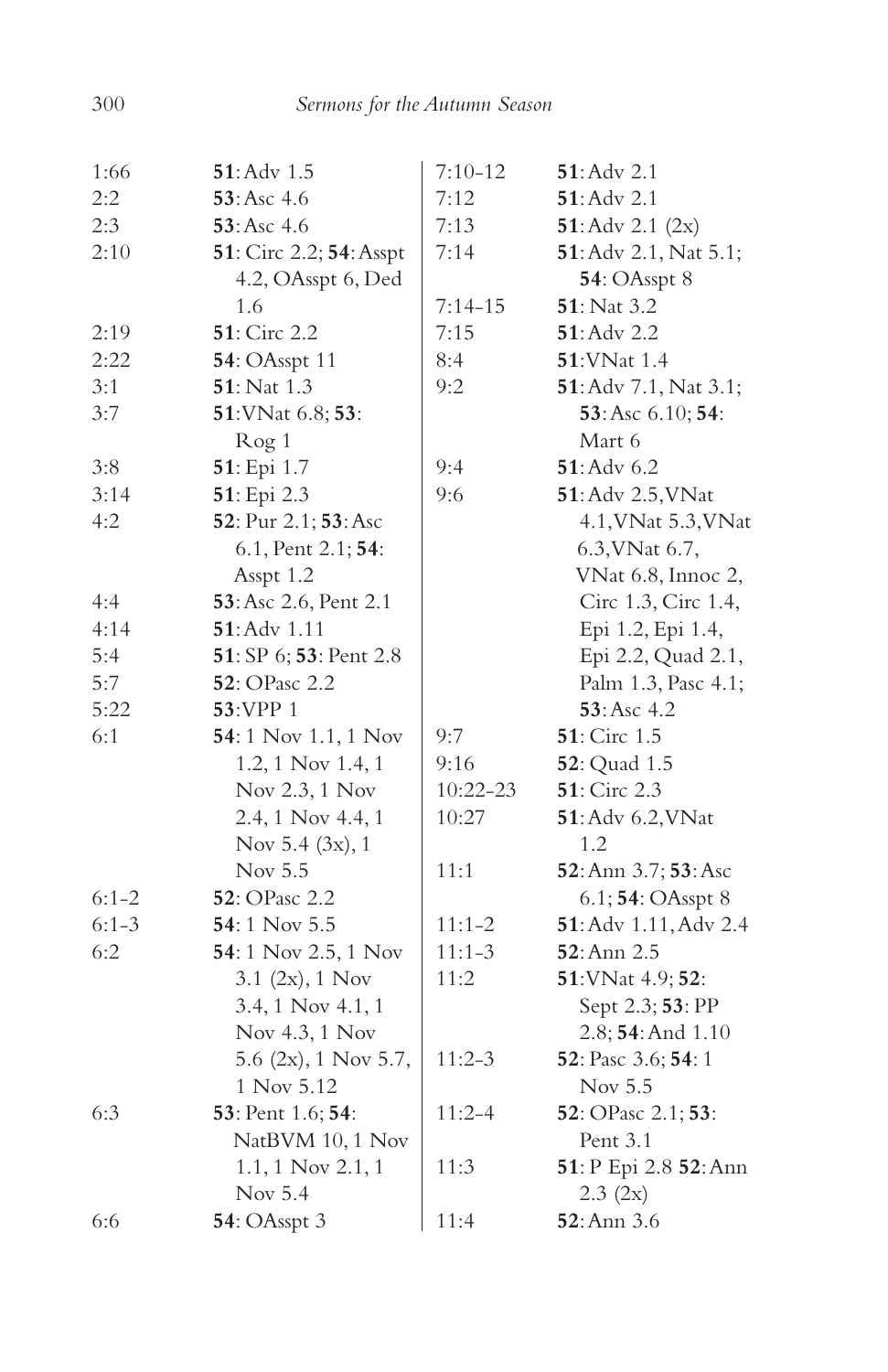| 11:5         | 51: Nat 1.4                  | 29:13    | 52: Quad 2.2           |
|--------------|------------------------------|----------|------------------------|
| 12:3         | 51: Nat 1.6                  | 29:15    | 52: Quad 4.3           |
| 12:4         | 51: Nat 1.6                  | 30:5     | 51: Adv 1.1            |
| 12:6         | <b>52</b> : Quad 2.1         | 30:20-21 | <b>54: Mart 8</b>      |
| 14:12        | 51: Adv 1.2; 54: 1           | 30:26    | 51: Adv 4.3            |
|              | Nov 3.1, 1 Nov               | 30:27    | $51:$ Adv $1.6$        |
|              | 3.4, 1 Nov 5.6               | 32:30    | 52: Ben 9              |
| 14:12-14     | 53:Asc 4.3                   | 33:5     | 54:1 Nov 1.3           |
| 14:13        | 53: Asc 4.3; 54: 1 Nov       | 33:7     | 51: Adv 3.5, Epi 1.1;  |
|              | 2.5, 1 Nov 3.1, 1            |          | 52: Ann 1.10, Ann      |
|              | Nov $3.4$                    |          | 1 (alt).10; 54: Mich   |
| $14:13 - 14$ | 52: Ben 11, OPasc            |          | 1.5                    |
|              | 2.1                          | 33:15    | <b>54</b> : NatBVM 18  |
| 14:14        | 51: Adv 1.3, VNat            | 33:17    | 53:Asc 4.13            |
|              | 4.9; 52: Ben 11; 54:         | 33:22    | <b>52</b> : OPasc 1.5  |
|              | 1 Nov 2.3, 1 Nov             | 35:2     | <b>54</b> : Humb 1     |
|              | 3.1                          | 35:10    | <b>54</b> : Humb 6     |
| 15:9         | 51: Circ 2.3                 | 38:10    | 51: VNat 2.6, P Epi    |
| 19:1         | 51: Adv 1.9; 53: Asc         |          | 1.4; 52: Ann 3.3;      |
|              | 6.11                         |          | 53:6 p P 2.3           |
| 20:3         | <b>52</b> : Quad 2.6         | 38:15    | 53: PP 2.7; 54: Asspt  |
| 21:11        | 51: Adv 3.6                  |          | 3.4, Asspt 4.3, OS     |
| 21:12        | <b>54</b> : In lab mess 3.9  |          | 1.10, OS 1.14, OS      |
| 24:2         | 51: SP 3                     |          | 2.5, Ded 6.3           |
| 24:16        | <b>54</b> : OAsspt 10        | 38:16    | 53: Rog 2; 54: Mart 16 |
| 26:1         | 54: Asspt 5.5, Ded 2.4,      | 38:17    | 54: Ded 1.5, And 2.4,  |
|              | Ded 3.1                      |          | Humb 1                 |
| 26:7         | 53: VPP 2; 54: Abb 2         | 40:1     | 51: Nat 5.1            |
| 26:9         | <b>51:VNat 6.1</b>           | 40:5     | 51: Adv 5.1; 54: 1     |
| 26:10        | <b>54</b> : 1 Nov 1.1, 1 Nov |          | Nov 5.7                |
|              | 2.5, 1 Nov 5.7               | 40:6     | 51: Circ 3.3, Epi 1.2; |
| 26:18        | 51: P Epi 2.8                |          | 52: Palm 1.1; 53: 4    |
| 26:19        | 51: VNat 1.2, VNat           |          | p P 3                  |
|              | 3.1                          | 40:8     | 53:4 p P 3             |
| 27:1         | 51: Circ 2.3                 | 40:9     | 54: OS 1.5             |
| 28:5         | 51: Epi 2.3                  | 40:17    | 51: VNat 3.2; 54:      |
| 28:15        | 54: Asspt 2.3, Ded 3.3       |          | Ded 5.4                |
| 28:16        | 51: OEpi 1                   | 41:7     | 52: Quad 1.2; 54:      |
| 28:18        | 54: Mart 2                   |          | Ded 1.7                |
| 28:21        | <b>52</b> : 4 HM 2           | 42:3     | <b>52</b> : Pasc 2.5   |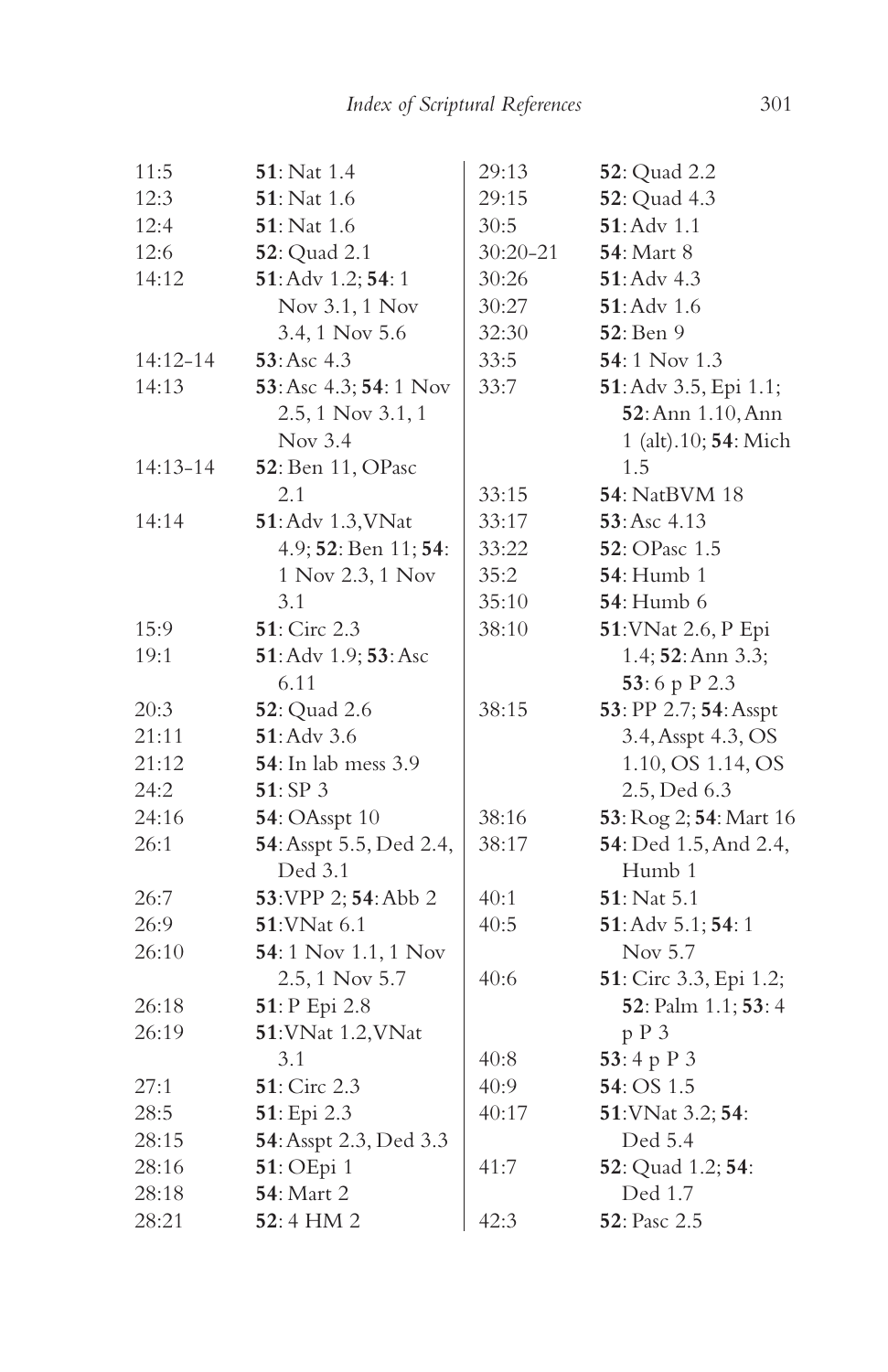| 42:7       | <b>51</b> : Circ 3.4; <b>54</b> : Asspt |       | Nov 1.1, 1 Nov                 |
|------------|-----------------------------------------|-------|--------------------------------|
|            | 2.4, OS 4.1                             |       | 1.2, 1 Nov 5.4                 |
| 42:8       | 51: Nat 4.2; 54: Asspt                  | 53:5  | 54:1 Nov 5.4                   |
|            | 4.5                                     | 53:7  | <b>51</b> : Adv 4.7, Circ 2.1; |
| 43:2       | 52: Quad 1.2                            |       | 52: Pur 3.2, Palm              |
| 45:19      | 53: Pent 1.5; 54: In                    |       | 2.3, 4 HM 2, 4                 |
|            | lab mess 3.9                            |       | HM 4, Pasc 3.2; 53:            |
| 46:5       | 51: Epi 2.3                             |       | Pent 2.7; 54: Mart 8           |
| 46:8       | 52: Pasc 1.17; 53:                      | 53:7  | 52: Pasc 3.5                   |
|            | Rog 1                                   | 53:8  | 51: VNat 1.1; 53:              |
| 46:12      | 52: Palm 2.7                            |       | Pent 1.1; 54: Asspt            |
| 48:9       | 54: Asspt 4.3                           |       | 1.4                            |
| 48:20      | 53: Asc 2.4                             | 53:12 | 52: Palm 1.1, 4 HM 3,          |
| 48:22      | 52: Ann 1.8, Ann 1                      |       | 4 HM 4 (2x), 4                 |
|            | (alt).8                                 |       | HM 8; 53: Asc 4.6              |
| 49:6       | 51: VNat 1.4                            | 55:1  | 52: Pasc 2.7                   |
| 49:13      | <b>51:VNat 1.1</b>                      | 55:2  | $51:$ Adv 5.2                  |
| 49:15      | 52: Ann 1 (alt).9                       | 55:6  | 52: Quad 3.3                   |
| 50:5       | $53:$ JB 2                              | 55:7  | 51: Epi 1.4; 52: Ann           |
| 51:3       | 51: VNat 4.8; 52:                       |       | 3.3, 4 HM 9                    |
|            | Palm 2.2, 4 HM                          | 55:9  | 52:4 HM 9                      |
|            | 14; 54: Asspt 1.1,                      | 55:11 | 52:4 HM 8; 54:                 |
|            | OS 3.4                                  |       | NatBVM 13                      |
| 51:10      | 52: Ann 1.13                            | 55:12 | <b>51:VNat 1.1</b>             |
| 51:13      | 51: VNat 6.8                            | 57:21 | <b>52</b> : Ann 1.8            |
| 51:23      | 53:6 p P 3.1                            | 58:1  | <b>52</b> : Quad 4.4           |
| 52:3       | 51: P Epi 1.3                           | 58:2  | <b>52</b> : Quad 4.4           |
| 52:6       | <b>54</b> : OS 1.7                      | 58:3  | 52: Quad 3.4; 54:              |
| 52:7       | 51: VNat 4.8, P Epi                     |       | Asspt 3.5                      |
|            | 2.1; 54: Mal 3                          | 58:5  | <b>54:VAnd 2</b>               |
| 53:1       | 51: Epi 1.1                             | 58:7  | 51: Nat 2.5                    |
| 53:2       | 53: Asc 4.9; 54: 1 Nov                  | 59:1  | 53:Asc 3.6                     |
|            | 1.1, 1 Nov 5.4 $(2x)$                   | 59:2  | 54: NatBVM 15,                 |
| $53:2 - 4$ | 52:4 HM 3                               |       | Mart 3                         |
| 53:3       | 52:4 HM 11; 54:                         | 59:2  | 51: VNat 3.2                   |
|            | Asspt 3.5, 1 Nov                        | 59:10 | 54: Asspt 3.7                  |
|            | 5.4 (2x)                                | 60:5  | 51: VNat 5.6; 53: Asc          |
| 53:4       | 51: VNat 4.3; 52:                       |       | 3.8                            |
|            | Quad 1.2, 4 HM 3,                       | 61:1  | 51: VNat 1.2, VNat             |
|            | 4 HM 11; 54: 1                          |       | 2.8; 52: Quad 1.3              |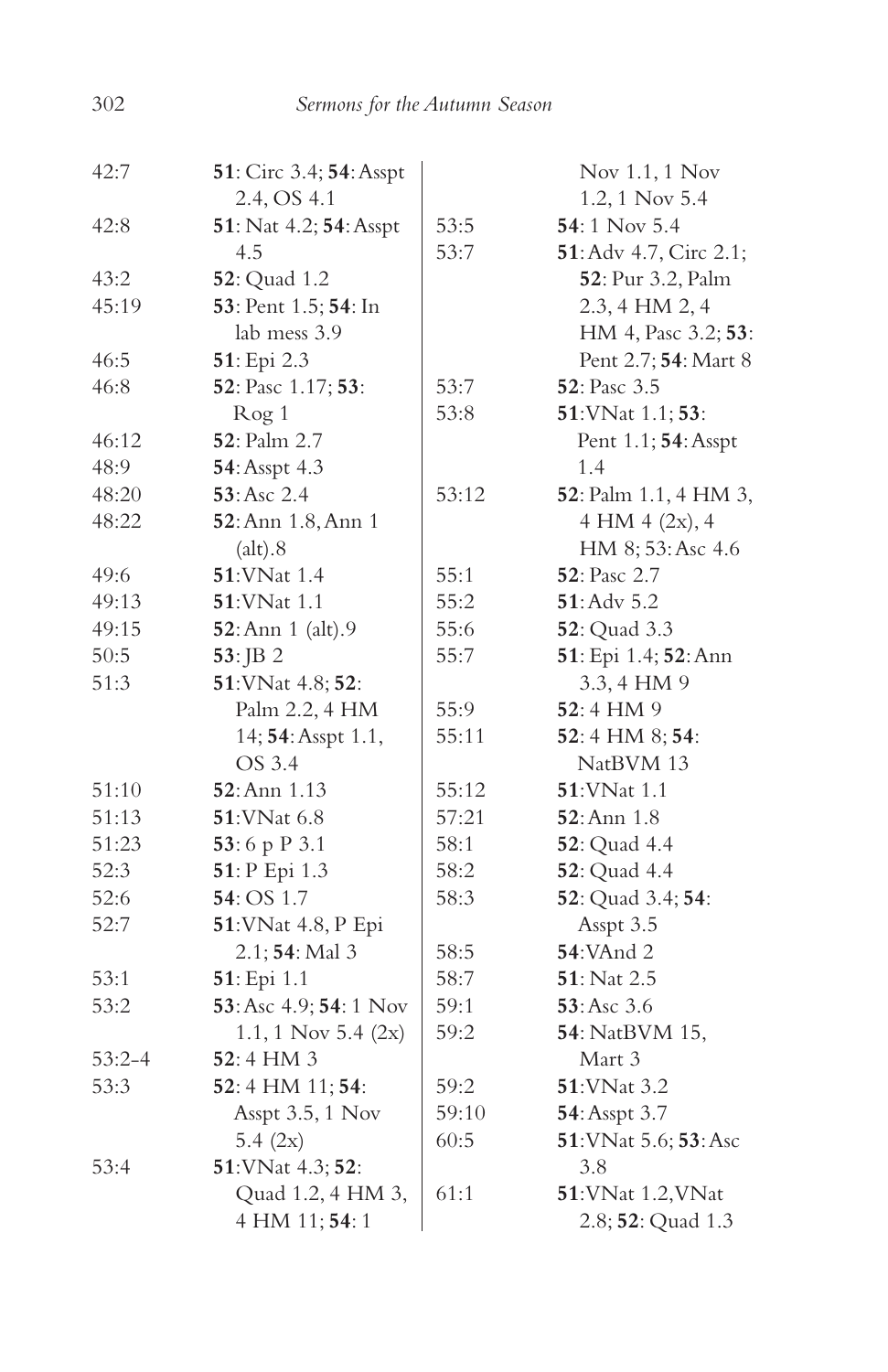| 61:4           | 51: Adv 1.5                 | 11:9         | 51: OEpi 1            |
|----------------|-----------------------------|--------------|-----------------------|
| 61:7           | 51: VNat 3.5; 52: Ben       | 13:23        | 51: P Epi 2.2         |
|                | 11                          | 14:9         | 54: NatBVM 3          |
| 61:10          | 52: Ann 1.6, Ann 1          | 17:9         | 52: Quad 4.3; 54:     |
|                | (alt).1                     |              | Asspt 4.2             |
| 62:3           | 51: Epi 2.3                 | 17:11        | <b>54</b> : Humb 1    |
| 62:4           | 54: Ded 2.2                 | 17:14        | 51:VNat 1.2           |
| 62:5           | <b>54</b> : Ded 4.1         | 18:20        | 52:4 HM 8             |
| 62:6           | 54: NatBVM 14,              | 20:7         | <b>52</b> : Pasc 1.12 |
|                | Ded 4.1                     | 20:14        | 51: VNat 2.2, VNat    |
| $62:6 - 7$     | <b>54</b> : NatBVM 13 (2x), |              | 3.2                   |
|                | NatBVM 15,                  | 23:24        | 51: Nat 1.1; 54: Ded  |
|                | NatBVM 16                   |              | 2.2                   |
| 62:7           | 54: NatBVM 14,              | 24:7         | 53: Pent 3.8          |
|                | NatBVM 16                   | $25:11 - 12$ | 52: Sept 1.4          |
| 63:1           | 53: Asc 2.3, Asc 2.4,       | 25:38        | 52: Pasc 1.9, Pasc 1  |
|                | Asc 3.5, JB 2               |              | (alt).9               |
| 64:1           | 51: VNat 6.4                | 29:10        | 52: Sept 1.4          |
| 64:4           | 51: VNat 3.10               | 29:11        | 52: Ben 10, Ann 1.9;  |
| 64:6           | 54:1 Nov 5.9, OS            |              | 53: Pent 2.2; 54:     |
|                | 1.11, Ded 5.3               |              | NatBVM 10             |
| 65:14          | 54: OS 1.10                 | 30:14        | 51: Adv 1.4           |
| 66:1           | 53:JB1                      | 31:2         | 54: OAsspt 6          |
| 66:2           | 51: VNat 6.10; 53:          | 31:22        | 52: Pur 3.1           |
|                | Pent 3.1                    | 33:11        | 51: VNat 1.1          |
|                |                             | 48:10        | 53:6 p P 3.4; 54: In  |
| Jeremiah (Jer) |                             |              | lab mess 3.9          |
| 1:5            | 54: Asspt 2.8               | 48:29        | $51:$ Adv $1.5$       |
| 1:14           | 53:6 p P 2.5                | 50:9         | <b>52</b> : Quad 4.4  |
| 2:13           | 53: Pent 3.1                | 50:23        | 53:6 p P 2.5; 54:     |
| 3:1            | 53: JB 11 $(2x)$            |              | Mal 4                 |
| 3:21           | <b>54</b> : NatBVM 14       | 51:9         | 52: Pasc 4.1          |
| 4:10           | 51:SP3                      |              |                       |
| 4:22           | 52: Ann 1 (alt).1,          |              | Lamentations (Lam)    |
|                | Palm 2.7                    | 1:2          | <b>54</b> : Mart 14   |
| 6:14           | 51: Epi 1.1                 | 1:12         | 52:4 HM 11, Pasc 1    |
| 9:1            | 52: OPasc 1.8               |              | (alt).4               |
| $9:20 - 21$    | 53:Asc 6.8                  | 1:13         | <b>54:VAnd 3</b>      |
| 9:21           | 53:6 p P 2.5; 54: Ded       | 2:13         | 51: Epi 2.3           |
|                | 3.1                         | 3:9          | 53:6 p P 2.5          |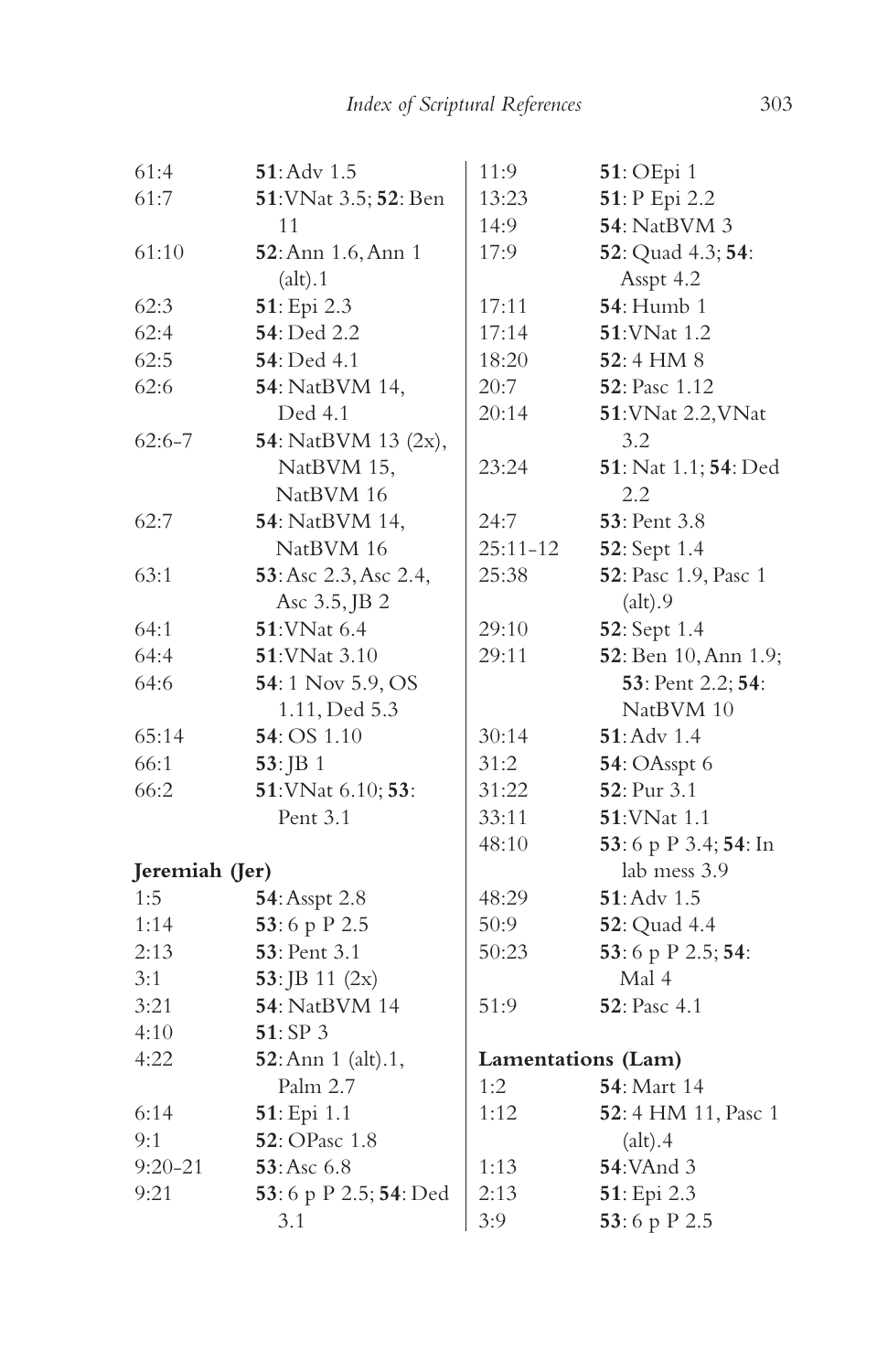| 3:15           | 51: VNat 5.2            | 4:36           | $53:Asc$ 4.7                |
|----------------|-------------------------|----------------|-----------------------------|
| 3:16           | 54: Asspt 3.7           | 5:5            | $53:Asc$ 4.7                |
| 3:22           | <b>54: NatBVM 8</b>     |                |                             |
| 3:25           | 51: Adv 3.3; 54: In lab | Ezekiel (Ezek) |                             |
|                | mess 3.3                | 1:4            | 53:6 p P 2.5                |
| 3:26           | 51: Nat 5.5; 54:        | 1:12           | <b>54</b> : In lab mess 3.6 |
|                | NatBVM 14               | 1:24           | 52: Palm 1.3                |
| $3:27-28$      | $53:$ PP $1.5$          | 3:7            | 52: Palm 2.7, Pasc 2.5      |
| 3:28           | <b>53</b> : Asc 4.12    | 3:26           | <b>52</b> : Pasc 2.9        |
| 3:30           | 52:4 HM 3, Pasc 1       | 7:19           | <b>54</b> : Mart 5          |
|                | $(alt).3; 54:1$ Nov     | 7:30           | <b>54</b> : Mart 4          |
|                | 5.4                     | $8:8-9$        | <b>54</b> : Asspt 4.2       |
| 3:40           | <b>52</b> : Ann 3.3     | 10:3           | 52: Ben 11                  |
| $3:40-41$      | 53: Asc 3.9             | 11:19          | 51: VNat 1.1, OEpi          |
| 3:41           | 53: Asc 4.9, Asc 6.2,   |                | 1; 52: Ann 3.2; 54:         |
|                | Asc 6.3, Asc 6.8        |                | Ded 1.4                     |
| 3:51           | 52: Quad 3.4            | 14:14          | 52: Palm 1.4; 54:           |
| 3:56           | 51: Epi 3.6             |                | Asspt 3.4, Abb 1            |
| 4:1            | 53: PP 3.2              | 14:20          | 51: VNat 6.8; 54:           |
| 4:2            | <b>53</b> : Pent 3.1    |                | Asspt 3.4                   |
| 4:4            | 52: Pasc 2.9; 54: Mal 1 | 16:5           | 51: Adv 1.4                 |
| 4:5            | 53: PP 3.2; 54: In lab  | 16:19          | 51: VNat 6.9                |
|                | mess 2.3                | 18:4           | <b>54</b> : Mal 8           |
| 4:20           | 53: Asc 3.3, Asc 6.11,  | 18:22          | 51: P Epi 1.4               |
|                | Pent 3.2; 54:           | 18:23          | 51: Nat 5.3                 |
|                | NatBVM 1                | 18:24          | $53:$ PP 3.6                |
| $4:20$ (Vulg.) | 51: Adv 1.10            | 20:28          | <b>51:VNat 6.9</b>          |
|                |                         | 24:6           | <b>51</b> : Circ 2.1        |
| Baruch (Bar)   |                         | 28:17          | 54:1 Nov 3.3                |
| 3:11           | 53: PP 1.4              | 33:11          | 52: Pur 3.3                 |
| 3:14           | 51: VNat 1.5            | 36:21          | <b>54: Mart 2</b>           |
| 3:24           | 54: Asspt 2.1           | 36:22          | 51: VNat 2.7                |
| 3:25           | 51: VNat 3.9            | 36:26          | 51: VNat 1.1, Nat           |
| 3:37           | 52: Ann 1.6, Palm 3.1   |                | 3.3, OEpi 1                 |
| 3:38           | 51: Adv 1.6, Adv 5.1    | $44:1 - 3$     | 54: OAsspt 8                |
| 3:38           | 53: Asc 2.1, Asc 2.3,   | 44:2           | 52: Pur 3.1                 |
|                | Asc 6.10, Asc 6.11,     | 47:5           | 53: Asc 3.2                 |
|                | Pent 2.7, Pent 2.8,     |                |                             |
|                | VPP 2; 54: 1 Nov        | Daniel (Dan)   |                             |
|                | 1.2, 1 Nov 5.3          | 1:8            | <b>54</b> : Abb 1           |
|                |                         |                |                             |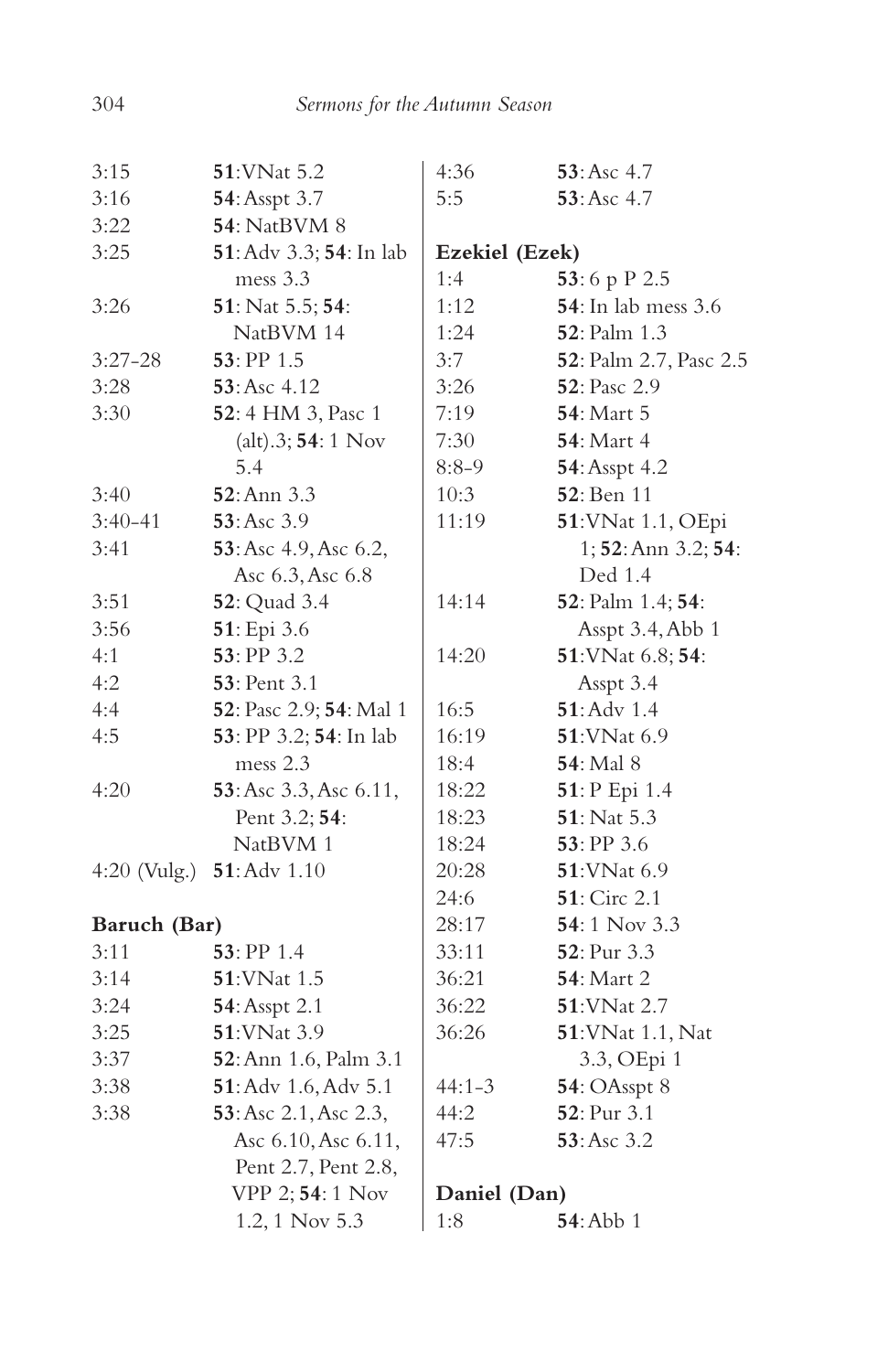| $1:8-16$    | <b>52</b> : Palm 1.4   | 14:6        | <b>54</b> : NatBVM 17       |
|-------------|------------------------|-------------|-----------------------------|
| 2:43        | 51: VNat 3.9           |             |                             |
| 3:26        | <b>52</b> : Quad 1.2   | Joel        |                             |
| 3:52        | <b>51</b> : Innoc 1    | 1:17        | 52: Pur 1.1, Pasc 1.9,      |
| 5:13        | <b>54</b> : Ded 4.6    |             | Pasc 1 (alt).9; 54:         |
| 5:27        | 54: OS 1.11            |             | Asspt 6, Ded 1.2            |
| 7:9         | 53: Asc 6.1            | 2:12        | 52: Quad 2.2, Quad          |
| 7:10        | 52: Ben 11, OPasc      |             | 2.4                         |
|             | 2.2; 54: Mich 1.2,     | $2:12-13$   | 52: Quad 2.1                |
|             | 1 Nov 5.6              | 2:13        | 52: Quad 2.5, Ann 1         |
| 9:19        | 52: Ann 1 (alt).9      |             | (alt).9, Ann 3.3            |
| 9:23        | 54: Asspt 3.5, Abb 1   | 2:15        | 52: Quad 4.1, Quad          |
| 12:3        | 51: Adv 1.11, VNat     |             | 4.2                         |
|             | 3.2; 54: Humb 6        | Amos        |                             |
| 13          | 52: Ann 3.1            | 3:8         | 52: Pasc 1.9, Pasc 1        |
| 13:5        | 51: SP 3               |             | (alt).9                     |
| 13:8        | 52: Ann 1.8, Ann 1     | 5:1         | 53: PP 3.3                  |
|             | (alt).8                | 5:2         | 52: Pasc 1.6                |
| 13:21       | 52: Ann 3.4            | 6:6         | 53: 4 p P 1; 54: Mart       |
| 13:22       | 52: Ann 1 (alt).9, Ann |             | 13                          |
|             | 3.5                    | 8:11        | 54: Ded 3.2                 |
| 13:30       | 52: Ann 3.4            |             |                             |
| 13:45       | 53:4 p P 1             | Jonah       |                             |
| 13:55       | 52: Ann 1 (alt).8      | 1:3         | 52:4 HM 11                  |
| 13:59       | 51: P Epi 2.3; 52: Ann | 1:12        | 51: Adv 1.4                 |
|             | $1$ (alt). $8$         | 2:11        | <b>54</b> : Humb 2          |
| Hosea (Hos) |                        | Micah (Mic) |                             |
| 2:7         | 53: JB 11              | 1:3         | $51:$ Adv $1.11$            |
| $2:19-20$   | 54: Ded 5.9            | 1:9         | <b>54</b> : In lab mess 3.8 |
| 6:2         | 51: Adv 1.11; 52: Pasc | 4:1         | 53:Asc 4.6                  |
|             | 1.8, Pasc 1 (alt).8    | 4:2         | 53: Asc 4.6                 |
| 6:3         | 51: VNat 2.2 (2x)      | 5:2         | 51: VNat 1.4, VNat          |
| 6:5         | 53:VPP 4               |             | 6.7, Epi 3.4                |
| 7:9         | 52: Quad 2.2; 54:      | 5:5         | 52: Ann 1 (alt).11          |
|             | Asspt 2.6              | 6:8         | 51: VNat 3.4; 53:           |
| 10:11       | 54: Asspt 2.6          |             | Pent 2.8                    |
| 10:12       | 51: VNat 3.3; 53:      | 7:5         | 53:6 p P 2.5                |
|             | Pent 2.7               | 7:6         | 53:6 p P 2.5                |
| 13:14       | <b>54</b> : Mal 4      | 7:19        | 51: VNat 3.1                |
|             |                        |             |                             |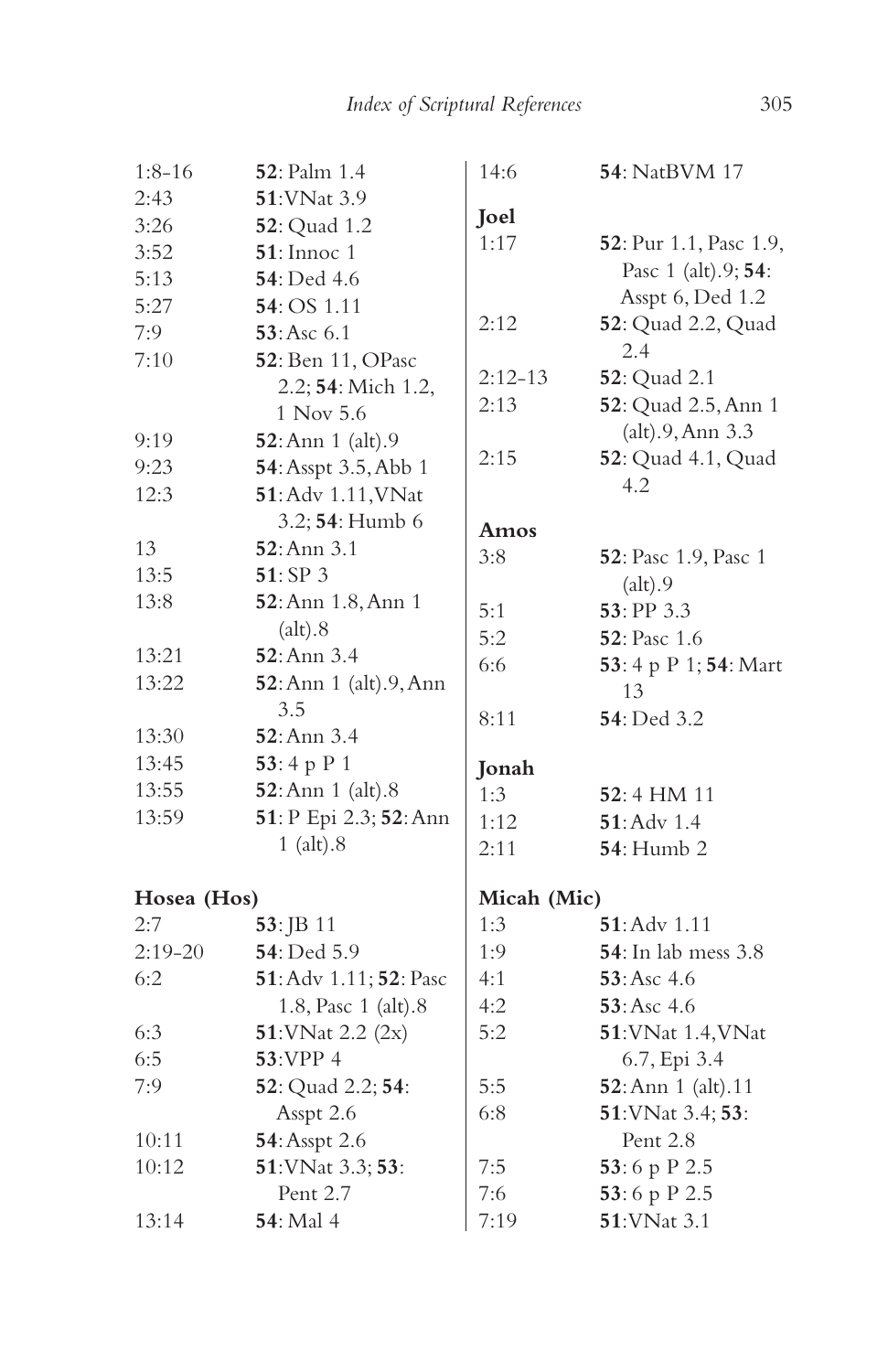| Nahum (Nah)              |                        | 3:2            | $51:$ Adv $6.5$                 |
|--------------------------|------------------------|----------------|---------------------------------|
| 1:9                      | 51: Circ 2.5           | 4:2            | 51: Adv 1.9, VNat               |
| 2:7                      | <b>51</b> : Circ 3.8   |                | 3.2, VNat 5.3, V                |
|                          |                        |                | Nat 6.8, Circ 3.5,              |
| Habakkuk (Hab)           |                        |                | Epi 1.5, Epi 3.3; 53:           |
| 2:3                      | 51: SP 7; 53: Asc 5.1, |                | Asc 4.1; 54: OAsspt             |
|                          | Asc 6.14               |                | 15, NatBVM                      |
| 2:4                      | <b>51:VNat 6.4</b>     |                | 5, 1 Nov 3.1, 1                 |
| 3:2                      | <b>54</b> : Mart 2     |                | Nov 3.2                         |
| 3:3                      | 54:1 Nov 5.9           |                |                                 |
|                          |                        | Susanna (Sus)  |                                 |
| Zephaniah (Zeph)         |                        | $1 - 64$       | $52:$ Ann $3.1$                 |
| 1:15                     | 51: VNat 2.2; 54:      | 5              | 51:SP3                          |
|                          | Asspt 4.3              | 8              | 52: Ann 1.8, Ann 1              |
| 3:8                      | 52: Pasc 1.4, Pasc 1   |                | (alt).8                         |
|                          | (alt).4                | 22             | <b>52</b> : Ann 1 (alt).9       |
|                          |                        | 55             | 52: Ann 1 (alt).8               |
| Haggai (Hag)             |                        | 59             | 51: P Epi 2.3; 52: Ann          |
| 1:6                      | $51:$ Adv 4.2          |                | $1$ (alt). $8$                  |
| 2:8                      | 51: Nat 4.1; 52: OPasc |                |                                 |
|                          | 2.4; 54: OS 4.1        |                | <b>First Maccabees (1 Macc)</b> |
| 2:15                     | 54: Asspt 3.5          | 3:3            | <b>53</b> : Pent 3.1            |
|                          |                        | 3:15           | 51: Adv 7.2                     |
| Zechariah (Zech)<br>1:13 | 53: PP 2.3             | 3:60           | 51: VNat 2.8; 54:               |
| 2:10                     | 54: Ded 1.3            |                | Mart 18                         |
| $3:1-3$                  | 51: Nat 4.1            | 11:3           | 51: Nat 1.3                     |
|                          |                        | 16:3           | 51: Epi 1.1                     |
| $5:7-8$                  | 54: Mart 3             |                |                                 |
| 6:12                     | 51: Epi 1.5; 54:       |                | Second Maccabees (2 Macc)       |
|                          | OAsspt 6               | 3:32           | 52: Palm 3.5; 54: Mal           |
| 8:19                     | 52: Quad 4.2           |                | 3                               |
| 9:9                      | 54: Ded 2.2            | 9:5            | $51:$ Adv. $1.4$                |
| 9:10                     | <b>54</b> : NatBVM 14  | 12:5           | $52:$ Ann $3.5$                 |
| 9:11                     | $52:4$ HM 11           | 14:35          | 53: Asc 2.1, Asc 2.2            |
| 9:17                     | <b>53</b> : Pent 3.1   | 15:3           | 52: Ben 7                       |
| 12:10                    | $51:$ Adv $5.1$        | 15:14          | 51: VNat 3.6                    |
| Malachi (Mal)            |                        | Matthew (Matt) |                                 |
| 1:6                      | 52: OPasc 2.1          | $1:2-16$       | 51: Adv 1.11                    |
| 2:7                      | <b>54</b> : Mal 3      | 1:19           | <b>51</b> : Nat 4.2             |
| 3:1                      | 53: JB 6; 54: Mart 12  | 1:20           | <b>54</b> : OAsspt 10           |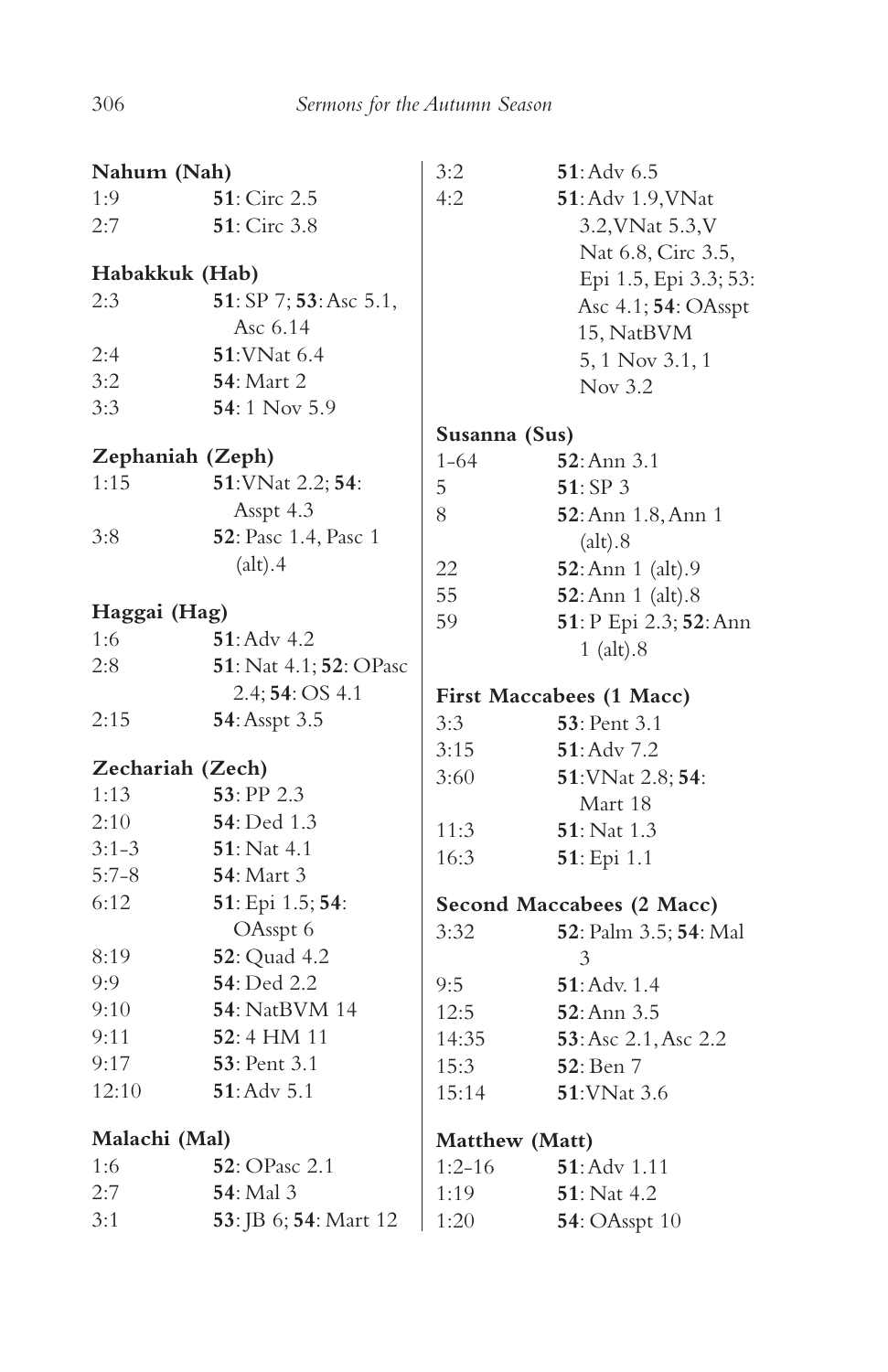| 1:21        | 51: VNat 1.2, Nat      |             | 52: Palm 3.2; 54:           |
|-------------|------------------------|-------------|-----------------------------|
|             | 5.5, Circ 1.3, Epi     |             | NatBVM 9, Mart 1            |
|             | 1.3                    | 3:16        | 51: Epi 1.7                 |
| $1:22-23$   | <b>54</b> : And 1.6    | $3:16 - 17$ | 51: Epi 3.7; 52: Quad       |
| 1:23        | 51: Adv 1.11, Adv 2.1, |             | 1.3                         |
|             | VNat 6.6, Nat 5.1;     | 3:17        | 51: Nat 5.1, Circ 3.3,      |
|             | 54:1 Nov 5.3           |             | Epi 1.7; 52: Pur            |
| 2:1         | 51: VNat 6.9, Epi 1.5  |             | 1.1, Quad 1.3, Ann          |
| $2:1-2$     | 51: Epi 3.3            |             | 3.7                         |
| $2:1 - 12$  | 51: Epi 2.1, Epi 3.2   | 4:2         | <b>52</b> : Quad 3.2        |
| 2:2         | 51: Circ 2.2, Epi 3.3  | 4:3         | 52: Pasc 1.11; 53: Asc      |
| $2:3 - 18$  | 54: OAsspt 4           |             | 6.1                         |
| $2:4-5$     | 51: Epi 3.4            | 4:4         | 51: VNat 6.10; 52:          |
| 2:6         | 51: VNat 6.7           |             | Ben 12, Ann 2.4;            |
| 2:7         | 51: Adv 1.10, VNat 1.5 |             | 53: JB 7, 6 p P 1.4;        |
| 2:8         | 51: Adv 1.10           |             | 54: Asspt 5.5, OS           |
| 2:9         | 51: Epi 3.4            |             | 1.3, Ded 3.2                |
| $2:9 - 10$  | 51: Epi 3.4            | $4:5-6$     | 52: Pasc 1 (alt).4          |
| 2:11        | 51: Nat 5.2, Epi 1.5,  | 4:6         | 52: Pasc 1.11               |
|             | Epi 3.5; 54:           | 4:7         | <b>51</b> : Circ 3.6        |
|             | OAsspt 11              | 4:9         | 52: Pasc 1.11, Pasc 1       |
| 2:13        | 52: Pasc 1.11, Pasc 1  |             | (alt).11                    |
|             | (alt).11               | 4:18        | 53: PP 1.3                  |
| 2:15        | 51: Epi 1.6            | $4:18-19$   | 54: And 2.2                 |
| 2:16        | 52: OPasc 1.5          | 4:19        | 54: Abb 6, And 1.3          |
| $2:16 - 18$ | <b>52</b> : Palm 1.3   | 4:20        | <b>54</b> : And 2.2         |
| 2:23        | 51:SP6                 | $4:21-22$   | <b>54</b> : In lab mess 3.7 |
| 3:2         | 51: Nat 3.3; 54: Asspt | 5:1         | 54: NatBVM 11, OS           |
|             | 4.4                    |             | 1.4, OS 1.5, OS             |
| 3:3         | 52: Palm 2.5; 54: 1    |             | 1.6 (2x)                    |
|             | Nov 3.2, Mart 2        | $5:1-2$     | 53: Asc 4.11                |
| 3:4         | 53: JB 6               | 5:2         | 54: OS 1.7                  |
| 3:8         | 54: Ded 2.3            | $5:2-3$     | 54: OS 1.7                  |
| 3:10        | 52: Ben 5              | 5:3         | 51: Adv 4.5, VNat           |
| 3:11        | 54:1 Nov 3.2           |             | 4.6, VNat 6.7, Circ         |
| $3:13 - 17$ | 51: Epi 2.1, Epi 3.2,  |             | 1.2; 53: PP 2.8; 54:        |
|             | SP 2; 54: Mart 1       |             | OS 1.8, Mart 13             |
| 3:14        | 51: Epi 2.1, OEpi 4;   | $5:3 - 12$  | <b>54</b> : Mart 16         |
|             | $53:$ JB 10            | 5:4         | 51: Adv 4.5; 53: PP         |
| 3:15        | 51: OEpi 4, OEpi 5;    |             | 2.8; 54: OS 1.9             |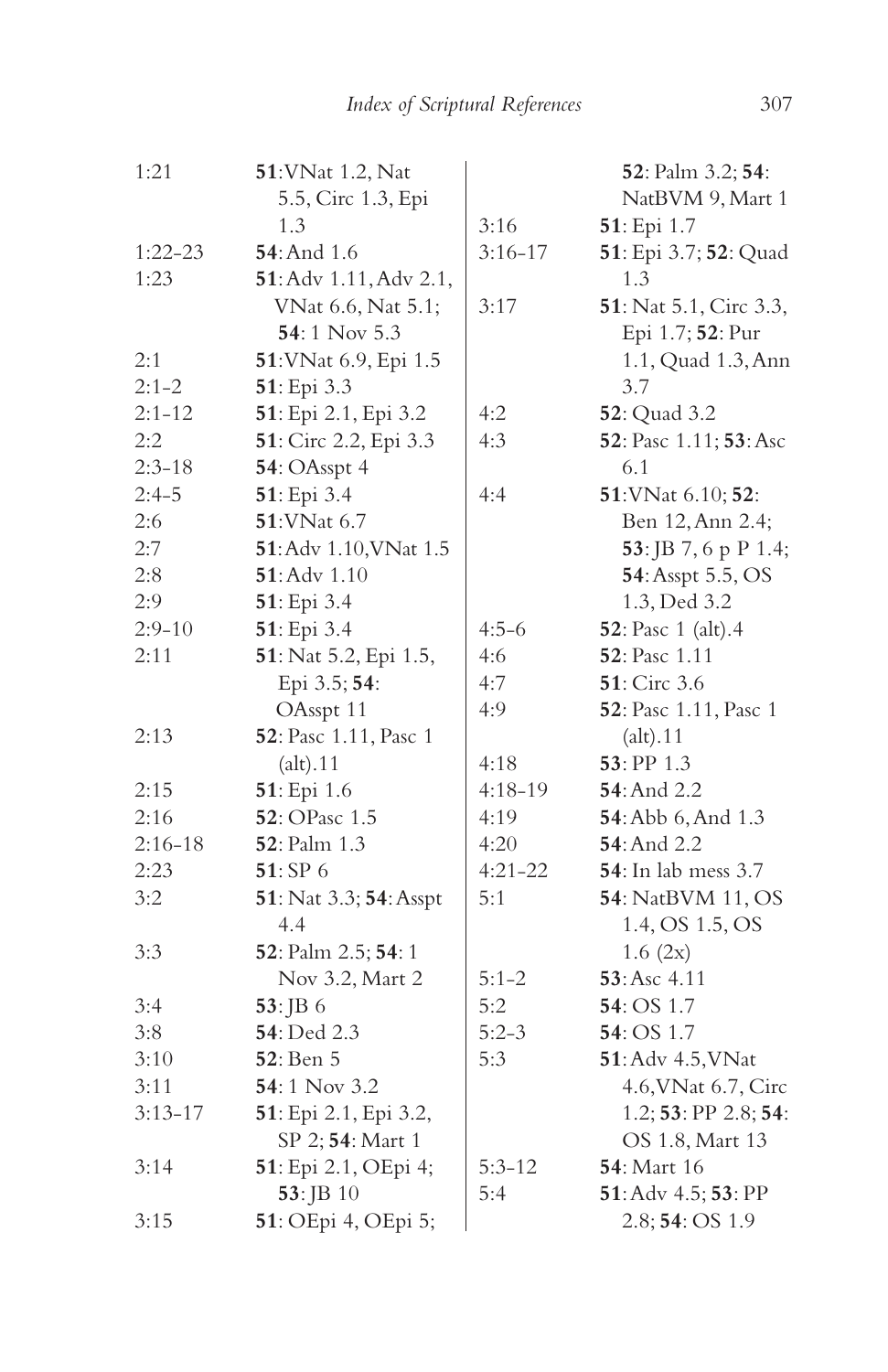| 5:5       | 53: PP 2.8; 54:        |           | 1.2, Ded 6.2                           |
|-----------|------------------------|-----------|----------------------------------------|
|           | NatBVM 14, OS          | 6:10      | 51: VNat 2.8; 52:                      |
|           | 1.10                   |           | Pasc 3.5; 54:                          |
| 5:6       | 51: Adv 4.5, Adv 4.7,  |           | NatBVM 3,                              |
|           | VNat 1.6; 52: Ann      |           | NatBVM 14,                             |
|           | 3.1, Ann 3.5; 53: 6    |           | 1 Nov 2.1, 1                           |
|           | p P 3.4; 54: OS        |           | Nov 5.5, Mart 17                       |
|           | 1.11, Mart 15          | 6:12      | 51: VNat 6.10, P Epi                   |
| $5:6 - 7$ | 54: OS 1.12            |           | 1.4                                    |
| 5:7       | 51: Adv 4.6; 54: OS    | $6:12-13$ | $51:5$ HM $5$                          |
|           | 1.12                   | 6:16      | 51: Adv 4.2; 52: Quad                  |
| 5:8       | 51: Adv 4.6, VNat      |           | 1.4 (2x), Quad 1.5                     |
|           | 5.1, VNat 5.5; 54:     | 6:17      | 52: Quad 1.1, Quad                     |
|           | OS 1.13, OS 4.3,       |           | 1.3, Quad 1.5                          |
|           | Mart 15                | 6:21      | 52: Ann 3.7; 54: Ded                   |
| 5:9       | 51: Adv 4.6; 54: OS    |           | 5.4, Mart 14                           |
|           | 1.14, Mart 15          | 6:22      | 51: VNat 3.6; 54:                      |
| 5:10      | 51: Circ 1.2; 53: Asc  |           | Asspt 3.5, Mich 2.4,                   |
|           | 4.10; 54: OS 1.15,     |           | Ded 4.4                                |
|           | Mart 16                | 6:24      | <b>54</b> : In lab mess 3.9            |
| 5:13      | 54: Ded 1.4            | 6:34      | 51: VNat 6.1                           |
| 5:15      | 53: Asc 4.2, JB 4      | 7:2       | 53: PP 1.1; 54: Abb 5                  |
| $5:15-16$ | 54: Ded 1.5            | 7:6       | 51: VNat 4.6, VNat                     |
| 5:16      | 52: Quad 1.4; 53: JB 4 |           | 5.1; 52: Pasc 4.2                      |
| 5:17      | 51: OEpi 4; 52:        | 7:7       | 54: NatBVM 5,                          |
|           | Quad 3.3               |           | NatBVM 8                               |
| 5:18      | 51: VNat 1.1; 52:      | $7:7-8$   | 51: SP 7; 53: Asc 6.14;                |
|           | Palm 3.1               |           | 54: And 2.5                            |
| 5:20      | 52: Ann 3.4            | 7:8       | 53: Rog 1; 54: In lab                  |
| 5:25      | 54: Ded 2.3            |           | mess 3.9                               |
| 5:26      | <b>54</b> : Humb 8     | 7:11      | 52: OPasc 2.5                          |
| 5:45      | 53: Pent 3.8; 54:      | 7:12      | 52: Quad 1.5; 53:                      |
|           | OAsspt 3, 1 Nov        |           | Pent 3.7; 54: OS                       |
|           | 5.12, Ded 6.2          |           | 1.14                                   |
| 6:2       | 53: PP 3.6; 54: Asspt  | 7:14      | <b>53</b> : Asc 2.6; <b>54</b> : Abb 2 |
|           | 3.5                    |           | (2x)                                   |
| 6:4       | 52: OPasc 1.8; 53: JB  | 7:22      | 53: Asc 1.2                            |
|           | 3                      | 7:23      | $53:$ PP 3.6                           |
| 6:6       | 53: Asc 4.11           | 7:27      | <b>54</b> : Ded 2.1                    |
| 6:9       | 54: NatBVM 1,          | 7:29      | <b>52</b> : Palm 3.1                   |
|           | NatBVM 3, OS           | 8:1       | 53: Asc 4.6                            |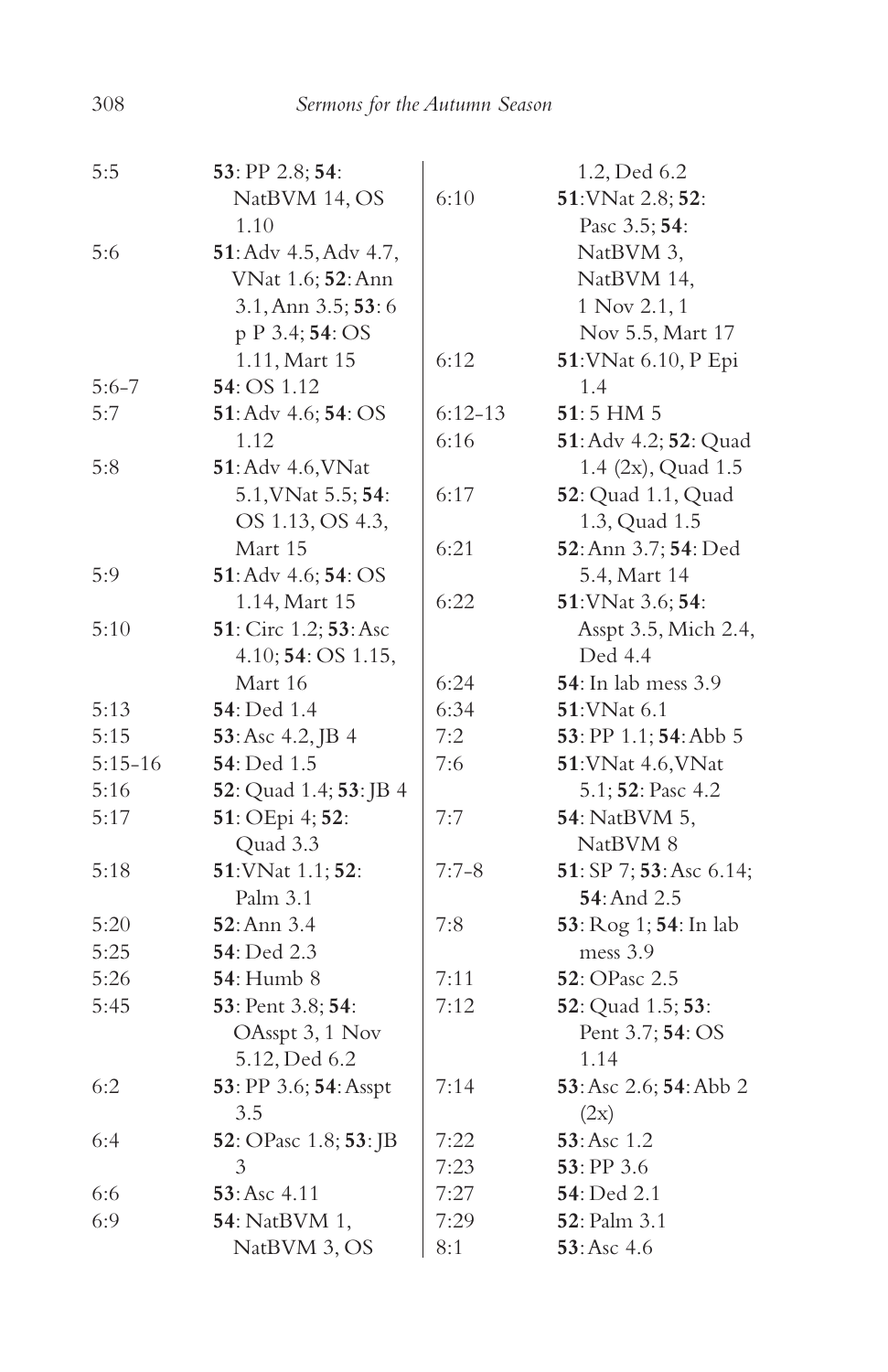| 8:3       | <b>52</b> : Quad 2.1     | 11:11    | 52: Pasc 1.10, Pasc 1         |
|-----------|--------------------------|----------|-------------------------------|
| 8:8       | 53: JB 12                |          | $(alt)$ .10; <b>53</b> : JB 6 |
| 8:10      | 51: Epi 3.4; 53: 4 p P 1 | 11:12    | 52: Sept 2.3; 54:             |
| 8:11      | <b>51:VNat 6.9</b>       |          | NatBVM 16, Ded                |
| 8:12      | 52: Palm 2.2; 53: 6 p    |          | 5.2                           |
|           | P 1.2                    | 11:15    | 52: Sept. 1.2                 |
| 8:19      | 52: Quad 1.2             | 11:18    | 53: JB 6, JB 8                |
| 8:20      | 51: Adv 2.1 (2x); 52:    | 11:25    | 51: Adv 1.1; 53: PP 1.5       |
|           | 4 HM 13; 53: Asc         | 11:26    | <b>54</b> : Ded 4.2           |
|           | 6.1                      | 11:29    | <b>51</b> : Adv 4.4, VNat     |
| 8:25      | 53:6 p P 2.5             |          | 4.10, VNat 5.6,               |
| 9:2       | $51:$ Adv $1.8$          |          | Nat 1.1, Nat 4.3,             |
| 9:5       | 52: Ann 1.3              |          | Epi 1.7; 52: Quad             |
| 9:6       | <b>54</b> : Ded 4.2      |          | 2.1, 4 HM 3, Pasc             |
| 9:8       | 53:Asc 6.11              |          | 1.3, Pasc 1 (alt).3;          |
| 9:9       | 53:6 p P 2.4             |          | 53: Asc 6.11; 54:             |
| 9:10      | 54: OS 1.6               |          | OAsspt 10, O                  |
| 9:12      | 51: Circ 2.1, Epi 1.6;   |          | Asspt 12, OS 1.9,             |
|           | 54: And 1.5              |          | Ded 4.3, Mart 1,              |
| 9:15      | 53: Asc 1.1, Asc 2.3,    |          | Humb 2, Humb 5                |
|           | Asc 3.9, Asc 6.1         | 11:30    | 52: Ann 2.4, 5 HM             |
| 9:17      | 51: VNat 1.6; 53: Asc    |          | 2; 53: Asc 3.6, PP            |
|           | 3.7, Pent 3.1            |          | 3.2; 54: OAsspt 9,            |
| 9:30      | 52: Pasc 3.2             |          | Mich 2.1                      |
| 9:35      | <b>54</b> : OS 1.4       | 12:20    | <b>54</b> : OAsspt 1          |
| 9:36      | 54: OS 1.6               | 12:24    | 54: Asspt 2.2                 |
| 10:8      | 52: Ben 3, Palm 1.4;     | 12:27    | 52: Pasc 1.12                 |
|           | 53: Asc 6.11             | 12:29    | 51: Nat 1.4; 52: Ann          |
| 10:15     | 51: VNat 2.8             |          | 1.12, Pasc 1 (alt).5;         |
| 10:22     | 52: Pasc 1.2, Pasc 1     |          | 53: Pent 3.1; 54:             |
|           | (alt).2; 54: OS 5.2      |          | Asspt 2.1, Asspt 2.4          |
| 10:25     | <b>54</b> : Mal 4        | 12:31-32 | 54: NatBVM 14                 |
| 10:27     | 51: VNat 6.10; 53: JB    | 12:34    | <b>54</b> : Mich 1.1, And 2.3 |
|           | 4                        | 12:39    | 51: VNat 6.11; 52:            |
| 10:29     | 54: Mal 1                |          | Pasc 1.4, Pasc 1.5            |
| 10:36     | 53:6 p P 2.5             | 12:39-41 | <b>52</b> : Pasc 1.12         |
| 11:5      | 53:Asc 2.1               | 12:40    | <b>54</b> : Humb 1            |
| 11:7      | 53: JB 6; 54: 1 Nov 3.2  | 12:42    | 52: OPasc 1.5; 54:            |
| 11:8      | 53: JB 6                 |          | Mal 2                         |
| $11:9-11$ | 54: Mart 12              | 12:44    | 54: Asspt 2.2, Asspt          |
| 11:10     | $53:$ JB 6               |          | 2.4 (2x), Asspt 2.7           |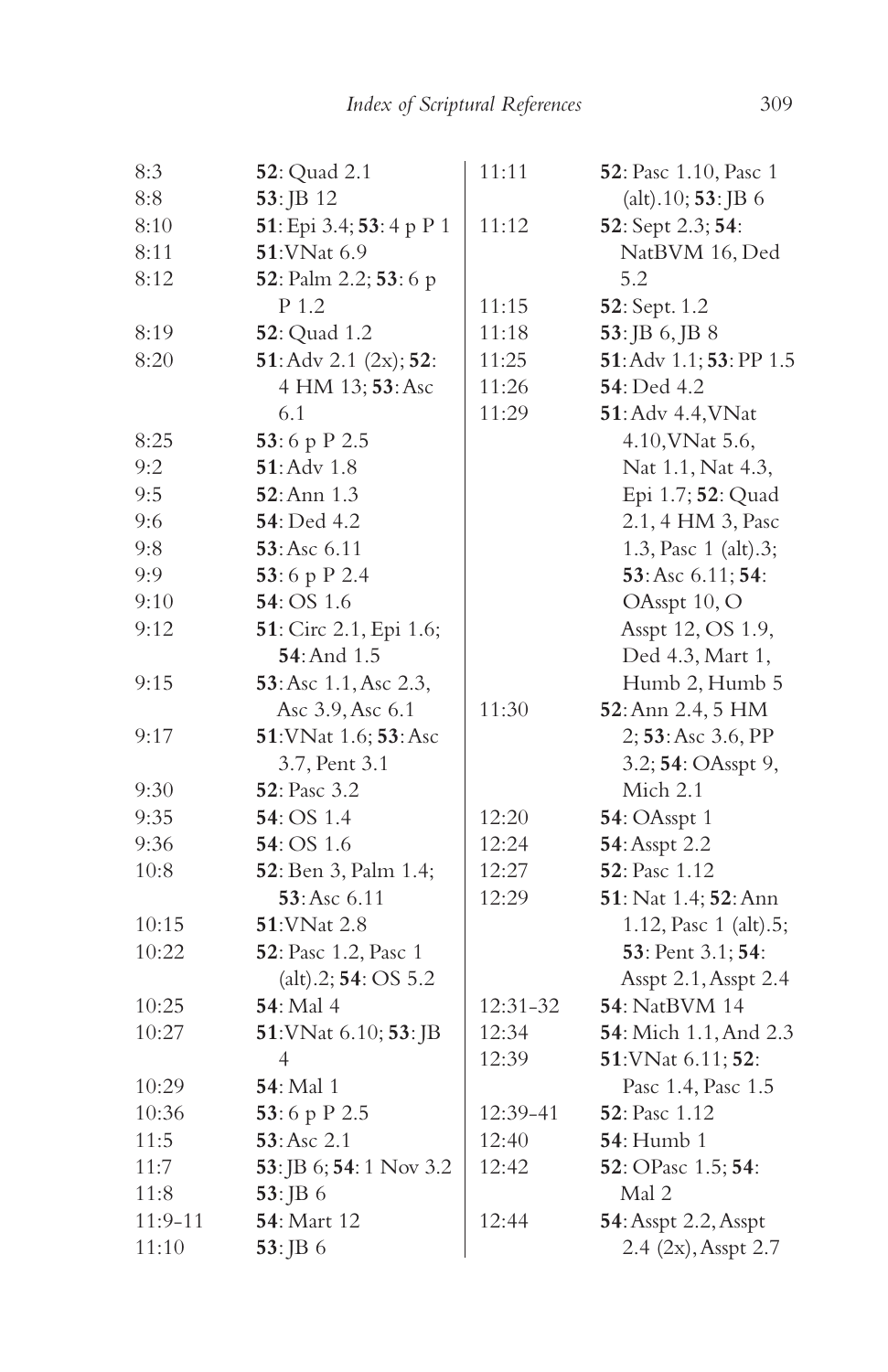| 12:44-45 | 52: Quad 1.2; 54:           | 16:4       | <b>54</b> : In lab mess 3.3             |
|----------|-----------------------------|------------|-----------------------------------------|
|          | Asspt 2.5                   | 16:6       | <b>54</b> : In lab mess 3.9             |
| 12:45    | 52: Pur 1.3; 53: Asc 1.3    | 16:14      | <b>54</b> : Mart 9                      |
| 12:46    | <b>54</b> : OAsspt 10       | 16:17      | 53: PP 1.2; 54: Ded 5.7                 |
| 13:16    | 53: Asc 1.1, Asc 6.11       | 16:18      | <b>53</b> : Pent 3.1                    |
|          | (2x)                        | 16:19      | 53: VPP 4, PP 1.2                       |
| 13:16-17 | 54: Asspt 3.7               | 16:22      | <b>52</b> : Pasc 1 (alt).2; <b>54</b> : |
| 13:27-28 | 53: PP 2.3                  |            | Mich 2.4                                |
| 13:33    | 51: Nat 2.4 $(2x)$          | 16:24      | 51: Epi 3.6; 52: Pasc 1                 |
| 13:34    | 52: Quad 2.1                |            | (alt).2, Pasc 1                         |
| 13:35    | 54: OS 1.7                  |            | (alt).8; 54: And 2.5                    |
| 13:41    | 51: Adv 3.5, Epi 2.3        | 16:26      | 52: Ann 2.4, Pasc 2.7                   |
| 13:42    | <b>52</b> : Palm 2.2        | 16:27      | 51: VNat 3.3, Circ                      |
| 13:43    | 51: Adv 4.3; 54: 1          |            | 3.5, OEpi 4                             |
|          | Nov 3.3                     | 17:1       | 53: Asc 4.7                             |
| 13:44    | 51: VNat 4.6, Nat           | $17:1 - 5$ | 51:SP <sub>2</sub>                      |
|          | 2.5, Nat 3.2                | 17:2       | 53: Asc 4.7, Asc 4.11                   |
| 13:46    | <b>54</b> : In lab mess 3.5 | 17:4       | 51: VNat 6.10; 53:                      |
| 13.46-57 | 54: And 1.3                 |            | Asc 4.8, Asc 4.9,                       |
| 13:49    | 51: Epi 2.3                 |            | Asc 6.1, 6 p P 2.5;                     |
| 13:55    | 51: Epi 1.7                 |            | 54: Mart 17 (2x)                        |
| 14:4     | 53: JB 9                    | 17:5       | 51: Epi 1.7 (2x); 52:                   |
| 14:23    | 53: Asc $4.11$ $(2x)$       |            | Pur 3.2                                 |
| 14:25    | 53: Asc 6.11; 54: Mal       | 17:6       | 53:Asc 4.9                              |
|          | 7, And 1.6                  | 17:19      | <b>54:VAnd 4</b>                        |
| 14:25-26 | 53:Asc 2.1                  | 17:27      | 53: Asc 2.1                             |
| 14:28-30 | 53:4 p $P_3$                | 18         | <b>54</b> : Mart 12                     |
| 14:29    | $53:$ PP 1.2                | 18:3       | 51: VNat 4.9, VNat                      |
| 14:29-30 | 53: Asc 2.3                 |            | 5.3, VNat 6.7; 54:                      |
| 14:30    | 53: 4 p P 3, 6 p P 2.5      |            | Ded 5.2                                 |
| 15:8     | 51: Adv 3.2; 52: Quad       | 18:6       | 51: SP 4; 52: Palm                      |
|          | 2.2                         |            | 2.6; 54: Mich 1.6,                      |
| 15:24    | 52: Pasc 1.3, Pasc 1        |            | Mich 2.1 (2x),                          |
|          | (alt).4                     |            | Mich 2.2                                |
| 15:27    | 52: Sept 1.3; 54: In        | 18:7       | 54: Mich 2.1                            |
|          | lab mess 2.2,               | 18:8       | 54: Mich 2.3, Mich 2.4                  |
|          | OAsspt 15, Mich             | 18:8-9     | 54: Mich 2.4                            |
|          | 1.3, OS 1.2, Ded 3.2        | 18:9       | 54: Mich 2.3 (2x)                       |
| 15:32-38 | 54: OS 4.6                  | 18:10      | <b>54</b> : Ded 6.3, Ded 5.5,           |
| 16:1     | <b>52</b> : Pasc 2.1        |            | Mart 7, Mart 17                         |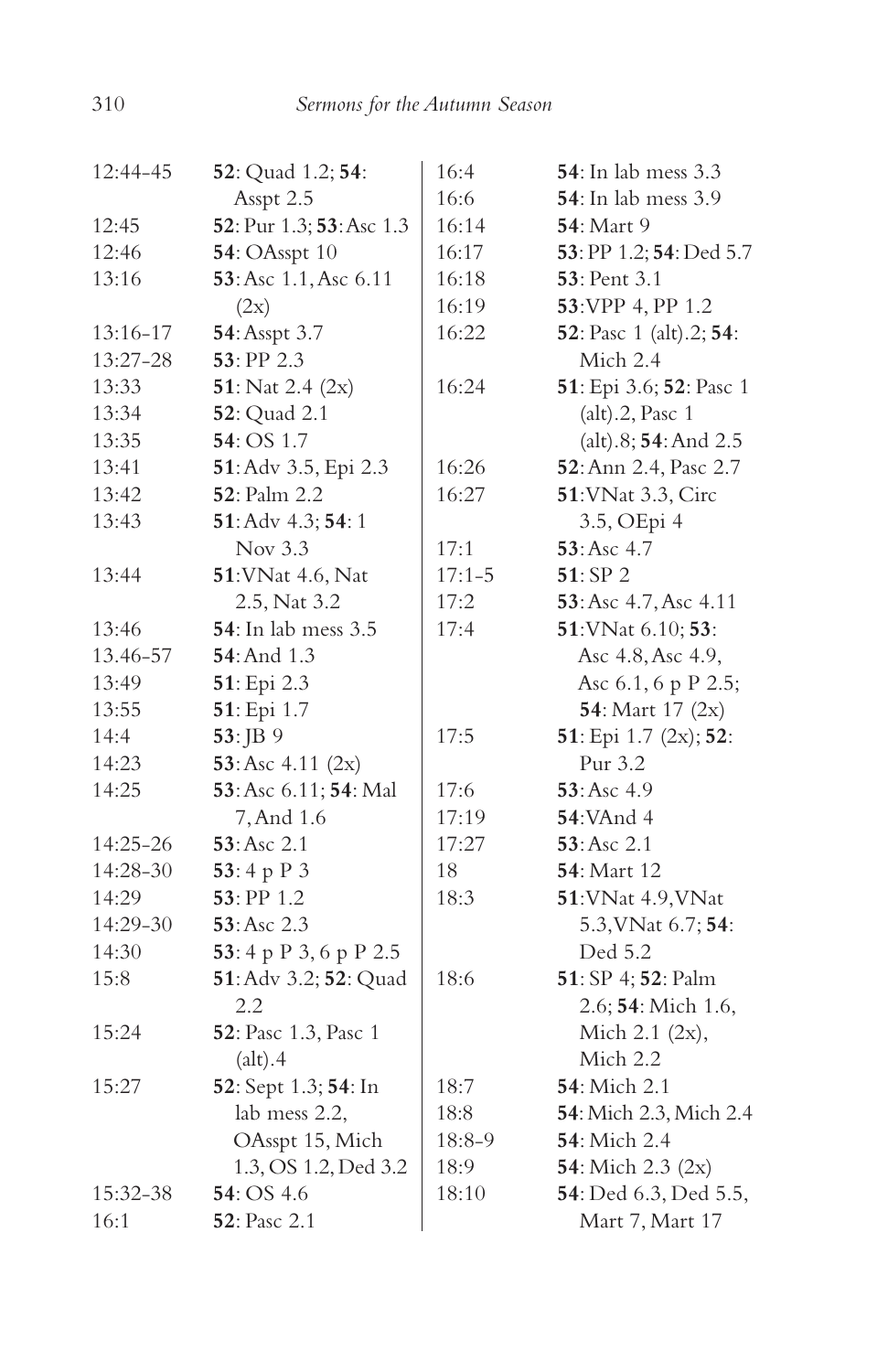| 18:12      | 51: Adv 1.7, Adv 2.2;     | 21:3         | 52: Palm 3.2            |
|------------|---------------------------|--------------|-------------------------|
|            | 53: Asc 6.13, Pent        | 21:5         | 52: Ann 1.14, Ann 1     |
|            | 2.5                       |              | (alt).14                |
| 18:16      | 51: Circ 2.3; 52:         | 21:7         | 53: PP 3.6              |
|            | OPasc 2.2                 | 21:8         | 52: Ben $3(2x)$         |
| 18:17      | 52: Pasc 3.4              | 21.9         | 52: Pur 1.1, Palm 1.2,  |
| 18:20      | 53: JB 2; 54:             |              | Palm 2.4, Palm 2.5      |
|            | NatBVM 17,                | 21:13        | 54: Ded 3.3, Ded 5.8    |
|            | Ded 6.1                   | 21:33        | 54: Asspt 5.3           |
| 18:28      | 51: Adv 3.5               | 21:37        | 51: Nat 5.1             |
| 19:4       | 51: Adv 1.5, Adv 3.1      | 21:38        | 51: VNat 1.3,           |
| 19:8       | 52: Ann 3.2; 54: OS       |              | Circ 3.4                |
|            | 5.6                       | 21:41        | <b>52</b> : Pasc 1.9    |
| 19:14      | 51: Innoc 2; 52: Palm     | 22:4         | 54: OS 1.1              |
|            | 1.3                       | 22:8         | 51: VNat 2.7            |
| 19:16      | 52: Ann 1.3               | 22:9         | 51: P Epi 2.2           |
| 19:21      | 51: Epi 3.6; 54: And      | 22:10        | 54:1 Nov 2.5            |
|            | 1.9                       | $22:11 - 12$ | 52: Ann 1.7, Ann 1      |
| 19:25      | 54: Ded 5.6               |              | (alt).7                 |
| 19:27      | 52:4 HM 12; 53: Asc       | 22:12        | 51: Adv 3.3; 54:        |
|            | 2.3, Asc 3.4, Asc         |              | VAnd 1                  |
|            | 6.11, Asc 6.12, V         | 22:15        | 54: Asspt 5.10          |
|            | PP 1; 54: In lab          | 22:30        | 54: In lab mess 3.5,    |
|            | mess 3.7, OS 1.12,        |              | NatBVM 8                |
|            | Mart 8, Mart 17           | 22:37        | 54: Ded 3.5             |
| 19:27-29   | 53: PP 1.5                | 22:40        | 51: VNat 5.2            |
| 19:28      | 52: Ben 11 $(3x)$ ; 53: 1 | 22:42-43     | 52: Ann 3.7             |
|            | Nov 5.2                   | 22:43-44     | <b>52</b> : Pasc 1.10   |
| 19:30      | 54: OAsspt 11             | 22:44        | 53:Asc 6.1              |
| $20:6 - 7$ | 52: Pur 2.2               | 22:45        | 53:Asc 6.1              |
| 20:12      | <b>54</b> : NatBVM 14     | 23:3         | 51: SP 3                |
| 20:15      | 51: Epi 1.3; 54: OS       | 23:4         | 52: Pasc 2.11; 54: OS   |
|            | 1.8, And 1.5              |              | 1.5                     |
| 20:16      | 52: Pur 2.1               | 23:6         | 51: Nat 5.5, SP 3       |
| 20:22      | <b>54</b> : Clem 3        | 23:10        | $53:$ JB 1              |
| 20:23      | 51: Innoc 1; 52: Ben      | 23:11        | 54: Asspt 3.3           |
|            | 11                        | 23:15        | 54: Asspt 2.5, Ded 5.8, |
| 20:28      | <b>54</b> : NatBVM 9,     |              | And 2.7                 |
|            | Mich 1.2                  | 23:21        | 54: Asspt 3.3           |
| $21:2 - 7$ | 53:Asc 4.12               | 23:24        | 54: Asspt 2.6           |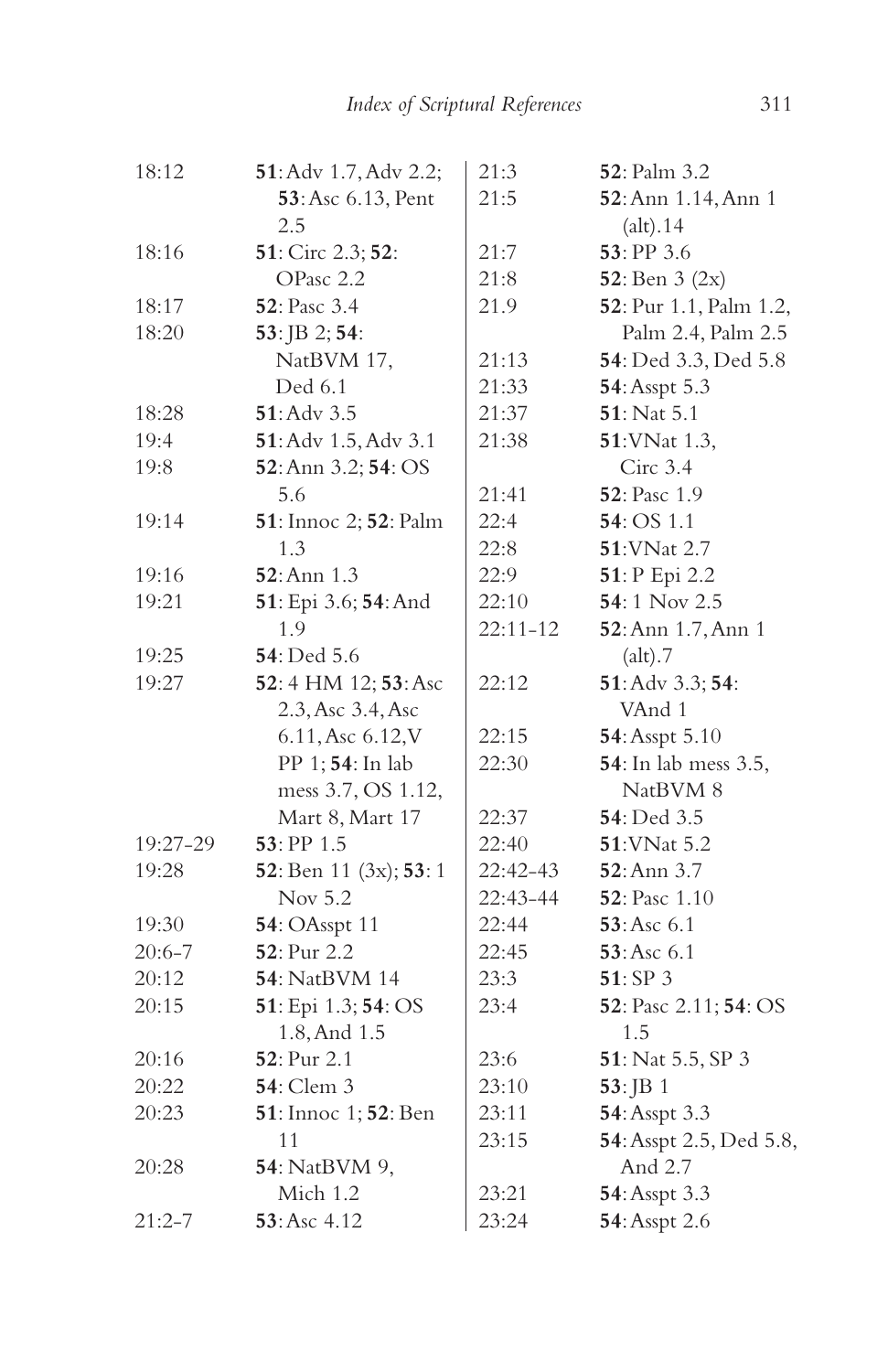| 23:25        | 54: Asspt 2.5                  | 26:8-9   | 53:6 p P 2.4            |
|--------------|--------------------------------|----------|-------------------------|
| 23:27        | 54: Asspt 2.5 (2x)             | 26:10    | 53: Asc 1.3             |
| 23:33        | <b>54</b> : In lab mess 3.3    | 26:24    | 52: Ann 1.11; 53: PP    |
| 23:35        | 52:4 HM 11                     |          | 2.1                     |
| 23:37        | 51: VNat 2.1; 54:              | 26:28    | 52:4 HM 11              |
|              | And 1.5                        | 26:31-35 | 52: Palm 3.5            |
| 24:12        | 51: Adv 1.9; 52: Ann           | 26:34    | 52: Pasc 3.6; 54: Mich  |
|              | 3.9, Pasc 2.1                  |          | 2.1                     |
| 24:21        | 52: Sept 1.4; 54: Mart         | 26:39    | 52: Pasc 3.5; 54: And   |
|              | 10                             |          | 1.5, And 1.7            |
| 24:22        | <b>51</b> : Nat 5.1, Circ 1.3; | 26:42    | <b>52</b> : Ann 1.14    |
|              | <b>52</b> : Pasc 4.2           | 26:44    | <b>52</b> : Palm 3.4    |
| 24:23        | 51: VNat 3.3                   | 26:50    | $52:4$ HM $7$           |
| 24:28        | 53: Asc 4.1, JB 2              | 26:56    | <b>53</b> : Pent 1.2    |
| 24:43        | 51: VNat 3.3                   | 26:58    | 54: Asspt 4.9           |
| 24:45        | 54:1 Nov 5.11                  | 26:67    | 52:4 HM 3               |
| 24:46-47     | 54: OS 3.3                     | 26:69-72 | <b>53</b> : Pent 1.2    |
| 25           | <b>54</b> : Mart 12            | 26:69-74 | 53:6 p P 2.4            |
| $25:1 - 13$  | 54: Asspt 2.9                  | 26:69-75 | 53: PP 1.1              |
| 25:2         | 54: NatBVM 7,                  | 26:75    | 53: PP 3.3              |
|              | OAsspt 4                       | 27:5     | 52:4 HM 4               |
| 25:3         | 51: P Epi 2.9                  | 27:6     | 51: VNat 2.7            |
| $25:3-4$     | 54: NatBVM 9                   | 27:14    | $52:4$ HM 3             |
| 25:6         | 51: Adv 4.2; 52: Palm          | 27:19    | <b>52</b> : Pasc 1.3    |
|              | 2.3                            | 27:32    | <b>52</b> : Ben 6       |
| $25:7-8$     | <b>54</b> : Mart 13            | 27:34    | 53: Asc 1.3             |
| 25:8         | 51: Adv 4.2; 52: Quad          | 27:35    | <b>52</b> : Palm 2.4    |
|              | 1.5; 54: Asspt 2.9             | 27:38    | 52: Palm 3.3            |
| $25:10 - 12$ | 54:1 Nov 2.5                   | 27:42    | 52: Pasc 1.1, Pasc 1.2, |
| $25:11 - 12$ | 54: Asspt 2.9                  |          | Pasc 1.3, Pasc 1.13,    |
| 25:12        | 51: Adv 4.2                    |          | Pasc 1 (alt).1, Pasc    |
| 25:21        | 54: OS 3.3, Clem 1             |          | 1 (alt).2, Pasc 1       |
| 25:26        | $52:4$ HM $10$                 |          | (alt).4                 |
| 25:31        | $54:1$ Nov 4.4                 | 27:46    | 54:1 Nov 5.3            |
| 25:31-36     | 51: VNat 6.9                   | 27:50    | <b>54</b> : OAsspt 14   |
| 25:31-46     | 54: Asspt 3.6                  | 27:51-52 | 52:4 HM 1,5 HM 1        |
| 25:34        | 54: OS 4.1                     | 27:52    | 52: Pasc 1.6, Pasc 1    |
| 25:41        | 52: Ben 11; 54: Mal 4          |          | (alt).6                 |
| $26:7 - 10$  | <b>52</b> : Quad 1.2           | 27:53    | 54: Asspt 1.3           |
| 26:8         | 54: Asspt 3.2                  | 27:63    | 52: Pasc 1.12 (2x)      |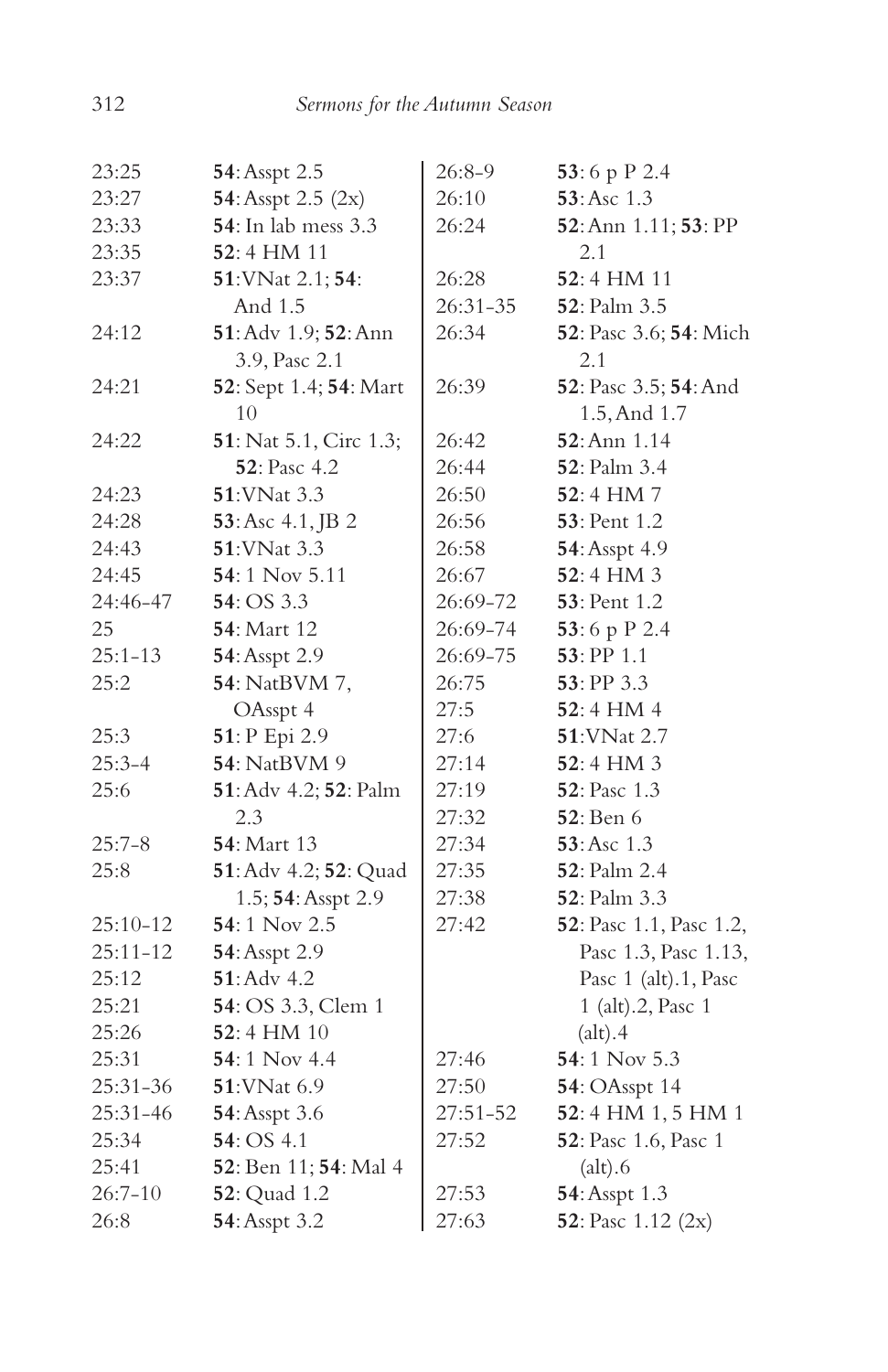| 27:64       | 53: Asc 4.4             | 8:33       | 52: Pasc 1 (alt).3; 54:    |
|-------------|-------------------------|------------|----------------------------|
| 27:66       | 52: Pasc 1.5, Pasc 1.12 |            | Ded 5.7                    |
| $28:1 - 5$  | 52: Pasc 3.6            | 8:36       | 52: Ann 2.4                |
| $28:1 - 7$  | 52: Pasc 1 (alt).6      | 8:38       | $51:$ Adv 5.1              |
| 28:2        | 52: Pasc 1.5            | 10:18      | 54: OS 1.13                |
| 28:3        | 52: Pasc 1.5            | 10:21      | <b>54</b> : And 1.9        |
| 28:6        | 52: Pasc 2.12           | 10:27      | 54: OS 1.6, Ded 5.6        |
| 28:18       | 52: Pasc 1.9            | 10:29      | 51: P Epi 1.5              |
| 28:20       | 51: VNat 4.7, VNat      | 10:30      | 51: P Epi 1.5; 54:         |
|             | 4.10; 53: JB 1; 54:     |            | Asspt 5.11                 |
|             | Mart 10                 | 10:47      | 51: Circ 3.4               |
|             |                         | 10:51      | 51: SP 6                   |
|             |                         | 11:9       | <b>52</b> : Palm 2.5       |
| Mark        |                         | 11:24      | 52: Quad 5.5               |
| 1:7         | 54:1 Nov 3.2            | 12:29      | 54: Asspt 5.12             |
| 1:11        | 51: SP 2                | 12:30      | 54: Ded 3.5                |
| 1:26        | 51: Adv 6.2             | 12:42      | 52: Pur 3.3                |
| $1:41-42$   | <b>54</b> : And 1.6     | 14:36      | <b>54: And 1.7</b>         |
| 2:4         | <b>51:VNat 6.1</b>      | 14:55      | <b>52</b> : Ann 3.3        |
| 2:7         | 51: Circ 1.5            | 14:58      | 51: VNat 3.5               |
| 2:11        | 52:4 HM 14              | 15:17-20   | 54: OS 5.9                 |
| $2:11 - 12$ | 54: Ded 4.4             | 15:21      | 54: And 1.5                |
| 3:29        | 51: SP 5                | 15:26      | <b>54</b> : And 2.7        |
| 3:33        | 51: P Epi 2.5           | 15:29      | <b>52</b> : Pasc 1.1       |
| 4:11        | <b>54: OAsspt 11</b>    | 15:32      | 52: Pasc 1.1, Pasc 1       |
| 4:28        | <b>52</b> : Ben 4       |            | (alt).1                    |
| 5:7         | <b>51</b> : Nat 3.4     | 15:39      | 51: Epi 2.3, Epi 2.4       |
| 5:8         | 51: P Epi 2.1           | 16:1       | 52: Pasc 2.3               |
| $5:9-13$    | 52: Ben 5               | $16:1 - 7$ | <b>52</b> : Pasc 1 (alt).6 |
| 6:20        | 53: JB 9                | 16:2       | 53: JB 12                  |
| $6:39-40$   | 53:6 p P 1.3            | 16:3       | <b>52</b> : Pasc 2.12      |
| 7:34        | 53: Asc 6.7             | $16:3 - 4$ | 52: Pasc 1.5               |
| 7:37        | $53:$ JB 1              | 16:14      | 53: Asc 1.1 (2x)           |
| $8:1 - 9$   | 53:6 p $P$ 1.1          | 16:16      | 51: VNat 3.10; 53:         |
| 8:2         | 53:6 p P 1.1 $(2x)$     |            | Asc $1.2 \ (2x)$           |
| $8:2-3$     | 51: SP 7                | 16:17      | 53: Asc 1.2                |
| 8:3         | 53:6 p P 1.3            | $16:17-18$ | 53: Asc 1.2                |
| 8:5         | 53:6 p P 1.4            | 16:18      | 53: Asc $1.3$ (2x)         |
| 8:6         | 53:6 p P 1.2,6 p P 2.1  | 16:19      | 53: Asc 2.3; 54: 1 Nov     |
| 8:8         | 53:6 p P 2.1            |            | 5.1, Mart 14               |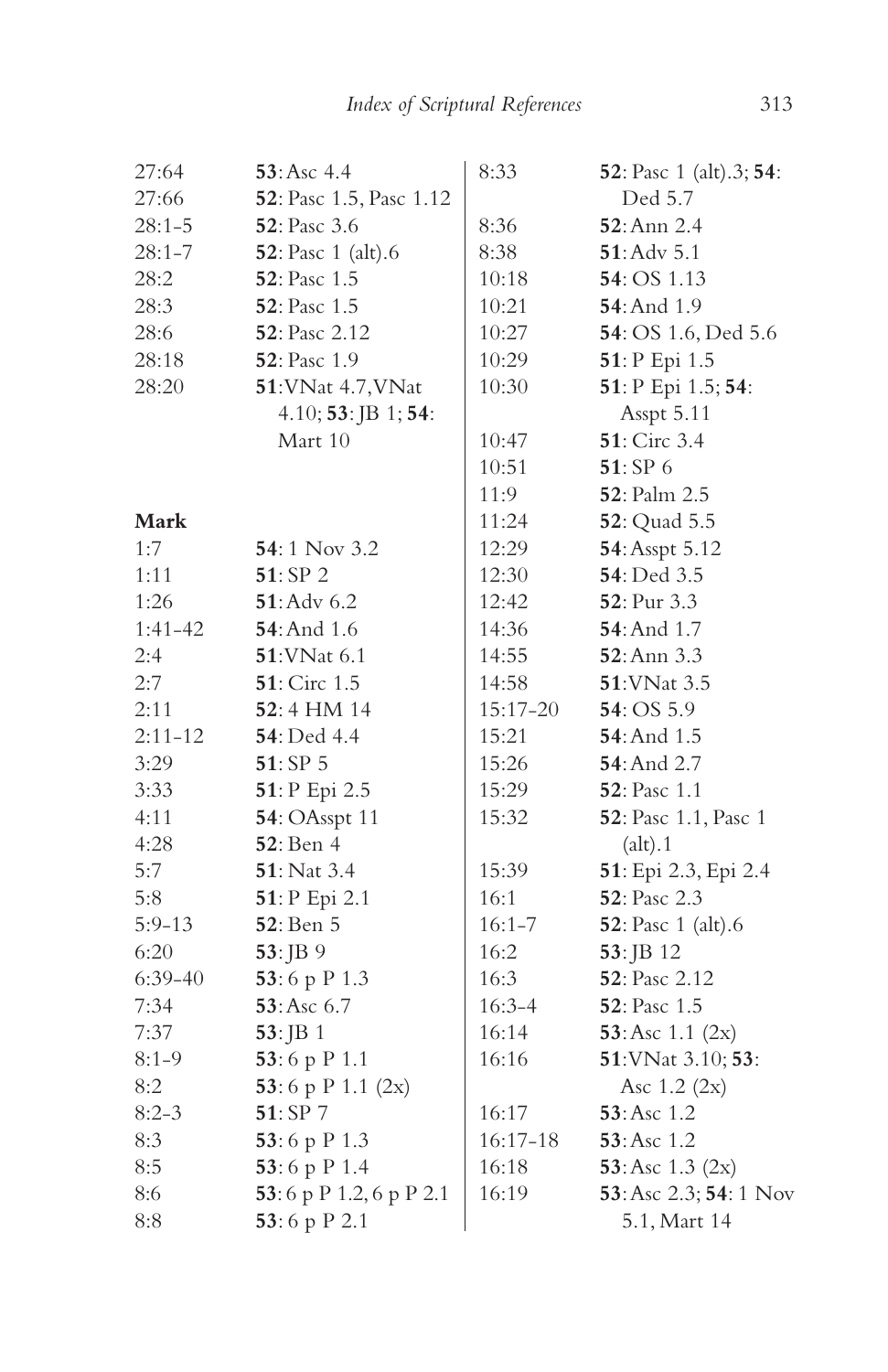| Luke        |                         | 1:35    | 51: VNat 1.1, VNat           |
|-------------|-------------------------|---------|------------------------------|
| $1:13-17$   | $53:$ JB 6              |         | 4.6, VNat 5.3,               |
| 1:14        | 53: JB 6, JB 7          |         | VNat 6.11, Nat 2.4,          |
| 1:15        | 53: JB 4, JB 6, PP 2.4; |         | Innoc 1; 53: Asc             |
|             | 54: Asspt 2.8           |         | 3.3, Asc 6.11, Asc           |
| 1:17        | 51: Adv 5.1; 54: Mart   |         | 6.12, Pent 3.1, JB           |
|             | 11, And 1.3             |         | 4; 54: Asspt 2.2,            |
| 1:24        | $53:$ JB 6              |         | Asspt 4.6, Asspt 6,          |
| 1:25        | <b>54</b> : OAsspt 13   |         | OAsspt 5, OAsspt             |
| 1:26        | $52:$ Ann 3.7           |         | 9, OAsspt 10,                |
| $1:26 - 35$ | 51: Epi 1.3             |         | OAsspt 12, OAsspt            |
| 1:26-38     | <b>53</b> : Pent 2.3    |         | 13, NatBVM 2,                |
| 1:28        | 51: VNat 4.3, VNat      |         | NatBVM 5,                    |
|             | $6.11;$ 52: Ann 2.1, 4  |         | NatBVM 10 (2x),              |
|             | HM 6; 54: Asspt         |         | NatBVM 12 (2x)               |
|             | 2.2, Asspt 4.7,         | 1:38    | 54: OAsspt 12,               |
|             | OAsspt 2, OAsspt 8,     |         | OAsspt 13, Ded 2.2           |
|             | OAsspt 9, OAsspt        | 1:39    | <b>54: OAsspt 9</b>          |
|             | 10, NatBVM 4,           | 1:39-40 | <b>54</b> : NatBVM 9         |
|             | NatBVM 5,               | 1:39-56 | <b>54</b> : Mart 1           |
|             | NatBVM 8,               | 1:41    | 51: Epi 1.6; 53: JB 4        |
|             | NatBVM 12               | 1:42    | 51: VNat 3.10, Nat           |
| 1:29        | 54: OAsspt 9,           |         | 2.4, P Epi 2.5; 52:          |
|             | NatBVM 8, OS 4.1        |         | Pur 3.2, Ann 3.8;            |
| 1:30        | 51: Adv 2.5, VNat       |         | 53: Asc 6.1                  |
|             | 6.1; 54: Asspt 4.8,     | 1:43    | 53: JB 4; 54: OAsspt         |
|             | OAsspt 6,               |         | 12, NatBVM 8,                |
|             | NatBVM 5,               |         | NatBVM 9, Ded                |
|             | NatBVM 7,               |         | 2.2                          |
|             | NatBVM 8 (2x),          | 1:44    | 51: VNat 6.5; 53: JB         |
|             | Ded 2.2                 |         | $4 (2x),$ JB $10;$ 54:       |
| 1:31        | 51: Epi 1.3             |         | OAsspt 12                    |
| 1:32        | 51: Adv 1.3, VNat       | 1:45    | 51: Nat 2.4; 54:             |
|             | 1.1, VNat 4.6,          |         | OAsspt 12,                   |
|             | Nat 4.3                 |         | OAsspt 13                    |
| 1:34        | 52: Ann 1.12; 54:       | 1:46    | 54: In lab mess 3.7,         |
|             | Asspt 4.6, Asspt 6,     |         | OAsspt 12                    |
|             | OAsspt 9, OAsspt        | 1:46-55 | <b>54: OAsspt 10</b>         |
|             | 10, NatBVM 10           | 1:47    | <b>54</b> : In lab mess 3.4, |
| $1:34-35$   | 52: Ann 2.1             |         | OAsspt 12                    |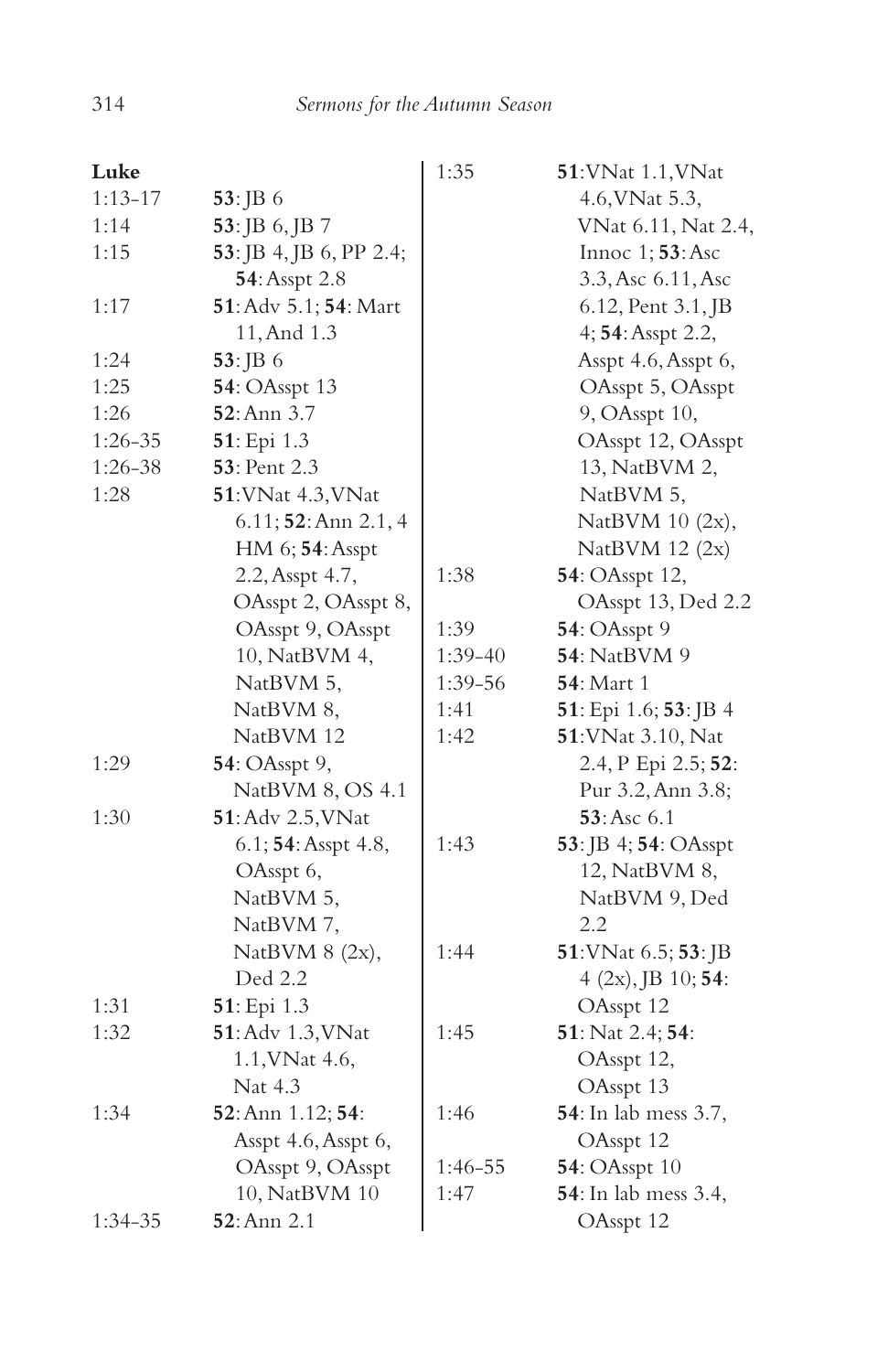| 1:48        | 51: VNat 1.4, Nat      | 2:12        | 51: Nat 4.1, Nat 4.2;   |
|-------------|------------------------|-------------|-------------------------|
|             | 4.2; 52: Ann 3.7,      |             | 54: NatBVM 11           |
|             | Ann 3.9, Palm 2.6;     | 2:13        | 51: Nat 3.2, Epi 2.2    |
|             | 53: Pent 2.4; 54:      | 2:14        | 51: VNat 4.1, VNat      |
|             | Asspt 4.7, Asspt 6,    |             | 4.8, Nat 4.2, Innoc     |
|             | OAsspt 4, OAsspt       |             | 2; 52: Ann 1.14,        |
|             | 12                     |             | Ann 2.3; 54: And        |
| 1:49        | 53:6 p P 2.5 (2x); 54: |             | 1.8                     |
|             | In lab mess 3.7        | 2:15        | 51: VNat 6.7, VNat      |
| 1:56        | 54: Asspt 2.8,         |             | 6.10                    |
|             | NatBVM 9               | 2:16        | 51: Nat 4.2; 54:        |
| 1:68        | 54: Asspt 2.4          |             | OAsspt 11               |
| 1:76        | 52: Palm 2.5           | 2:19        | 51: VNat 3.10; 54:      |
| $1:76 - 77$ | 53: JB 11              |             | Asspt 2.8, OAsspt 11    |
| 1:77        | 53: JB 11              | 2:21        | 51: Circ 1.1, Circ 1.3  |
| 1:78        | 51: VNat 4.10; 53:     |             | $(2x)$ , Circ 2.1, Circ |
|             | Asc 6.11; 54: Mich     |             | 2.2, Circ 2.3, Circ     |
|             | 1.4                    |             | 3.5, Circ 3.11          |
| 1:79        | 51: VNat 4.8; 52:      | 2:22        | 52: Pur 3.1             |
|             | Palm 2.5; 54: Asspt    | $2:22-35$   | <b>54: OAsspt 11</b>    |
|             | 4.4, Asspt 4.8, OS     | $2:22-36$   | 52: Pur 1.1             |
|             | 4.1                    | $2:22-38$   | 52: Pur 2.1             |
| 2:1         | $51:$ Adv $1.9$        | 2:26        | 52: Pur 1.2, Pasc 1     |
| 2:4         | 51: VNat 6.4           |             | (alt).11                |
| $2:4-5$     | <b>54</b> : OAsspt 9   | 2:28        | 51: Nat 5.2             |
| 2:7         | 51: VNat 4.6, Nat      | 2:29        | <b>52</b> : Pur 1.2     |
|             | 1.1, Nat 1.3, Nat      | 2:34        | 51: Nat 4.1; 52: Pasc   |
|             | 3.1, Nat 5.1, Circ     |             | 1.17                    |
|             | 2.2, Epi 1.5, Epi      | 2:34-35     | 54: OAsspt 13,          |
|             | 2.1; 52: Pasc 3.1;     |             | OAsspt 14               |
|             | 53: Asc 6.13           | 2:37        | 52: Pur 1.4             |
| 2:8         | 51: Nat 3.5            | 2:40        | 51: Circ 3.7            |
| $2:8 - 11$  | 51: Nat 5.5, Epi 1.3   | $2:41-52$   | 51: Circ 3.7            |
| $2:9-13$    | 51: Nat 4.1            | 2:42        | 51: P Epi 2.5           |
| 2:9         | 51: Circ 2.2           | $2:46 - 51$ | 52: Pasc 3.4            |
| 2:10        | 51: VNat 6.8, Epi 2.2  | 2:48        | 51: Circ 2.4; 54:       |
| $2:10-11$   | 51: VNat 6.2           |             | OAsspt 10               |
| $2:10-18$   | <b>51</b> : Nat 3.1    | 2:49        | <b>52</b> : Pasc 3.5    |
| 2:11        | 51: Nat 5.5, Circ      | 2:51        | 51: P Epi 2.5; 52: Pasc |
|             | 1.3;54: NatBVM 3       |             | 3.4                     |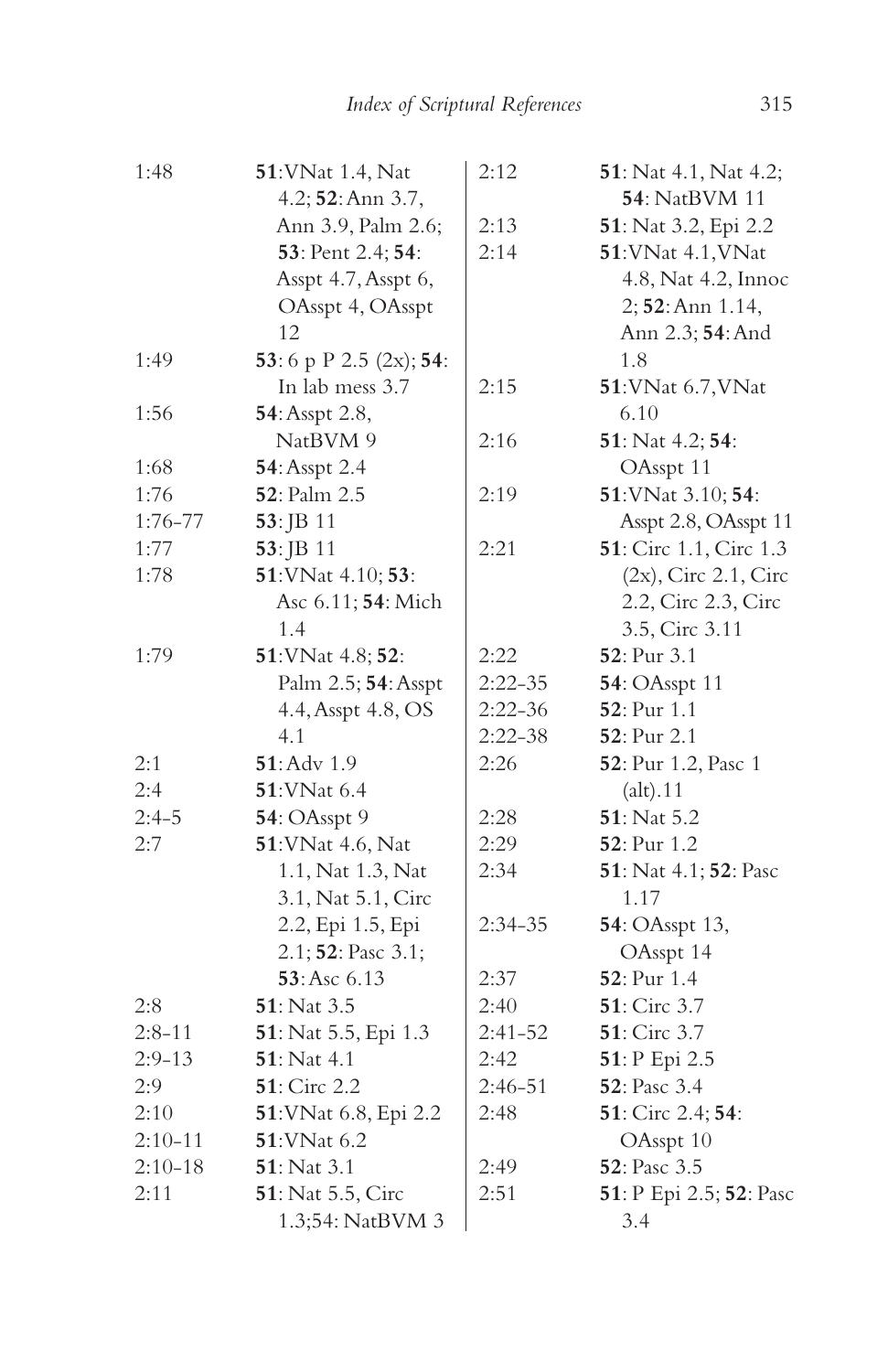| 2:52      | <b>54</b> : NatBVM 8    | 6:46        | 54: Ded 6.3                 |
|-----------|-------------------------|-------------|-----------------------------|
| 3:6       | 51: Nat 5.5             | $7:14 - 15$ | <b>54</b> : Mart 12         |
| 3:7       | 53: JB 9                | 7:27        | 54: 1 Nov 3.2               |
| 3:8       | 51: Adv 3.6; 52: Ann    | 7:31        | $51:$ Adv $1.1$             |
|           | 3.9, OPasc 2.5; 53:     | $7:36 - 50$ | 53:6 p P 2.4; 54: Ded       |
|           | JB 9                    |             | 4.3                         |
| 3:9       | 53: PP 2.1, PP 2.3; 54: | 7:39        | 53:6 p P 2.4; 54:           |
|           | Asspt 2.6               |             | Asspt 3.2                   |
| 3:16      | 51: Nat 2.5; 52: Pasc   | 7:47        | 54: Ded 4.3                 |
|           | 1.10, Pasc 1 (alt).10   | 8:2         | <b>54: OAsspt 11</b>        |
| 3:22      | 51: Epi 3.8             | 8:5         | <b>52</b> : Ben 10          |
| 3:23      | 51: Circ 3.7, Epi 1.7;  | 8:7         | 52: Palm 2.5                |
|           | <b>52</b> : Pur 3.3     | 8:13        | <b>54</b> : In lab mess 3.9 |
| 4:15      | $53:$ JB 3              | 8:14        | <b>52</b> : Palm 2.5        |
| 4:18      | 51: VNat 1.2; 52:       | 8:44        | 54: OS 1.6                  |
|           | Quad 1.3; 53: Asc       | 9:26        | 51: Adv 5.1, Innoc 3;       |
|           | 6.10                    |             | 52: Ann 1.8, Ann 1          |
| 4:20      | 54:1 Nov 34             |             | (alt).8                     |
| 4:22      | <b>54</b> : And 1.1     | 9:38        | 54: NatBVM 16               |
| 4:23      | 54: Abb 5               | 9:54        | <b>51</b> : Adv 2.3         |
| $4:34-35$ | <b>52</b> : Pasc 3.2    | 9:56        | 51: Nat 1.3; 53: Asc 2.4    |
| 5:5       | 53:4 p $P_3$            | 9:57        | <b>54</b> : OS 1.5          |
| 5:6       | 54: And 1.3             | 9:58        | 51: Adv 4.7; 52: Pasc       |
| 5:8       | 54: Asspt 5.12          |             | 3.1                         |
| 6:1       | $51:$ Adv $4.7$         | 9:62        | 52: Pasc 1.15; 53: PP       |
| 6:12      | 51: Adv 4.7; 53: Asc    |             | 3.2; 54:Abb 2 (2x)          |
|           | 4.11; 54: NatBVM        | 10:1        | <b>52</b> : Pur 2.2         |
|           | 11                      | 10:18       | 51: Adv 1.2; 52: Ben        |
| 6:17      | 53: Asc 2.1             |             | 11; 53: Asc 4.3; 54:        |
| 6:24      | 51: Nat 3.5, Nat 5.5;   |             | In lab mess 3.8,            |
|           | 54: NatBVM 14,          |             | Asspt 2.1, 1 Nov            |
|           | OS 1.7                  |             | 3.4, 1 Nov 5.6,             |
| 6:25      | <b>54</b> : Humb 3      |             | Ded 5.6                     |
| 6:38      | 51: VNat 5.7; 52:       | 10:20       | 53:Asc 2.5                  |
|           | Sept 1.4, 4 HM 14;      | 10:22       | 54: Asspt 5.9               |
|           | 53: Asc 5.2, Asc 6.4,   | 10:23       | 51: VNat 6.4, P Epi         |
|           | Pent 1.6; 54: Abb 5,    |             | 2.1; 53: Asc 6.11;          |
|           | OS 1.2, OS 1.11,        |             | 54:1 Nov 1.1                |
|           | OS 4.3, Ded 4.4         | 10:24       | <b>54: Mart 8</b>           |
| 6:42      | 51: VNat 4.5            | 10:27       | 53: JB 10; 54: Ded 3.5      |
|           |                         |             |                             |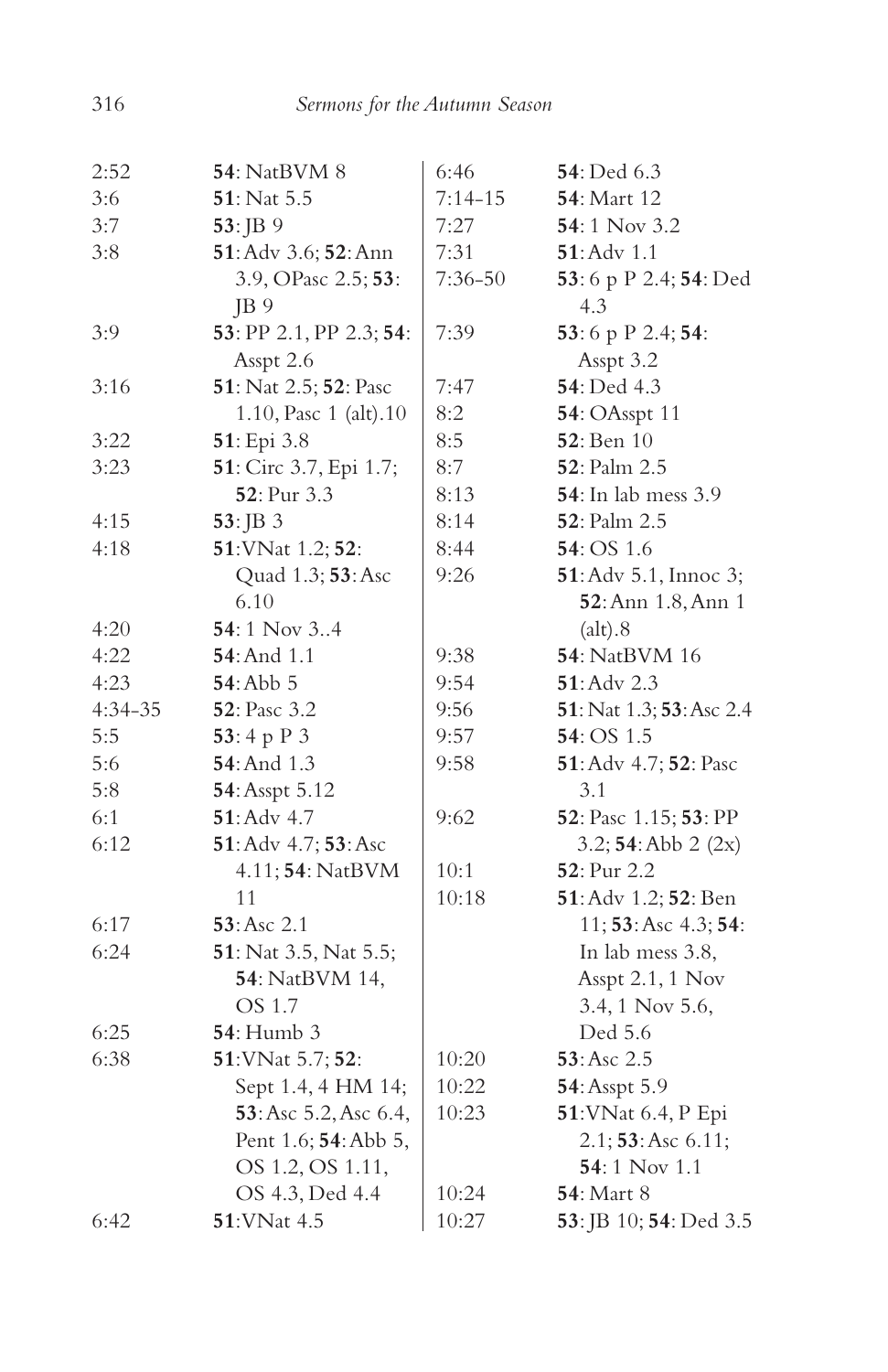| 10:30      | 51: VNat 6.1; 52: Ann |          | 2.3                   |
|------------|-----------------------|----------|-----------------------|
|            | 1.7, Ann 1 (alt).7;   | 11:20    | 54: Ded 1.4           |
|            | 53: Asc 4.4, Asc 4.8; | 11:21    | 51: Circ 1.5; 52: Ann |
|            | <b>54:</b> Mart 2     |          | 1.12, Pasc 1.1,       |
| $10:33-34$ | <b>52</b> : Pasc 2.6  |          | OPasc 1.2; 54: Asspt  |
| 10:35      | 52: Sept 1.2          |          | 2.1                   |
| 10:36-37   | <b>52</b> : Quad 3.3  | 11:22    | 54: Asspt. 2.4        |
| 10:37      | 51: Adv 6.3; 53: Asc  | 11:23    | 51:SP4                |
|            | 2.6, PP 3.4           | 11:24    | 53: Pent 2.5; 54: OS  |
| 10:38      | 54: Asspt 1.3, Asspt  |          | 3.3                   |
|            | 1.4, Asspt 2.2, Asspt | 11:26    | 51: Circ 1.5          |
|            | 2.4 (2x), Asspt 2.7,  | 11:28    | 51: Adv 5.2; 54:      |
|            | Asspt 2.9, Asspt 3.1, |          | OS 1.7                |
|            | Asspt 3.6, Asspt 5.1  | 11:35    | 54: Ded 5.3           |
| 10:38-39   | 54: Asspt 5.6         | 11:41    | 51: P Epi 1.4         |
| 10:38-42   | 54: Asspt 1.3         | 11:52    | 51: Adv 1.3           |
| 10:39      | 54: Asspt 3.2         | 12:4     | <b>54</b> : Humb 1    |
| 10:40      | 53:6 p P 2.4; 54:     | $12:4-5$ | $52:$ Ann $3.5$       |
|            | Asspt 2.7, Asspt 3.2  | 12:6     | 53: PP 3.6            |
|            | $(2x)$ , Asspt 5.7    | 12:8     | 52: OPasc 1.8         |
| 10:41      | 51: P Epi 2.2; 54:    | 12:32    | 53: Asc 5.1           |
|            | Asspt 3.2, Asspt 3.4, | 12:35    | 51: VNat 3.6; 52: Pur |
|            | Asspt 3.6, Asspt 5.9, |          | 2.2                   |
|            | Ded 4.5               | 12:35-36 | 53:Asc 6.4            |
| $10:41-42$ | 52: Sept 2.3          | 12:36    | 51: P Epi 1.1         |
| 10:42      | 52: Palm 2.5; 54:     | 12:37    | 54: OS 4.2            |
|            | Asspt 3.1, Asspt 3.2, | 12:38-40 | <b>51:VNat 3.6</b>    |
|            | Asspt 4.5, And 1.9    | 12:40    | <b>51:VNat 3.5</b>    |
| 11:3       | 51: VNat 6.10, Nat    | 12:47    | 52:4 HM 10; 54:1      |
|            | 1.7, P Epi 1.5; 53:   |          | Nov 3.3, Ded 1.4      |
|            | Asc 4.11              | 12:49    | 52: Pur 2.2; 53: Asc  |
| 11:4       | 53: Rog 1             |          | 6.15, JB 3; 54: 1     |
| 11:5       | 53: Rog 1             |          | Nov 3.1, 1 Nov 3.2,   |
| $11:5-6$   | 51: VNat 6.8          |          | 1 Nov 3.3, OS 1.3     |
| 11:6       | 53: $Rog 1 (2x)$      | 13:6-9   | 53: PP 2.1            |
| 11:10      | 53: Rog 1             | 13:7     | 54: And 1.2           |
| 11:13      | 52: OPasc 2.5; 53:    | 13:8     | $53:$ PP 2.3          |
|            | Asc 3.9, Pent 2.1;    | 13:23    | 51: VNat 3.3          |
|            | 54: OS 1.2, And 2.5   | 13:27    | 53: Asc 1.2           |
| 11:17      | 53: Asc 6.5; 54: Ded  | 13:32    | <b>51</b> :Adv 2.1    |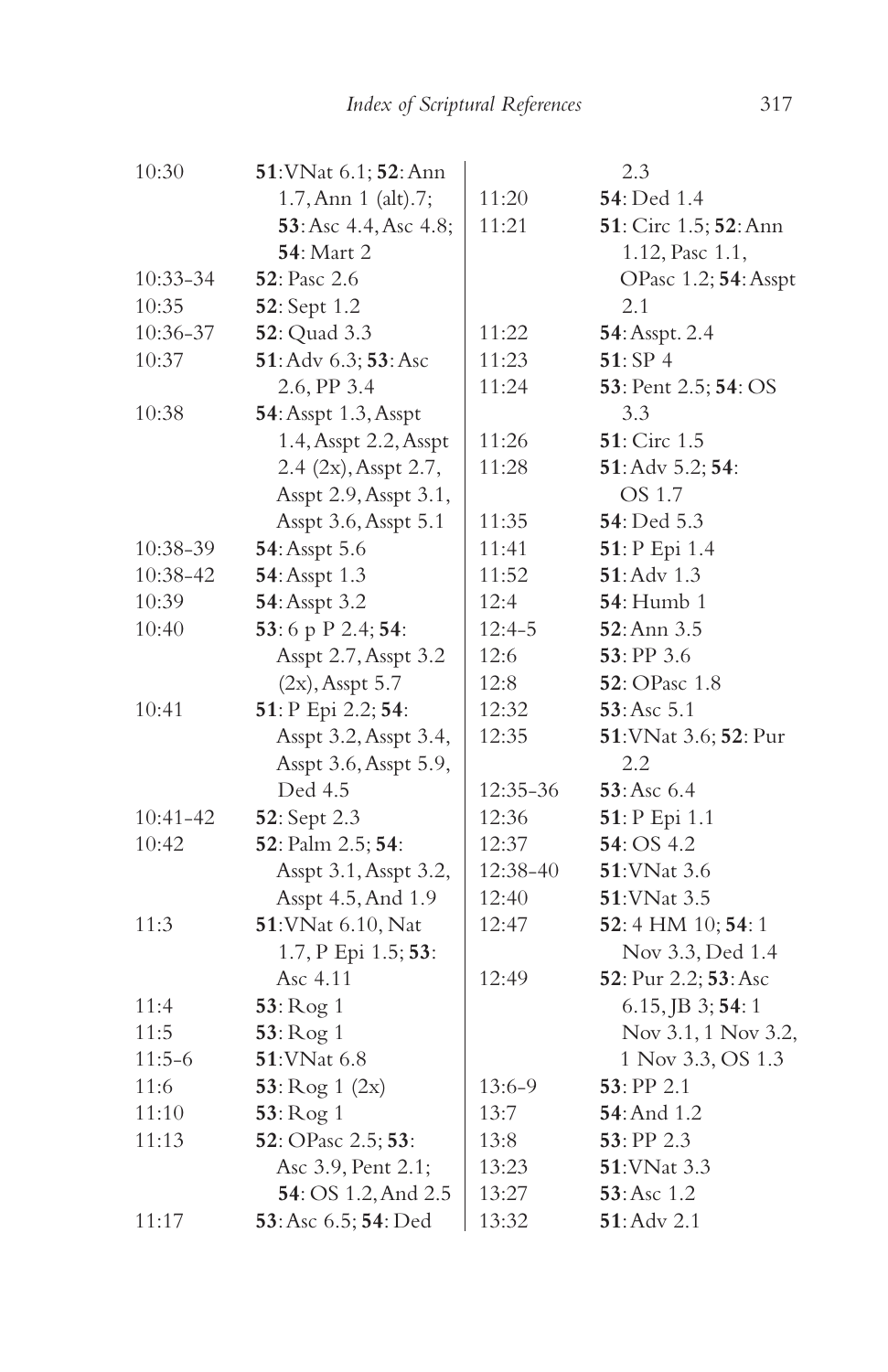| 14:11    | <b>51</b> : Nat 2.6; <b>53</b> : Asc | 17:15        | 54: Asspt 5.9               |
|----------|--------------------------------------|--------------|-----------------------------|
|          | 2.6; 54: NatBVM                      | $17:17 - 18$ | 54: Asspt 5.9               |
|          | 9, 1 Nov 5.10                        | 17:22        | 54: Mart 8                  |
| 14:15    | <b>54</b> : NatBVM 3                 | 17:37        | 54: OS 4.2                  |
| 14:22    | 51: VNat 2.7                         | 18:11        | 52: Ann 1.5, Pasc 3.4       |
| 14:27    | 54: VAnd 4, And 1.5                  | 18:11-12     | 52: Quad 4.2, Ann 1.1       |
| 14:29    | 51: Adv 1.9; 53: 6 p P               | 18:11-14     | $52:$ Ann $3.10$            |
|          | 1.2                                  | 18:13        | 52: Quad 4.4; 53: Asc       |
| 14:31    | <b>52</b> : Ann 1.2                  |              | 6.15                        |
| 14:33    | 51: Epi 3.6                          | 18:14        | 51: Adv 4.2; 53: Asc        |
| 15:5     | 51: VNat 3.1                         |              | 2.6                         |
| 15:7     | 54: Ded 5.10                         | 18:38        | <b>51</b> : Circ 3.4        |
| 15:10    | 52: Ben 10; 54: Ded                  | 19:8         | 54: OS $1.12$ (2x)          |
|          | 5.10                                 | 19:10        | 51: Adv 4.1, VNat           |
| 15:14-17 | $51:$ VNat 6.10                      |              | 1.2                         |
| 15:17    | 51: VNat 6.10; 52:                   | 19:14-15     | 52: Pasc 1.9                |
|          | Sept 1.3; 54:                        | 19:17        | <b>54</b> : NatBVM 13, OS   |
|          | Ded 5.8                              |              | 3.3, Clem 1                 |
| 15:22    | 54: OS 3.1                           | 19:21-22     | 52: Ben 11                  |
| 15:25-28 | 52: Pasc 1.13                        | 19:27-28     | 52: Palm 3.1                |
| 15:32    | <b>54</b> : In lab mess 3.2          | 19:41        | 51: Adv 4.7, VNat           |
| 16:8     | 53: VPP 1; 54: Asspt                 |              | 2.1; 54: Clem 6             |
|          | 5.1                                  | 19:42        | 54: OS 4.3                  |
| 16:15    | <b>52</b> : Pasc 1.4                 | 19:44        | $51:$ Adv 6.1               |
| 16:16    | <b>54</b> : In lab mess 3.6,         | 21:19        | 53: Asc 2.6; 54: Ded        |
|          | Mart 9                               |              | 3.1, Mal 7, And 1.7         |
| 16:17    | 54: In lab mess 3.9                  | 21:27        | 53: Asc 2.4; 54: Humb       |
| 16:19    | 53: Pent 3.5, JB 6                   |              | 1                           |
| 16:20    | 54: OS 1.2                           | 21:34        | 53: Asc $4.9$ (2x)          |
| 16:21    | 54: Mich 1.3, Mart                   | 22:15        | 52: Palm 3.3, Pasc 1        |
|          | 12, Humb 6                           |              | (alt).4; 54: Mal 5          |
| 16:22    | 54: OS 4.1                           | 22:24        | <b>54: OAsspt 11</b>        |
| 16:24    | 52: Quad 4.1                         | 22:25        | 53:Asc 4.3                  |
| 16:24-25 | 54: Mal 5                            | 22:28-29     | 54:1 Nov 1.2                |
| 16:25    | 54:OS 4.1                            | 22:28-30     | <b>54</b> : NatBVM 3        |
| 16:26    | 52: Ann 1.12; 54: OS                 | 22:29        | <b>54</b> : In lab mess 2.2 |
|          | 1.2, OS 4.1                          | 22:29-30     | <b>52</b> : Quad 1.1        |
| 17:10    | 51: Adv 3.7; 52: Ann                 | 22:30        | 54: OS 2.7                  |
|          | 1.13, Palm 3.2; 53:                  | 22:31        | 52: Palm 3.3                |
|          | Pent 2.6                             | 22:33        | 54: Asspt 5.12              |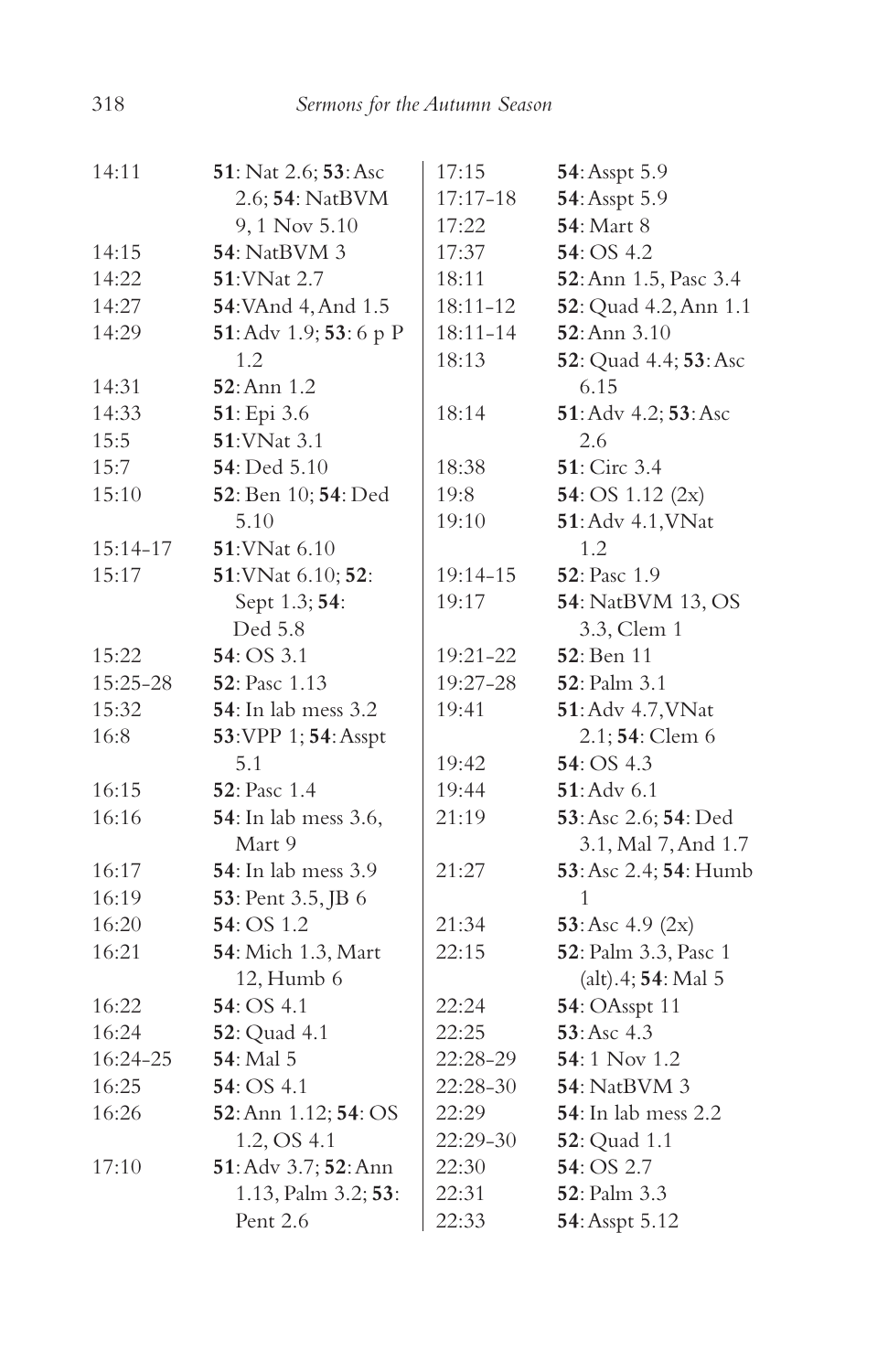| 22:37    | 51: Circ 2.1; 52: Ann      | 24:45     | <b>52</b> : Pasc 3.6    |
|----------|----------------------------|-----------|-------------------------|
|          | 1.10, Palm 3.5, Pasc       | 24:45-46  | 53:Asc 3.3              |
|          | 1.11, Pasc 1 (alt).4;      | 24:46     | 53: Asc 4.3, Asc 4.12   |
|          | <b>54</b> : Humb 6         | 24:49     | 53: Asc 2.3, Asc 4.1,   |
| 22:42    | 52: Pasc 3.3, Pasc 3.5;    |           | Pent 1.2, Pent 3.1;     |
|          | 54: Asspt 3.5              |           | <b>54</b> : Ded 4.6     |
| 22:43    | 52: Palm 2.3, Palm         | 24:50-51  | 53:Asc 2.3              |
|          | 3.4; 54: And 1.6           | 24:51     | 53: Asc 3.4, Asc 6.15   |
| 22:44    | 52: 4 HM 8; 54: Clem       |           |                         |
|          | 6                          | John      |                         |
| 22:48    | 54: And 2.7                | 1:1       | 51: Nat 3.1; 54: In lab |
| 22:53    | <b>54:</b> 1 Nov 2.1       |           | mess 3.4, NatBVM        |
| 23:8     | 54:1 Nov 1.1               |           | 10 (2x), Ded 5.6        |
| 23:21    | 52:4 HM 9                  | $1:1-2$   | 51: Nat 2.4             |
| 23:24    | 52:4 HM 9                  | 1:3       | 54: Asspt 1.3, And 1.6  |
| 23:26    | 52: Ben 6                  | 1:5       | 51: Adv 1.6; 52: Pur    |
| 23:27    | 52: Palm 3.5 (2x)          |           | 1.2                     |
| 23:27-28 | 52: Pasc 2.4               | 1:6       | $53:$ JB 6              |
| 23:28    | 54: And 1.1, Humb 6        | $1:6 - 7$ | 53: PP 2.4              |
| 23:33    | 52: Pasc 1.11, Pasc 1      | 1:8       | 53: JB 11 (2x); 54:     |
|          | (alt).11                   |           | Mart 12, Mart 13        |
| 23:34    | 51: Adv 4.7; 52: Palm      | $1:8-9$   | 53:JB 8                 |
|          | 2.3, 4 HM 8                | 1:9       | 51: VNat 4.9; 52:       |
| 23:42    | 51: Epi 2.3; 54: OS 1.6    |           | Pasc 3.1                |
| 23:42-43 | 54:1 Nov 1.2               | 1:10      | $51:$ Adv $3.1$         |
| 23:43    | <b>52</b> : Palm 1.2       | 1:12      | 52: OPasc 1.1; 54: In   |
| 23:50    | <b>52</b> : Pasc 1 (alt).8 |           | lab mess 1.1            |
| 24:7     | 53: Asc 4.12               | 1:13      | 52: Sept 1.1, Palm 3.4  |
| 24:13    | 52: Pasc 3.6               | 1:14      | 51: VNat 1.2, VNat      |
| 24:20    | 52:5 HM 3                  |           | 1.3, VNat 4.1, VNat     |
| 24:21    | 52: Pasc 1.11, Pasc 1      |           | 4.6, VNat 6.3,          |
|          | (alt).2                    |           | VNat 6.6, Nat 1.1,      |
| 24:25-27 | 53: Asc 3.3                |           | Nat 2.6, Nat 3.3,       |
| 24:26    | 51: Epi 2.3                |           | Circ 2.3, Circ 3.2,     |
| 24:27    | 52: Pasc 3.6               |           | Circ 3.3; 52: Quad      |
| 24:29    | 51: Adv 7.2 (2x); 54:      |           | 1.3, Ann 1.6, Ann       |
|          | Asspt 2.4, Mal 8           |           | $2.1, 4$ HM $2, 4$      |
| 24:32    | 53: Asc 6.10               |           | HM 13, OPasc 2.1;       |
| 24:34    | <b>52</b> : Pasc 3.6       |           | 53: Asc 3.3, Pent       |
| 24:44    | 52: Ann 1.6                |           | 2.3; 54: Asspt 1.3,     |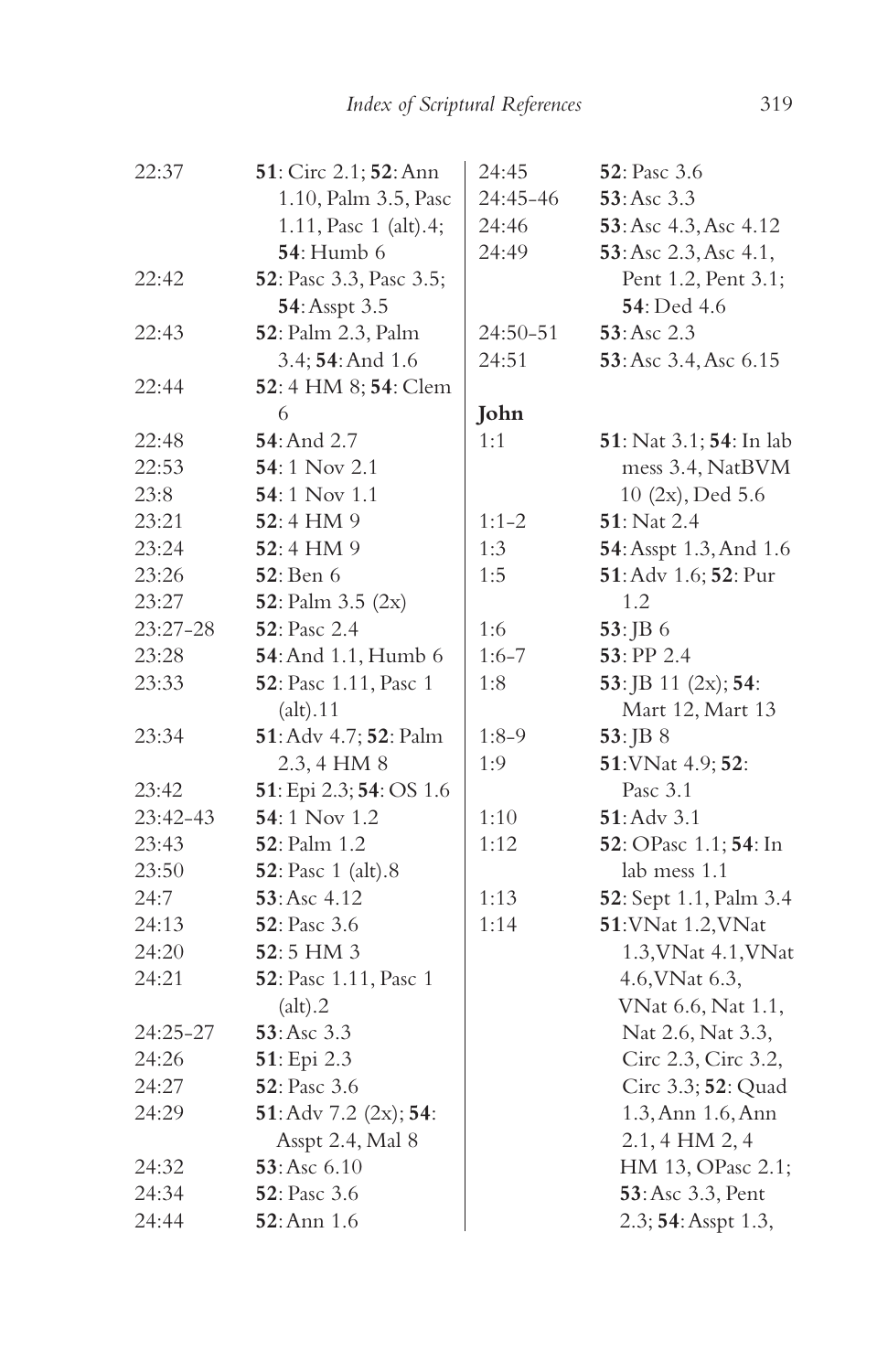|            | NatBVM 10, 1 Nov       | 2:5      | 51: P Epi 1.2               |
|------------|------------------------|----------|-----------------------------|
|            | 5.6, Mart 4            | 2:6      | 51: P Epi 1.3, P Epi        |
| 1:15       | 51: Nat 3.2            |          | 1.5, P Epi 2.8; 54:         |
| 1:16       | 51: VNat 5.3, VNat     |          | Asspt 6, Clem 5             |
|            | 6.1; 52: Quad 1.2;     | 2:7      | 51: P Epi 2.8; 54:          |
|            | $53:$ JB 10 (2), JB    |          | Clem 4                      |
|            | 12; 54: Asspt 2.2,     | $2:7-9$  | 54: And 1.6                 |
|            | Asspt 5.3, Asspt 5.4,  | $2:9-10$ | <b>54</b> : Asspt 6         |
|            | OAsspt 2, NatBVM       | 2:11     | 51: Epi 1.8                 |
|            | 3, NatBVM 13,          | 2:15     | 52: OPasc 1.2               |
|            | 1 Nov 3.2,             | 2:19     | 51: Nat 2.5                 |
|            | Mart 4                 | 2:24     | <b>54</b> : Ded 3.3         |
| 1:17       | 52: Ben 10, Ann 3.2    | 2:25     | 52: Palm 2.3                |
| 1:18       | 51: VNat 2.7; 52: 4    | 3:3      | 54: Mich 2.1                |
|            | HM 14; 53: Asc         | 3:4      | <b>54</b> : In lab mess 3.3 |
|            | 6.11; 54: Mart 6       | 3:5      | 51: OEpi 2; 54: In          |
| 1:19       | 52: Ann 1.3            |          | lab mess 3.2                |
| 1:20       | 53: JB 10; 54: 1 Nov   | 3:7      | 54: In lab mess 3.3         |
|            | 3.2                    | 3:8      | 51: VNat 3.5; 53:           |
| 1:26       | 52: Pur 1.2; 54: 1     |          | Pent 1.1; 54: Mich          |
|            | Nov 5.3                |          | 2.1                         |
| 1:27       | 53: JB 10              | 3:12     | $51:$ Nat 1.6               |
| 1:29       | 51: Adv 6.1, VNat      | 3:13     | <b>54: Mart 4</b>           |
|            | 4.5, Nat 5.4, Circ     | 3:14     | 54: 1 Nov 1.2               |
|            | 3.4, Epi 1.6; 52: 4    | 3:17     | 51: Adv 2.3, Nat 1.3,       |
|            | HM 5; 53: Asc          |          | Epi 1.3                     |
|            | 6.11, JB 11            | 3:18     | 52: OPasc 1.1, O            |
| 1:32       | 51: Epi 1.7            |          | Pasc 1.3                    |
| 1:36       | 51: Circ 3.4           | 3:19     | 51: Adv 7.2; 52: Pur        |
| 1:46       | 51: VNat 1.4           |          | 1.2                         |
| 1:48       | $53:$ JB 4             | 3:20     | 52: Ann 1 (alt).8; 53:      |
| 1:51       | 51: Adv 3.1; 53: JB 1; |          | 6 p P 1.3                   |
|            | 54: Ded 5.5            | 3:29     | 53: Asc 6.1, JB 8, JB       |
| $2:1 - 11$ | 51: P Epi 1.1, P Epi   |          | 10, JB 11; 54:              |
|            | 2.2                    |          | OAsspt 12,                  |
| $2:2 - 11$ | 51: Epi 2.1, Epi 3.2   |          | 1 Nov 3.2                   |
| 2:3        | 51: P Epi 1.2, P Epi   | 3:30     | 53: JB 12                   |
|            | 2.4; 54: Clem 4        | 3:31     | 54: Mart 2                  |
| $2:3-5$    | <b>54: OAsspt 10</b>   | 3:34     | 53: Asc 5.2, JB 10, JB      |
| 2:4        | 51: P Epi 2.5          |          | 12                          |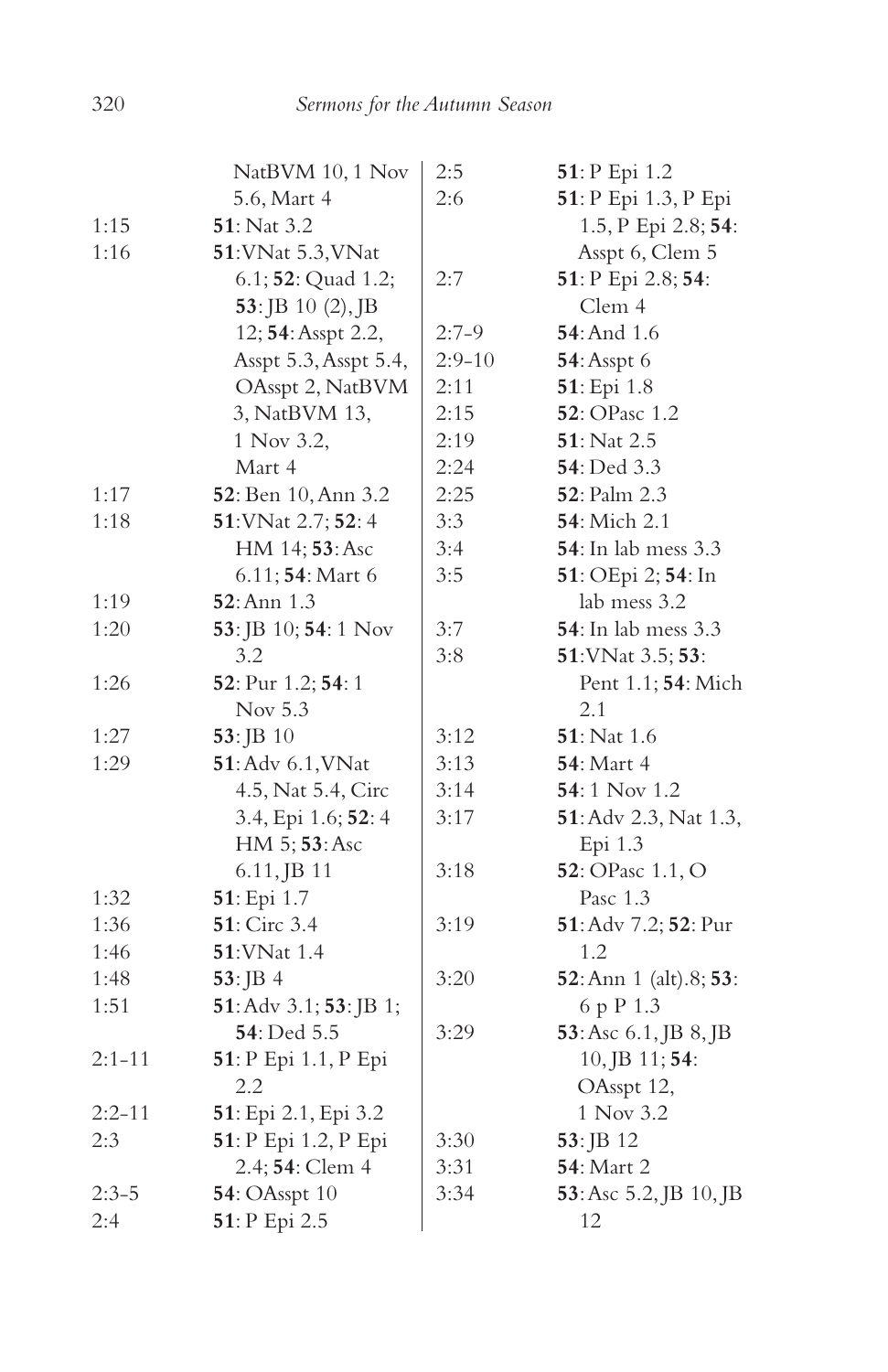| 4:11        | 52: Ann 2.1            | 6:19    | 54: Mal 7                   |
|-------------|------------------------|---------|-----------------------------|
| 4:14        | 51: VNat 4.9; 54:      | 6:27    | 53: JB 7                    |
|             | Clem 6                 | 6:32    | 54: OS 1.2 (2x), OS         |
| 4:19        | 54:1 Nov 4.1           |         | 1.3                         |
| 4:22        | 51:VNat 1.4            | 6:35    | 51:VNat 6.10                |
| 4:23        | 51: Circ 2.3; 53: VPP  | 6:37-38 | 52: Palm 3.4                |
|             | 1                      | 6:38    | 51: SP 6; 52: Pasc 3.3;     |
| $4:23 - 24$ | 53: Pent 3.2           |         | 54:1 Nov 5.3                |
| 4:24        | 53: Asc 3.3 (2x); 54:  | 6:39    | 52: Pasc 3.5                |
|             | In lab mess 3.9,       | 6:41    | 51: Circ 3.2; 54: Asspt     |
|             | OAsspt 5, 1 Nov 5.9,   |         | 5.5, OS 1.2, Ded            |
|             | Ded 6.3, Mart 3        |         | 3.2                         |
| $4:32-42$   | 54: Asspt 4.4          | 6:44    | <b>54</b> : In lab mess 3.4 |
| 4:34        | 52: Palm 3.4; 53: 6 p  | 6:51    | 51: Adv 5.2, Circ 3.2;      |
|             | P 1.4; 54: Asspt 5.5,  |         | 52: Palm 3.4; 53: 6         |
|             | OS 1.3, Ded 3.2        |         | p P 1.4                     |
| 5:4         | 54: Asspt 5.9          | 6:54    | 52: Pasc 1.17               |
| 5:13        | 52: Palm 3.1, Pasc 1.3 | 6:55    | <b>52</b> : Palm 3.4        |
| 5:14        | 51: VNat 3.4           | 6:56    | <b>54</b> : OS 1.3          |
| 5:20        | 51: Adv 1.4; 52: Quad  | 6:57    | 54: OAsspt 6                |
|             | 1.3, Pasc 1 (alt).4;   | 6:60    | 52: Ben 12; 53: Asc         |
|             | 54: NatBVM 7           |         | 4.11                        |
| 5:22        | 51: Adv 2.3; 52: Ann   | 6:61-68 | 52: Ben 12                  |
|             | 1.11, Ann 1 (alt).11   | 6:63    | 52: Pasc 2.2, Pasc 3.6,     |
| 5:31        | $52:$ Ann $1.5$        |         | OPasc 1.6                   |
| 5:34        | 51: Circ 2.3           | 6:64    | 51: P Epi 2.1; 54: And      |
| 5:35        | 51: VNat 3.2, VNat     |         | 2.4                         |
|             | 3.5; 53: JB 3, JB 5,   | 6:65    | 52: Pasc 3.5, OPasc         |
|             | JB 8, JB 10; 54: 1     |         | 2.3                         |
|             | Nov 3.2 (2x), Mart     | 6:66    | 52: Ben 12                  |
|             | 12, Mart 13            | 6:68    | 52: Ben 12 (2x); 54:        |
| 5:36        | 52: Pasc 2.1           |         | In lab mess 3.8             |
| 5:44        | 51: Adv 4.2; 52: Ann   | 6:68-69 | 53: Asc 2.6                 |
|             | 1.4; 54: NatBVM        | 6:69    | 53:Asc 6.11                 |
|             | 14                     | 7:1     | <b>52</b> : Palm 3.1        |
| 6:10        | 53:6 p P 1.2           | 7:8     | 52: Ann 1 (alt). 10         |
| 6:12        | 51: Epi 3.1; 53: 6 p P | 7:17    | 54: OS 3.3                  |
|             | 2.4, PP 2.1            | 7:18    | 52: Quad 1.4, Quad          |
| 6:15        | 51: Adv 4.4; 52: Palm  |         | 1.5, Pasc 1.1; 54: 1        |
|             | 3.1                    |         | Nov 5.3                     |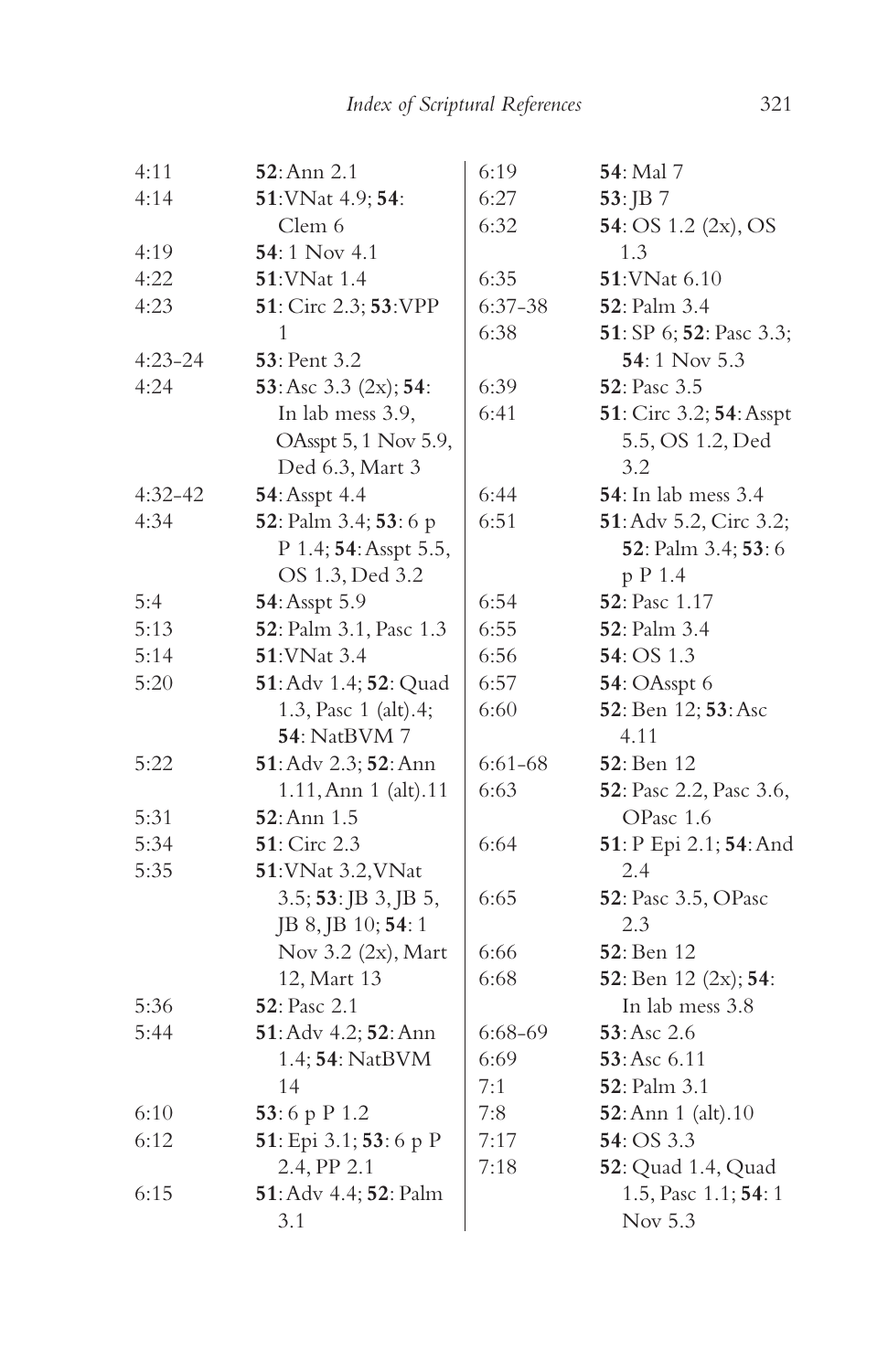| 7:23       | 51: Adv 5.3, Nat 5.4;                 | 8:59         | 52: Palm 3.1             |
|------------|---------------------------------------|--------------|--------------------------|
|            | 52: Palm 3.5                          | 9:4          | 51: VNat 5.1             |
| 7:24       | <b>52</b> : Quad 5.5; <b>53</b> : JB  | 9:6          | 51: VNat 4.5             |
|            | 1, PP 2.5                             | 9:24         | 53: Pent 1.5             |
| 7:34       | 53:Asc 2.3                            | 9:32         | 51: VNat 3.9             |
| 7:37       | 54: OS 5.11                           | 9:34         | 51: Circ 3.5             |
| 7:39       | 53: Pent 1.3; 54:                     | 10:1         | 54:1 Nov 3.2             |
|            | OAsspt 11                             | $10:17 - 18$ | 51: Nat 2.5              |
| $8:3 - 11$ | $52:$ Ann $3.1$                       | 10:18        | 52:4 HM 4; 54: And       |
| 8:5        | 52: Ann 3.2                           |              | 1.6                      |
| 8:6        | 52: Ann 1.12, Ann 1                   | 10:30        | 52: OPasc 1.8; 54: 1     |
|            | (alt).12, Ann 3.2                     |              | Nov 5.2                  |
|            | $(2x)$ ; 54: Ded 5.6                  | 10:36        | 52: Pur 2.2              |
| 8:7        | 51: Epi 1.6; 52: Ann                  | 10:38        | <b>52</b> : Pasc 1.4     |
|            | 3.2, Ann 3.4                          | 11:3         | 54: Asspt 3.7, Asspt 4.2 |
| 8:9        | 52: Ann $3.4$ (2x)                    | 11:4         | 51: Nat 3.4              |
| 8:11       | 52: Ann 3.6                           | 11:11        | 53: PP 2.5               |
| 8:13       | $52:$ Ann $1.5$                       | 11:33        | <b>54</b> : And 1.6      |
| 8:21       | 53: Asc 6.12                          | 11:34        | 54: Asspt 3.7            |
| 8:22       | $51:$ Adv 1.3                         | 11:35        | 51: Adv 4.7; 54: Clem    |
| 8:25       | <b>54</b> : Ded 5.6                   |              | 6                        |
| 8:29       | 51: Epi 1.7                           | 11:38        | 54: Asspt 3.5            |
| 8:32       | 51: Adv 1.1, Adv 1.5                  | 11:38-39     | 54: Asspt 4.2            |
| 8:34       | 52: OPasc 2.5                         | 11:39        | 52: Pasc 1.8, Pasc 1     |
| 8:37       | 51: P Epi 1.4                         |              | (alt).8, Pasc 2.3; 54:   |
| 8:42       | 54: NatBVM 10, 1                      |              | Asspt 4.2, Asspt 4.3,    |
|            | Nov 5.3                               |              | Asspt 4.4 $(2x)$         |
| 8:44       | 51: Adv 1.2; 52: Ann                  | 11:39-43     | 54: Asspt 2.7            |
|            | 2.3, Pasc 1.1, O                      | 11:43        | 53: Asc 2.1; 54 Asspt    |
|            | Pasc 2.1; 53: JB 9;                   |              | 4.3, Asspt 4.4           |
|            | 54:1 Nov 3.1, 1                       | 11:43-44     | <b>54</b> : Mart 12      |
|            | Nov 3.4                               | 11:44        | 54: Asspt 4.4            |
| 8:46       | <b>51</b> : Circ 2.1; <b>54</b> : Abb | 11:47        | 54: Asspt 5.10           |
|            | 5                                     | 11:49-50     | 52: Ann 1.14             |
| 8:47       | 52: Sept 1.1, Sept 1.2                | 11:50        | <b>52</b> : Pasc 1.1     |
| 8:50       | 52: Pasc 3.2                          | 11:51        | <b>52</b> : Pasc 1.1     |
| 8:56       | 51: VNat 6.4, VNat                    | 11:51-52     | 52: OPasc 1.5            |
|            | 6:5, Circ 1.4; 52:                    | 11:53        | 54: Asspt 5.10           |
|            | Pur 1.2; 54: In lab                   | 11:54        | 52: Palm 3.1             |
|            | mess 3.6                              | 12:13        | 52: Palm 2.3, Palm       |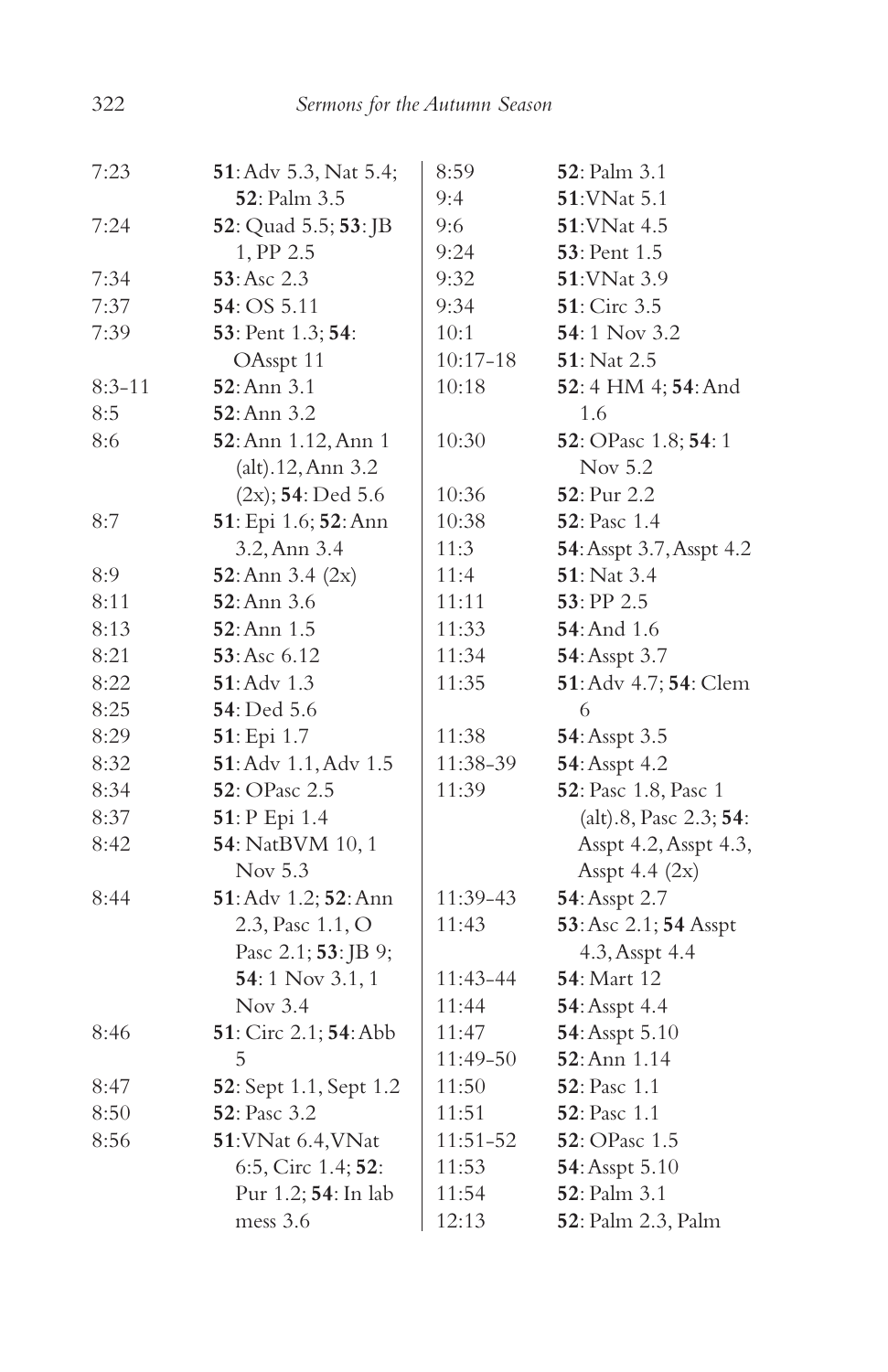|          | 2.4, Palm 3.1                            | 13:36      | 53: Asc 2.3; 54: OS                      |
|----------|------------------------------------------|------------|------------------------------------------|
| 12:14    | 52: Ben 3; 54: And                       |            | 3.2                                      |
|          | 1.5                                      | 13:37      | 54: Asspt 3.5                            |
| 12:23    | 54: Ded 2.2                              | 14:2       | 53: Asc 2.3, Asc 4.9                     |
| 12:24-25 | 52: Pasc 3.5                             |            | (2x)                                     |
| 12:25    | 51: VNat 5.5; 52: Ben                    | $14:2 - 3$ | 53: Asc 4.1                              |
|          | 9                                        | 14:3       | <b>52</b> : Pasc 1 (alt).14; <b>53</b> : |
| 12:26    | <b>52</b> : Pasc 1 (alt).14; <b>54</b> : |            | Asc 4.14                                 |
|          | Asspt 3.3, OS 5.5                        | 14:4       | 53: Asc $4.10$ (2x)                      |
| 12:27    | 52: Quad 4.3; 54: And                    | 14:6       | 51: OEpi 5; 52: Sept                     |
|          | 1.5, And 1.6                             |            | 2.1; 53: Asc 2.6,                        |
| 12:31    | 51: Adv 4.3, Nat 3.1;                    |            | VPP <sub>2</sub>                         |
|          | 52: OPasc 1.2; 54:                       | 14:8       | 51: VNat 4.8; 53: JB                     |
|          | Asspt 2.1, 1 Nov                         |            | 2                                        |
|          | 2.1                                      | 14:8-9     | 54: OS 4.2                               |
| 12:32    | 51: VNat 6.11 (2x);                      | 14:10      | 54: NatBVM 10, 1                         |
|          | 52: Pasc 1.3; 53:                        |            | Nov 5.2                                  |
|          | Asc 4.12, Asc 4.13                       | 14:12      | $53:Asc$ 3.5                             |
| 12:35    | 53:Asc 6.10                              | 14:16      | <b>54: And 1.7</b>                       |
| 12:38    | 51: Epi 1.1                              | 14:16-17   | 53: Asc 6.12                             |
| 13:1     | 52: Palm 3.1, Palm                       | 14:17      | 51: Adv 4.2; 54: OS                      |
|          | 3.3, Pasc 1 (alt).3                      |            | 2.3, Clem 5                              |
| $13:4-5$ | <b>52</b> : Palm 3.4                     | 14:18      | 53: Asc 2.3, Asc 3.6                     |
| 13:7     | 52:5 HM 4                                | 14:21      | 54: OS 4.2                               |
| 13:8     | 52: Palm 3.4, 5 HM                       | 14:23      | 51: Adv 3.4, Adv 5.2;                    |
|          | 4, 5 HM 5                                |            | $53:Asc$ 3.9                             |
| 13:9     | $52:5$ HM 4                              | 14:26      | 53: Pent 1.5, Pent 2.6,                  |
| 13:10    | 52: 5 HM 4; 53: Pent                     |            | Pent 2.7                                 |
|          | 3.5                                      | 14:27      | 51:VNat 4.8                              |
| 13:12    | 53:6 p P 2.1                             | 14:28      | 54: Asspt 1.3, 1 Nov                     |
| 13:15    | 51: Nat 1.1, Nat 4.1;                    |            | 5.3, And 1.1                             |
|          | 52: Ben 11, 5 HM                         | 14:30      | 51: Nat 2.5                              |
|          | 4, Pasc 3.5                              | 14:31      | 51: Adv 1.4; 52: Pasc                    |
| 13:16    | 51: Circ 3.7                             |            | 1 (alt). $3$                             |
| 13:18    | 52: OPasc 2.3; 54:                       | 15:1       | 53: Pent 3.1                             |
|          | OS 5.2                                   | 15:3       | 51: P Epi 1.4                            |
| 13:27    | 52: Pasc 1.17                            | 15:5       | 54: OAsspt 5                             |
| 13:33    | 53: Asc 6.12                             | 15:11      | 51: VNat 5.7                             |
| 13:35    | 54: Mich 2.1, Mich                       | 15:13      | 51: Adv 2.1, VNat                        |
|          | 2.2                                      |            | 4.7; 52: Ann 1.13, 4                     |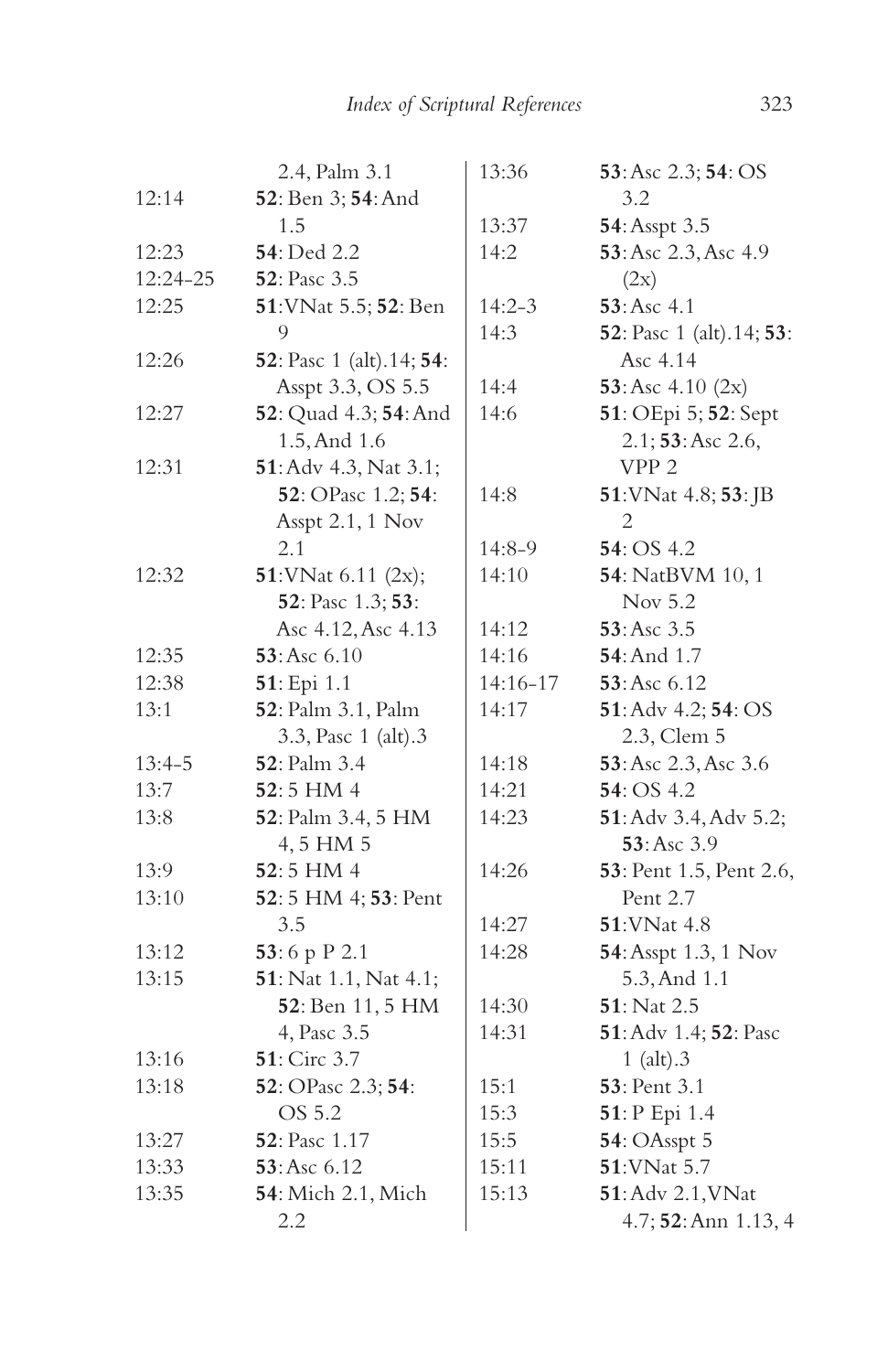|       | HM 4, Pasc 1.3,                  | 17:5       | 53:Asc 6.1             |
|-------|----------------------------------|------------|------------------------|
|       | Pasc $1$ (alt). $3$ (2x);        | 17:12      | <b>51</b> : Circ 1.5   |
|       | 53: Rog 1; 54:                   | 17:14      | <b>54</b> : Humb 2     |
|       | OAsspt 15                        | 17:22      | 54: OS 5.6             |
| 15:15 | 52: Ann 1.13; 53: Asc            | 17:24      | 52: Pasc 1 (alt).14    |
|       | 6.11                             | 18:4       | 51: Adv 4.4            |
| 15:16 | 51: VNat 6.9                     | 18:6       | 51: VNat 2.6           |
| 15:18 | 52: OPasc 1.1                    | 18:18      | 54:1 Nov 1.3           |
| 15:22 | $51:$ Adv $3.3$                  | 18:22      | 53:Asc 2.1             |
| 15:24 | 51: Adv 5.1, Circ 3.4            | 18:23      | 52: Ann 1.11           |
| 15:26 | 51: Adv 4.2; 52: Ann             | 18:27      | 53: PP 2.4             |
|       | 1.3, OPasc 1.6;                  | 18:36      | 51: Epi 2.2            |
|       | 53: Asc 3.9, Pent                | 18:37      | 51: Adv 7.2, Epi 2.2   |
|       | 2.1, Pent 2.6, Pent              | 19:2       | 51: Epi 2.3            |
|       | 2.7                              | 19:5       | 51: Epi 2.3            |
| 16:5  | 53: Asc 6.15                     | 19:14      | 51: Epi 2.3            |
| 16:6  | 53: Asc 3.4, Asc 3.8,            | 19:15      | 52: Palm 2.4 (2x),     |
|       | Asc 6.12                         |            | Pasc 1.9               |
| 16:7  | <b>52</b> : Pasc 1 (alt).3, Pasc | 19:17      | <b>54</b> : And 1.1    |
|       | 4.2; 53: Asc 2.3, Asc            | 19:19-22   | <b>52</b> : Pasc 1.2   |
|       | 3.4, Asc 4.1, Asc                | 19:21-22   | <b>52</b> : Pasc 1.2   |
|       | 6.12, Asc 6.13, Pent             | 19:23      | 52: Ann 1 (alt).7; 53: |
|       | 3.2                              |            | Asc 2.2, Asc 2.3       |
| 16:8  | 53: Pent 1.3                     | 19:23-24   | $52:$ Ann $1.7$        |
| 16:12 | 52:5 HM 4                        | 19:24      | 52: Ann 1 (alt).7      |
| 16:13 | $53:Asc$ 3.9                     | 19:26      | 52:4 HM 6; 54:         |
| 16:20 | 53: Asc $3.4$ (2x), Asc          |            | OAsspt 15              |
|       | 3.8                              | 19:30      | 51: Nat 1.8; 52: 4     |
| 16:24 | 54: OS 1.2                       |            | HM 4 (2x), Pasc 1.3    |
| 16:27 | 51: VNat 2.7                     | 19:34      | 51: Nat 1.8, P Epi     |
| 16:28 | 51: P Epi 2.3; 52: Ben           |            | 1.3, P Epi 2.3; 52:    |
|       | 10                               |            | OPasc 1.5; 54:         |
| 16:33 | 52: OPasc 1.1                    |            | OAsspt 14, Ded 1.4,    |
| 17:2  | <b>52</b> : Pasc 1 (alt).3       |            | Clem $6(2x)$           |
| 17:3  | 51: VNat 5.6, Innoc              | 19:34-35   | 52: Pasc 1.5; 54: Clem |
|       | 3; 53: Pent 1.1; 54:             |            | 4                      |
|       | 1 Nov 1.1, OS                    | 19:35      | 52: OPasc 1.5; 54:     |
|       | 1.13, OS 4.2, OS                 |            | Mich 1.2               |
|       | 4.3                              | 19:37      | $51:$ Adv $5.1$        |
| 17:4  | 52: 4 HM 2, Pasc 1.3             | $20:5 - 7$ | <b>52</b> :Ann 2.1     |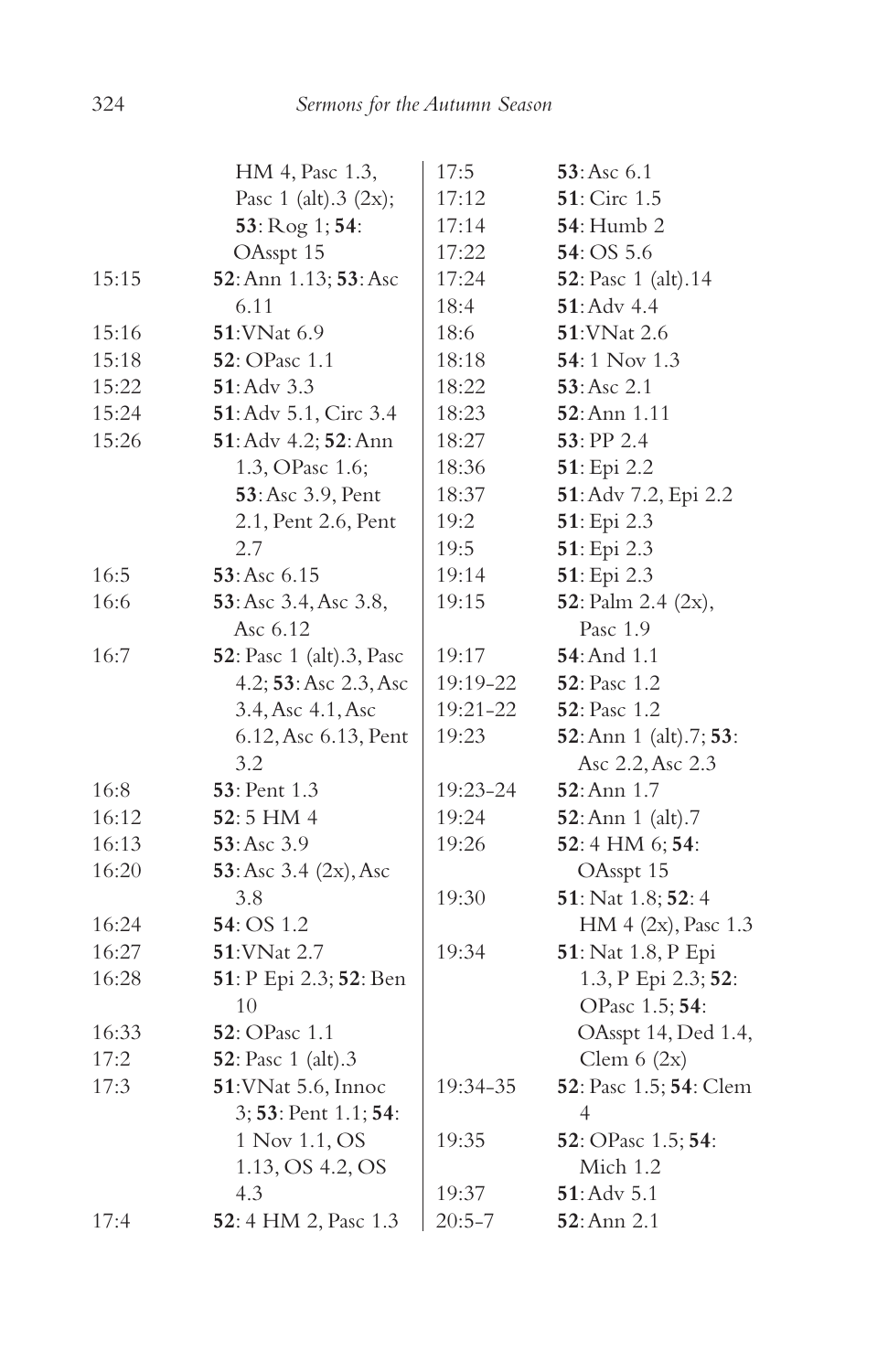| 20:14-17     | 53:6 p P 2.4            |             | Asc 6.15               |
|--------------|-------------------------|-------------|------------------------|
| 20:17        | 52: Pasc 3.6; 53: PP    | 2:1         | 53: Pent 1.6, Pent 3.8 |
|              | 3.6                     | 2:2         | 52: Quad 4.4; 53: Asc  |
| 20:19        | 51: VNat 6.4; 52:       |             | 3.4, Asc 3.9, Asc      |
|              | Pasc 1.5; 53: Asc       |             | 6.13, Asc 6.15, Pent   |
|              | 6.15, Pent 1.2          |             | 1.2                    |
| 20:19-20     | 52: Pasc 3.6            | $2:2-3$     | 53: Pent 1.6, Pent 3.1 |
| 20:20-27     | <b>54</b> : NatBVM 11   | 2:3         | 52: Ben 10; 53: Pent   |
| 20:22        | 53:Asc 6.15             |             | 1.2, Pent 2.7; 54:     |
| $20:22 - 23$ | <b>53</b> : Pent 1.4    |             | And 2.3                |
| 20:24-25     | 53:Asc 6.13             | 2:5         | 51: VNat 5.2           |
| 20:25        | 53: Asc 2.4, Asc 4.6    | 2:7         | 51: Adv 1.2            |
| $20:25 - 27$ | <b>54</b> : NatBVM 11   | 2:12        | 51: Adv 1.2            |
| 20:26        | 52: Pasc 1.5; 53: Asc   | 2:13        | 53: Pent 3.1           |
|              | 6.13                    | 2:23        | <b>54</b> : Mal 1      |
| 20:27        | 52: Pasc 1 (alt).14     | 2:25        | 51: VNat 6.8           |
| 20:28        | 54: NatBVM 11           | 2:27        | <b>51</b> : Adv 1.6    |
| 20:29        | 51: VNat 6.5; 54: In    | 2:33        | 52: Pasc 1 (alt).14    |
|              | lab mess 3.7            | 2:44        | <b>53</b> : Pent 3.2   |
| 21:6         | <b>52</b> : Pasc 3.6    | 3:18        | 52: Ann 1.6            |
| $21:9-17$    | <b>54: Abb 6</b>        | 3:19        | 53: Asc 1.3            |
| $21:15 - 17$ | 52: Pasc 2.3; 53: 6 p P | 4:25        | 52: Sept 2.3           |
|              | 2.4; 54: Abb 6          | 4:32        | 52: Sept 2.3; 53: Pent |
| 21:19-20     | $51:$ Innoc 1           |             | 3.2; 54: Asspt 5.11,   |
| 21:22        | $51:$ Innoc 1           |             | 1 Nov 5.5, OS 5.6      |
|              |                         | 4:33        | 53:Asc 1.1             |
|              |                         | $5:1 - 11$  | 53:VPP 4               |
| Acts         |                         | 5:11        | 53: PP 2.4             |
| 1:1          | 51: Nat 1.1; 54: Abb    | 5:15        | 53: Asc 3.5            |
|              | 5, OS 1.5               | 5:39        | $53:$ PP 3.6           |
| 1:3          | 52: Pasc 3.1, Pasc 3.6; | 5:41        | 53: Asc 3.9, Pent 1.2  |
|              | 53: Asc 6.10            | 7:48        | 54:1 Nov 1.4, Ded      |
| 1:9          | 52: Pasc 3.6; 53: Asc   |             | 2.2                    |
|              | 2.2, Asc 3.4, Asc       | 7:51        | <b>52</b> : OPasc 24   |
|              | 3.5, Asc 4.1, Asc       | 7:55-59     | $54:1$ Nov 5.6         |
|              | 6.15                    | 7:59-60     | $51:$ Innoc 2          |
| 1:11         | 53: Asc 2.4; 54: Humb   | $8:18 - 24$ | 53: PP 1.2             |
|              | 5                       | 8:32        | 51: Adv 4.7; 52: Palm  |
| $1:13 - 14$  | <b>54: OAsspt 11</b>    |             | 2.3, Pasc 3.2; 53:     |
| 1:14         | 53: Asc 5.1, Asc 6.14,  |             | Pent 2.7               |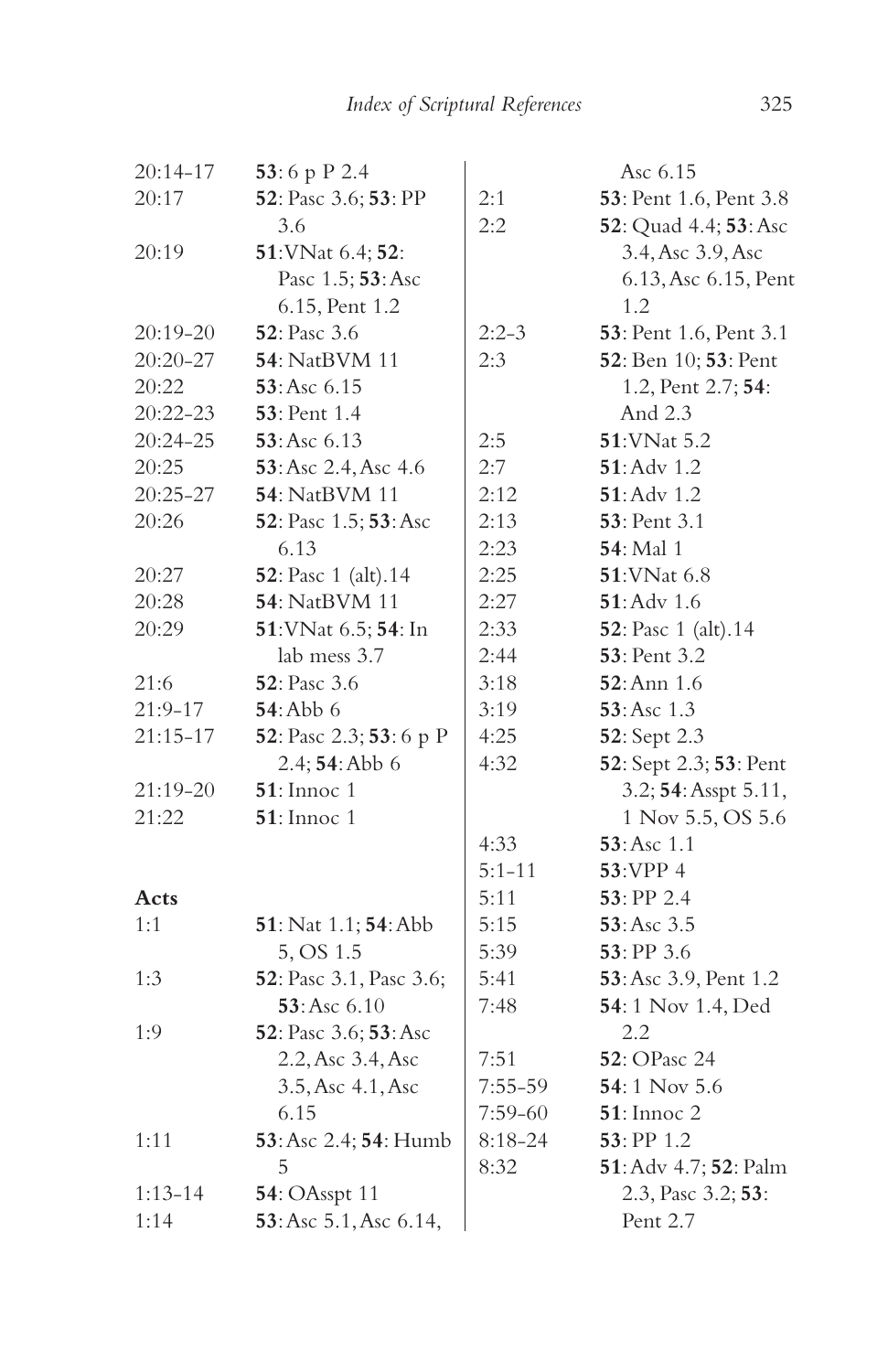| 8:33        | 52:4 HM 3                   | 13:48        | 52: Pur 1.2              |
|-------------|-----------------------------|--------------|--------------------------|
| 9           | 51: SP 1                    | 14:21        | 54: Abb 3, VAnd 2        |
| 9:1         | 51: SP 1; 53: PP 3.11       | 14:22        | 52: Palm 3.5, Pasc       |
| $9:1 - 2$   | 53: PP 1.1                  |              | 2.11                     |
| $9:1 - 30$  | 53: PP 2.4                  | 15:9         | 51: VNat 5.5             |
| 9:3         | 51: SP 2                    | 16:2         | 51: Circ 2.5             |
| 9:4         | 51: SP 2 $(2x)$ ; 52: Ann   | 17:30        | 53: Asc 6.10             |
|             | 1.11                        | 18:3         | 53: PP 1.3               |
| $9:4-6$     | 53: PP 1.1                  | 20:28        | 51: VNat 2.7             |
| 9:5         | 51: SP 5, SP 6              | 21:15        | 51: Adv 6.5              |
| 9:6         | 53: PP 3.1                  | 22:7         | 52: Ann 1.11             |
| $9:6 - 7$   | 51: SP 7                    | 22:8         | 51: SP 6                 |
| 9:9         | 51: SP 7                    | 24:4         | 53:6 p P 1.4             |
| 9:13        | 53: PP 3.1                  | 24:25        | 53: Asc 6.4              |
| $9:13 - 14$ | 51: SP 8                    | 26:6         | 51: VNat 1.4             |
| 9:15        | 51: VNat 4.1, SP 1;         |              |                          |
|             | 53: JB 4, PP 1.1,           | Romans (Rom) |                          |
|             | PP 3.1                      | 1:5          | 51: Nat 1.5              |
| 9:16        | 53: PP 3.1                  | 1:8          | 51: SP 1                 |
| 9:31        | 53: Asc 5.1, PP 3.254:      | 1:11         | 53: Asc 6.8              |
|             | 1 Nov 5.5                   | 1:14         | 52: Ann 1 (alt). 10; 54: |
| 9:40        | 53: PP 1.2, PP 2.4          |              | OAsspt 2                 |
| 10:34       | <b>54</b> : 1 Nov 2.3, Humb | 1:16         | 51: Adv 7.2, Epi 2.4;    |
|             | 5                           |              | 52: Palm 3.2             |
| 10:38       | 51: Adv 1.6; 53: Asc        | 1:17         | 51: VNat 1.6, VNat       |
|             | 2.1                         |              | 6.4; 52: Quad 5.5,       |
| $12:3 - 11$ | 53: PP 2.4                  |              | OPasc 1.2; 54: In        |
| 12:10       | 53: PP 1.2                  |              | lab mess 3.6             |
| 12:23       | 53: Pent 1.5                | 1:19         | 51: Nat 1.2              |
| 13:10       | 54: Ded 5.5                 | 1:20         | 51: VNat 3.2; 53:        |
| 13:22       | 51: Nat 5.5; 52: Quad       |              | Asc 3.3, Pent 1.1;       |
|             | 2.5, Ann 1.2; 54:           |              | 54: Asspt 5.8, 1         |
|             | Humb 6                      |              | Nov 5.9, OS 4.4,         |
| 13:26       | 53: PP 2.1                  |              | Ded 4.2                  |
| 13:32       | 51: VNat 1.4                | 1:21         | 54: 1 Nov 4.2, 1 Nov     |
| 13:35       | 51: VNat 4.6, VNat          |              | 5.8                      |
|             | 4.3, VNat 6.6, Circ         | 1:25         | 54: Ded 2.4              |
|             | 2.1                         | 1:28         | 54: 1 Nov 4.2, 1 Nov     |
| 13:36       | 54: OS 5.5                  |              | 5.8                      |
| 13:47       | 51: VNat 1.4                | 1:30         | 54: Ded 3.3              |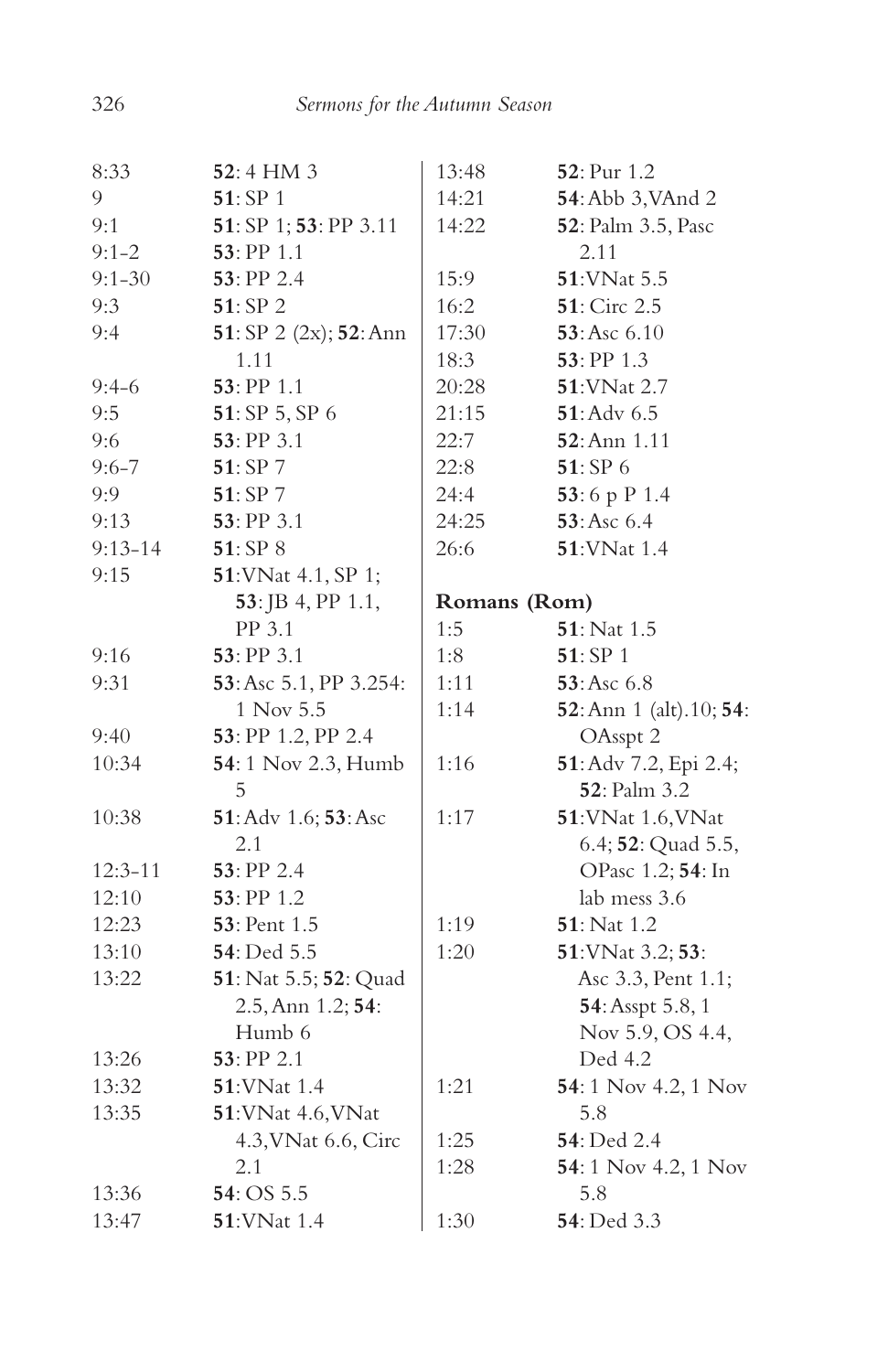| 1:31    | <b>54</b> : OAsspt 15, OS      | 5:5  | 52: Ben 10, Pasc 2.1,     |
|---------|--------------------------------|------|---------------------------|
|         | 5.6                            |      | OPasc 1.6; 53:            |
| 1:32    | 53: JB 9                       |      | Asc 4.1, Pent 1.5;        |
| 2:4     | 51: Epi 1.4; 52: 4 HM          |      | <b>54</b> : Mich 1.6, And |
|         | 9; 53: Pent 1.1; 54:           |      | 1.9, And 2.4              |
|         | OS 5.1                         | 5:6  | 51: Circ 3.2              |
| 2:6     | 53: Asc 1.2                    | 5:7  | 51: Adv 2.1; 52: Ann      |
| 2:15    | <b>52</b> : Quad 1.5           |      | 1 (alt).12, 4 HM 4        |
| 2:21    | 52: Pasc 2.11                  | 5:8  | 52: 4 HM 4; 53: Asc       |
| 2:23    | 51: Adv 1.4; 52: Ann           |      | 4.6                       |
|         | 3.4                            | 5:9  | 52: Pur 1.3               |
| 2:28-29 | 51: VNat 2.1; 52:              | 5:10 | 51: Nat 5.1; 52: Ann 1    |
|         | Pasc 1 (alt).14                |      | (alt).14, 4 HM 4;         |
| 3:2     | 51: P Epi 2.5; 52: 4           |      | 54: OS 1.14               |
|         | HM 8; 54: Mart 8               | 5:12 | 51: P Epi 1.3; 52: 4      |
| 3:21    | 52:4 HM 4                      |      | HM 6, OPasc 2.4           |
| 3:23    | <b>51</b> : Nat 1.7, Circ 3.2; | 5:14 | 51: P Epi 1.3; 53:        |
|         | 53: PP 3.1                     |      | Pent 2.1                  |
| 3:24    | 52: Ann 1.3; 54: Ded           | 5:15 | 51: P Epi 1.3; 52: 4      |
|         | 5.7                            |      | HM 7; 54: OAsspt 1        |
| 3:25    | <b>51</b> : Circ 1.5           | 5:16 | 52:4 HM 7                 |
| 3:28    | 52: Ann 1.3                    | 5:20 | 51: VNat 1.5, P Epi       |
| 3:34    | $51:$ Adv 3.7                  |      | 1.3; 52: Pasc 3.6;        |
| 4:2     | 51: VNat 1.6; 54: In           |      | 53:6 p P 2.4; 54:         |
|         | lab mess 3.7, Asspt 6          |      | Asspt 4.3, Nat            |
| 4:5     | <b>53</b> : Pent 2.8           |      | BVM <sub>8</sub>          |
| 4:8     | <b>52</b> : Sept 1.1           | 6:1  | 51: Adv 1.5               |
| 4:11    | 52: Pasc 1.11                  | 6:4  | 51: Circ 3.5; 52: Pasc    |
| 4:15    | 54: Asspt 3.7                  |      | 1.14, Pasc 1.18; 53:      |
| 4:17    | 54: Ded 5.4                    |      | Asc 6.3, Asc 6.4,         |
| 4:21    | 52: Ann 1.4                    |      | Pent 3.6                  |
| 4:25    | 51: Circ 1.3; 52: Ann          | 6:5  | 51: Circ 2.3; 52: 5       |
|         | 1.4, 4 HM 4, Pasc              |      | HM 2, Pasc 1.15;          |
|         | 1 (alt).14, Pasc 1.16          |      | 54: And 2.5               |
| 5:1     | 51: VNat 2.1, Nat              | 6:6  | 51: Adv 5.3; 52: 5        |
|         | 5.1; 54: OS 1.14               |      |                           |
|         |                                |      | HM 4; 53: Asc 6.3;        |
| 5:2     | 53: Asc 4.8                    |      | <b>54</b> : Ded 1.1, And  |
| $5:2-3$ | 53: Pent 3.8; 54: And          |      | 2.5                       |
|         | 1.4                            | 6:9  | 52: Pasc 1.6, Pasc 1      |
| 5:3     | <b>52</b> : Quad 1.6           |      | $\text{(alt)}.6$          |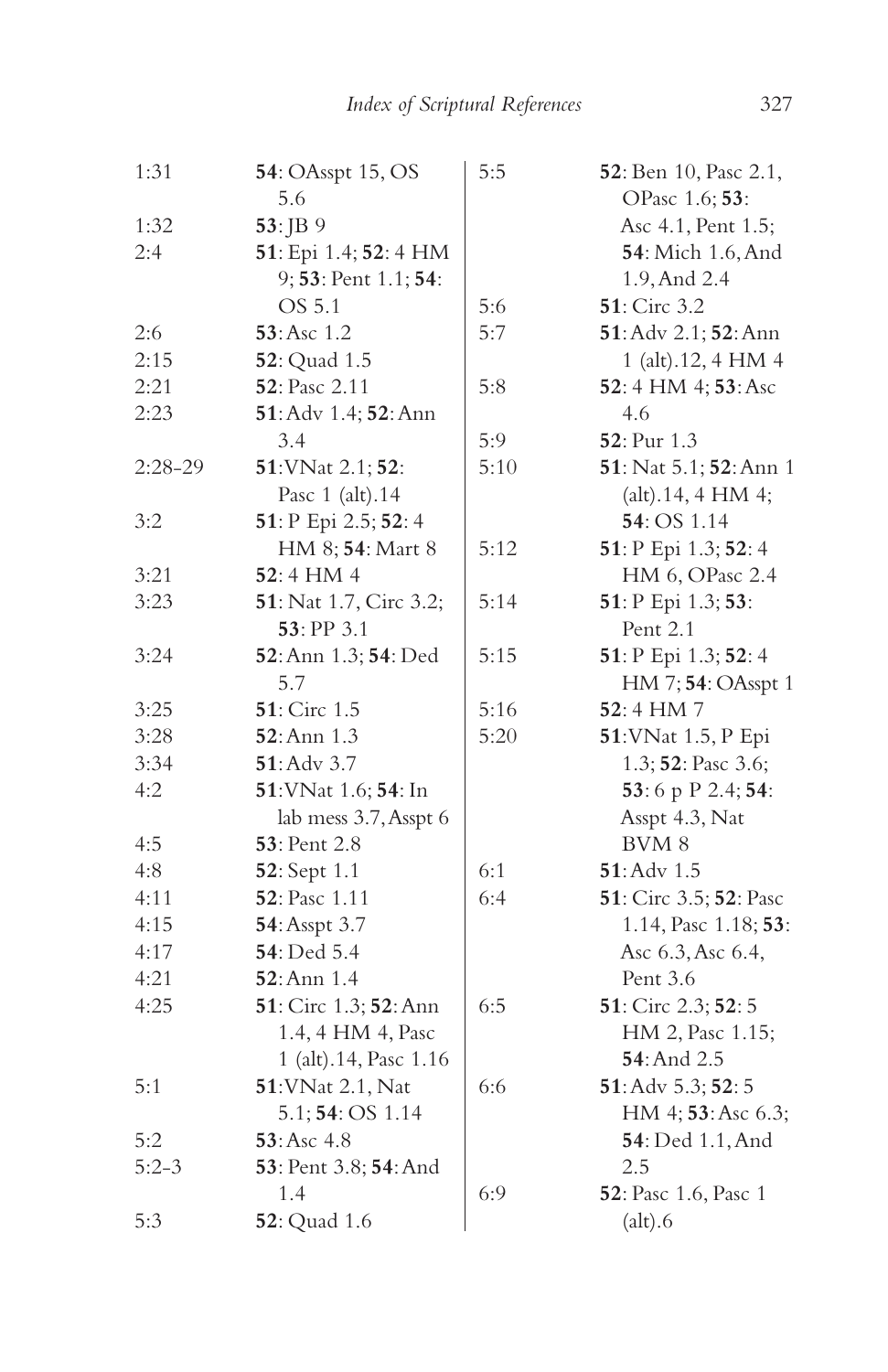| 6:10        | <b>52</b> : Pasc 1.6, Pasc         | 8:1       | 51: Adv 6.2; 52: Pur     |
|-------------|------------------------------------|-----------|--------------------------|
|             | 1.14, Pasc 1 (alt).6               |           | $1.4, 5$ HM $5; 53$ :    |
| 6:12        | <b>52</b> : OPasc 2.5; <b>54</b> : |           | Asc 1.3                  |
|             | Asspt 2.3, 1 Nov                   | 8:3       | 51: Adv 2.1; 52: 4       |
|             | 2.2, 1 Nov 5.9,                    |           | HM 7; 53: Pent           |
|             | Ded 4.3                            |           | $2.1; 54:1$ Nov 1.2      |
| $6:12-13$   | 51: Adv 3.6, Adv 6.2               | 8:4       | 51: SP 1; 52: Pur 1.4;   |
|             | (2x)                               |           | 54:1 Nov 5.12            |
| 6:13        | 52:4 HM7                           | 8:5       | 53: Asc 6.13             |
| 6:14        | 54:1 Nov 2.2                       | $8:6 - 7$ | 51: Nat 1.5; 52: Ben 12  |
| 6:17        | $52:4$ HM $10$                     | 8:7       | <b>51</b> : Nat 3.1      |
| 6:19        | 53: Asc 4.6; 54: Asspt             | 8:8       | 51:SP1                   |
|             | 5.7                                | 8:9       | 54: Clem 6, And 2.4      |
| $6:19 - 21$ | 51: VNat 5.2                       | 8:10      | 51: Epi 3.6; 52: 4 HM    |
| 6:21        | 54: Ded 4.3                        |           | 14; 54: Mart 3           |
| 6:22        | 51: VNat 5.6; 53: PP               | 8:11      | 51: Nat 1.4; 54: Ded     |
|             | 2.3; 54: NatBVM                    |           | 1.1, Ded 1.2, Ded        |
|             | 3, 1 Nov 5.5, Ded                  |           | 4.4                      |
|             | 4.3                                | 8:13      | 52: Pasc 2.2; 53: 6 p P  |
| 6:23        | 52: Ann 3.7                        |           | 3.4                      |
| 7:1         | 53: PP 3.6                         | 8:14      | 54:1 Nov 5.8             |
| 7:6         | 53: Pent 3.6                       | 8:15      | 51: Innoc 2; 52:         |
| 7:13        | 53: PP 1.1                         |           | OPasc 1.2; 53: Pent      |
| 7:14        | 53:4 p $P$ 2                       |           | 1.4; 54: Mart 9          |
| 7:17        | 54: Mal 4, Mal 8                   | $8:15-16$ | 51: Epi 3.8              |
| 7:18        | <b>54</b> : 1 Nov 2.2              | 8:16      | 51: Adv 4.2; 52: Ann     |
| 7:20        | <b>54</b> : Mal 8                  |           | 1.1; $53$ : Pent 2.6,    |
| 7:21        | $52:$ Ann $1.8$                    |           | Pent 3.8; 54: OS         |
| 7:23        | 52: Ann 1.8, Ann 1                 |           | 2.3, Ded 5.7             |
|             | (alt).1, 4 HM 13,                  | 8:17      | 51: Adv 6.3, VNat        |
|             | Pasc 2.12; 53: Asc                 |           | 1.2; 52: Ann 2.2,        |
|             | 4.12; 54: NatBVM                   |           | Pasc 1.16; 53 Asc        |
|             | 3, Mich 2.3, 1 Nov                 |           | 6.4; 54: 1 Nov 1.2,      |
|             | 2.2, OS 1.9, Mart 3                |           | And 2.5                  |
| $7:23 - 24$ | 51: VNat 6.1                       | 8:18      | 52: Ann 1.2; 53: Asc     |
| 7:24        | 51: Adv 6.2, VNat                  |           | 4.7 $(2x)$ ; 54: And 1.8 |
|             | 2.3, VNat 4.10; 52:                | 8:20      | 51:VNat 2.4              |
|             | Sept 2.3; 54: OS                   | 8:21      | 52: Sept 1.4; 53: Asc    |
|             | 2.2, OS 2.3                        |           | 4.8                      |
| 7:32        | 54: Mich 2.3                       | $8:21-22$ | 54:1 Nov 2.1             |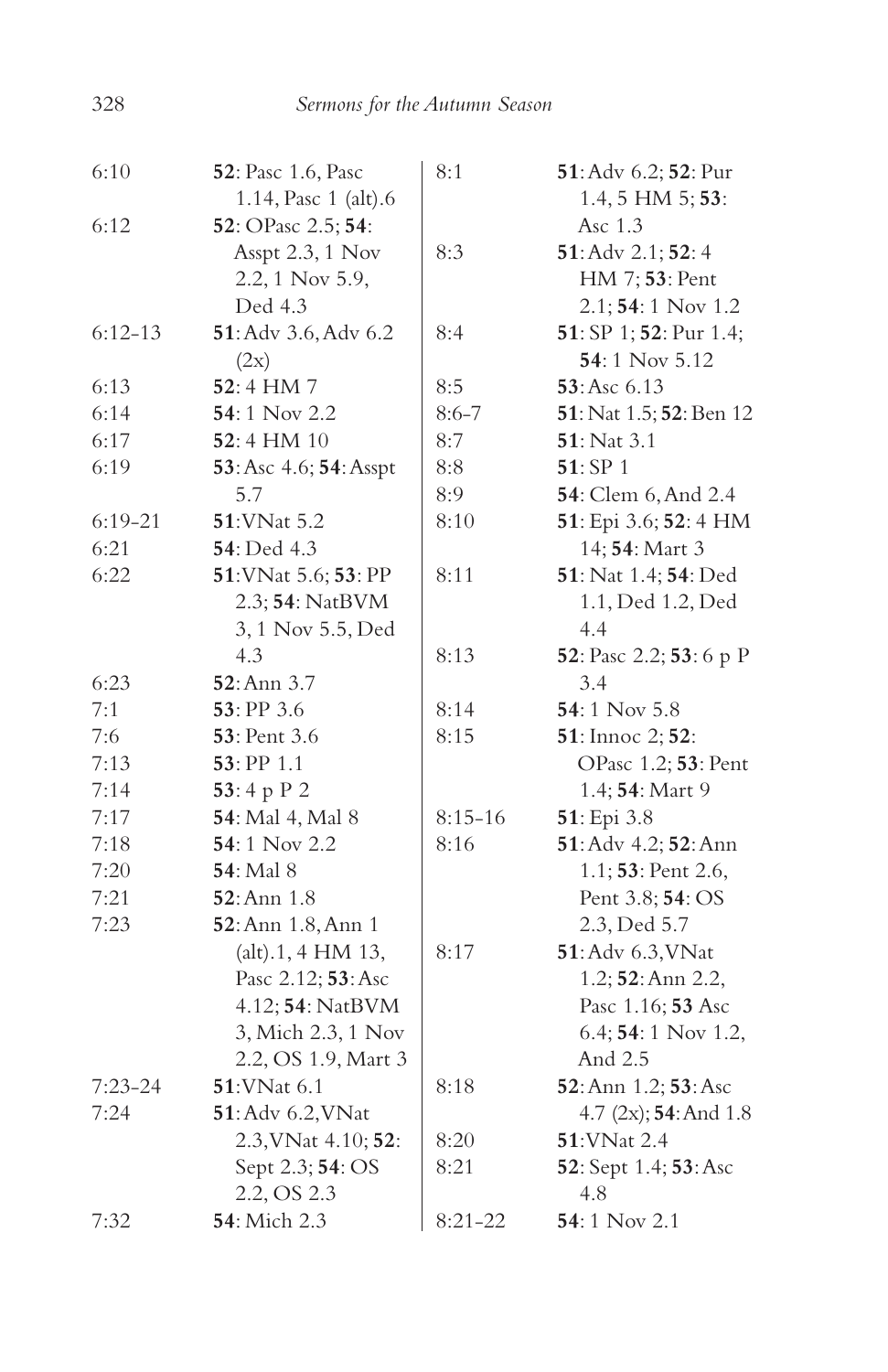| 8:22      | 51: VNat 2.5                |              | Innoc 3; 52: 4 HM            |
|-----------|-----------------------------|--------------|------------------------------|
| 8:23      | 51: Innoc 2; 52:            |              | 14, Pasc 1.18; 53:           |
|           | OPasc 1.1; 54:              |              | Asc 2.6, Asc 4.14,           |
|           | NatBVM 1, 1                 |              | VPP 4, 6 p P 2.6;            |
|           | Nov 2.2, OS 2.3,            |              | <b>54</b> : Asspt 1.4, Asspt |
|           | OS 4.4, Ded 4.4,            |              | 4.9, OAsspt 15,              |
|           | And 2.4                     |              | 1 Nov 2.5, And 2.8,          |
| 8:26      | 51: Adv 7.2; 52: Sept       |              | Humb 8                       |
|           | 1.5, Quad 5.5,              | 9:11         | 53: Asc 2.5                  |
|           | OPasc 2.4; 53: Pent         | 9:12         | 54: Ded 5.4                  |
|           | 1.3, Pent 1.5, Pent         | 9:15         | <b>53</b> : Pent 3.8         |
|           | 2.5, Pent 2.7, Pent         | 9:18         | 51: Nat 5.3                  |
|           | 3.8; 54: OS 2.3,            | 9:19         | 51: VNat 1.2                 |
|           | Ded 1.5, And 2.4,           | 9:21         | 54: Asspt 2.4                |
|           | And 2.5                     | 9:23         | 53: Asc 2.6                  |
| $8:26-27$ | 53: Pent 1.4                | 9:28         | 51: Circ 2.3; 52: Ann        |
| 8:28      | 51: VNat 6.4; 54: In        |              | 3.2                          |
|           | lab mess 1.1, In lab        | 9:29         | 53: Asc 4.1                  |
|           | mess 1.2, In lab            | 9:30         | 51: VNat 1.6                 |
|           | mess 1.3, OS 5.2,           | 10:2         | 52: Ann 1.11, Pasc           |
|           | Clem 1                      |              | 3.4; 54: 1 Nov 4.2           |
| 8:29      | 51: VNat 1.3; 52:           | 10:3         | 52: Pasc 3.4                 |
|           | Sept 1.1, Ann 2.2,          | 10:5         | 52: Ann 1.14, Ann 1          |
|           | 4 HM 12, Pasc 3.5,          |              | (alt).14                     |
|           | OPasc 1.1                   | 10:6         | 52: Ann 1.14, Ann 1          |
| $8:29-30$ | 54:1 Nov 4.4                |              | $(alt)$ . 14                 |
| 8:30      | 51: VNat 4.1; 54: OS        | $10:6 - 7$   | 52: Pasc 1.1                 |
|           | 2.1, Ded 4.6                | 10:8         | 51: Adv 1.10, Adv 5.3        |
| 8:31      | <b>51</b> : Adv 7.2, VNat   |              | $(2x)$ ; 52: Pur 1.4;        |
|           | 2.8; 52: Pasc 1.14;         |              | <b>54</b> : Mart 10          |
|           | <b>54</b> : In lab mess 1.3 | 10:10        | 51: VNat 1.6; 53: Asc        |
| 8:32      | 51: Adv 2.4, VNat           |              | 1.3                          |
|           | $1.3; 52:4$ HM 4;           | $10:14 - 15$ | 51: Epi 3.1                  |
|           | 53: Pent 2.7                | 10:15        | 51: VNat 4.8, P Epi          |
| 8:33      | 51: VNat 2.8, Epi 1.3       |              | $2.1; 54:$ Mal 3             |
| 8:33-34   | 51: VNat 1.2                | 10:16        | 51: Epi 1.1                  |
| 9:1       | <b>52</b> : Quad 1.5        | 10:17        | 51: VNat 4.8, SP 5           |
| 9:4       | <b>51</b> : Innoc 2         | 11:4         | 54: OS 3.1, And 1.3          |
| 9:5       | 51: Adv 2.5, Adv 6.5,       | 11:8         | 52: Pasc 1.10                |
|           | Nat 3.5, Nat 5.5,           | 11:20        | 51: Circ 3:9; 52:            |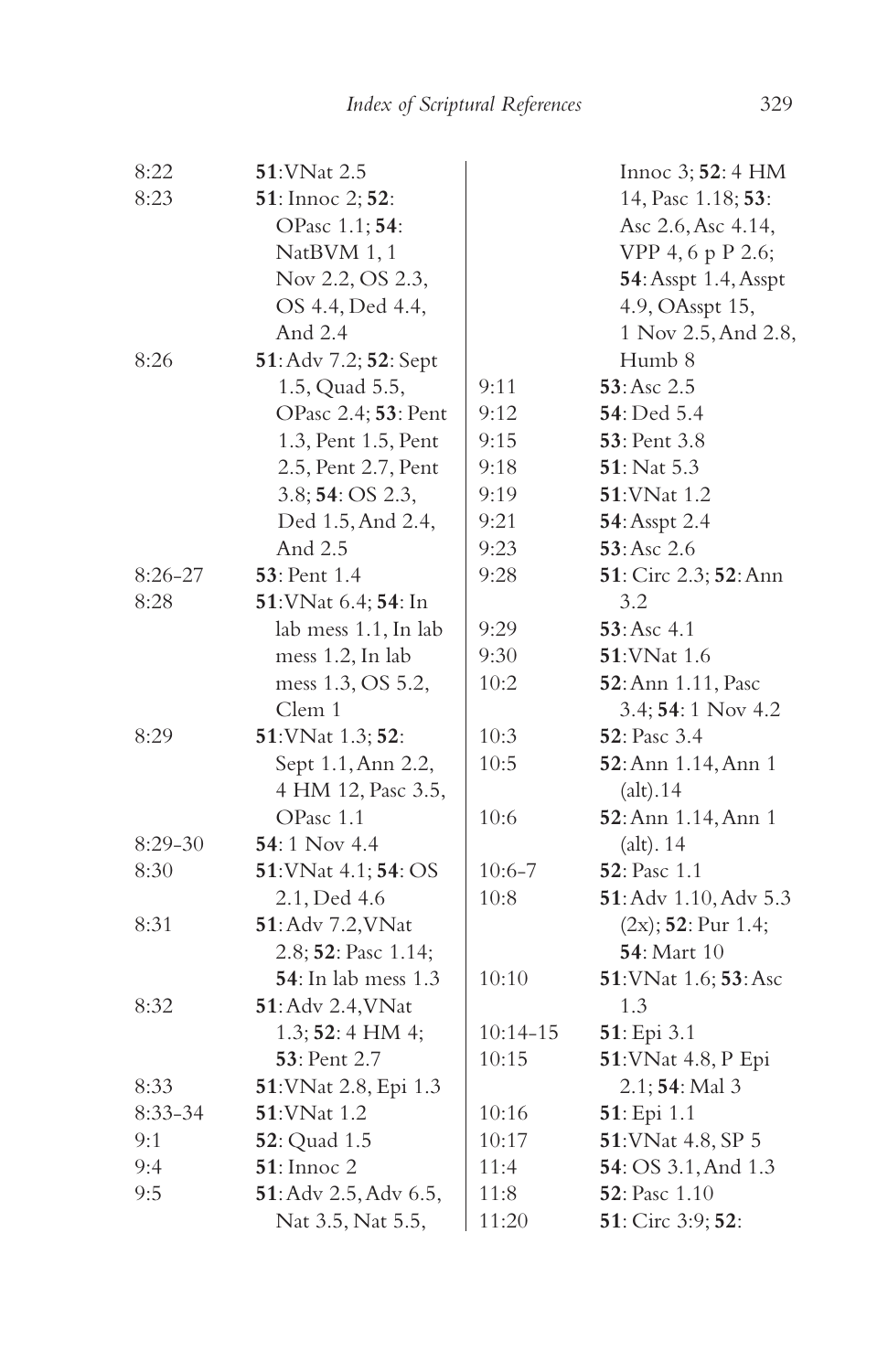|            | Quad 2.1; 54:          |       | 3.3; 53: Asc 1.1; 54:         |
|------------|------------------------|-------|-------------------------------|
|            | NatBVM 8               |       | OAsspt 6, OS 1.1              |
| 11:33      | 51: VNat 4.1; 54: 1    | 14:5  | <b>51</b> : Nat 1.2, Nat 1.5; |
|            | Nov 5.9, 1 Nov         |       | 54:1 Nov 3.1, OS              |
|            | 5.11                   |       | 1.8                           |
| 11:34      | 51: Adv 1.2, Nat 3.3,  | 14:9  | 53: Asc 6.3                   |
|            | Circ 3.5; 52: Ann      | 14:17 | 52: Pur 2.3; 54: OS           |
|            | 2.2; 54: NatBVM        |       | 2.3, And 1.9                  |
|            | 10, Ded 5.7            | 15:4  | 53: PP 2.2; 54: In lab        |
| 11:36      | 52: Sept 1.1; 53: Pent |       | mess 1.1                      |
|            | 3.2                    | 15:8  | 51: VNat 6.4; 54:             |
| 12:1       | 52: Pur 2.1, Pur 3.2,  |       | Mich 1.3                      |
|            | Pur 3.3; 53: Asc 4.9   | 15:13 | 52: Sept 1.2                  |
| 12:2       | 51: Nat 1.5; 54: 1     | 15:19 | 52: Sept 1.2                  |
|            | Nov 5.5                | 15:30 | 53: Asc 4.9                   |
| 12:3       | 51: VNat 5.2; 54:      | 16:4  | 51: VNat 6.11                 |
|            | Asspt 3.7              | 16:20 | 51: Adv 7.2; 53: 6 p P        |
| 12:4       | 52: Sept 2.3           |       | 2.5(2x)                       |
| 12:6       | 51: SP 7; 52: Sept 2.3 | 16:23 | <b>52</b> : Quad 3.1          |
| 12:10      | 52: Pur 2.3            | 16:27 | 53:Asc 6.15                   |
| 12:11      | 52: Ann 3.9; 53: Asc   |       |                               |
|            | 6.7; 54: And 1.9       |       | First Corinthians (1 Cor)     |
| 12:15      | 52: Quad 2.3; 54: And  | 1:4   | $52:$ Ann $1.6$               |
|            | 1.1                    | 1:7   | 54: OS 4.5, Mart 11           |
| 12:16      | 54: Mich 1.5           | 1:10  | 54: Mich 1.5                  |
| 12:17      | 51: Circ 2.5; 52:      | 1:12  | 53: PP 3.6                    |
|            | Quad 4.2, Ben 10       | 1:18  | 51: Adv 7.2; 52: Pasc         |
| 12:19      | 51: Adv 1.2; 52: Ann   |       | 1.13; 54: Asspt 4.1,          |
|            | 3.6                    |       | And 2.7                       |
| 12:21      | 52: 4 HM 9; 53: 6 p P  | 1:19  | 53: Asc 4.4, Asc 4.5          |
|            | 3.3                    | 1:20  | 52: Ann 1 (alt). 10; 54:      |
| 13:1       | 51: Adv 3.4; 53: Asc   |       | OS 4.5                        |
|            | 4.2                    | 1:21  | 51: Adv 7.2, Epi 1.5;         |
| 13:10      | 54: And 1.5            |       | 52: Pasc 3.6; 53: Asc         |
| 13:12      | 51: Nat 5.5, P Epi     |       | 4:6                           |
|            | 2.7; 53:VPP 1          | 1:22  | 52: Pasc 1.4 (2x)             |
| $13:12-13$ | 51: VNat 5.2           | 1:23  | 52: Pasc 1.13                 |
| 13:13      | 52: Pasc 1.16; 54: Ded | 1:24  | 51: Adv 7.2, Nat 1.3,         |
|            | 1.2                    |       | Nat 3.1, Epi 1.7;             |
| 13:14      | 51: VNat 5.5, Epi      |       | <b>52</b> : Ben 3, Palm       |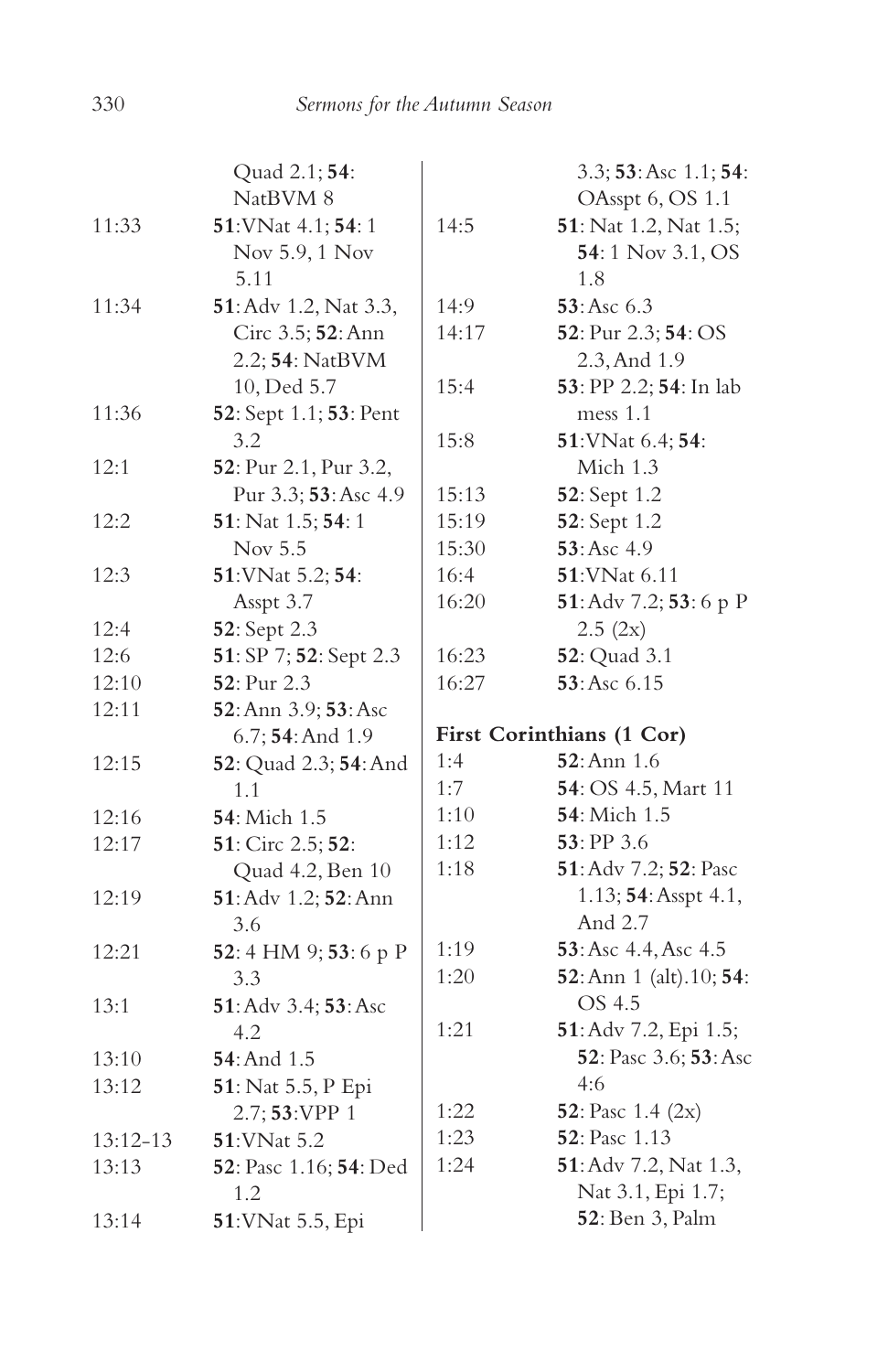|          | 3.2, Pasc 1 (alt).10;        | 2:13      | 51: Innoc 2; 52: Ann                     |
|----------|------------------------------|-----------|------------------------------------------|
|          | 53: Asc 3.1, Asc 4.2,        |           | 1 (alt).11, Palm 1.2;                    |
|          | Asc 6.10; 54: Asspt          |           | $54:OS$ 1.1                              |
|          | 5.6, Mart 8                  | 2:14      | 51: Nat 3.3; 52: Ann                     |
| 1:25     | 52:4 HM 4                    |           | 2.4; 54: OAsspt 6                        |
| 1:26     | <b>51</b> : Nat 3.5          | 2:15      | 52: Palm 2.2                             |
| 1:27     | 53:Asc 4.4                   | 2:16      | 54: OS 4.2                               |
| 1:30     | 51: Adv 5.1, VNat            | $3:1-3$   | <b>54</b> : Mich 1.6                     |
|          | 5.3, OEpi 5; 52:             | 3:3       | <b>54</b> : Mich 1.6, Mich               |
|          | Pur 1.3, Ann 3.10,           |           | 2.2                                      |
|          | 4 HM 13; 54:                 | 3:9       | 51: SP 4; 52: Quad 1.1                   |
|          | NatBVM 3, Ded 3.1            | 3:10      | 51: SP 7                                 |
| 1:31     | 52: OPasc 1.2; 54: In        | $3:16-17$ | 54: Ded 5.8                              |
|          | lab mess 3.7, Ded            | 3:17      | 52: Pur 1.4; 54: Ded                     |
|          | 5.7                          |           | 4.3                                      |
| 2:2      | 51: VNat 4.7, P Epi          | 3:18      | 51: Epi 1.5; 54: Asspt                   |
|          | $2.1; 54:1$ Nov 1.2,         |           | 3.4                                      |
|          | 1 Nov 5.3                    | 3:19      | 51: Adv 2.1, Nat 1.5,                    |
| 2:3      | <b>52</b> : Sept 1.1         |           | Nat 3.1; 52: Ben                         |
| 2:4      | <b>51</b> : Adv 2.1          |           | 12, Pur 1.4                              |
| 2:6      | 51: P Epi 2.1                | 4:2       | <b>52</b> : Pasc 1 (alt).14; <b>54</b> : |
| $2:6-8$  | $53:$ PP $1.5$               |           | Asspt 3.5, Asspt 3.6,                    |
| 2:8      | 51: Adv 3.3; 52: 4           |           | And 1.3                                  |
|          | HM 10, Pasc 1.12;            | 4:3       | $54:$ Abb 6                              |
|          | <b>54</b> : 1 Nov 5:11       | $4:3-4$   | $53:$ JB 3                               |
| 2:9      | 51: VNat 3.10, VNat          | 4:4       | 54: Abb $6(2x)$                          |
|          | 4.8, Nat 2.6; 53:            | 4:5       | 51: Adv 4.2, VNat                        |
|          | Asc 4.14; 54: Asspt          |           | 5.3; 54: OS 2.4, OS                      |
|          | 1.4, Mich 1.1, Ded           |           | 3.4, OS 5.4, Ded                         |
|          | 4.6, OS 4.3                  |           | 4.6                                      |
| $2:9-10$ | 54: Mart 11                  | 4:9       | 51: VNat 2.5; 52: Ben                    |
| 2:10     | 51: Circ 3.5; 53: Pent       |           | 9                                        |
|          | 2.8; 54: 1 Nov 5.8,          | 4:12      | 52: Ann 3.6                              |
|          | 1 Nov 5.9                    | 4:13      | <b>54</b> : NatBVM 8                     |
| 2:12     | 51: Circ 3.2; 52: Ann        | 4:15      | 53: PP 3.6                               |
|          | 3.9; 53: 6 p P 2.5;          | 4:16      | <b>54</b> : Mart 1                       |
|          | <b>54</b> : In lab mess 1.1, | 5:7       | 52: Ann 2.5, Pasc 1.13                   |
|          | In lab mess 3.5,             | 5:8       | <b>51</b> : Adv 1.4, Adv 2.2;            |
|          | Ded 6.1, Ded 6.2,            |           | 52: Pasc 1.13                            |
|          | And 2.4                      | 5:12      | <b>52</b> : Pasc 1.18                    |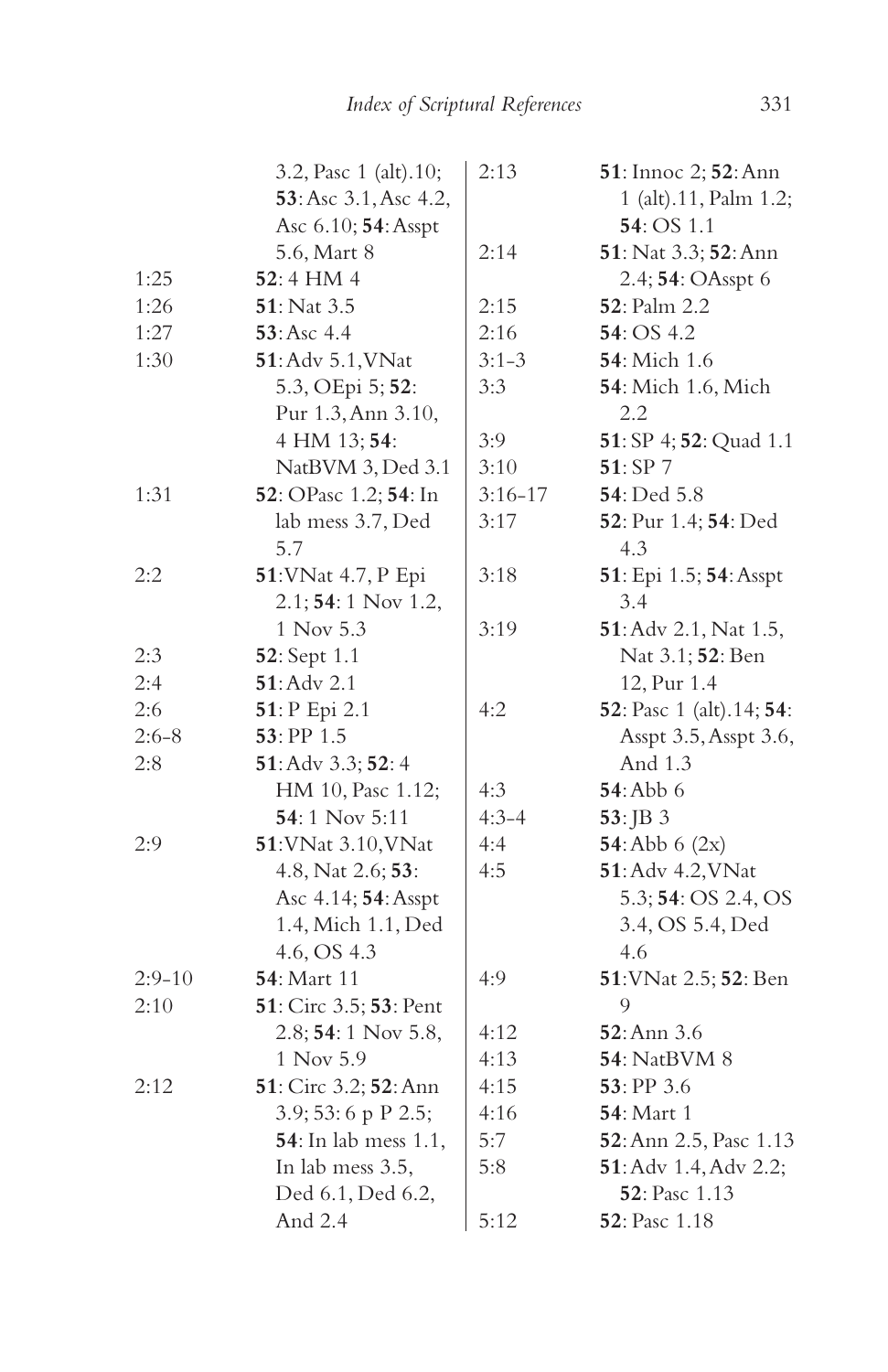| 5:20        | 52: Pasc 1.6              | 9:26        | 51: VNat 2.8, Epi 2.4; |
|-------------|---------------------------|-------------|------------------------|
| 5:23        | <b>52</b> : Pasc 1.6      |             | 53: PP 2.1             |
| 6:3         | <b>52</b> : Ben 11        | $9:26 - 27$ | 54: Asspt 2.3, OS 2.2  |
| 6:11        | 51: VNat 5.2; 53: PP      | 9:27        | 51: Adv 3.6, Epi 3.6;  |
|             | 3.1; 54: Ded 4.3          |             | 52: OPasc 1.7; 54:     |
| 6:15        | 51: Adv 6.1, VNat         |             | 1 Nov 2.2, Clem 6,     |
|             | 2.7, SP 2; 52: Quad       |             | And 2.7                |
|             | 1.2, Pasc 2.11; 54:       | 10:5        | 54:1 Nov 2.5           |
|             | Ded 1.1, Mal 3            | $10:9 - 10$ | <b>54: Abb 4</b>       |
| $6:15-19$   | 54: Ded 5.8               | 10:12       | 52: Sept 1.1; 54: In   |
| 6:16        | 51: P Epi 2.3             |             | lab 3.8, Abb 2, OS     |
| $6:16 - 17$ | 510: Nat 2.6; 54: 1       |             | 2.2                    |
|             | Nov 5.5                   | 10:13       | 51: Adv 1.5, Innoc     |
| 6:17        | 52: Ben 12, Ann 3.8,      |             | 3, P Epi 2.6; 53: Asc  |
|             | OPasc 1.8; 54:            |             | $6.14$ , JB $8$        |
|             | Asspt 5.11, Mich          | 10:17       | 53:6 p P 1.4; 54:      |
|             | 2.4, 1 Nov 5.2, OS        |             | Mich 1.5               |
|             | 3.3, Ded 1.7              | 10:31       | 53:Asc 1.1             |
| 6:18        | 51: Nat 4.2; 52: Pasc     | 11:3        | 51: P Epi 2.1          |
|             | 2.11                      | 11:20       | 54: And 2.7            |
| 6:19        | 54: Ded 1.1               | 11:22       | <b>54</b> : Humb 4     |
| 6:20        | 54: Asspt 3.1, OS 3.3,    | 11:20-22    | $53:$ JB 1             |
|             | Clem 3                    | 11:26       | 51: VNat 6.6; 54: OS   |
| 6:20        | <b>52</b> : Palm 1.4      |             | 4.6                    |
| 7:3         | 54: OS 1.11               | 11:27       | 52: OPasc 2.4          |
| 7:7         | 54: In lab 2.2            | 11:29       | <b>52</b> : Pasc 1.17  |
| 7:24        | <b>52</b> : Palm 2.6      | 11:30       | <b>52</b> : Pasc 1.17  |
| 7:26        | 54: Abb 5                 | 11:31       | 51: Adv 3.7            |
| 7:31        | 53: Pent 3.4, 4 p P 4     | 12:3        | 53:6 p P 1.3; 54:      |
| 7:34        | 54: NatBVM 10             |             | Mich 1.6               |
| 7:40        | 51: Epi 1.3; 52: Pasc 3.4 | 12:4        | 51: Adv 7.1; 53: Pent  |
| 8:1         | 51: Adv 5.2; 53: Asc      |             | $1.3; 54:1$ Nov $5.5$  |
|             | 4.4, Asc 4.5; 54: OS      | 12:7        | 53: Pent 1.2; 54: Mal  |
|             | 4.5                       |             | 4                      |
| 9:9         | 51: Adv 1.4; 54: Ded      | 12:11       | 53: Pent 1.2           |
|             | 6.1                       | 12:23-24    | 53: Asc 2.4            |
| 9:17        | 51: SP 8; 54: Asspt 3.4   | 12:31       | 52: Pasc 4.2           |
| 9:22        | 51: VNat 5.6; 54:         | 13:1        | 54: Asspt 1.3          |
|             | OAsspt 2                  | 13:3        | 51: Nat 2.6; 52:       |
| 9:24        | 54: Asspt 5.9, OS 5.2     |             | OPasc 1.6; 54: Mich    |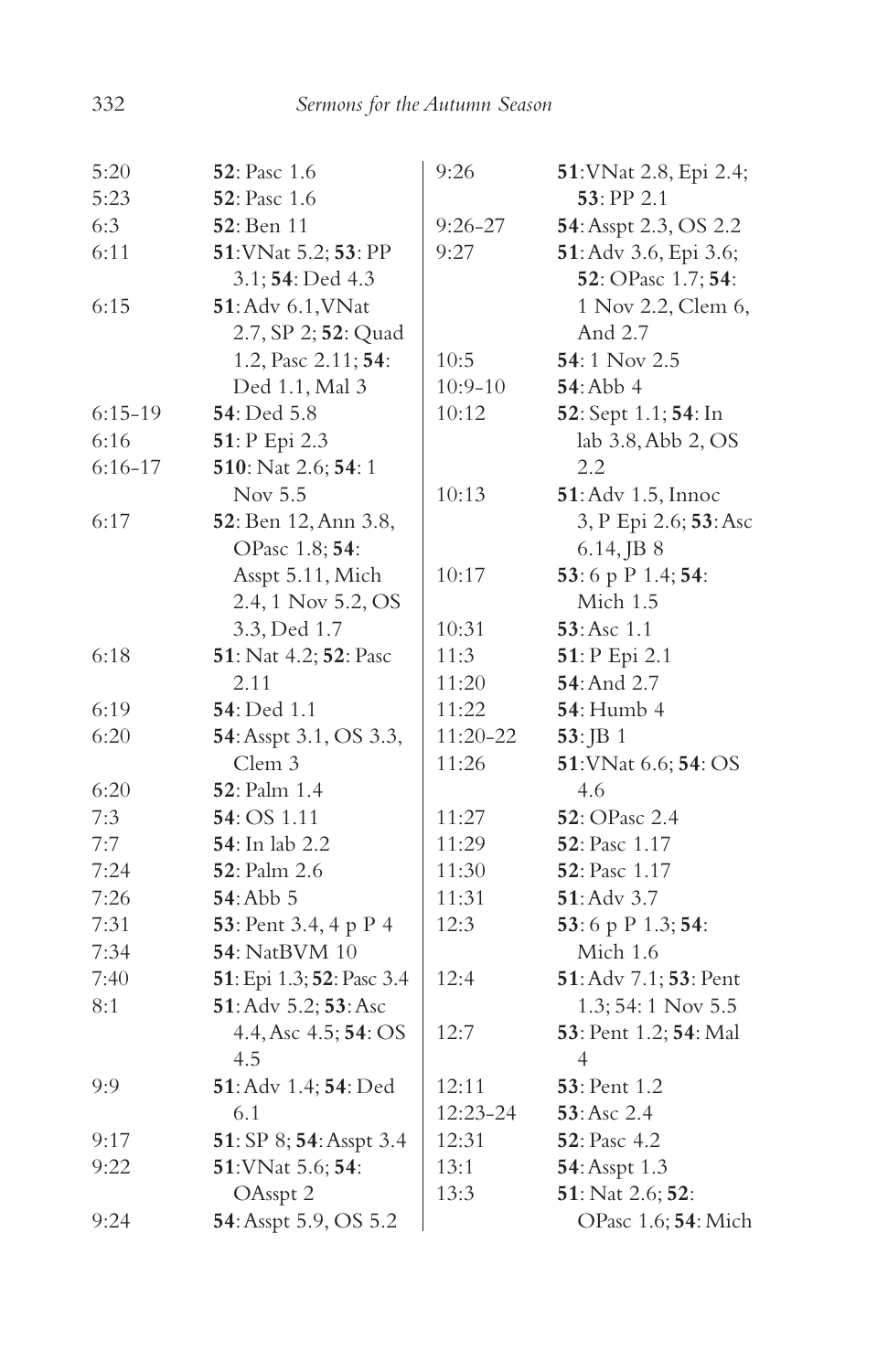|         | 2.1, And 2.2               | 15:25    | 51: Nat 2.6                |
|---------|----------------------------|----------|----------------------------|
| 13:4    | 52: 4 HM 9, Pasc 2.8;      | 15:26    | 51: VNat 2.7, Nat          |
|         | <b>54</b> : And 1.9        |          | 1.4; 52: Ann 1.12;         |
| 13:5    | 51: Nat 1.5; 52: 4         |          | 54:1 Nov 2.2,              |
|         | HM 8; 54: Asspt            |          | 1 Nov 5.1, Mal 4,          |
|         | 1.3, Asspt 5.13            |          | Humb 1                     |
| 13:6    | 52: Pasc 2.8               | 15:28    | 51: VNat 5.7; 54:          |
| 13:7    | 54: Asspt 4.2, Asspt       |          | Asspt 5.5                  |
|         | 5.13                       | 15:32    | 51: Adv 3.3, VNat 3.5      |
| 13:8    | 52:4 HM 8, OPasc           | 15:34    | 52: Pur 1.2; 54:           |
|         | 1.8; 54: 1 Nov 3.4,        |          | NatBVM 14                  |
|         | And 1.9                    | 15:40    | <b>54</b> : Mart 5         |
| 13:9    | 53: Pent 1.1; 54: In       | 15:41    | 54:1 Nov 2.3               |
|         | lab mess 3.6               | 15:44    | 52: Ben 8, Ben 9; 53:      |
| 13:9-12 | 52: Sept 1.1               |          | Asc 6.2, Pent 1.6          |
| 13:10   | 51: VNat 3.5; 54:          | 15:45    | 51: VNat 6.3               |
|         | In lab mess 3.6,           | 15:45-46 | 52: Ann 1 (alt).7          |
|         | NatBVM 3                   | 15:46    | 52: Palm 1.1               |
| 13:12   | 51: VNat 5.3; 53: Asc      | 15:47    | <b>54</b> : Ded 6.3        |
|         | 3.3, Asc 4.2; 54: OS       | 15:49    | 51: Adv 5.3                |
|         | 1.13, OS 4.3               | 15:50    | 52: OPasc 1.8; 53: PP      |
| 14:15   | 51: Nat 4.1; 53: 4 p P     |          | 2.6                        |
|         | 3                          | 15:52    | $51:$ Adv $1.2$            |
| 14:19   | 53:4 p $P$ 4               | 15:53    | 51: VNat 4.4; 54: 1        |
| 14:33   | 53: Asc 5.1; 54: OS        |          | Nov 2.2, OS 4.6            |
|         | 1.4                        | 15:54    | 51: VNat 3.2; 54: Mal      |
| 15:2    | <b>54</b> : Asspt 6        |          | 3, Humb1                   |
| 15:3    | $51:$ Adv 4.7              | 15:55    | 52: Pasc 1.1; 54: Mal 4    |
| 15:8    | 51: VNat 6.11              | 15:56    | 52: Ann 1 (alt). 14        |
| 15:9    | 53: PP 3.1                 |          |                            |
| 15:10   | 53: Pent 1.5, 6 p P        |          | Second Corinthians (2 Cor) |
|         | 2.4; 54: In lab mess       | 1:3      | 52: Ann 1 (alt).9; 54:     |
|         | 3.5                        |          | OS 1.2, OS 1.10,           |
| 15:19   | 53:6 p P 1.2               |          | Ded 5.4, Ded 6.2,          |
| 15:20   | 51: Nat 1.4; 52: Pasc      |          | Mart 4                     |
|         | 1.8, Pasc 1 (alt).6        | $1:3-4$  | <b>51</b> : Nat 5.1        |
| 15:22   | 51: Adv 1.4, P Epi 1.3     | 1:5      | 51: Adv 5.1, Epi 1.1       |
| 15:23   | <b>52</b> : Pasc 1 (alt).6 | $1:5-6$  | 51: VNat 4.1               |
| 15:24   | 51: VNat 2.7, Circ         | 1:6      | $51:$ Nat 3.5              |
|         | 1.5; 52: Palm 2.7          | 1:7      | 53: Asc 6.7                |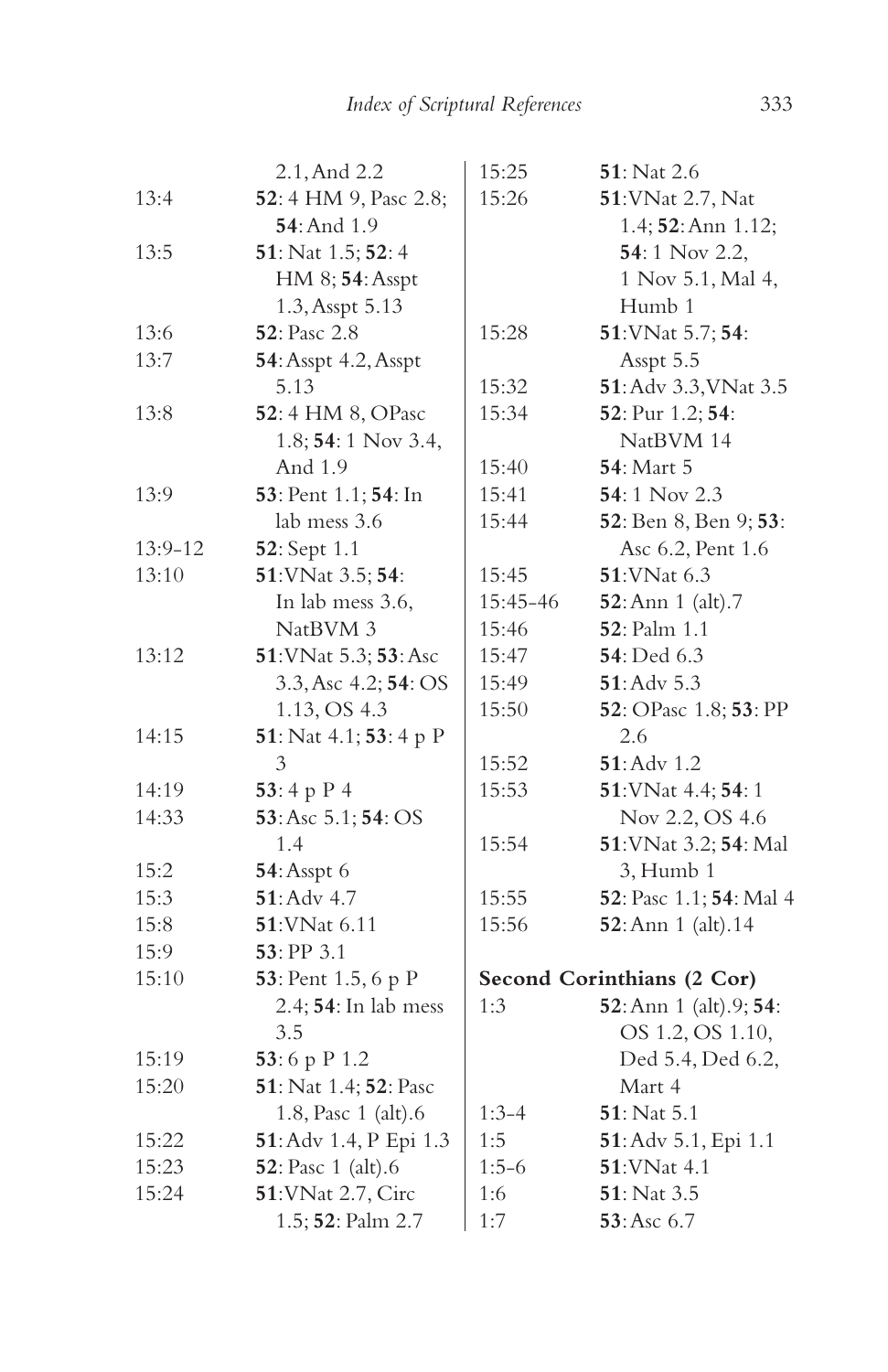| 1:9       | <b>54</b> : Humb 3          | 5:4       | 51: VNat 3.5; 54: Mal        |
|-----------|-----------------------------|-----------|------------------------------|
| 1:12      | 51: Adv 4.2; 52: Ann        |           | 3                            |
|           | 1.1, Ann 1.5; 54:           | 5:6       | <b>54</b> : In lab mess 3.5, |
|           | Asspt 5.1, OS 2.3,          |           | NatBVM 1, Mart               |
|           | VAnd 1                      |           | 17                           |
| 2:3       | <b>54</b> : Humb 7          | 5:7       | 51: VNat 4.8; 54:            |
| 2:7       | 51: VNat 3.5                |           | NatBVM 13,                   |
| 2:10      | 53:VPP 4                    |           | NatBVM 17                    |
| 2:11      | 51: Circ 3.6; 54: 1         | 5:13      | 52: Ben 9                    |
|           | Nov 5.11                    | 5:15      | 53: Asc 6.9, PP 3.5          |
| $2:14-15$ | <b>52</b> : Quad 1.4        | 5:16      | 51: P Epi 2.1; 53: Asc       |
| 2:15      | 53: Asc 2.5                 |           | 6.12; 54: Mart 10            |
| 2:16      | <b>52</b> : Pasc 1.13, Pasc | 5:17      | 51: Adv 5.3; 54: Asspt       |
|           | $2.3; 54:$ And $1.5$        |           | 5.2                          |
| 3:3       | 54: Ded 1.4                 | 5:19      | 52:4 HM 2                    |
| 3:5       | 54: OAsspt 1                | 5:21      | 52:4 HM7                     |
| 3:6       | 51: P Epi 1.3; 53: 4 p      | 6:5       | <b>53</b> : Pent 2.6         |
|           | $P_3$                       | 6:7       | 52: Sept 1.5; 54: Mal 7      |
| 3:10      | 53: Asc 2.4                 | 6:10      | $53:$ JB 7                   |
| $3:15-16$ | 53: Asc 6.10                | $6:12-13$ | 54: Ded 5.4                  |
| 3:17      | 54: Asspt 3.1, OAsspt       | $6:14-15$ | 52: Pasc 1.16; 54:           |
|           | 9, Mart 3                   |           | Mich 1.6, OS 5.11            |
| 3:18      | 53: Asc 4.9; 54: Asspt      | $6:14-16$ | 53: Asc 6.13                 |
|           | 3.5, Mart 6                 | 7:4       | 53: Asc 6.7; 54: In lab      |
| 4:1       | 52: Pur 1.3                 |           | mess 3.1, And 1.3            |
| 4:4       | 51: Nat 2.4                 | 7:5       | 52: Ann 1.6, Ann 1           |
| 4:7       | 51: Adv 3.6; 54: In lab     |           | (alt).9; 54: OS 5.3          |
|           | mess 3.7, NatBVM            | $7:8-10$  | <b>52</b> : Quad 1.4         |
|           | 17                          | 7:10      | 52: Quad 2.3, Ben 12;        |
| 4:11      | <b>52</b> : Palm 1.1        |           | <b>54</b> : Mal 8            |
| 4:15      | <b>53</b> : Pent 3.4        | 7:15      | 52: Sept 1.1                 |
| 4:17      | 52: Sept 1.4; 54: OS        | 8:2       | 54: Mal 5                    |
|           | 5.4, Ded 4.6                | 8:9       | 52: Pasc 3.1; 54: Asspt      |
| 4:18      | 51: VNat 6.8; 53: JB        |           | 4.1                          |
|           | $1; 54$ : In lab mess       | 8:18      | 51: Nat 4.2; 54: OS 1.2      |
|           | 3.6, In lab mess 3.7,       | 8:21      | 51: VNat 5.4                 |
|           | Ded 4.2, Humb 6             | 9:2       | 53:6 p P 1.1                 |
| 5:1       | 51: VNat 2.2; 54:           | 9:7       | 51: Nat 1.7; 52: Pur         |
|           | Asspt 3.1, Ded 1.6,         |           | 23, Quad 3.1; 54:            |
|           | Ded 2.1                     |           | And 2.2                      |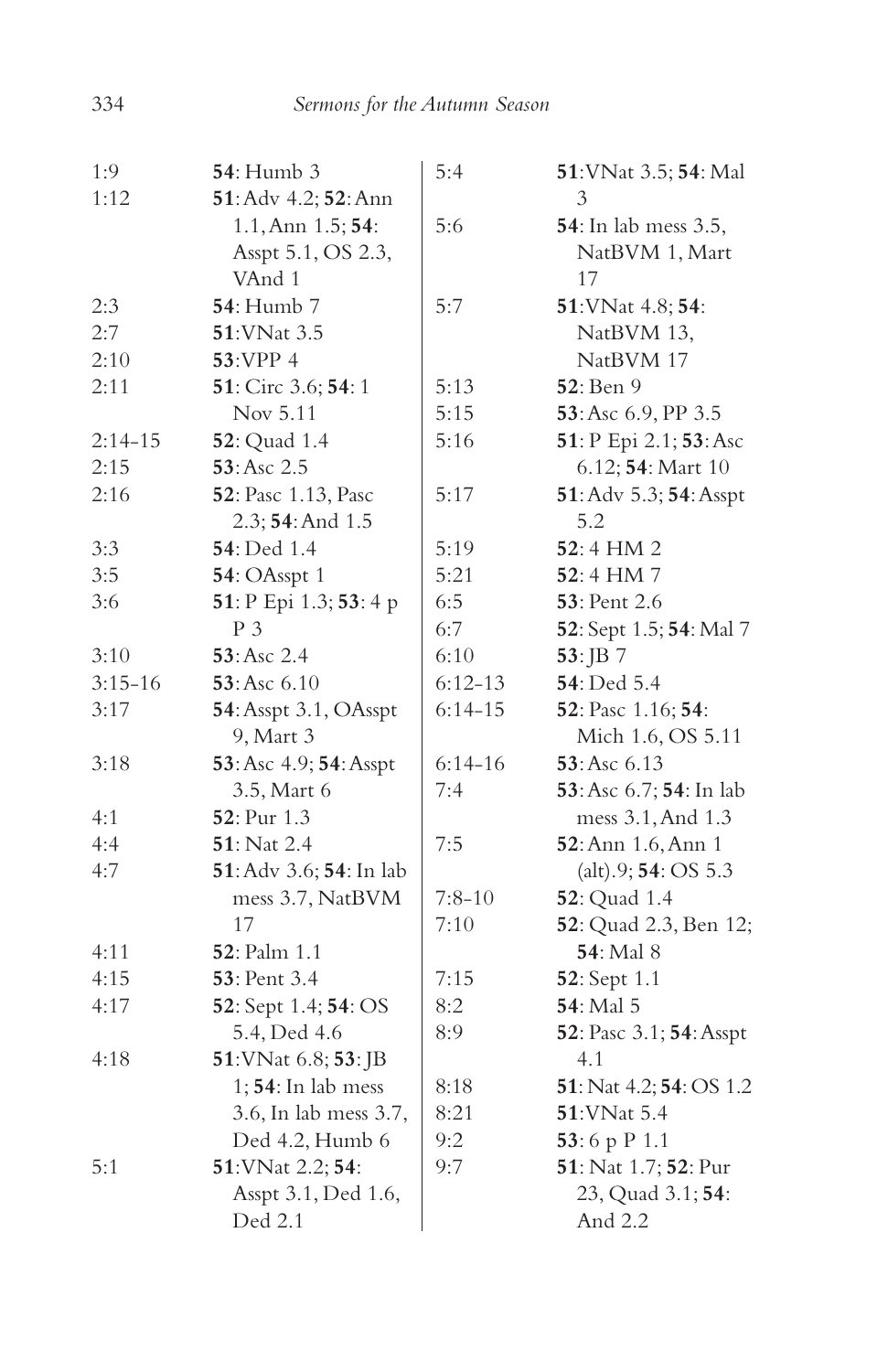| 10:1            | 51: SP 8              | 2:9         | <b>54</b> : Mal 2       |
|-----------------|-----------------------|-------------|-------------------------|
| 10:5            | 54:1 Nov 2.4          | 2:20        | 51: Nat 1.8; 52: Quad   |
| 10:7            | 53: JB 1, PP 25       |             | 6.2, Pasc 1.14; 54:     |
| 10:18           | 52: Pasc 3.2; 54: OS  |             | OS 5.3                  |
|                 | 2.3                   | 3:3         | 52: Ann 3.9; 54: Mich   |
| 11:2            | 51: Circ 2.4          |             | 2.1                     |
| 11:3            | 52: Pasc 1.3          | 3:5         | 53: Pent 1.2            |
| 11:13           | 54: Mal 3             | 3:11        | 51: VNat 6.4, VNat      |
| 11:14           | 51: Circ 3.11; 54:    |             | 6.10; 52: Quad 5.5,     |
|                 | Asspt 2.9             |             | OPasc 1.2               |
| 11:23           | 51: Adv 6.5; 53: Asc  | 3:20        | 54: Asspt 5.9           |
|                 | 2.1                   | 3:29        | 51: VNat 2.1            |
| 11:26           | 52: Sept 1.5          | 4:4         | 51: Adv 1.9, Nat 5.1,   |
| 11:27           | 51: Adv 6.5; 53: Pent |             | Circ 2.2, Circ 3.4,     |
|                 | 2.6, VPP 4 54: In     |             | OEpi 3; 52: 4 HM        |
|                 | lab mess 2.1          |             | 6                       |
| 11:28           | 54: Asspt 3.6         | 4:5         | 51: Innoc 2; 52: Ann    |
| 11:29           | 54: OS 1.14           |             | 2.2; 54: In lab mess    |
| 12:2            | 52: Quad 6.3, OPasc   |             | 3.3                     |
|                 | 2.2; 53: Asc 2.6      | 4:13        | 53: Asc 2.4, Asc 4.6    |
|                 | $(2x)$ , Asc 6.14, PP | 4:14        | 54: Mal 1               |
|                 | 1.2; 54: Mich 1.1     | 4:19        | 51: VNat 6.11           |
| $12:2 - 4$      | 54: And 1.4           | 4:20        | 53:6 p P 1.1            |
| 12:4            | 52: Ann 1.10; 54: Ded | $4:22 - 24$ | 52: Palm 3.2            |
|                 | 1.6                   | 4:26        | 53: Asc 6.4, Asc 6.5;   |
| 12:6            | $51:$ Adv $1.7$       |             | 54: Ded 4.1             |
| 12:19           | 53: Asc 4.2           | 4:30        | 52: Palm 3.2; 53: Asc   |
| 12:21           | 53: PP 1.2            |             | 6.13                    |
| 13:3            | 53: JB 2; 54: In lab  | 5:6         | 52: Pasc 2.1, Pasc 2.2; |
|                 | mess 3.4, Ded 1.2     |             | 53: Asc 1.3; 54:        |
| 13:7            | 53: Pent 1.3          |             | Asspt 5.6               |
|                 |                       | 5:11        | 52: Pasc 1.13           |
| Galatians (Gal) |                       | 5:13        | 51: Adv 3.2; 53: Asc    |
| 1:4             | 51: Adv 4.7, VNat     |             | 1.2                     |
|                 | 2.2, Circ 3.6; 52:    | 5:16        | 52: Pur 1.4; 54: In lab |
|                 | Quad 6.1; 53: Asc     |             | mess 3.6                |
|                 | 3.9, Asc 4.7, Asc     | 5:17        | 52: Ann 1.6, Ann 2.5;   |
|                 | 6.10, 6 p P 1.1, 6 p  |             | 53: Rog 2, Asc 3.7,     |
|                 | P 2.5 $(2x)$ ; 54:    |             | Asc 6.5, 6 p P 2.5;     |
|                 | Mich 2.1, OS 1.13     |             | 54:1 Nov 2.2            |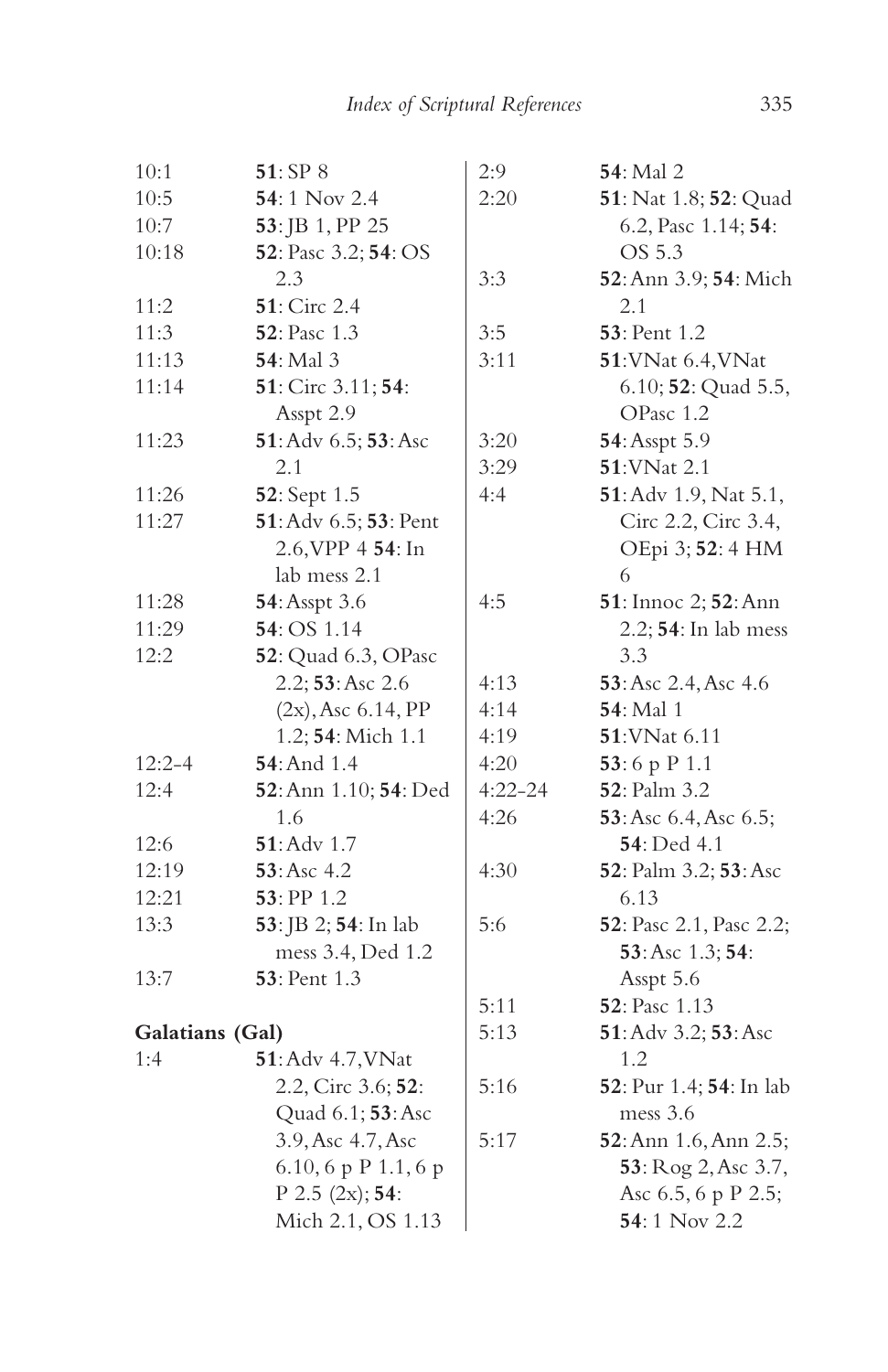| 5:19            | 54: Asspt 5.5          | 2:3  | 52: Pur 1.3, Quad 1.1;   |
|-----------------|------------------------|------|--------------------------|
| 5:22            | 51: VNat 2.7; 52: Pur  |      | 53: Pent 2.1             |
|                 | 2.3, Ann 3.7; 54:      | 2:4  | 51: VNat 2.7, Nat        |
|                 | Asspt 5.5              |      | 5.1; 52: 4 HM 4;         |
| 5:24            | 51: Epi 3.6; 53: 6 p P |      | 53:6 p P 2.2, 6 p P      |
|                 | 2.5                    |      | 2.6                      |
| 5:25            | <b>52</b> : Pur 1.4    | 2:8  | <b>54</b> : Clem 1       |
| 6:1             | 51: Adv 3.3, Adv 7.2;  | 2:10 | 52: Pasc 2.1             |
|                 | 52: Pasc 2.4; 54:      | 2:12 | 51: VNat 5.2; 54: OS     |
|                 | Mal 7                  |      | 1.7                      |
| 6:2             | <b>54</b> : OS 1.14    | 2:14 | 51: VNat 4.9; 52: Pur    |
| 6:3             | 54: NatBVM 14, Abb     |      | 1.2, Ann 1.12; 53:       |
|                 | 4, Ded 5.3             |      | Pent 2.2; 54: Mart       |
| 6:7             | 54: Asspt 2.6, And 2.1 |      | 4, And 1.8               |
| 6:8             | 51: VNat 5.3; 52: Ben  | 2:17 | 53: Pent 2.2             |
|                 | 9; 53: Asc 6.13, JB 7  | 2:18 | 51: Adv 2.4, Adv 2.5     |
| 6:9             | <b>51</b> :Adv 7.1     | 2:19 | 52: Quad 6.4; 54:        |
| 6:14            | 51: VNat 4.7, Circ     |      | In lab mess 3.5,         |
|                 | 3.2; 52: Quad 6.3,     |      | NatBVM 8, Mich           |
|                 | Pasc 1.13; 53: Asc     |      | 1.1, OS 3.4, Mal 5       |
|                 | 4.13                   | 2:20 | 51: OEpi 1               |
| 6:16            | 51: Adv 5.3            | 3:10 | 51: Epi 1.6              |
| 6:17            | <b>54</b> : Humb 5     | 3:13 | 54: Mal 5                |
|                 |                        | 3:15 | <b>53</b> : Pent 2.4     |
| Ephesians (Eph) |                        | 3:17 | 51: Adv 7.2, VNat        |
| 1:3             | $54:1$ Nov 5.5         |      | 6.10; 52: Pur 1.2,       |
| 1:4             | <b>53</b> : Pent 2.1   |      | Pur 1.4 (2x), Ben        |
| 1:5             | 51: Innoc 2; 52: Ann   |      | 4, Ann 1.4, Pasc 2.1,    |
|                 | 2.2                    |      | OPasc 1.4; 54:           |
| 1:6             | 51: VNat 6.6           |      | NatBVM 3,                |
| 1:9             | 52: Ann 1.13, Ann 1    |      | NatBVM 10,               |
|                 | (alt).12               |      | Ded 2.3                  |
| 1:18            | 51: VNat 2.1; 52:      | 3:18 | 54: Asspt 2.1, Asspt 4.8 |
|                 | Quad 1.2; 53: Asc      | 3:19 | 54: NatBVM 18,           |
|                 | 2.6, Asc 6.10; 54:     |      | Mich 1.4                 |
|                 | OS 4.3                 | 4:2  | <b>54</b> : Mal 1        |
| 1:21            | $53:$ PP 1.2           | 4:3  | 52: Pur 2.2, Sept 2.3,   |
| 1:23            | 53: Asc 2.2            |      | Quad 4.2, Ann 1.5,       |
| 2:2             | 51: Nat 1.2; 54: Mart  |      | OPasc 2.2; 54:           |
|                 | $\mathfrak{Z}$         |      | Asspt 5.11, Mich 2.1     |
|                 |                        |      |                          |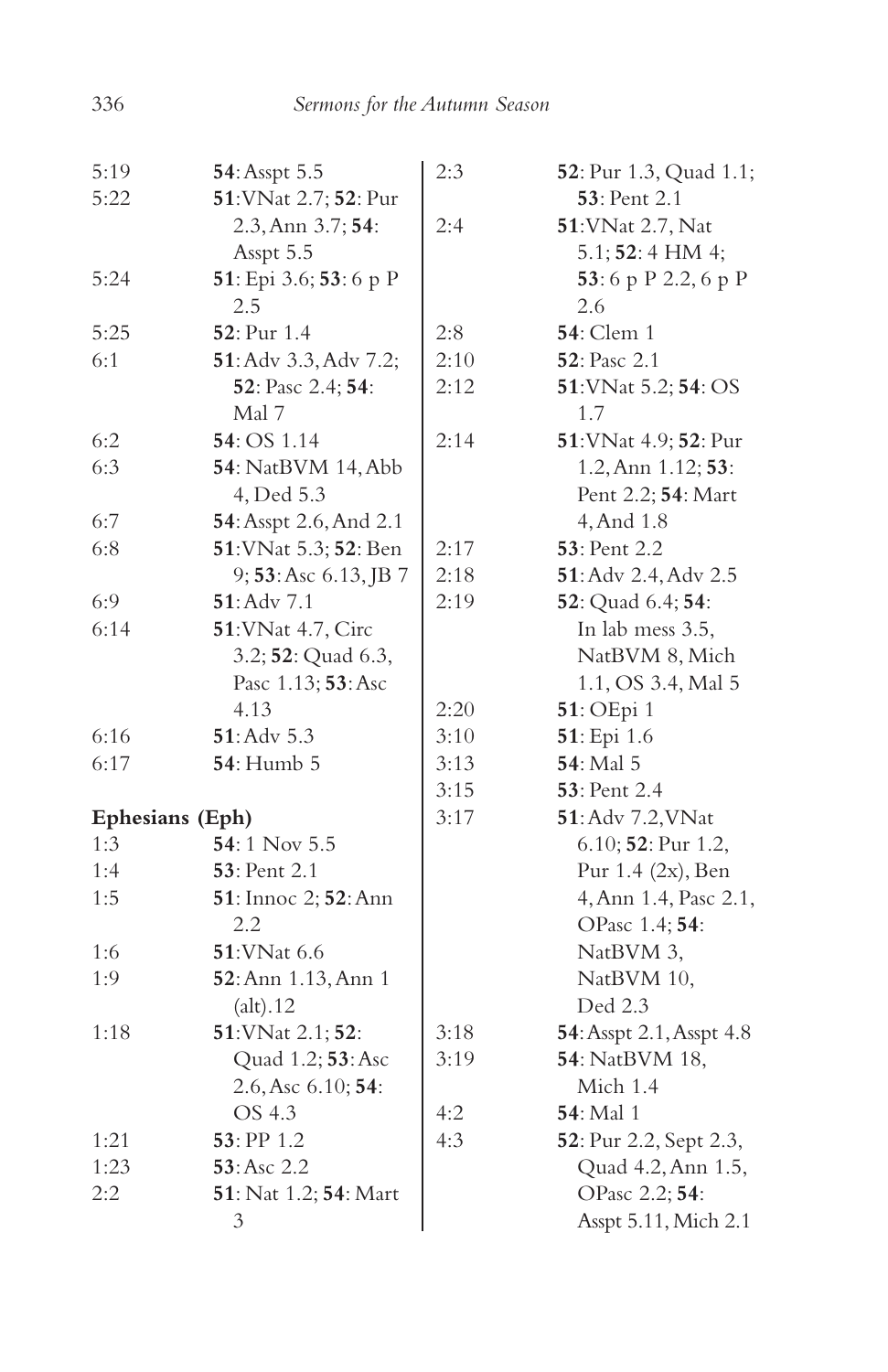| 4:8         | 51: VNat 1.4; 54:               | 6:11               | 54: Ded 3.2                   |
|-------------|---------------------------------|--------------------|-------------------------------|
|             | Asspt 1.2                       | 6:12               | 51: VNat 2.2; 52:             |
| 4:9         | 53: Asc 2.6                     |                    | Pasc 1.3; 53: 6 p P           |
| $4:9-10$    | 53:Asc 4.1                      |                    | 2.5; 54: OS 5.3               |
| 4:10        | 51: Adv 1.6; 53: Asc            | 6:13               | 51: Adv 7.1                   |
|             | 2.1, Asc 2.2, Asc               | 6:14               | 52: OPasc 2.1                 |
|             | 2.3, Asc 2.4, Asc               | $6:15-17$          | 54: Asspt 5.5                 |
|             | 4.3, Asc 4.6, Asc               | 6:16               | 51: P Epi 1.4; 53: 6 p        |
|             | 4.14                            |                    | P 2.5; 54: Asspt 3.5,         |
| 4:13        | 51: Circ 2.3; 52:               |                    | Asspt 4.3                     |
|             | Quad 1.1; 54: Asspt             | $6:16 - 17$        | 54: Ded 2.4                   |
|             | 5.2, Mart 4                     | 6:17               | 52: Quad 2.5                  |
| 4:14        | 53:6 p P 1.3; 54:               |                    |                               |
|             | Asspt 5.12                      |                    |                               |
| 4:15        | 54: Mal 3                       | Philippians (Phil) |                               |
| $4:15 - 16$ | 52: Pasc 1 (alt).8              | 1:11               | 53: Pent 3.8                  |
| 4:16        | 52: Quad 1.2; 54:               | 1:23               | 51: Adv 6.2, VNat             |
|             | Ded 1.7                         |                    | 2.2, VNat 2.3,                |
| 4:20        | 53:VPP 1                        |                    | VNat 4.10; 53: Asc            |
| $4:22 - 24$ | 53: Pent 3.6                    |                    | 3.6, Asc 4.14; 54:            |
| 4:23        | 51: Nat 1.1                     |                    | Clem 2, And 1.1               |
| 4:28        | 54: Asspt 5.9                   | $1:23 - 24$        | <b>54</b> : Mart 17           |
| 4:30        | 51: SP 4; 52: OPasc 2.2         | 1:24               | 53: Asc 6.12                  |
| 5:2         | <b>52</b> : Pasc 1 (alt).3; 53: | 2:2                | 54: And 2.6                   |
|             | Pent 2.7                        | $2:2-3$            | 52: Sept 2.3                  |
| 5:18        | 53: Pent 3.1                    | $2:5 - 7$          | 52: Ben 9                     |
| 5:19        | <b>51</b> : Nat 4.1             | 2:6                | 51: Adv 1.2; 52: OPasc        |
| 5:23        | 54: OS 1.11                     |                    | 2.1;54:OS 4.2                 |
| $5:26 - 27$ | 51: P Epi 1.3                   | $2:6 - 7$          | 51: Nat 1.2; 52: Pasc         |
| 5:27        | 51: P Epi 2.6; 53: JB           |                    | 4.1, OPasc 1.1                |
|             | 11; 54: OS 3.1, OS              | 2:7                | 51: Adv 4.4, VNat             |
|             | 3.2, OS 3.4                     |                    | 4.6, Nat 3.5, Circ            |
| 5:29        | 51: Circ 3.7; 53: Asc           |                    | 3.3; 52: Ann 3.8,             |
|             | $6.13; 54:1$ Nov 2.2,           |                    | Ann 3.10, 4 HM;               |
|             | Clem 2                          |                    | 53: Asc 4.6, Asc              |
| 5:30        | 52: Sept 2.1                    |                    | 6.15; 54: Asspt 4.1,          |
| 5:31        | 51: VNat 6.3, VNat              |                    | NatBVM 3, 1 Nov               |
|             | 6.11; 52: Sept 2.1              |                    | 1.2, OS 1.6, OS 4.2           |
| 5:32        | 51: Adv 1.1, VNat               | $2:7-8$            | 51: Nat 1.1                   |
|             | 6.3; 52: Ann 1 (alt).1          | 2:8                | <b>52</b> : 4 HM 4, Pasc 1.3, |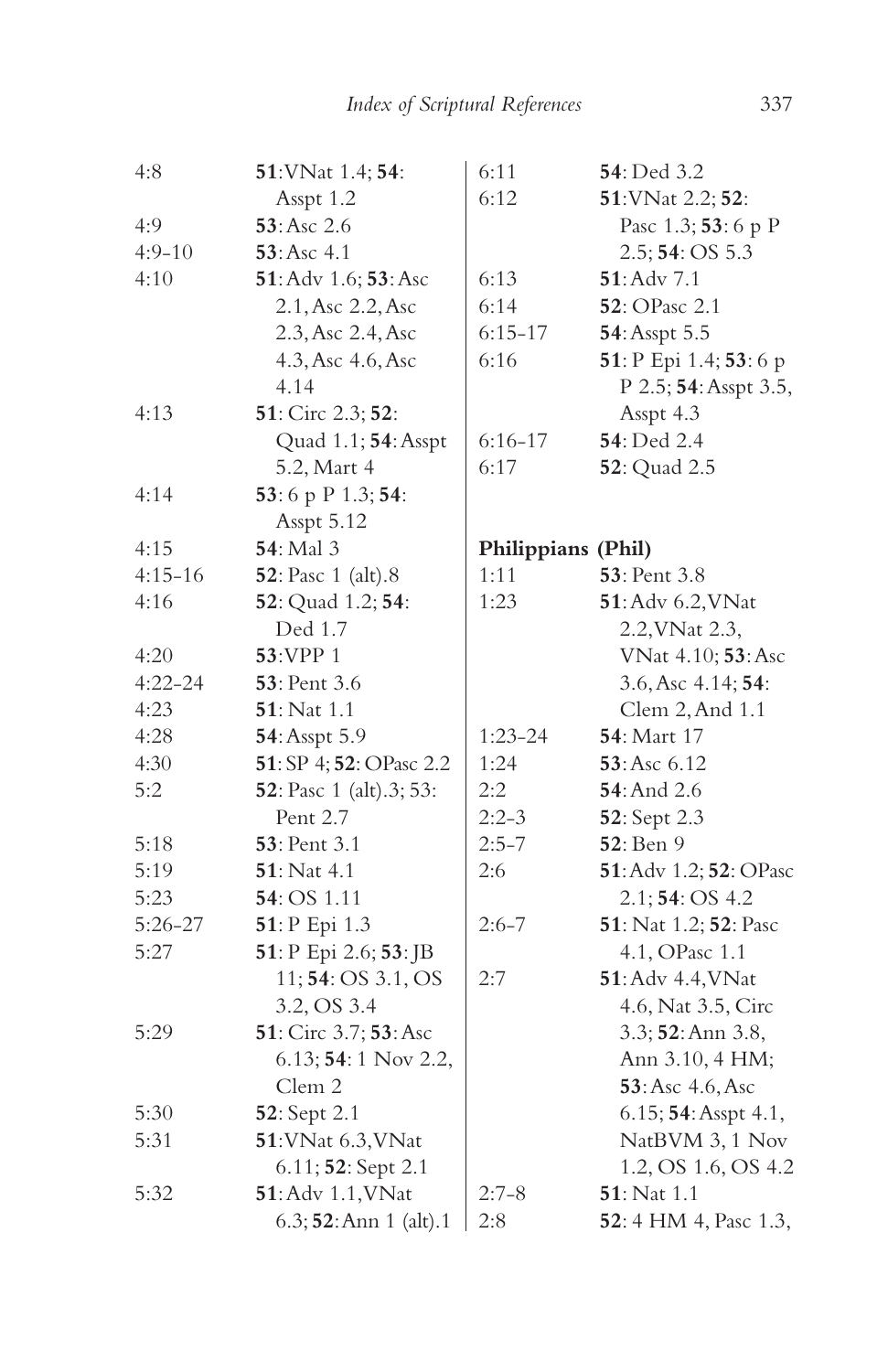|             | Pasc $1$ (alt).3 (2x);       | 4.6              | 51: VNat 4.10            |
|-------------|------------------------------|------------------|--------------------------|
|             | <b>54</b> : Mart 8           | 4:7              | 51: Adv 6.5, VNat        |
| 2:9         | 51: Circ 2.2; 53:            |                  | 2.1, VNat 4.8; 52:       |
|             | Asc $2.6$                    |                  | Ann 1 (alt).14; 53:      |
| $2:9-10$    | 51: Circ 1.4                 |                  | Asc 6.4; 54: 1 Nov       |
| $2:10-11$   | 53: Asc 2.2                  |                  | 5.1, OS 4.3              |
| 2:12        | 54: And 2.6                  | 4:8-9            | 53: Asc 6.6              |
| 2:21        | 51: VNat 6.8, Nat 1.5;       | 4:12             | <b>52</b> : Palm 3.2     |
|             | 54: Asspt 3.5, Abb 6         | 4:13             | 52: OPasc 1.2; 53:       |
| 2:24        | 51: Epi 3.3                  |                  | Asc 5.2, PP 2.4; 54:     |
| 3:3         | <b>54</b> : Mart 6           |                  | Asspt 5.12               |
| 3:6         | <b>54</b> : OS 1.14, Humb 2  |                  |                          |
| 3:8         | <b>54</b> : In lab mess 2.3, | Colossians (Col) |                          |
|             | Clem 1                       | 1:9              | 53: Asc 6.14             |
| 3:13        | 51: VNat 4.8, VNat           | 1:15             | 51: Nat 2.4              |
|             | 6.8, VNat 6.9; 52:           | 1:18             | 51: Nat 1.4; 53: JB 1    |
|             | Pur 2.3; 53: 6 p P           | 1:20             | 52: Pur 1.3; 53: Asc     |
|             | 3.2; 54: In lab mess         |                  | 4.13, PP 1.1; 54:        |
|             | 3.6, OS 5.2, Ded             |                  | OS 1.14, Mart 4          |
|             | 6.3 (2x), And 1.3            | 1:24             | 51: SP 2; 52: Palm       |
| $3:13-14$   | <b>54</b> : In lab mess 1.2, |                  | 3.4; 54: Humb 5          |
|             | OS 2.2, Humb 2               | 2:3              | 51: Adv 1.3; 53: Asc     |
| 3:17        | <b>54</b> : Humb 8           |                  | 2.2; 54: OS 1.7,         |
| 3:18        | 52: Pasc 1.16                |                  | Mart 4                   |
| 3:19        | 51: Adv 3.2                  | 2:4              | 52:5 HM 3                |
| 3:20        | 53: Asc 4.1 (2x); 54:        | 2:9              | 51: VNat 4.1, VNat       |
|             | In lab mess 3.6,             |                  | 4.9, Epi 1.2; 52:        |
|             | NatBVM 9, OS                 |                  | Palm 3.2, 4 HM 2;        |
|             | 5.5, Mart 14                 |                  | 53: Asc 2.2; 54:         |
| $3:20 - 21$ | 51: Adv 4.3, Adv 6.1;        |                  | NatBVM 3                 |
|             | 54:1 Nov 2.2, OS             | 2:13             | <b>53</b> : Pent 1.4     |
|             | 4.6                          | $2:13 - 15$      | <b>54</b> : Mart 4       |
| 3:21        | 51: Nat 5.4; 52: Pasc        | 2:14             | 51: SP 2; 54: OS 4.1,    |
|             | 1.8; 53: Asc 2.4; 54:        |                  | Mal 4                    |
|             | OS 2.5, Humb 1               | $2:14 - 15$      | 53:Asc 2.1               |
| 4:1         | <b>54</b> : Mich 2.1 (2x)    | 2:15             | <b>54</b> : OS 1.15      |
| 4:3         | 54: OS 1.12                  | 2:18             | 51: Epi 2.2; 53: 4 p P 2 |
| 4:4         | 51: VNat 4.1, VNat           | 2:19             | <b>52</b> : Quad 1.2     |
|             | 4.10                         | 3:1              | 51: Adv 1.6; 53: Asc     |
| 4:5         | $51:$ VNat 4.10              |                  | 2.2, Asc 4.14            |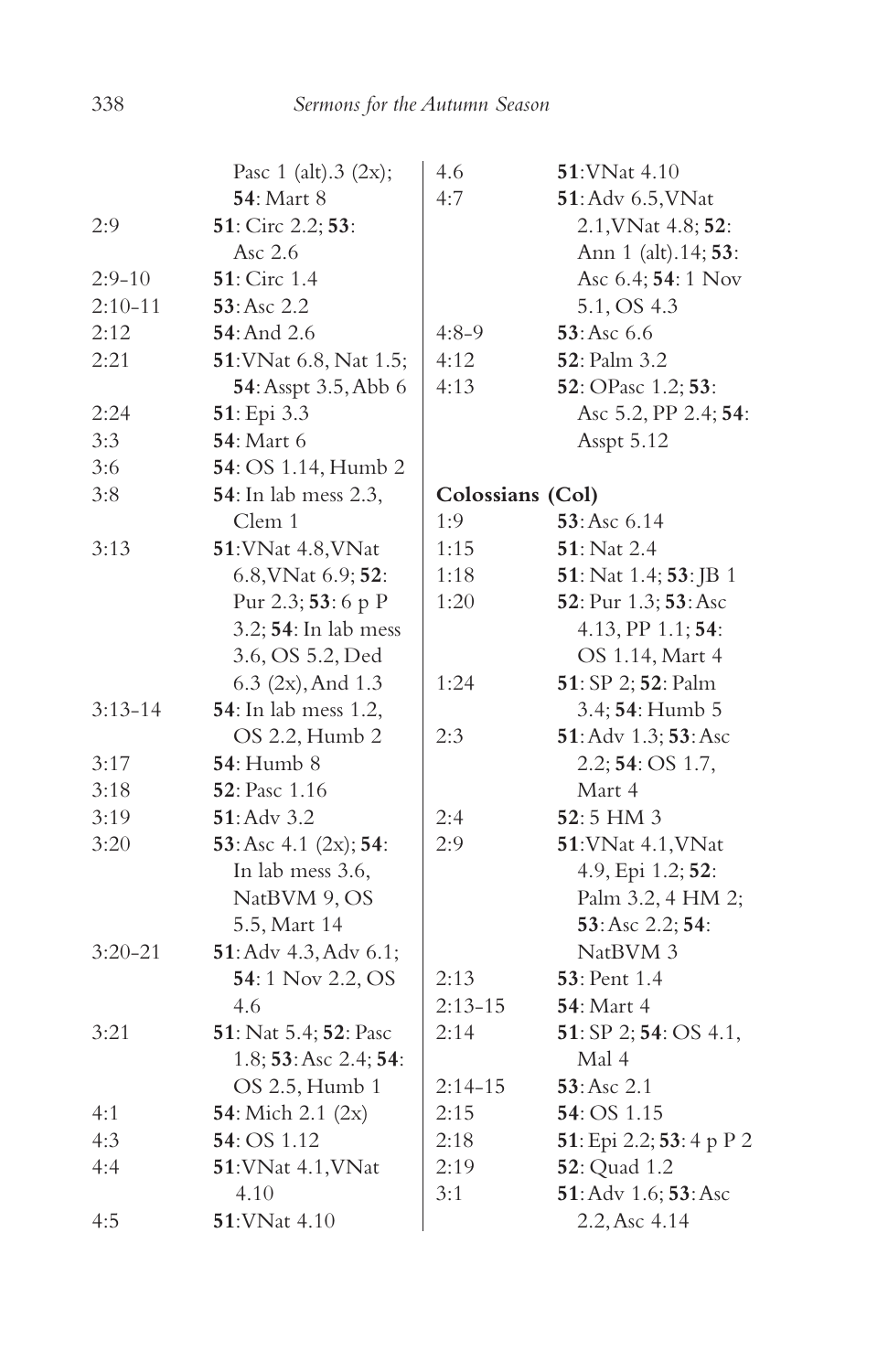| $3:1 - 2$   | 51: VNat 2.3; 52:                    | $5:4-5$               | 53:VPP 1                       |  |
|-------------|--------------------------------------|-----------------------|--------------------------------|--|
|             | Pasc 1.18; 53: Asc                   | 5:5                   | $51:$ VNat 5.2 (2x)            |  |
|             | 6.3, Asc 6.4, Asc                    | 5:7                   | 51: VNat 5.2; 53:              |  |
|             | 6.5, Asc 6.8; 54: In                 |                       | VPP 1                          |  |
|             | lab mess 3.6, OS 5.6                 | 5:8                   | <b>51: VNat 6.1</b>            |  |
| 3:2         | 51: VNat 6.8; 53: Asc                | 5:14                  | <b>52</b> : Pasc 1.2           |  |
|             | 6.14                                 | 5:17                  | 51: SP 7; 54: And 2.5          |  |
| 3:3         | <b>52</b> : Quad 6.2                 | 5:19                  | 53: JB 10                      |  |
| $3:3-4$     | 51: Nat 2.5                          |                       |                                |  |
| 3:4         | 51: Adv 5.1, VNat                    |                       |                                |  |
|             | 5.3, OEpi 5; 52:                     |                       | Second Thessalonians (2 Thess) |  |
|             | OPasc 1.4; 54:                       | 1:11                  | 53: Asc 1.3                    |  |
|             | NatBVM $3(2x)$                       | 2:4                   | 51: VNat 4.9, OEpi             |  |
| 3:5         | 53:Asc 6.3                           |                       | 5                              |  |
| $3:9 - 10$  | <b>53</b> : Pent 3.6                 | 2:7                   | 52: Ann 3.9; 54: 1             |  |
| 3:12        | 52: Quad 1.3; 53:                    |                       | Nov 2.2, Mart 9                |  |
|             | Asc 2.3, VPP 2; 54:                  | 2:8                   | 54:1 Nov 3.1                   |  |
|             | Humb 5                               | 3:13                  | 51: VNat 4.10                  |  |
| 3:14        | 52: Ann 1.5; 53: Asc                 |                       |                                |  |
|             | 5.2; 54: Mich 2.1                    | First Timothy (1 Tim) |                                |  |
|             | $(2x)$ , Ded 2.4                     | 1:5                   | 54: Abb $5,$ Abb $6$ $(3x)$    |  |
| 3:16        | 51: Nat 4.1; 52: Ann                 | 1:9                   | 54: Asspt 4.4                  |  |
|             | 3.9                                  | 1:13                  | 51: SP 5; 53: PP 3.1,          |  |
| 3:25        | 52: Pur 1.2                          |                       | PP 3.2                         |  |
| 8:9         | 51: VNat 6.7                         | 1:15                  | 51: VNat 1.1, Nat              |  |
|             |                                      |                       | 3.5, SP 6; 52: Ann             |  |
|             | <b>First Thessalonians (1 Thess)</b> |                       | 1.13, 4 HM 4, O                |  |
| 2:5         | 52: Sept 1.5                         |                       | Pasc 2.3; 53: PP 3.1;          |  |
| 2:13        | 53: PP 2.3                           |                       | 54: NatBVM 18,                 |  |
| 2:19        | <b>54</b> : Mich 2.1                 |                       | OS 2.1, Mart 1                 |  |
| 3:13        | 52: Ann 2.4, Ann 3.1                 | 1:17                  | 51: SP 8; 53: Asc 3.2          |  |
| 4:1         | 54: Mich 2.1                         | 2:4                   | <b>51</b> : Innoc 3            |  |
| 4:3         | 52: Palm 3.4                         | 2:5                   | 51: Circ 2.2; 52: Ann          |  |
| 4:4         | 54: OS 3.3, Ded 1.1                  |                       | 1.13, Ann 2.2; 54:             |  |
| $4:4-5$     | 53: Pent 3.7                         |                       | OAsspt 1, NatBVM               |  |
| $4:16 - 17$ | $51:$ Adv 6.5                        |                       | 17, OS 1.14                    |  |
| 4:17        | 51: VNat 2.3; 52:                    | 2:7                   | 51: SP 1                       |  |
|             | Palm 1.2; 53: Asc                    | 2:8                   | 53: Asc 6.7, Asc 6.15;         |  |
|             | 6.2                                  |                       | 54: Mal 3                      |  |
| 5:3         | <b>54</b> : And 2.6                  | 2:9                   | 54:1 Nov 2.2                   |  |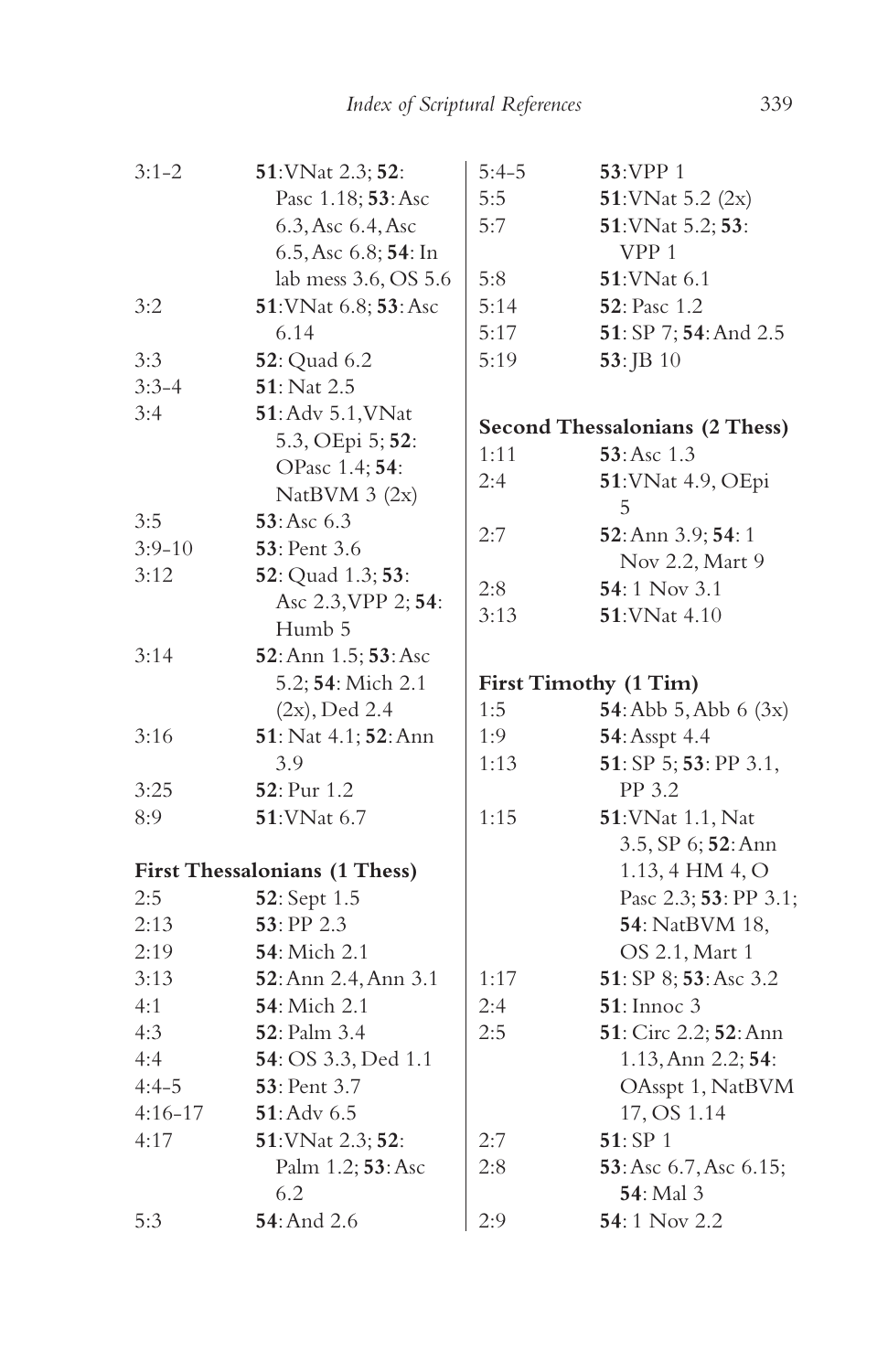| 2:14         | 54: Mal 3                            | 2:13          | 51: VNat 4.10; 52:             |
|--------------|--------------------------------------|---------------|--------------------------------|
| 3:2          | 54: Abb 5, Abb 6                     |               | Pasc 1.8; 53: 6 p P            |
| 3:16         | 51: VNat 3.10, VNat                  |               | 2.6; 54: OS 2.5, OS            |
|              | 6.5, Innoc 2, Circ                   |               | 3.4                            |
|              | 2.1, Epi 2.1; 52:                    | 2:14          | 53: Asc 6.7                    |
|              | 4 HM 10, Pasc                        | 3:1           | <b>52</b> : Ann 2.4            |
|              | 1.11, Pasc 1 (alt).11;               | 3:4           | 51: Nat 1.2, Epi 3.7;          |
|              | <b>53</b> : JB 4; <b>54</b> : In lab |               | 52: Palm 3.3; 53:              |
|              | 3.3, OS 1.7                          |               | Asc 1.1                        |
| 4:8          | 53: PP 2.7; 54: Asspt                | 3:5           | 51: Nat 1.5; 52: Ann           |
|              | 2.6, OS 1.9                          |               | 1.5                            |
| 4:9          | 51: Nat 3.5; 52: 4                   | 3:6           | <b>53</b> : Pent 2.8           |
|              | HM 4                                 | 3:7           | 53:Asc 6.4                     |
| 5:9          | <b>52</b> : Ann 1.13                 |               |                                |
| 5:14         | 52: Ann 1.6                          | Hebrews (Heb) |                                |
| 5:17         | 53: JB 7                             | 1:1           | <b>51</b> : VNat 6.4, Epi 1.1, |
| 5:22         | 51: SP 8                             |               | SP 3; 52: Ann 1.6;             |
| 5:24         | 54: Asspt 2.6, VAnd 1                |               | 53: Asc 3.1; 54:               |
| 6:5          | 51:SP3                               |               | 1 Nov 1.2, OS 1.7,             |
| 6:8          | 51: Circ 2.4; 53: JB 6;              |               | Mart 8                         |
|              | <b>54</b> : Humb 2                   | 1:3           | 51: Nat 2.4, Circ 2.1,         |
| 6:9          | 54: Abb 3, Abb 4                     |               | Circ 3.3, P Epi 1.3;           |
| 6:11         | <b>52</b> : Ann 1.14                 |               | 52: Pur 3.2; 53: JB            |
| 6:16         | 51: Adv 1.8, Adv 3.1,                |               | 12; 54: In lab 3.4,            |
|              | VNat 4.8, VNat 6.3,                  |               | And 1.6                        |
|              | Nat 3.3; 53: Asc 4.1,                | 1:4           | 51: VNat 6.2; 54:              |
|              | Pent 1.1; 54: OAsspt                 |               | Asspt 3.7, NatBVM              |
|              | 3, NatBVM 10,                        |               | 12, Mich 1.2                   |
|              | 1 Nov 3.4                            | 1:5           | <b>54</b> : NatBVM 12          |
|              |                                      | 1:6           | <b>54</b> : 1 Nov 5.2          |
|              |                                      | 1:9           | 51: VNat 6.1; 52: 4            |
| <b>Titus</b> |                                      |               | HM 8; 54: Asspt 2.9            |
| 1:2          | 53: Asc 6.4                          | 1:12          | 51: Epi 1.6                    |
| 1:16         | 51: VNat 2.1, VNat                   | 1:14          | 51: VNat 2.6; 52:              |
|              | 3.3                                  |               | Ben 11, OPasc 2.2;             |
| $2:11 - 12$  | <b>51</b> : Nat 4.3                  |               | <b>54</b> : Mich 1.1, Mich     |
| $2:11 - 13$  | 51: Nat 4.3                          |               | 1.2, 1 Nov 5.11,               |
| 2:12         | 51: VNat 5.2, Nat                    |               | OS 5.2, Ded 4.2,               |
|              | 4.3; 52: Pasc 2.11;                  |               | Ded 5.5, Ded 5.6,              |
|              | 53: Asc 6.8, PP 2.7                  |               | Mart 7, Mart 17                |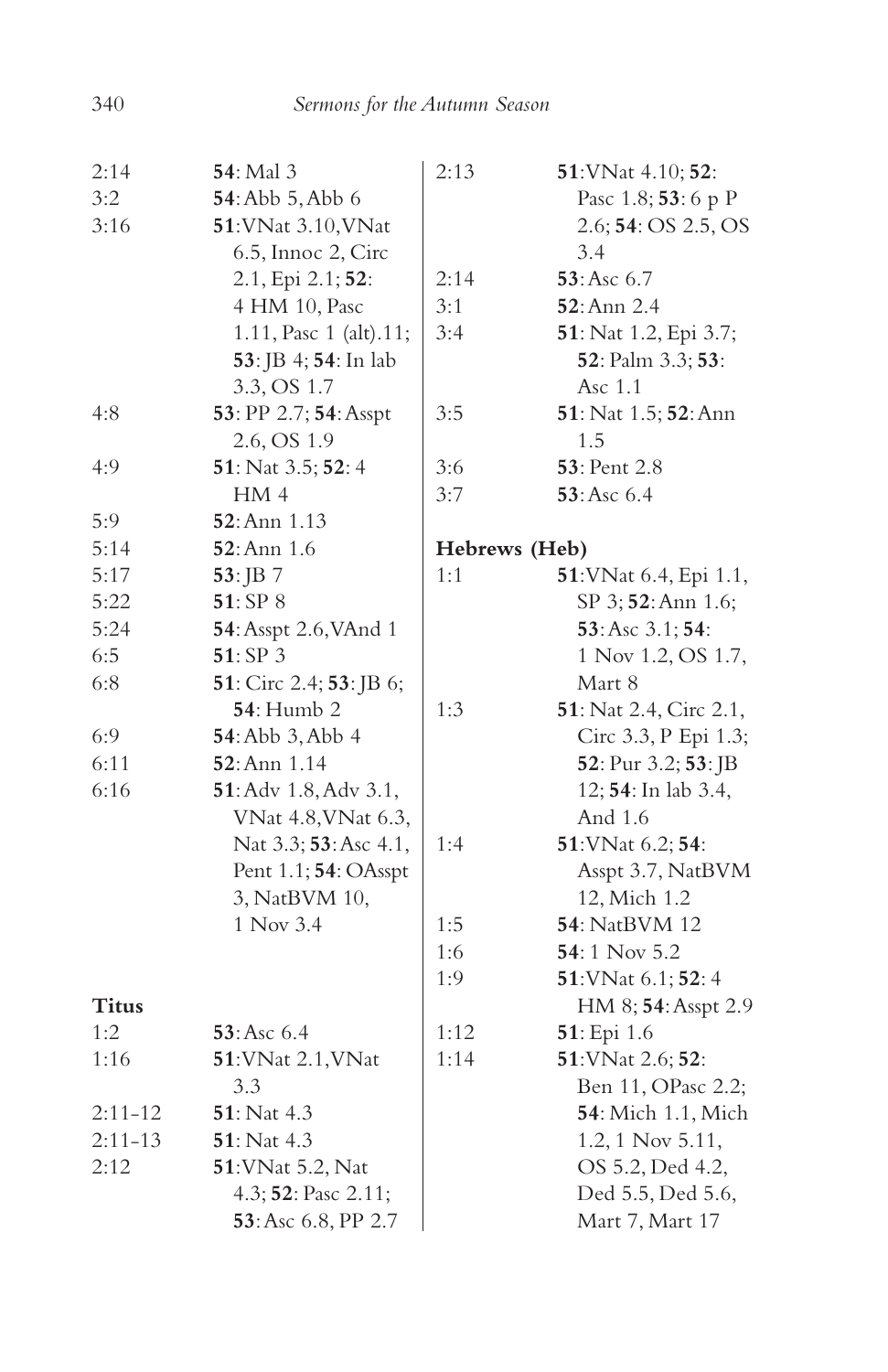| 2:7       | 51: Nat 2.4, Circ 2.1; | 7:4         | 51: Adv 1.2             |
|-----------|------------------------|-------------|-------------------------|
|           | 52: Pur 1.3; 54:       | 7:24        | 54: Asspt 3.3           |
|           | Mich 1.2               | $9:2 - 3$   | 53: Asc 3.8             |
| 2:9       | 51: Nat 2.4, Circ 2.1, | 9:10        | <b>51:VNat 5.1</b>      |
|           | Circ 3.3; 52: Pur      | 9:11        | 53: Asc 6.1; 54: Ded    |
|           | 1.3, Ann 3.8; 54:      |             | 1.4                     |
|           | Asspt 4.1, Mich 1.2,   | $9:11 - 12$ | 51: VNat 3.5            |
|           | 1 Nov 1.2              | 9:12        | 51: SP 2; 52: Pur 3.2   |
| 2:10      | 51: Adv 1.6            | 9:14        | 51: Adv 4.4; 54: Asspt  |
| 2:14      | <b>52</b> : Pasc 1.1   |             | 2.8, Mich 1.3           |
| 2:16      | <b>54</b> : NatBVM 12  | $9:15 - 17$ | 54: Ded 5.5             |
| 2:17      | 54: NatBVM 7,          | 9:19        | 53: JB 11               |
|           | OAsspt 1               | 9:28        | 52:4 HM 10; 53: Asc     |
| 2:18      | 52: Pur 2.2            |             | 6.1                     |
| 3:11      | 54:1 Nov 5.2           | 10:7        | 52: Ann 1.14, Ann 1     |
| 4:3       | 52: Palm 3.5           |             | (alt).14; 53: Rog 2     |
| 4:9       | <b>54:</b> VAnd 2      | 10:31       | 52: Ann 3.5; 53: JB 8,  |
| 4:11      | 54: Asspt 2.1          |             | PP 1.1; 54: Ded 6.2     |
| 4:12      | 51: Nat 3.5, SP 6; 52: | 10:37       | 51: SP 7                |
|           | Ann 1.11, Ann 3.2,     | 11:6        | 51: VNat 5.4; 52:       |
|           | Pasc 2.11; 53: Asc     |             | OPasc 1.3; 53: Asc      |
|           | 6.7, Pent 2.8; 54:     |             | 1.2, Asc 3.5; 54:       |
|           | OAsspt 15, Mart 1      |             | Ded 5.2                 |
| 4:15      | 52: Palm 3.1, 4 HM     | 11:13       | 54: Ded 4.6             |
|           | 11; 54: NatBVM 7       | 11:13-14    | 51: Epi 1.1; 54: Mart 5 |
| 4:16      | 53: JB 12              | 11:26       | $53:$ PP $2.2$          |
| 5:2       | 53: Asc 4.6; 54: Ded   | 11:33       | 52: OPasc 1.2           |
|           | 4.6, Clem 3            | 11:34       | 54: Ded 1.2             |
| 5:7       | 51: VNat 3.10; 52: 4   | 11:39       | 51: VNat 6.5            |
|           | HM 9; 54:              | 11:40       | 51: VNat 2.5; 53: VPP   |
|           | NatBVM 7               |             | 2; 54: OS 3.1,          |
| 5:8       | 54: OAsspt 1, Mart 6   |             | Ded 5.5, Mal 1          |
| 5:11      | 54: OS 4.1             | 12:7        | 53: Asc 2.6             |
| 5:12      | 51: P Epi 2.1; 52:     | 12:9        | 53: Pent 2.4, Pent 3.7; |
|           | Ann 3.1, Pasc 4.2;     |             | 54: Mart 3, Mart 4,     |
|           | 54: Mich 1.4           |             | Mart 9                  |
| 5:14      | 51: Circ 3.10, P Epi   | 12:13       | <b>52</b> : Ben 7       |
|           | 2.1                    | 12:14       | 52: Quad 4.2, Ann       |
| 6:5       | 53: Asc 6.10           |             | 1.5; 53: Pent 3.5;      |
| $6:7 - 8$ | 53: PP 2.1             |             | 54: Ded 5.9             |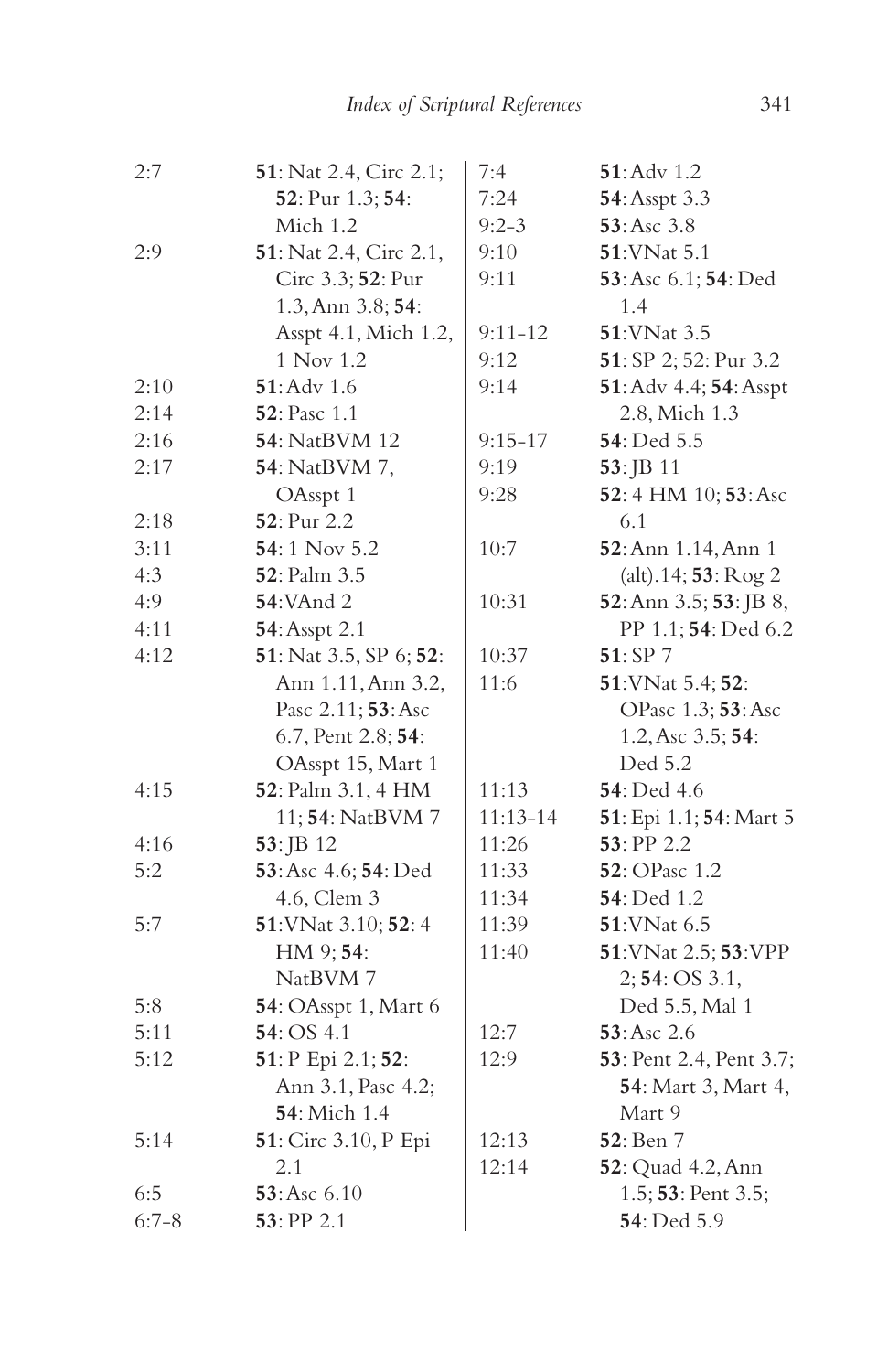| 12:15       | 52: Quad 1.1; 53: PP<br>2.3 | 2:17                | 52: Pasc 2.1, OPasc<br>1.3 |
|-------------|-----------------------------|---------------------|----------------------------|
| 12:22       | 52: Palm 1.2; 53: Asc       | 2:18                | <b>52</b> : Pasc 2.1       |
|             | 5.2; 54: Asspt 4.8          | 2:19                | 52: OPasc 1.3              |
| 12:23       | 54:OS 5.6                   | 2:20                | 51: VNat 3.3; 52:          |
| 12:24       | $52:$ Ann $1.4$             |                     | Pasc 2.1, OPasc 1.3        |
| 12:29       | 54: OAsspt 1,               | 2:26                | 52: Pur 2.2, Pasc 2.12     |
|             | OAsspt 5                    | 3:2                 | 51: Nat 1.7, Circ 2.5;     |
| 13:8        | 51: VNat 6.3; 52: Pur       |                     | 52:5 HM 4; 54:             |
|             | 1.2; 54: Mart 10            |                     | Mich 2.4, VAnd 1,          |
| 13:9        | 54: Asspt 5:12              |                     | Humb 3                     |
| 13:13       | 53:6 p $P$ 1.1              | $3:5-12$            | 51: P Epi 2.7              |
| 13:14       | 52: Quad 6.1; 54:           | 3:8                 | 52: Pasc 2.9               |
|             | Asspt 1.1, Humb 2           | 3:17                | 51: Nat 1.5; 52: Pasc      |
| 13:17       | 51: Adv 3.6; 54:            |                     | 3.5                        |
|             | NatBVM 14                   | 4:2                 | <b>51:VNat 2.4</b>         |
|             |                             | 4:4                 | 52: Pur 1.4                |
|             |                             | 4:6                 | 51: VNat 4.6, Nat          |
| James (Jas) |                             |                     | 4.2, Circ 3.9; 52:         |
| 1:6         | 51: Epi 3.3; 53: Pent       |                     | Ben 4, Ann 3.9             |
|             | 1.4; 54: And 2.5            | 4:7                 | 52: Pur 1.4; 54: Ded       |
| 1:8         | 54: In lab mess 3.9         |                     | 3.5                        |
| 1:14        | 52: Pur 1.3, Ann 1.8,       | 4:14                | $53:$ JB 7                 |
|             | Ann 1 (alt).8; 53:          | 4:15                | <b>54</b> : Clem 1         |
|             | Asc 3.7                     | 4:16                | 51: VNat 4.9               |
| 1:15        | <b>54</b> : Mal 3           | 4:17                | 52: Ann 1.6, Ann 1         |
| 1:17        | 52: Ann 1.10, Ann 1         |                     | (alt).1; 53: Asc 4.11,     |
|             | (alt).10, Pasc 2.9;         |                     | Pent 1.5; 54: 1 Nov        |
|             | 53: PP 2.7; 54: 1           |                     | 4.2, Ded 1.4               |
|             | Asspt 1.2, Nov 3.4,         | 5:17                | 51: Adv 2.1, Epi 3.7;      |
|             | Mart 4, And 2.3             |                     | 53: VPP 3; 54: OS          |
| 1:18        | 54: In lab mess 3.3, In     |                     | 1.1, Mart 9, Clem          |
|             | lab mess 3.4                |                     | 3, VAnd 5, And 2.3         |
| 1:19        | 51: Epi 1.7; 54:            | 5:20                | 52: Pur 1.1, 4 HM 9        |
|             | OAsspt 11, Mart 1           |                     |                            |
| 1:21        | 51: Adv 1.1, Nat 1.1;       | First Peter (1 Pet) |                            |
|             | 53: PP 2.8; 54: OS          | 1:2                 | 54:1 Nov 1.1               |
|             | 1.11                        | 1:3                 | 51: Nat 2.5; 52: Quad      |
| $1:23-24$   | 53:6 p P 1.1                |                     | 1.1; 54: In lab mess       |
| 1:27        | <b>52</b> : Quad 6.1        |                     | 3.3                        |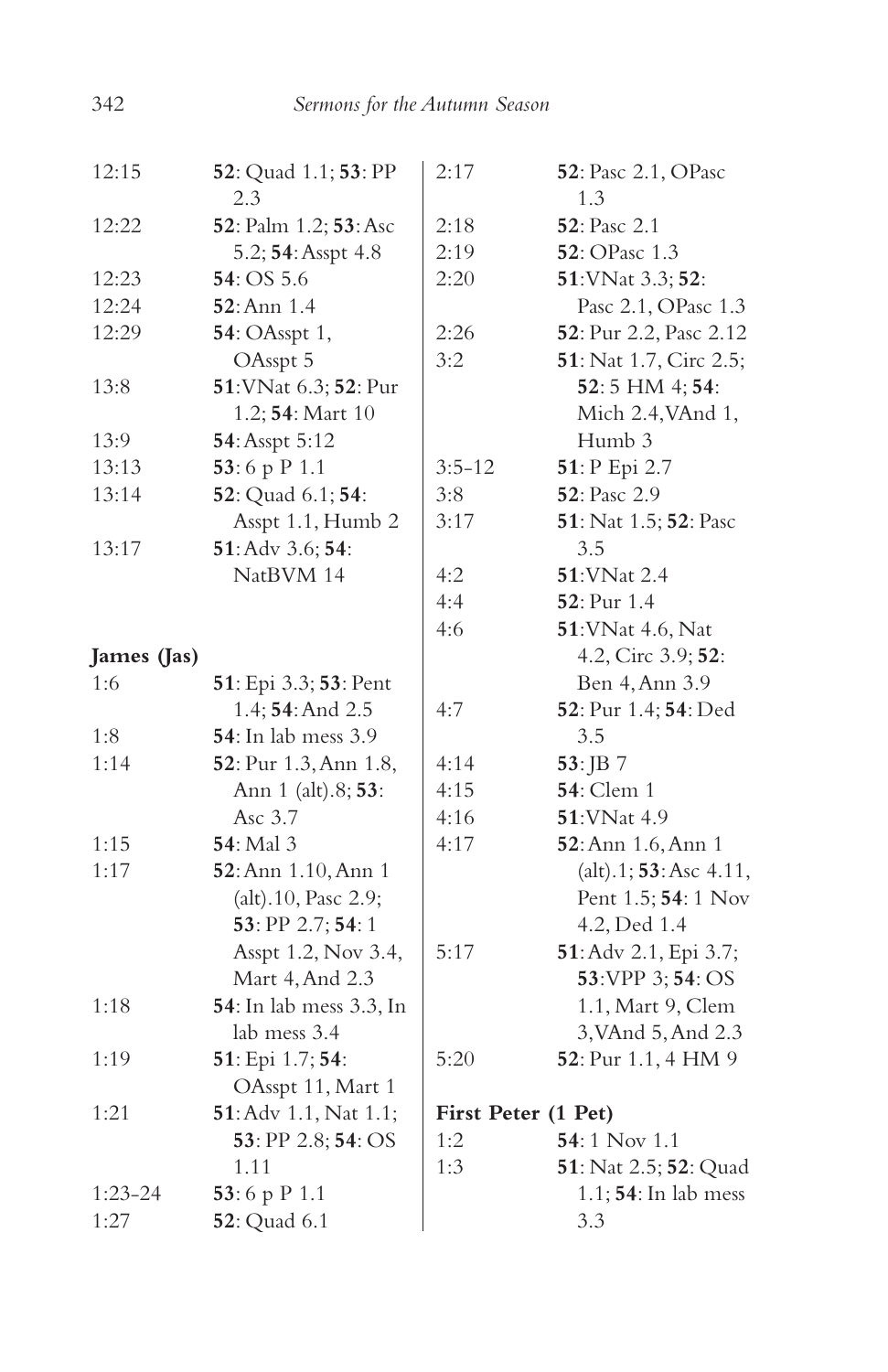| 1:4       | <b>54</b> : Clem 3          | 4:17                 | $51:$ Adv $4.3$             |
|-----------|-----------------------------|----------------------|-----------------------------|
| 1:9       | 51: SP 3                    | 4:18                 | 54: In lab mess 3.9         |
| 1:12      | 51: Adv 2.4, P Epi          | 5:3                  | $54:$ Abb $5$               |
|           | 2.3; 52: Quad 1.2;          | 5:5                  | 51: Adv 2.1, VNat           |
|           | 54:1 Nov 3.4, OS            |                      | 4.6, VNat 4.9; 53:          |
|           | 1.4, OS 1.13, OS            |                      | 6 p P 3.4; 54: Asspt        |
|           | 4.2, Ded 5.5                |                      | 6, Ded 5.2                  |
| 1:18      | 52: OPasc 1.5               | 5:6                  | 52: Sept 1.1; 53: PP        |
| $1:18-19$ | <b>53</b> : Pent 2.8        |                      | 3.1; 54: In lab mess        |
| 1:19      | 51: Circ 2.1                |                      | 2.1, Abb 7, 1 Nov           |
| 1:22      | 54: And 2.2                 |                      | 2.3, OS 1.9, Ded 3.5        |
| 1:24      | 53:4 p P 3                  | 5:7                  | 51: Adv 3.3, VNat           |
| $1:24-25$ | 53: JB 7                    |                      | 5.5; 53: Asc 5.1; 54:       |
| 2:2       | <b>54</b> : Ded 1.6         |                      | Ded 5.5, Ded 6.1            |
| 2:5       | 51: VNat 2.6 (2x);          | 5:8                  | 51: VNat 5.2; 52:           |
|           | 54: Mich 1.4, Mich          |                      | Pur 2.2, Sept 1.5;          |
|           | 2.2, 1 Nov 1.4,             |                      | 54: Asspt 2.4, Ded          |
|           | Ded 1.6                     |                      | 4.5                         |
| 2:6       | 52: Pur 1.3                 | $5:8-9$              | <b>52</b> : OPasc 1.2       |
| 2:8       | <b>54</b> : Ded 6.3         | 5:9                  | <b>51:VNat 6.10</b>         |
| 2:9       | <b>54</b> : In lab mess 3.2 | 5:12                 | <b>54</b> : In lab mess 3.8 |
| 2:11      | 52: Quad 6.1 (2x); 53:      |                      |                             |
|           | Asc 4.12                    | Second Peter (2 Pet) |                             |
| 2:17      | <b>52</b> : Quad 4.2        | 1:3                  | 51: P Epi 1.4               |
| 2:21      | <b>53:VPP 3</b>             | 1:9                  | 52:5 HM 2                   |
| 2:22      | 51: Adv 4.7, Circ 2.1,      | 2:4                  | 54:1 Nov 2.3                |
|           | Circ 3.4; 53: PP 1.1        | 2:19                 | <b>52</b> : Pur 1.4         |
| 2:23      | 52: Palm 2.3, Pasc 3.2      | 2:20                 | 53: Asc 1.3; 54: In lab     |
| 2:24      | 53:Asc 6.3                  |                      | mess 3.3                    |
| 2:25      | <b>54</b> : OS 1.6          | 2:22                 | 51: VNat 2.6, VNat          |
| 3:3       | 54:1 Nov 2.2                |                      | 5.1, VNat 6.10; 52:         |
| 3:9       | 52: Ann 3.6                 |                      | Pasc 2.2; 54: In lab        |
| 3:13      | 53:6 p P 3.3                |                      | mess 3.9, Asspt 2.5         |
| 3:20      | 51: Adv 5.1; 54:            |                      | (2x)                        |
|           | NatBVM 4                    | 3:3                  | 51: VNat 5.2                |
| 4:8       | 51: Adv 2.5; 52: Quad       | 3:4                  | 51: Circ 2.2                |
|           | 2.6; 54: Mich 2.1,          |                      |                             |
|           | Ded 4.3                     | First John (1 John)  |                             |
| 4:13      | 52: Pasc 1.15; 54:          | 1:1                  | 51: VNat 6.4; 52: 4         |
|           | VAnd 3                      |                      | HM 13; 54: Mart 8           |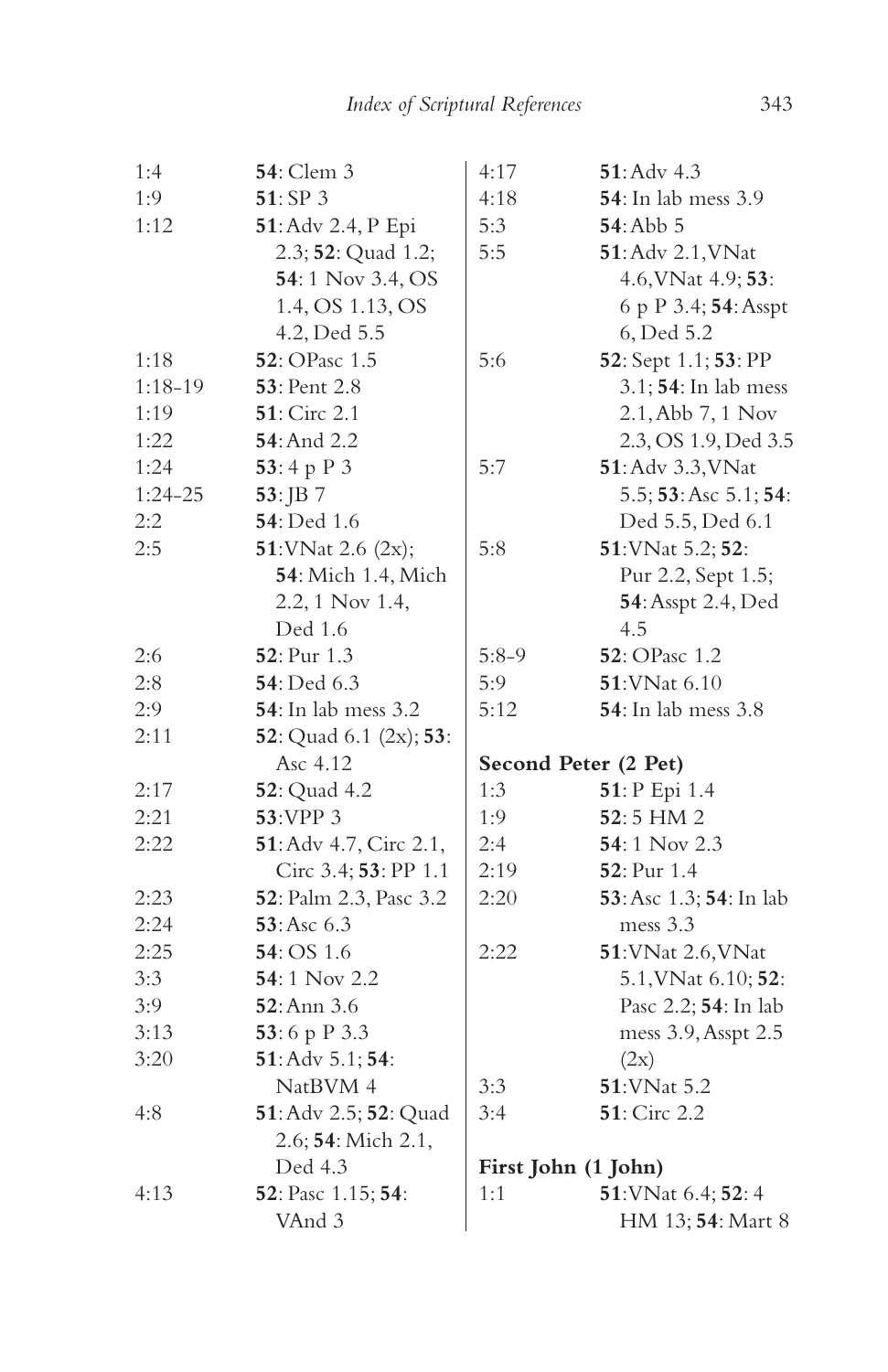| 1:8       | 51: VNat 6.10, Nat                     |                         | 2.8, P Epi 2.9; 54:          |
|-----------|----------------------------------------|-------------------------|------------------------------|
|           | 1.7, P Epi 2.6; 52: 5                  |                         | OS 5.3                       |
|           | HM <sub>4</sub>                        | 4:19                    | 54: Mich 1.3                 |
| 1:9       | 51: P Epi 2.6; 53: JB                  | 4:20                    | 51: Adv 3.3                  |
|           | 8, PP 3.3                              | 5:4                     | 51: VNat 6.4; 52:            |
| 1:12      | 52: OPasc 1.4                          |                         | OPasc 1.1, OPasc             |
| 2.1       | 53: Pent 1.4, PP 3.3;                  |                         | 1.2; 54: Mal 7               |
|           | <b>54</b> : NatBVM 7                   | 5:5                     | 52: OPasc 1.3,               |
| 2:4       | 51: VNat 3.3; 52:                      |                         | OPasc 1.7                    |
|           | OPasc 1.3                              | 5:6                     | 52: OPasc 1.4; 54:           |
| 2:5       | <b>52</b> : Pasc 1.3                   |                         | Clem 4                       |
| 2:6       | <b>51:VNat 2.3</b>                     | 5:7                     | 52: OPasc 1.8 (2x)           |
| 2:13      | <b>52</b> : OPasc 1.2                  | $5:7-8$                 | 52: OPasc 1.8,               |
| $2:13-14$ | 54: Mal $4 (2x)$                       |                         | OPasc 2.1                    |
| 2:15      | 52: Pasc 2.2                           | 5:8                     | <b>52</b> : OPasc 1.6, OPasc |
| $2:15-16$ | 52: OPasc 1.7                          |                         | 2.4; 54: Clem 5              |
| 2:16      | 52: Ann 1.8, Ann 1                     | 5:9                     | 54: Ded 4.1                  |
|           | (alt).8, 4 HM 5;                       | 5:16                    | 52:5 HM 4                    |
|           | 53: Asc 1.3, Asc 1.8;                  | 5:18                    | 52: Sept 1.1                 |
|           | 54: Abb 4, OS 1.13,                    | 5:19                    | 53: Asc 6.10                 |
|           | Clem 1                                 |                         |                              |
| 2:17      | 53:4 p P 4                             | Second John (2 John)    |                              |
| 2:20      | 51:VNat 6.10                           | 4                       | <b>53</b> : Pent 1.3         |
| 2:27      | $53:Asc$ 3.9                           | Third John (3 John)     |                              |
| 3:2       | 51: VNat 5.3; 54: 1                    | 9                       | 51: SP 3                     |
|           | Nov 1.2, OS 4.2,                       |                         |                              |
|           | OS 4.3                                 | Jude                    |                              |
| 3:13      | 52: OPasc 1.1                          | 9                       | <b>51</b> : Nat 4.1          |
| 3:17      | 52: Palm 1.4; 54: Abb                  | 12                      | <b>52</b> : Ben 5            |
|           | 1                                      | 19                      | 53:6 p P 1.3; 54:            |
| 3:18      | 51: Adv 3.5; 52: O                     |                         | Mich $1.6(2x)$               |
|           | Pasc 1.8; 54: Mart 1                   |                         |                              |
| 4:2       | 51: Adv 1.10, Epi 1.2                  | <b>Revelation (Rev)</b> |                              |
| 4:8       | <b>52</b> : Pasc 3.3                   | 1:5                     | 54: OS 3.4, Ded 4.6          |
| 4:10      | 54: Asspt 4.2, Ded 5.2                 | 1:8                     | 54:1 Nov 4.4                 |
| 4:16      | 52: Sept 2.1; 54: 1                    | 2:7                     | <b>52</b> : Pasc 3.5         |
|           | Nov 5.2, Ded 1.7,                      | 2:17                    | 53: Rog 2; 54: And 1.2       |
|           |                                        | 3:4                     | <b>54</b> : Asspt 6          |
|           | Humb <sub>7</sub>                      |                         |                              |
| 4:17      | 54: Asspt 5.12<br>51: P Epi 1.4, P Epi | 3:12<br>$3:15 - 16$     | 54: Ded 5.9<br>54: Asspt 3.5 |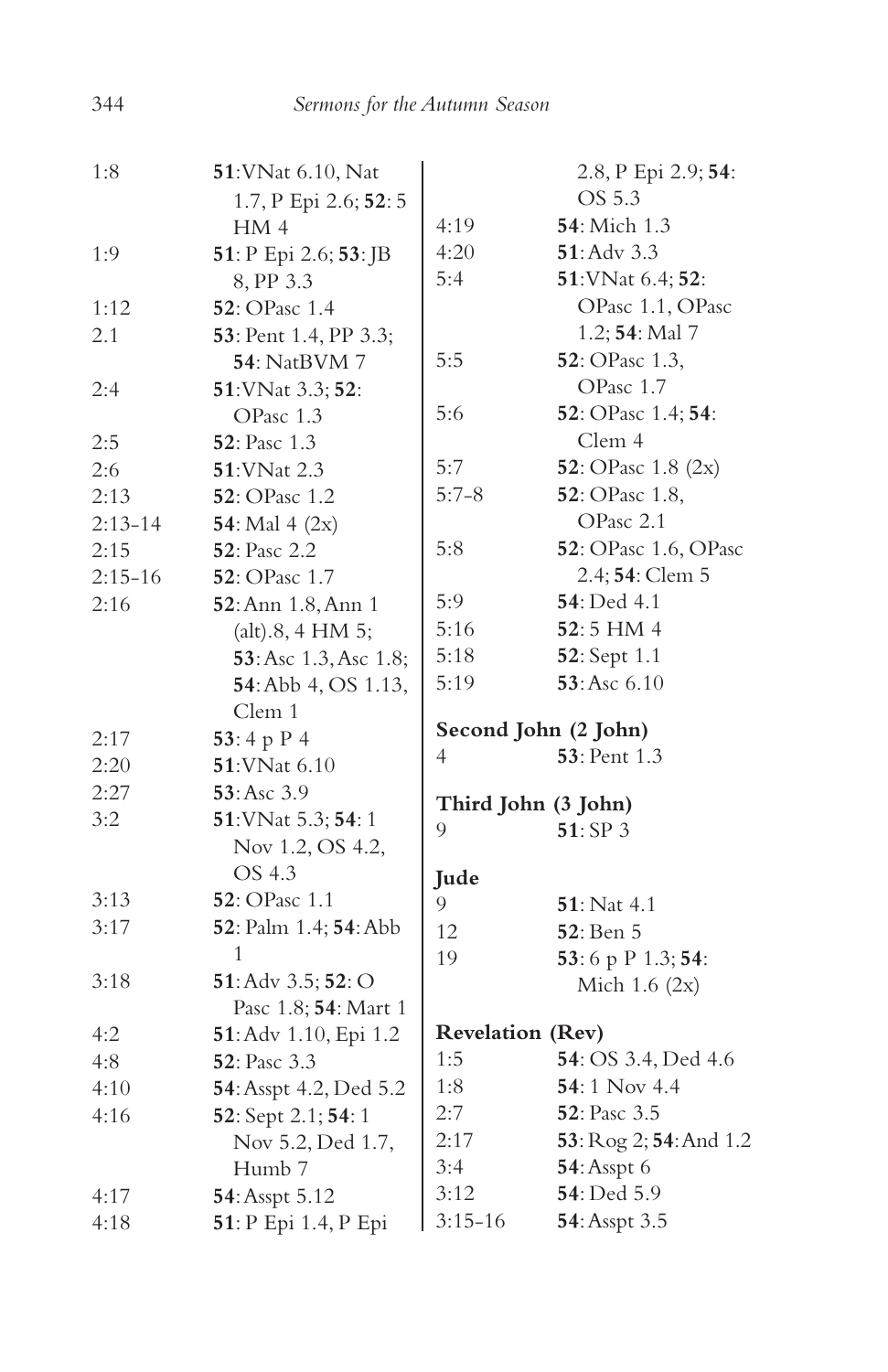| 3:16      | 52: Pur 2.2; 53: Asc        | 8:4   | 54: Mich 1.2                            |
|-----------|-----------------------------|-------|-----------------------------------------|
|           | 3.7, Asc 6.7, PP 3.6,       | 9:9   | $51:$ Nat 4.1                           |
|           | 4 p P 2; 54: In lab         | 11:12 | <b>52</b> : Palm 2.7                    |
|           | mess 3.9                    | 11:13 | <b>54</b> : Ded 5.5                     |
| 3:17      | 54: Asspt 2.6,              | 12:1  | <b>54</b> : OAsspt 1, O                 |
|           | NatBVM 14                   |       | Asspt $3$ (2x), O                       |
| 3:20      | 54: Asspt 2.2               |       | Asspt 5, OAsspt 6,                      |
| 4:10      | 51: Adv 2.4; 52: Palm       |       | OAsspt 7, OAsspt                        |
|           | 1.3; 53: Asc 4.9            |       | 10, OAsspt 13, O                        |
| 5:1       | 52: Pasc 1.10, Pasc 1.11    |       | Asspt 14, OAsspt 15                     |
| $5:1 - 2$ | 52: Pasc 1 (alt).11         | 12:2  | <b>54</b> : Mal 4                       |
| $5:3-4$   | 52: Pasc 1 (alt).12         | 12:4  | 54: OAsspt 4                            |
| $5:4-5$   | 51: Nat 2.5                 | 12:9  | 54: Mal 3                               |
| $5:4-7$   | <b>52</b> : Pasc 1.10       | 12:10 | 51: Circ 2.5; 54: Ded                   |
| 5:5       | 52: Pasc 1.1, Pasc 1.5,     |       | 4.3                                     |
|           | Pasc 1.9, Pasc 1.10         | 14:3  | <b>52</b> : Pasc 1 (alt).8; <b>53</b> : |
|           | $(2x)$ , Pasc 1 $(alt).1$ , |       | Asc 4.9                                 |
|           | Pasc 1 (alt).9, Pasc 1      | 14:4  | 52: Quad 1.1, 4 HM                      |
|           | (alt).10 (2x)               |       | 12; 53: Asc 4.9, Asc                    |
| 5:8       | 51: Epi 3.5                 |       | 6.3; 54: Asspt 6, OS                    |
| 5:9       | 52: Pur 3.2, Pasc 1         |       | 3.2                                     |
|           | (alt).10; 54: Clem 3        | 14:5  | 54: OS 3.2                              |
| 5:12      | 52: Pasc 1.9, Pasc          | 14:6  | 54: OS 1.12                             |
|           | 1.10, Pasc 1.12,            | 14:13 | 52: Palm 3.5; 53: Pent                  |
|           | Pasc 1 (alt).9, Pasc 1      |       | 1.6; <b>54</b> : OS 2.4,                |
|           | $(alt)$ .12, 4 HM 5         |       | Ded 4.5                                 |
| 5:13      | 53:Asc 6.1                  | 17:15 | <b>52</b> : OPasc 1.5                   |
| 6:9       | 54: OS 2.4, OS 2.7,         | 19:9  | <b>54</b> : Clem 4                      |
|           | OS 3.2, OS 3.4, OS          | 19:10 | 54: OS 1.3                              |
|           | 4.1 $(2x)$                  | 20:2  | 53: Asc 2.1; 54: Mal 3                  |
| 6:11      | 51: VNat 2.5; 54: OS        | 20:14 | 53: Pent 2.5                            |
|           | 2.7, OS 3.1, OS 4.1         | 21:1  | 54:1 Nov 2.1                            |
| $7:4-8$   | 51: Nat 4.1                 | 21:2  | 51: VNat 2.1; 54:                       |
| 7:14      | 51: Adv 4.7, Circ 3.4;      |       | Mich 1.5, Ded 5.1,                      |
|           | 52: OPasc 1.5, Pasc         |       | Ded 5.5, Ded 5.6,                       |
|           | 1.5; 54: OS 5.2             |       | Ded 5.9                                 |
| 7:15      | 54:1 Nov 2.3                | 21:3  | 54: Ded 1.3, Ded 2.2                    |
| 7:17      | 54: OS 2.6                  | 21:4  | 54: OS 5.8, Humb 7                      |
| 8:3       | 53: Asc 4.9; 54: Mich       | 21:5  | 51: Adv 5.3, VNat                       |
|           | 1.2                         |       | 4.3; 54: OS 1.7                         |